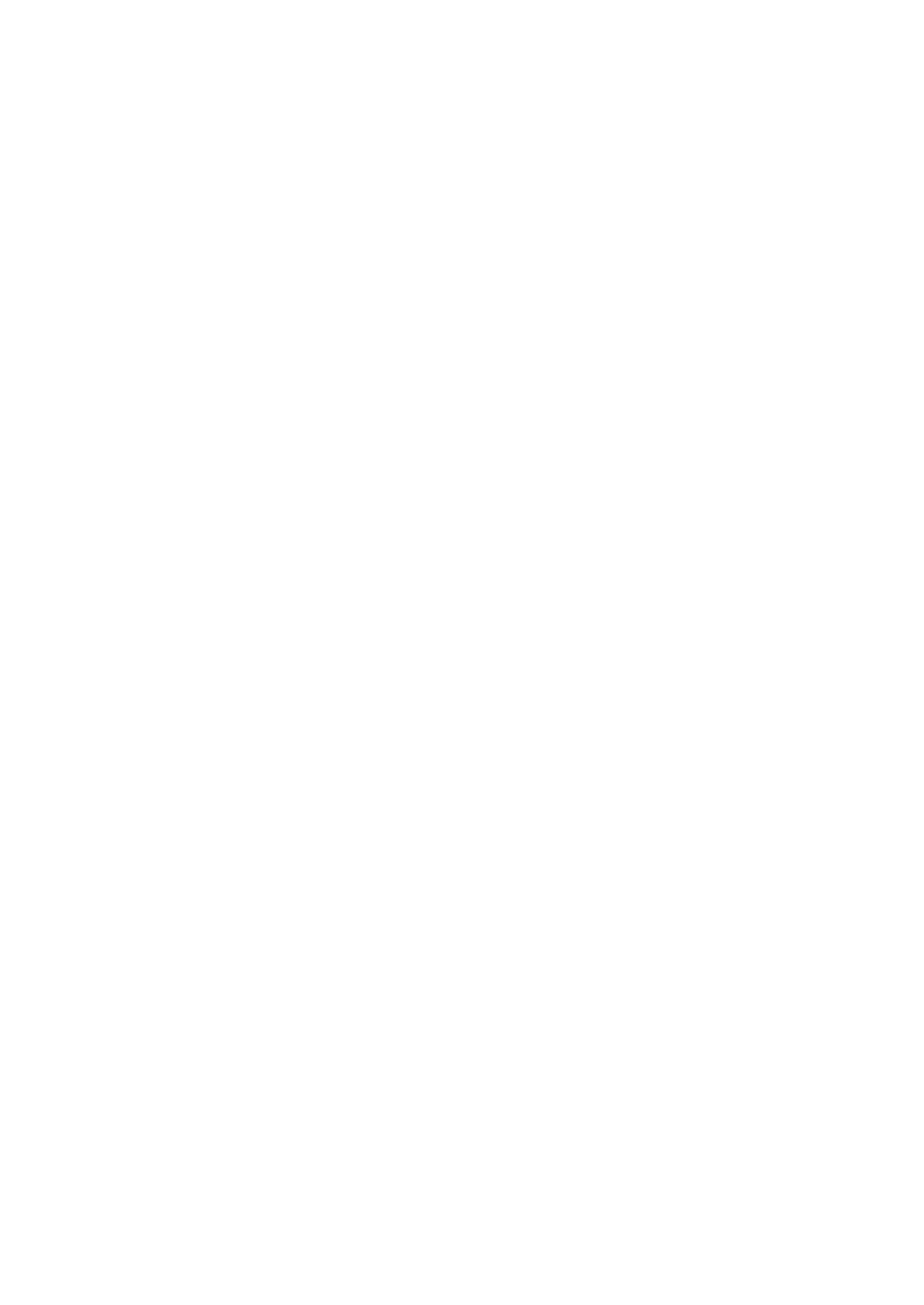## **Keynote Speech by Prof. Sanna Järvelä 1**

24 November 2021 09:15 - 10:15 Auditorium EAPRIL Keynote

## **Strengthening human capabilities with digital technologies for ongoing learning needs**

**Keywords:** 21st century learning, Beliefs and conceptions of learning, Innovations in education, Lifelong Learning

# **Interest group:**

**Chairperson:** Harry Stokhof, HAN University of Applied Sciences, Netherlands

There is much interest to advance digital technologies supporting teaching, learning and education for ongoing learning needs. Yet, many ideas, e.g., implementing data and artificial intelligence in education, still lack systematic understanding of human learning process. Also, new kind of capabilities are needed that are necessary to succeed in a rapidly changing world. I claim that a way forward is to strengthen human capabilities, so that they can adapt to new situations and tasks, collaborate productively and proficiently, develop socio-emotional skills for tackling challenging problems, and have an ability to take initiative set goals and monitor self and others. I introduce recent advancements in research on socially shared regulation in learning which provides a framework for developing these competences. I also discuss how co-evolution of human capabilities and technologies can be enhanced for lifelong and ongoing learning needs.

# **Strengthening human capabilities with digital technologies for ongoing learning needs**

**Presenting Author:**Sanna Järvelä, University of Oulu, Finland

There is much interest to advance digital technologies supporting teaching, learning and education for ongoing learning needs. Yet, many ideas, e.g., implementing data and artificial intelligence in education, still lack systematic understanding of human learning process. Also, new kind of capabilities are needed that are necessary to succeed in a rapidly changing world. I claim that a way forward is to strengthen human capabilities, so that they can adapt to new situations and tasks, collaborate productively and proficiently, develop socio-emotional skills for tackling challenging problems, and have an ability to take initiative set goals and monitor self and others. I introduce recent advancements in research on socially shared regulation in learning which provides a framework for developing these competences. I also discuss how co-evolution of human capabilities and technologies can be enhanced for lifelong and ongoing learning needs.

# **Sessions A 1**

24 November 2021 11:30 - 13:00 Session Room 13 Present & Discuss Higher education, Primary education

# **STEM Education in the 21st century**

**Keywords:** 21st century learning, Cognitive Skills & Development, Collaborative Learning, Curricula, Higher education, Initial Teacher Education (Pre-service), Self-regulation and self-regulated learning, STEM

**Interest group:** CLOUD 01 - Teacher education, CLOUD 06 - Learning in Digital Era: Technology Enhanced Learning

**Chairperson:** Alfred Steinbach, Fachdidaktik Naturwissenschaften, Switzerland

### **Embedding computational thinking in Dutch primary teacher education**

**Keywords:** 21st century learning, Curricula, Initial Teacher Education (Pre-service), STEM **Presenting Author:**Rosanne Hebing, Iselinge Hogeschool, Netherlands; **Co-Author:**Bram Oonk, Iselinge Hogeschool, Netherlands; **Co-Author:**Ronald Keijzer, Hogeschool iPabo, Netherlands; **Co-Author:**Anna Hotze, Hogeschool iPabo, Netherlands

The proposed presentation addresses the gradually growing role of computational thinking (CT) in the Dutch primary teacher training curriculum. Over recent years, CT has gained the status of 'desired newcomer' in primary education, as a subset of digital literacy. However, teachers often feel ill-equipped to teach CT. It stands to reason that the marginal role for CT in primary teacher education is at least partly to blame. The research question central to this study is, therefore, 'How do student characteristics relate to the knowledge, skills, and attitude that Dutch pre-service primary school teachers have towards CT?'. A survey was conducted among some 200 Dutch pre-service teachers. The results show significant differences between institutes for teacher training and the way they teach CT, but also between groups of students: female students and students less proficient in mathematics especially appear to be less confident in teaching CT. Moreover, even though the concept of CT is generally familiar to students, many of them are not aware of the newly formulated core objectives pertaining to CT in primary education. This implies that institutes for teacher training should find common ground in teaching CT didactics as well as stimulate students' confidence in this field.

#### **Reflection in Technical Higher Education: Student Perceptions**

**Keywords:** 21st century learning, Cognitive Skills & Development, Higher education, STEM

**Presenting Author:**Elise Eshuis, Saxion University of Applied Sciences, Netherlands; **Co-Author:**Kariene Woudt-Mittendorff, Saxion University of Applied Sciences, Netherlands; **Co-Author:**Sharon Holterman, Saxion University of Aplied Sciences, Netherlands; **Co-Author:**Karin van der Heijden, Saxion University of Applied Sciences, Netherlands

The project 'Strengthening reflection in technical higher education programs' is a response to the need for well-trained reflective science and engineering professionals and the subsequent question of teachers about how reflection can be designed and embedded in a meaningful way, especially in *technical* programs. Within this project, eight technical education teams from two Dutch universities of applied sciences are working on improving the use of reflection in their curriculum. Among other things, teachers are professionalized in their guidance skills, to improve the guidance of reflective activities of their students. Throughout the project, there are also several research activities being performed and one of them focuses on answering the following three research questions: 1) How do technical students value current reflection activities in their study program?; 2) On which level do technical students reflect according to their own judgement?; and 3) To what extent do technical students have and inclination and need for self-reflection? A questionnaire was used to answer these questions. Data of 943 students (year 1-4; 8 technical programs) were gathered, results are now being analyzed. The results will be shared during the presentation and give further direction to optimize reflection activities within higher education programs.

# **Promoting 21st century skills through STEAM-education -a case study from Finnish elementary school**

**Keywords:** 21st century learning, Collaborative Learning, Self-regulation and self-regulated learning, STEM

**Presenting Author:**Essi Vuopala, University of Oulu, Finland; **Co-Author:**Arto Hietapelto, Rajakylä elementary school, Finland; **Co-Author:**Jouni Karsikas, Rajakylä elementary school, Finland; **Co-Author:**Jussi Näykki, Rajakylä elementary school, Finland

This study illustrates how primary and secondary school students' (N=65) skills for collaborative learning and regulation develope when participating in collaborative STEAM-activities. Participants from 4th, 6th and 8th grades participated in STEAM-project for 3-5 weeks. Questionnaire and group learning diary data was collected regularly throughout the STEAM-project. Qualitative content analysis and descriptive statistics are used to capture the development of collaborative learning skills and attitudes. Preliminary results indicate that in general, engaging in a STEAM-project affected positively both to collaborative learning skills and attitudes. Also, it is evident that even the 4th graders can plan, monitor and assess their progress and learning when they are guided and supported to do that. Preliminary results also indicate that STEAM-project offered possibilities to learn various knowledge and skills. This study supports the current field of practice-based educational research by increasing our understanding about the possibilities and challenges of collaborative learning and socially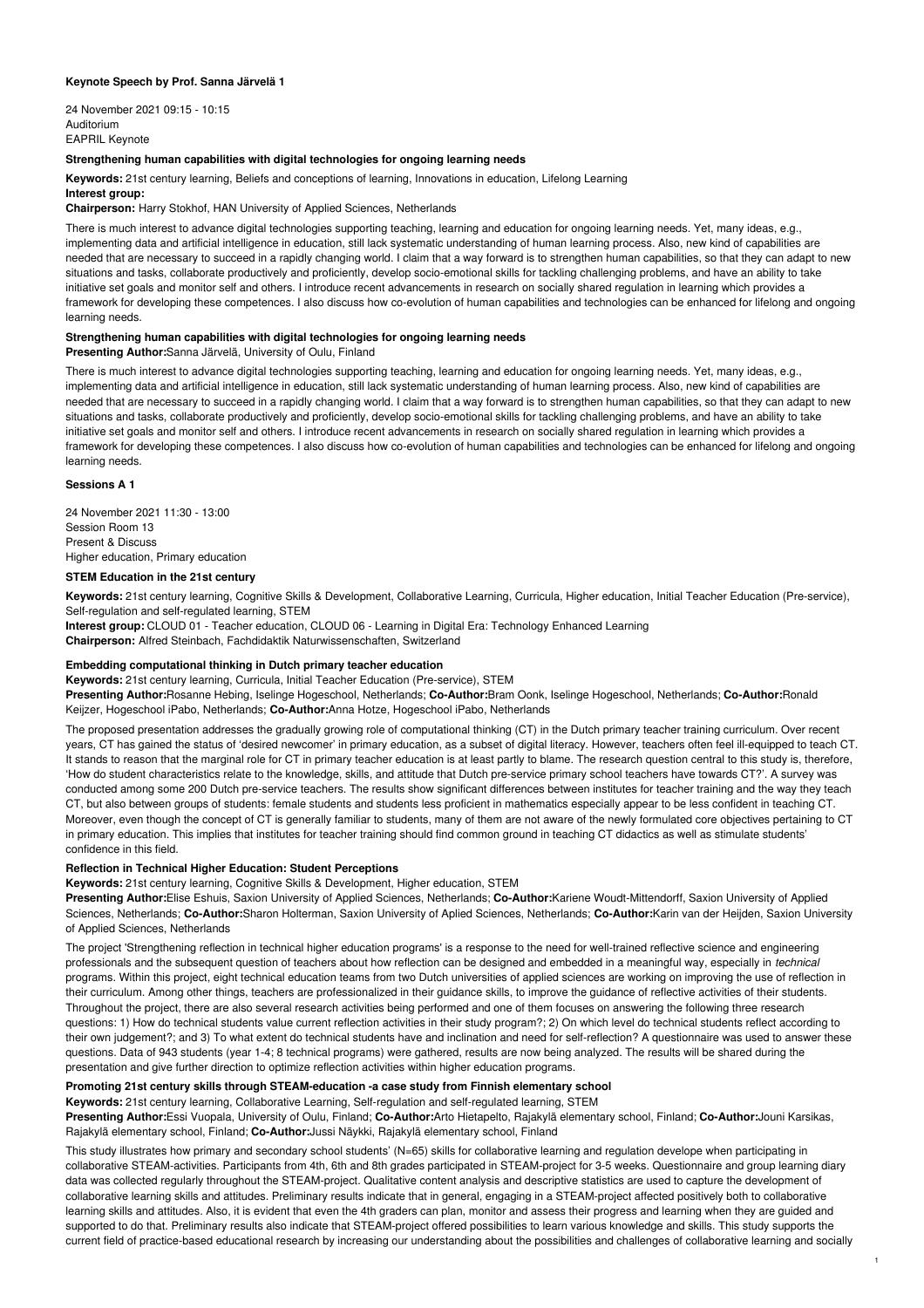shared regulation of learning among primary and secondary school students. In addition, this study provides practical examples of conducting STEAM- project which guides the children to develop their collaboration and regulation skills.

# **Sessions A 2**

24 November 2021 11:30 - 13:00 Session Room 1 Present & Discuss Higher education

#### **Innovations in Higher Education**

**Keywords:** 21st century learning, Higher education, Innovations in education, Professional Development, Professionalisation of educators, Social interaction, Teaching approaches, Well-being and engagement

**Interest group:** CLOUD 02 - Educators' professional development, CLOUD 04 - Improving learning and well-being **Chairperson:** Silvia Annen, Otto-Friedrich-Universität Bamberg, Germany

# **Building professional development for higher education teachers aimed at innovation with technology**

**Keywords:** Higher education, Innovations in education, Professional Development, Professionalisation of educators **Presenting Author:**Anne Horvers, Radboud University Nijmegen, Netherlands; **Co-Author:**Marlies ter Beek, University of Twente, Netherlands; **Co-Author:**Dorien Hopster-den Otter, University of Twente, Netherlands; **Co-Author:**Dana Uerz, HAN University of Applied Sciences (UAS), Netherlands

Following the rapid developments in educational technology, many higher education institutes are starting to innovate education to offer flexible and personalised education. This changes what is required of teachers by asking them to support novel ways of teaching and developing their students' digital literacy (Uerz, Volman, & Kral, 2018). However, research has shown that teachers often lack the knowledge, skills, and self-confidence to improve their courses through the use of educational technology, indicating a need for professional development in this field (Tondeur et al., 2012). In the context of higher education, little is known about what constitutes successful professional development in this specific area. Therefore, there is a practical demand to identify building blocks for arranging effective professional development programmes. This study presents the results of a practical literature review focusing on all aspects related to professional development of higher education teachers in the context of educational innovation with technology. The literature review resulted in a large number of building blocks, which were narrowed down based on interviews with experts in the field of professional development. The findings will be used to develop a toolkit to help design professional development programmes in higher education aimed at educational innovation with technology.

#### **"What teaching approaches do HE teachers use in their classes?"**

**Keywords:** Higher education, Innovations in education, Professional Development, Teaching approaches

**Presenting Author:**Tineke Kingma, Windesheim University of Applied Sciences, Netherlands; **Co-Author:**Anneke Smits, Windesheim University of Applied Sciences, Netherlands; **Co-Author:**Debbie Jaarsma, University of Groningen, Netherlands; **Co-Author:**Joke Voogt, Windesheim University of Applied Sciences, Netherlands

In order to investigate how HE teachers use need-supporting and need-thwarting teaching approaches in their classes, a qualitative, descriptive study was conducted. Twelve classes of four HE teachers were video recorded. In response to the lack of a validated coding scheme for need-supportive and needthwarting teaching approaches in HE, an appropriate coding scheme was developed consisting of 26 deductive and 9 inductive codes. The total number of coded teaching approaches was N=1508. Teachers showed 12 different forms of structure, 6 different forms of relatedness, 8 different forms of autonomy, 6 ways of control and 3 forms of non-relatedness. Teachers used structure, relatedness and autonomy approaches in a ratio of 2:1:1. In addition, the needthwarting approaches constituted 11% of the total number of approaches used. The control approaches were mostly used when informing students about the way of testing. After identifying the different need-supportive and need-thwarting teaching approaches and the relative distribution of approaches in the instructional patterns, a higher order cluster analysis was performed to identify more frequent combinations of teaching approaches. This analysis resulted in 5 clusters.

## **Insights in student drop out from a social field research and 4D-mapping perspective**

**Keywords:** 21st century learning, Innovations in education, Social interaction, Well-being and engagement **Presenting Author:**Els Laenens, University of Antwerp, Belgium

Students of the bachelor of Computer Science program at the University of Antwerp were invited to participate in this study on a voluntary basis. The central research question is 'What insights into the high percentage of student drop-out during the first semester of their study can the deeper dimensions of the social student system/field give us?' To answer this question we apply social field research, a new research domain under development at MIT and the presencing institute (Koenig 2021, Hayashi 2021). Students cocreate sculptures by embodying different roles representing important aspects that influence their study. To identify these roles students first draw field maps showing which factors influenced their study in a positive and/or negative way. Descriptive statistics was used to analyse these field maps. This study shows the impact of the quality of the semester planning (week schedules, tasks and deadlines, evaluations, classes, etc.) on students' wellbeing and learning. The sculptures also illustrate the very low status that students take in relation to all other roles which suggests the need to transform the relationship between course leaders and students. This research also demonstrates a possible value of social field research and 4D-mapping to get further insight in educational systems.

#### **Sessions A 3**

24 November 2021 11:30 - 13:00 Session Room 12 Present & Discuss Higher education, Primary education

### **Beliefs and conceptions of teaching**

**Keywords:** Beliefs and conceptions of learning, Beliefs and conceptions of teaching, Curricula, Deep-level and profound learning, Initial Teacher Education (Preservice), Primary school education, Professional identity, Teacher thinking, Training and Development

**Interest group:** CLOUD 01 - Teacher education, CLOUD 03 - Strategies to improve teaching and learning environments, CLOUD 06 - Learning in Digital Era: Technology Enhanced Learning

**Chairperson:** Sibel Inci, Turkey

#### **Factors Affecting the Teaching of Computational Thinking in Fundamental Schools: A Path Analysis**

**Keywords:** Beliefs and conceptions of learning, Beliefs and conceptions of teaching, Curricula, Primary school education

**Presenting Author:**Jeff Hennico, SCRIPT (Service de coordination de la recherche et de l'innovation pédagogiques et technologiques), Luxembourg; **Co-Author:**Robert Reuter, University of Luxembourg, Luxembourg; **Co-Author:**Armin Weinberger, Universität des Saarlandes, Germany

Computational thinking (CT) in fundamental education is an emerging topic in research about educational policies and practices around the globe. In Luxembourg, CT was introduced as a learning topic in fundamental schools in 2020. This situation offers a unique opportunity to investigate how various factors influence emerging CT teaching practices.

Based on a revised version of the Technology Acceptance Model (Inan & Lowther, 2010), a research-based path model of CT teaching was developed, emphasising the influence of teachers' beliefs and readiness on CT teaching practices. It investigated the effects of demographic factors, teaching approaches,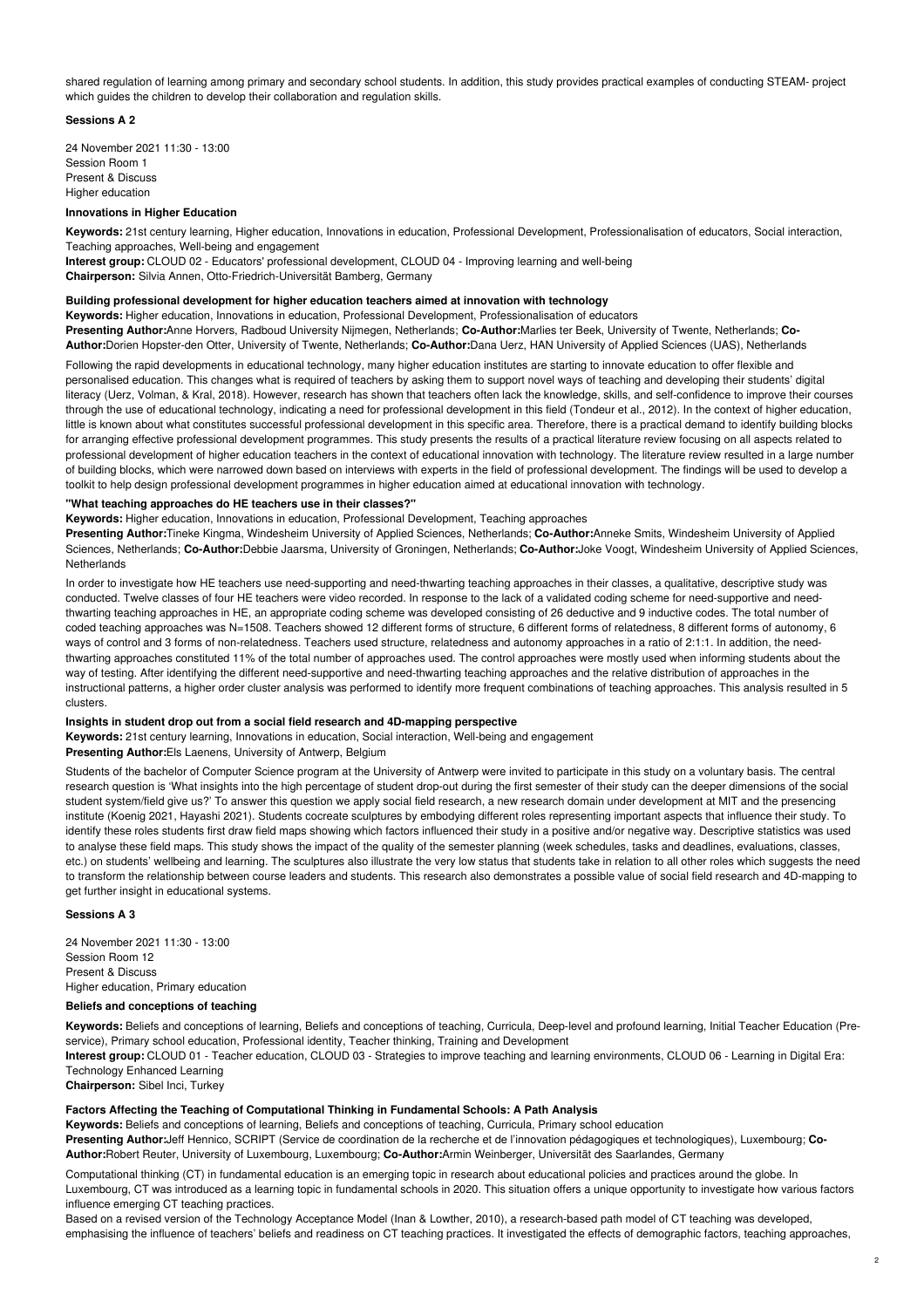ICT proficiency, previous CT experience, and overall support for technology integration on readiness, beliefs, and CT teaching practices. The current study reveals that teachers are interested in teaching CT. However, they hold a widespread misconception (Fessakis & Prantsoudi, 2019), confusing CT with programming or technology use. ICT proficiency is indeed associated with beliefs about CT and readiness for teaching CT. Readiness for teaching CT, beliefs about CT, and previous CT experience are the strongest predictors for CT teaching practices. In line with Cuny et al. (2010), the current study highlights the importance of training teachers to accurately define CT and to identify good practices.

# **The Practice of On-Site Educators of Estonian Institutions of Science and Culture**

**Keywords:** Beliefs and conceptions of teaching, Deep-level and profound learning, Professional identity, Teacher thinking **Presenting Author:**Helene Uppin, Tallinn University, Estonia

One way to prepare todays' children to manage wicked problems such as loss of biodiversity, or climate change is to enable students to solve authentic and meaningful problems, support perspective-taking and boundary-crossing during formal education by expanding schools' learning environment. Field trips to different out-of-school institutions of science and culture (museums, zoos, science-centres, etc.) can be beneficial for students' learning, motivation, social skills, etc. Yet, the educational promise of field trips is often challenged due to problems of inter-professional communication of school teachers and on-site educators. Current qualitative study aims to explore the practice of educators (N-32) of Estonian out-of-school learning environments. Semi-structured group interviews enabled us to describe the practice of on-site educators in the context of formal education in detail. Preliminary results indicate that educators are enthusiastic, enjoy their work, and understand the value of field trips in general. On the other hand, they tend to neglect students previous experience and especially their long term preparation for learning such as existing content knowledge or learning skills, and do not coordinate their pedagogical decision-making with school teachers. Research highlights the "blind spots" in the communication between school teachers and on-site educators and offers solutions for more meaningful learning.

# **Profiles of preservice teachers' pedagogical reasoning in internships: an international study**

**Keywords:** Beliefs and conceptions of teaching, Initial Teacher Education (Pre-service), Teacher thinking, Training and Development **Presenting Author:**Ottavia Trevisan, University of Padova, Italy; **Co-Author:**Anneke Smits, Windesheim University, Netherlands; **Co-Author:**Lisa Bugno, University of Padova, Italy, Italy; **Co-Author:**Marina De Rossi, University of Padua, Italy

Preparation of preservice teachers for Pedagogical Reasoning & Action (PR&A) takes place both at the teacher training institute and in internships. The individual developmental path towards PR&A is influenced by a multitude of factors, many of them not under the control of the teacher training institute. Therefore, the quality of PR&A may turn out very differently in different individuals. In this interview study, we probed the quality of preservice teachers' PR&A as enacted during internships. A normative framework for the quality appraisal of PR&A was developed on the basis of the interviews with Dutch and Italian preservice teachers. Four different qualities of PR&A profiles were identified: Naïve, Emerging, Evolving, and Substantiated. The first two profiles not being particularly conducive to high quality teaching for learning.

## **Sessions A 4**

24 November 2021 11:30 - 13:00 Session Room 9 Present & Discuss Higher education, Secondary education

### **Learning approaches & Self-regulation and self-regulated learning**

**Keywords:** Equality / Education for All, Knowledge Building and Development, Learning styles / approaches, Meta-cognition and metacognive learning, Multiculturalism in Education, Organisational learning, Professionalisation of educators, Secondary school education, Self-efficacy, Self-regulation and selfregulated learning

**Interest group:** CLOUD 03 - Strategies to improve teaching and learning environments, CLOUD 04 - Improving learning and well-being, CLOUD 08 - Diversity & equality in different contexts

**Chairperson:** Kerstin Helker, Eindhoven University of Technology, Netherlands

# **More SayinG in your learning?!**

**Keywords:** Meta-cognition and metacognive learning, Professionalisation of educators, Secondary school education, Self-regulation and self-regulated learning **Presenting Author:**Sylvia Mommaerts, UCLL, Belgium; **Co-Author:**An Dumoulin, UCLL, Belgium; **Co-Author:**Hannelore Verstappen, UCLL, Belgium

'More SayinG in your learning?!' stands for 'More Self-regulation and Growth in your learning?!'. The central research question is "How can we strengthen secondary school teachers to make self-regulation more attainable and discussable so that teachers and students can grow in it?"1. In what way can we support teachers to further develop self-regulation in their students?2. How does the focus on self-regulation affect the role of a teacher? We used qualitative research methods to answer these questions: desk research, in-depth interview with teachers (n=10) and school leaders (n=5), focus discussions with teachers (n=12), classroom observations in two innovative secondary schools and finally a Delphi study with researchers, school leaders, teachers and teacher trainers (n=30). Based on these data we developed a SayinG-box with the aim of strengthening teachers' knowledge and skills about self-regulation in order to learn students to take their learning more into their own hands and to become responsible for their own growth. In this box we concretize self-regulation by means of three interactive strategies: cognitive, metacognitive and affective strategies. The SayinG-box contains evidence-informed knowledge, tools and concrete guidance that teachers can use to engage in self-regulation with themselves and their students in their lessons.

# **Stories from the Digital Classroom; International Students Experiencing Epistemic Moments**

**Keywords:** Equality / Education for All, Knowledge Building and Development, Learning styles / approaches, Multiculturalism in Education **Presenting Author:**Gemma Coughlan, Rijksuniversiteit Groningen, Netherlands; **Presenting Author:**Sjoerd-Jeroen Moenandar, Rijksuniversiteit Groningen, **Netherlands** 

This paper explores the idea that educators in the international environment are often unaware of epistemic relations that underpin pupil's learning behaviour.Although educators are increasingly sensitive to tangible behavioural differences among learners, there is less awareness of deeper cultural differences: epistemic relations, logic patterns, or how students interact with knowledge. It is expected that this awareness becomes even more [Sm1] muted in digital learning environments. We propose that to better manage intercultural encounters, we need to further understand how students experience epistemic moments in digital classrooms. What sociocultural factors influence how students experience, and act upon, epistemic moments? Are there misalignments in students' and educators' expectations of deliverables? How has digitization during the Covid-19 pandemic impacted students' experience?Using a new qualitative research method (structured narrative interviewing), semi-structured interviews were conducted with 12 international business students, mapping how students worked through and gave meaning to specific epistemic events in hindsight. Inductive analysis highlighted key epistemic variables that have impact upon the students' learning, particularly in terms of the intersectionality of specializations, semantics and autonomy.The results of this research are relevant in terms of tailoring digital didactics and online learning pedagogies to effectively suit the needs of diverse online learners.

#### **The Power of Self-organized Learning in Schools**

**Keywords:** Learning styles / approaches, Organisational learning, Self-efficacy, Self-regulation and self-regulated learning **Presenting Author:**Ingrid Geier, Salzburg University of Teacher Education, Austria

Self-organized learning (SoL) is based on the theoretical models of self-control and self-organization within the framework of systemic and constructivist learning theories. This study wants to find what SoL means for all stakeholders of a Middle School, which is practising this pedagogy. The results of an empirical study with mixed methods (group discussions with all 43 teachers) and surveys in 3 classes (58 students, 40 parents) show that SoL requires different quality characteristics (e.g., reflection of the learning process, learning success control...) and, regarding the question of the encounter of heterogeneity in the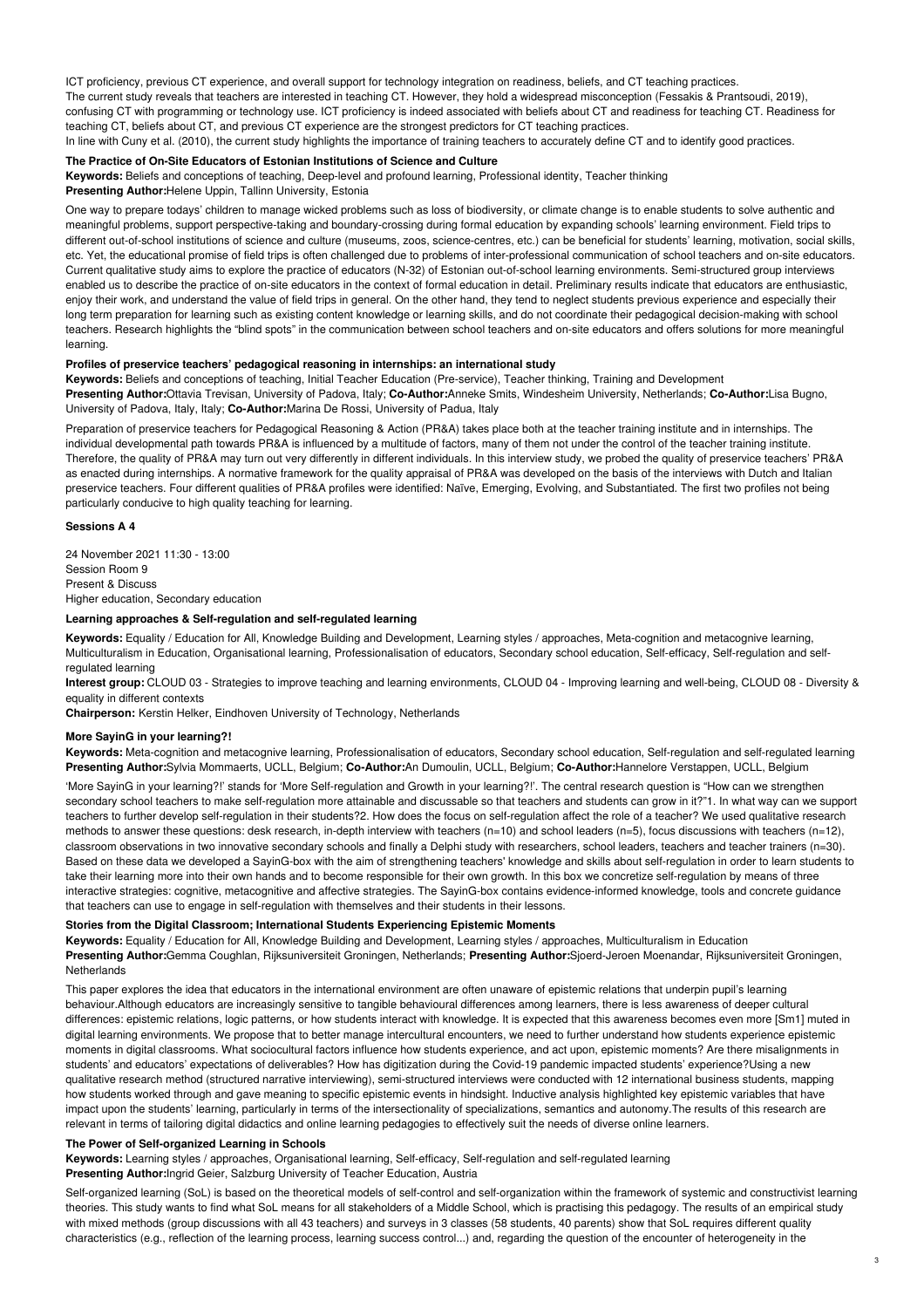classrooms, it enables different aspects of self-control and, out of itself, ways to a teaching and learning culture in which the learners take responsibility for their learning. SoL means participation or transfer of responsibility to learners who, from an organizational point of view, co-determine the subject matter, learning time, methods, place of learning and social form within certain time or content specifications and external structures. It intends to increase the learners' selfcompetence and knowledge of their own learning and to enable learners to act responsibly and competently which has become more and more important not just during COVID-19.

## **Sessions A 5**

24 November 2021 11:30 - 13:00 Session Room 11 Present & Discuss Higher education, Primary education, Workplace learning

#### **Continuing Professional Development in Teachers**

**Keywords:** Continuing professional development in Teachers, Cooperative learning, Educational Technology, Emotion and emotional development, Higher education, In-service Teacher Training, Initial Teacher Education (Pre-service), Self-efficacy, Well-being and engagement **Interest group:** CLOUD 01 - Teacher education, CLOUD 02 - Educators' professional development **Chairperson:** Mary Ann Isaacs, Vrije Universiteit Brussel (VUB), Belgium

# **The emerging role of Professional Learning Communities as a holistic support system for educators**

**Keywords:** Continuing professional development in Teachers, Cooperative learning, Self-efficacy, Well-being and engagement **Presenting Author:**Jonathan Mendels, The Mofet Institute, Israel; **Co-Author:**Tali Berglas-Shapiro, The Mofet Institute, Israel

The proposed research deals with the challenges faced by discipline-based and Inter-institutional Professional Learning Communities (DIPLCs) in Israel when the Covid-19 crisis began in March 2020. As part of the school shutdown and the emergency transition to distance education, teachers were faced with a myriad of challenges, amongst which was the struggle to teach remotely using diverse digital technology, sometimes with no prior experience. As part of this change, all teacher education processes – including DIPLCs – also shifted to distance learning. The study focuses on the changes the DIPLCs incorporated during the transition to the digital medium and on the ways it affected the teachers' resilience, wellbeing and their sense of teacher efficacy. In addition, the study deals with the shift's effect on the community's learning process and on the role DIPLCs leaders played in this transition. The findings were collected using mixed methodologies: an online questionnaire (N-442) and ten semi-structured interviews with DIPLC leaders. The results indicate that in the most part, the DIPLCs managed to offer the participating teachers a safe space for consultation and sharing regarding the difficulties they faced, created an empowering atmosphere for collaborative learning and contributed greatly to the teacher's wellbeing and resilience.

## **Relocating narrative contradictions in the context of an intervention to promote teacher resilience.**

**Keywords:** Continuing professional development in Teachers, Emotion and emotional development, In-service Teacher Training, Well-being and engagement **Presenting Author:**Alba Vallés, University of Lleida, Spain; **Co-Author:**Marc Clarà, University of Lleida, Spain

In this study, we present the first results of an interventionist research design that aims to understand how certain transformations on a teacher narrative may explain changes in different psychological constructs such as burnout, perceived stress, resilience, and mental wellbeing. An Early Career Teacher who was struggling at work participated in a support program to enhance resilience. We qualitatively analyzed the teacher narratives of the first and the last program sessions. Several parts of the narrative appeared in both narratives; however, we found important differences in the surrounding structure and the concepts that these equivalent parts articulated. We present the details of these semiotic transformations in relation with two of these equivalent parts of the narrative related to students' problems and misbehavior. These results are the first steps to gain a better understanding on the semiotic transformations that take place through an intervention and come along with positive changes in resilience related constructs.

## **Supporting pre-service teachers in their development of their pedagogical ICT-competence.**

**Keywords:** Continuing professional development in Teachers, Educational Technology, Higher education, Initial Teacher Education (Pre-service) **Presenting Author:**Gerton Cazemier, Inholland University of Applied Science, Netherlands

Five teacher training institutes (TTI) of a university of applied science in The Netherlands raised the question if the current programme in the curriculum which focusses on digital literacy in primary education and the development of effective technology integration knowledge of pre-service teachers is adequately supporting pre-service teacher in this development. A quantitative research approach was used. Data from a survey based on the SQDmodel which includes six micro-level strategies for TTI's that support pre-service teachers in the integration of technology was collected from 70 final-year preservice teachers. The results show that the pre-service teachers recognize all the six strategies in the current curriculum, but that the strategies are often underutilized, and that learning how to use technology by design and providing continuous feedback by teacher trainers of the TTI's and schools are strategies that need specific improvement. The research results help the TTI's to further develop a curriculum that adequately prepares pre-service teachers in using technology for teaching and learning.

## **Sessions A 6**

24 November 2021 11:30 - 13:00 Session Room 8 EAPRIL Cloud Spotlight Symposium Higher education

# **CLOUD 06 - Online Teaching & Learning in the Time of COVID-19**

**Keywords:** Cognitive Skills & Development, Distance Education, Educational Effectiveness and quality of education, Educational Technology, Higher education, Instructional Design and Instructional Strategies, Motivation, Teacher thinking, Web-Based Learning

**Interest group:** CLOUD 06 - Learning in Digital Era: Technology Enhanced Learning

**Chairperson:** Ning Ding, Hanze University of Applied Sciences, Netherlands

**Discussant:** Marca V.C. Wolfensberger, Hanzehogeschool Groningen, Netherlands

Shifting to online-only education during the COVID-19 pandemic has challenged education practitioners to re-define their didactic methods and ponder upon how to motivate students to engage in online education. In this symposium, three researchers from a Dutch university of applied sciences are going to present their studies regarding online teaching during the COVID-19 crisis. (1) Dr. van Heugten studied the relationship between students' resilient capacity and their learning engagement at the outset of the pandemic when classes were abruptly forced to be online; (2) Dr. Xu collected the virtual attendance data from the first-year university students and discussed the importance to participate in real-time online classes. The findings showed that simply relying on asynchronous education cannot guarantee successful a learning outcome; (3) Langeloo et al. introduced an on-going research focusing on teachers' experiences with one-year online teaching in the pandemic. These three studies are aligned to make us rethink of how to improve students' learning effectiveness and teachers' working efficiency during the pandemic. Interactivity: We plan to use online voting system such as Mentimeter or Socrative to trigger real-time discussion for each topic during the symposium. The collected ideas will be analyzed and shared with participants.

## **Resilience and Online Learning Engagement under the impact of the Corona-crisis**

**Presenting Author:**Ning Ding, Hanze University of Applied Sciences, Netherlands; **Co-Author:**Petra van Heugten, Hanzehogeschool Groningen, University of Applied Science, Netherlands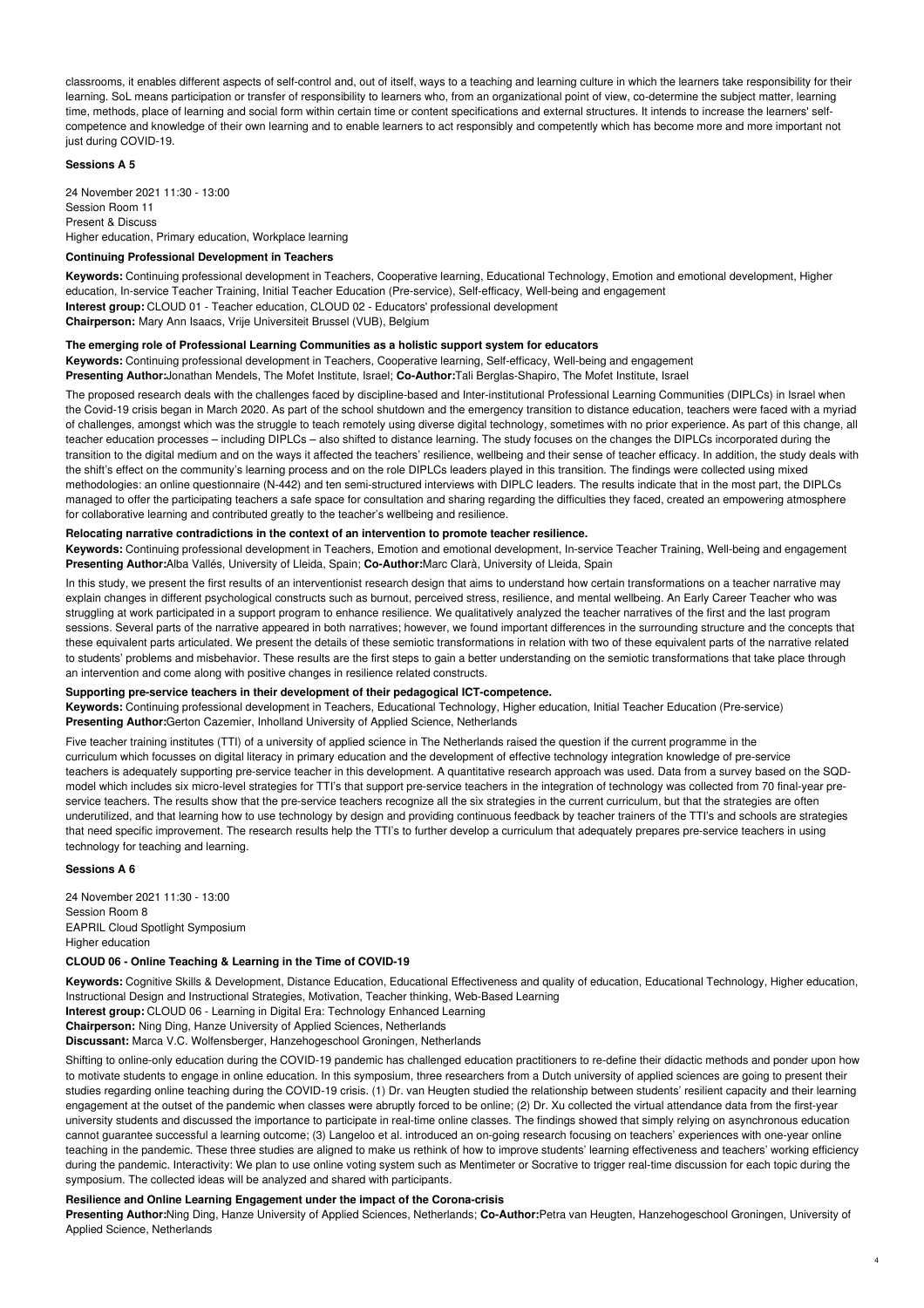The COVID-19 pandemic is not only a threat to people's health, but it also affects the ability to cope with stress and adversity. Adversity impacts particularly first year students graduating from high schools and starting their higher education in September, 2020. They have not yet met their teachers or classmates, nor have they visited the campus yet. Considering this, urgent calls for studies on students' resilience and their online learning engagement in the pandemic era are issued. Better understanding students' resilience and online learning engagement can provide insights for educators to better help students. The findings indicated relationships between resilient capacity and cognitive engagement in online education and a gender difference was addressed.

# **Virtual Class Attendance and Learning Achievement during COVID-19 Pandemic**

**Presenting Author:**Ning Ding, Hanze University of Applied Sciences, Netherlands; **Co-Author:**Xiaoyan Xu, Hanze University Groningen. University of Applied Sciences, Netherlands

Previous research addressed a controversial finding regarding the relationship between class attendance and learning achievement. During the COVID-19 crisis, most higher education institutes are forced to provide online-only education, and this question becomes more vexing and pressing. We utilize the data of students' virtual class attendance of one subject in the first-year bachelor program to explore how attendance may impact students' learning performance. The research question is, how the first-year students' attendance at virtual classes is related to their exam grades in the Management Accounting subject Dver 150,000 pieces of attendance information from more than 300 students in the first study period (September to November, 2020) have been retrieved from the school server computer. Students' demographic information such as gender and nationality, as well as their virtual class attendance data are used as predictors while their individual exam grades are used as the dependent variable.

# **Building a Common Vision on Blended Learning: Teacher Experiences and Wellbeing During the pandemic**

**Presenting Author:**Marca V.C. Wolfensberger, Hanzehogeschool Groningen, Netherlands; **Co-Author:**Annegien Langeloo, Hanze University Groningen. University of Applied Sciences, Netherlands

When all higher education facilities shut down in March 2020, teachers were forced to abruptly change their common teaching methods and switch to online learning. This led to an increased workload and higher levels of distress among teachers. Also, teachers showed difficulty creating committed communities with colleagues and students online. One year into the pandemic, most teachers are still working and teaching remotely and express a need to develop a vision on how post-pandemic education should be organized, both online and face-to-face. In the current study, we examined throughout the pandemic year how teachers experienced the impact of the pandemic on their wellbeing and their online teaching skills, as well as their wishes for future teaching. By means of focus groups and a survey study in-depth data was collected which is used to develop a common vision on blended learning and how to create committed (online) communities in higher education. During EAPRIL 2021, the results of this study and practical implications will be presented and discussed with the audience.

#### **Sessions A 7**

24 November 2021 11:30 - 13:00 Session Room 5 EAPRIL Cloud Spotlight Session Higher education

#### **CLOUD 03 - Improving learning experiences**

**Keywords:** Deep-level and profound learning, Higher education, Instructional Design and Instructional Strategies, Learning and neuroscience **Interest group:** CLOUD 03 - Strategies to improve teaching and learning environments

Focus on learner experience is key to the strategic development of learning and teaching environments. Some may even say that it is the only measure. This cloud spotlight session offers insights and results from three different research projects that approach the learning experience from different angles and through unique methodology. The first presentation is based on a quantitative survey research on learners' deep and surface approaches to the learning of mathematics. The second, exploratory study, introduces learning analytics as a means of supporting study progress and enhancing the student learning experience. Finally, the third presentation focuses on how we can measure, through physiological and self-reported means, learning experiences in simulations, and if we can identify meaningful learning moments.After each session, there is time for questions, feedback and comments from the audience.

# **CLOUD 03 - Improving learning experiences**

**Presenting Author:**Ilona Laakkonen, JAMK University of Applied Sciences, Finland; **Presenting Author:**Minna Silvennoinen, Jyvaskyla University of Applied Sciences, Finland; **Presenting Author:**Satu Aksovaara, Jamk, University of Applied Sciences, Finland; **Presenting Author:**Elina Vaara, Jyvaskyla University of Applied Sciences, Finland; **Co-Author:**Anne Rantakaulio, JAMK University of Applied Sciences, Finland; **Co-Author:**Tiina Parviainen, University of Jyväskylä, Finland; **Co-Author:**Mikko Vesisenaho, University of Jyväskylä, Finland; **Co-Author:**Anita Malinen, University of Jyväskylä, Finland; **Co-Author:**Suvi Karjalainen, University of Jyväskylä, Finland; **Co-Author:**Sirpa Laitinen-Väänänen, JAMK University of Applied Sciences, Finland; **Co-Author:**Minna Koskinen, JAMK University of Applied Sciences, Finland; **Co-Author:**Santtu Hartikainen, JAMK University of Applied Sciences, Finland

Focus on learner experience is key to the strategic development of learning and teaching environments. Some may even say that it is the only measure. This cloud spotlight session offers insights and results from three different research projects that approach the learning experience from different angles and through unique methodology. The first presentation is based on a quantitative survey research on learners' deep and surface approaches to the learning of mathematics. The second, exploratory study, introduces learning analytics as a means of supporting study progress and enhancing the student learning experience. Finally, the third presentation focuses on how we can measure, through physiological and self-reported means, learning experiences in simulations, and if we can identify meaningful learning moments.After each session, there is time for questions, feedback and comments from the audience.

# **Sessions A 8**

24 November 2021 11:30 - 13:00 Session Room 6 Symposium Higher education

## **Video-based collaborative learning: evidence for a pedagogical model**

**Keywords:** Assessment and evaluation, Collaborative Learning, Cooperative learning, Educational Technology, Higher education, In-service Teacher Training, Initial Teacher Education (Pre-service), Vocational education

**Interest group:** CLOUD 01 - Teacher education, CLOUD 06 - Learning in Digital Era: Technology Enhanced Learning

**Chairperson:** Alberto Cattaneo, Switzerland

**Chairperson:** Frank De Jong, Netherlands

**Organiser:** Marije Bent, Aeres University of Applied Sciences Wageningen, Netherlands

**Discussant:** Ricardo Jorge Monginho, Universidade de Évora, Portugal

The educational potential of video is a long-lasting, multi-faceted topic, and the affordances of technological advancement have recently revitalized this discussion. However, teachers are still far from competently integrating or becoming accustomed to video-based pedagogy, especially in combination with collaborative pedagogy. To provide teachers and teacher educators with sound principles for implementing video-supported collaborative learning (VSCL), this symposium fosters a teacher experiment, a cross-over analysis on a pedagogical model for effective VSCL, and student feedback in relation with VSCL. The experiment shows students' growing lexical richness and cohesion by working peer feedback on student's video recorded teaching practice. The cross-over analysis shows the evidence for the VSCL-pedagogical model based on data from many other experiments in the European ViSuAL-project. The same holds for the student-feedback analysis. In this symposium we interact about practical experiences in relation with the effective principles of the developed pedagogical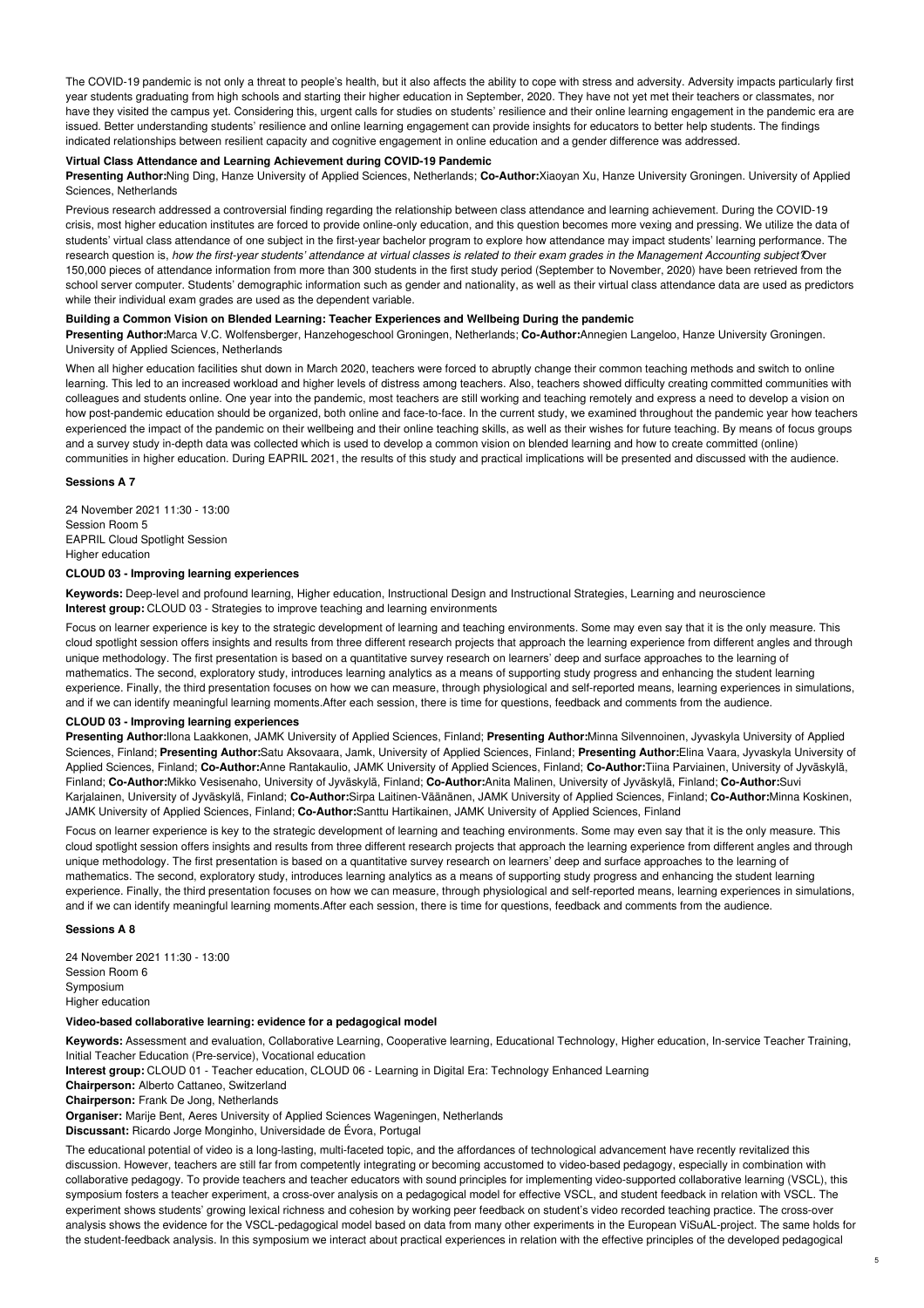model and the experiences of the students. There will be a brief presentation of the contributions and during these presentations participants can ask questions who are shared on the screen. The contributors respond to the questions and participate after the presentations in the plenary conversation with a discussant and all participants.

## **Acquiring Expert's Vocabulary: Analyzing Students Textual Feedback on Video Recordings.**

**Presenting Author:**Marije Bent, Aeres University of Applied Sciences Wageningen, Netherlands; **Co-Author:**Frank De Jong, Aeres University of Applied Sciences & Open University Heerlen, Netherlands; **Co-Author:**Erick Velazquez-Godinez, Artificial Intelligence, MyTommorrows, Amsterdam, Netherlands

Teacher education aims to move students from novice to expert level. In this study, we analysed student's textual peer feedback on video recordings of their teaching practice. The question was: What is the impact of curriculum literature on the word use in the peer feedback? Secondly, do lexical richness and cohesion as indicators of growing expertise increase in the students' feedback during the course? First, the impact of the curriculum and literature on students' feedback was analysed by semantic network analysis of prominent words. Secondly, the lexical richness and the semantic cohesion of students' feedback and reflections were analysed. Our findings show that students created stronger connections between the prominent words from the literature. The lexical richness and semantic cohesion also increased. This means that students incorporated vocabulary from expert sources and maintained semantic consistency while using the expert vocabulary. This might be seen as an evidence that peer-feedback on students' own video recordings stimulates that students are becoming experts in the field of teaching.

## **Video-Supported Collaborative Learning within the ViSuAL Project: a qualitative analysis using nVivo**

**Presenting Author:**Ricardo Jorge Monginho, Universidade de Évora, Portugal; **Co-Author:**Alessia Evi-Colombo, Swiss Federal Institute for Vocational Education and Training (SFIVET), Switzerland; **Co-Author:**Alberto Cattaneo, Swiss Federal University for Vocational Education and Training, Switzerland; **Co-Author:**Jose Ramos, University of Evora, Portugal

The present contribution's goal is to present the collected evidence to answer the question: To what extent did the video-supported collaborative learning (VSCL) approach prove efficient for the teachers and students involved in the ViSuAL-project? Qualitative data from 58 documents was analyzed using the NVivo software, where the data corpus was coded. Data was thematically organized into eight categories: 1) collaborative learning activities; 2) effects; 3) issues; 4) objectives; 5) prerequisites; 6) role of the teacher; 7) technology function; and 8) technology. This presentation focuses specifically on the references coded into categories 1 and 2.

The analysis revealed the essential components to rely on when adopting a VSCL perspective and shows that the interventions led to changes in teaching practices, effective feedback, learning from viewing video recorded practices, positive attitudes towards VSCL, deeper reflections and learning, changes in video competences, knowledge sharing and students' engagement on learning, but also allowed us to understand better the different collaborative activities that took place. The participants clearly perceived the positive contribution of video to teaching and learning, particularly in their self-analyses, in which they were able to realize the usefulness of integrating videos into shared reflection and collaboration.

## **Enhancing video-supported collaborative learning - learners' perspective.**

**Presenting Author:**Sirpa Laitinen-Väänänen, JAMK University of Applied Sciences, Finland; **Co-Author:**Eila Burns, JAMK University of Applied Sciences, Jyväskylä, Finland

Essential for learning at vocational and professional higher education is the tight integration between practical, theoretical, and self-regulative knowledge (Tynjälä 2008). One method to enhance this integration is a systematic video-observation of one own's real work situations, where students can analyse and reflect the practice in the frame of theories. Several studies have been published regarding the role and benefits of using videos and video-observations in education and in teacher education, particularly. This study focuses on higher education trainees' and students' experiences focusing on the questions, what kinds of meanings do the higher education students give to the video-supported collaborative learning? Students and trainees ( $N = 57$ ) replied to the openended questions, as part of their final program assignments and in their course feedback. The data was analysed by applying the content analysis (Miles and Huberman 1994). Based on the analysis, five main themes emerged describing the meanings students gave to the VSCL: 'positive experience', 'saves and requires time', 'difficult but instructive', 'peer's essential role' and 'I learn a lot'. Based on our study, we suggest expanding the research-based use of videosupported teaching and learning in vocational and higher education.

## **Sessions A 9**

24 November 2021 11:30 - 13:00 Session Room 4 Roundtable Vocational education

### **Vocational Education**

**Keywords:** Continuing professional development in Teachers, Medical & health education, Practice-based research (methodology), Professional Development, Teacher thinking, Vocational education, Web-Based Learning

**Interest group:** CLOUD 02 - Educators' professional development, CLOUD 13 - Starting Researchers **Chairperson:** Rasa Poceviciene, Lithuania

# **International cooperative development of VOOCS for VET teacher professionalisation: Lessons learned**

**Keywords:** Continuing professional development in Teachers, Professional Development, Vocational education, Web-Based Learning

**Presenting Author:**Pieter Seuneke, Aeres University of Applied Sciences Wageningen, Netherlands; **Co-Author:**Nataša Papić-Blagojević, Novi Sad School of Business, Serbia; **Co-Author:**Andrey Belotserkovsky, Tver State University, Russian Federation

The importance of professional development of educational professionals is universal, so from a learning perspective, it's good to work jointly towards good practices of supporting these teachers in their professionalisation. In Europe and beyond we share a lot of common challenges as well as experiences to jointly work towards professionalization and further development. In this round table, we will reflect upon how the ongoing EU Erasmus+ project Pro-Vet aims/ed to support and facilitate professionalisation of educational professionals (VET teachers) and in particular how we in this project jointly worked towards developing methods, courses to support development of educational professionals. We will present its aims, objectives, its project methodology and revisit its underlying methodology. Purpose of this contribution is drawing most important conclusions or lessons learned from this international cooperation by reflecting how we in the project have jointly worked on the development of tools, methods (Voocs) for supporting the professionalisation of educational professionals.

# **Understanding vocational healthcare students' skills of research and inquiry**

**Keywords:** Medical & health education, Practice-based research (methodology), Teacher thinking, Vocational education

**Presenting Author:**Erica Wijnands-Pot, mboRijnland, Netherlands

Recently there has been a growing interest in the development of healthcare students' research and inquiry skills (RIS) in Dutch upper secondary vocational education (MBO, ISCED3&4). RIS are essential for students' performance in healthcare and enables them to deal with problems and innovations. However, unexplored is how to understand students´ RIS in ISCED3&4-education and how educators can intervene to develop students' RIS. This research will conceptualize vocational healthcare ISCED3&4-students' RIS from the angle of research literature and vocational practice. Educators' interventions to enhance students' RIS are explored in depth in a multiple case study and a vignette study. Research QuestionsHow can vocational healthcare students' research and inquiry skills (RIS) be conceptualised, and how can educators enhance the development of these skills? How are students' RIS defined in educational and healthcare research? 2. How do vocational healthcare professionals and -educators characterize students' RIS? 3. How do expert educators intervene to enhance the development of students' RIS? 4. What interventions do vocational healthcare educators perceive important in enhancing healthcare students' RIS?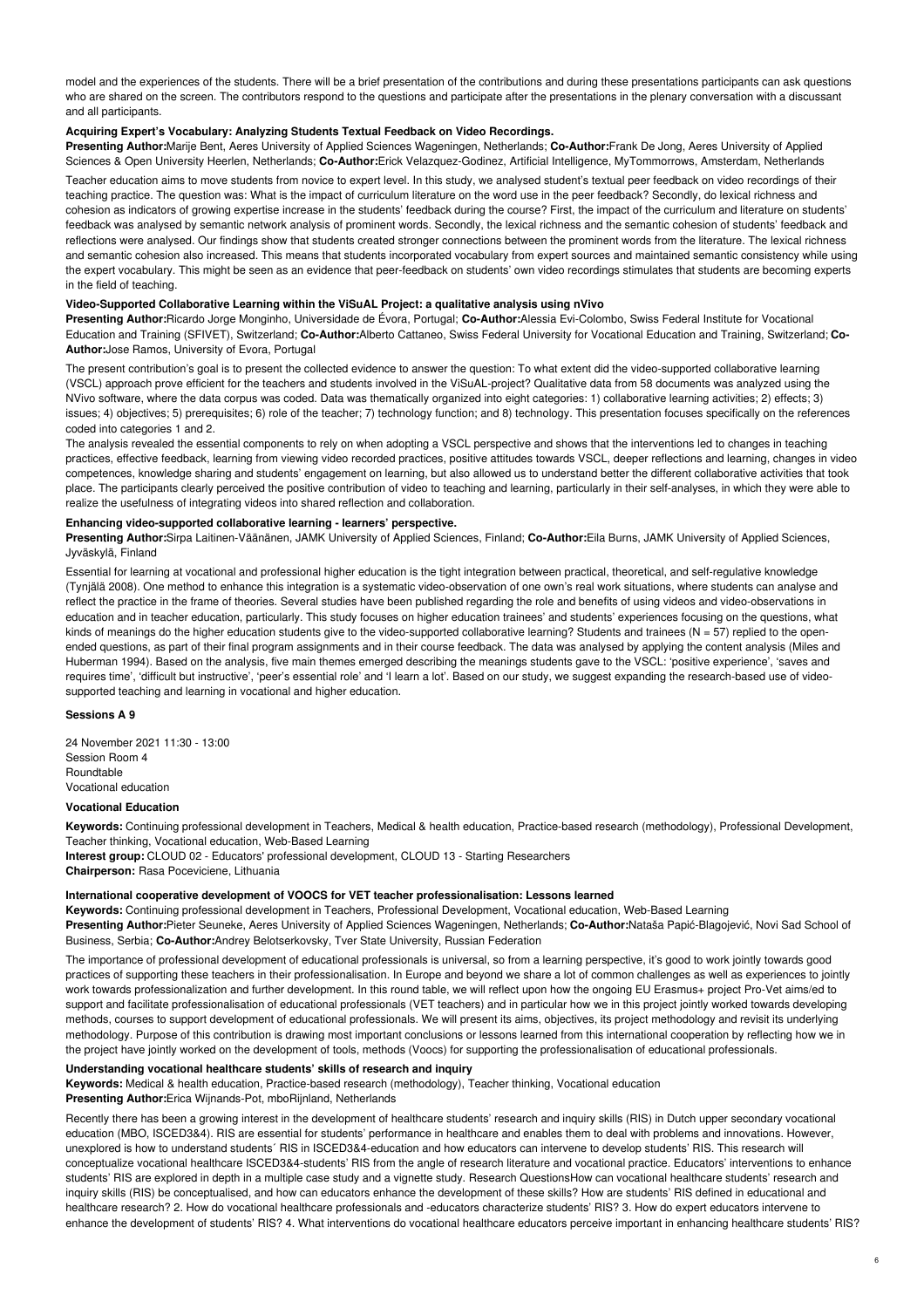# **Sessions A 10**

24 November 2021 11:30 - 13:00 Session Room 2 EAPRIL Cloud Spotlight Session Higher education

# **CLOUD 09-Multisensory Musical Design– Rediscovering musical learning pathways in the age of industry**

**Keywords:** Collaborative Learning, Culture and Education, Higher education, Music & Arts Education **Interest group:** CLOUD 09 - Sounds & Arts in Transversal Learning

Music and arts are at the core of learning, and the missing of those will weaken the abilities to connect, and to learn. Also, at the age of industry, arts-based dialogues are needed. This cloud submission is constructed as activities and dialogues, starting with the theoretical-philosohpical frameworks, especially with the basic ideas of the Multisensory Musical Design (Marjanen 2021) and the dialogical-integrative model and method concepts (Gruber 2019). The cloud members are invited to an active participation, supported by steps to lead us all together onwards through this Cloud 9 spotlight session. The active part will be clearly designed for the target of understanding the meanings of arts-based experiences in learning. Our journey will start with explorations for self-concept connected with music and arts (Spychiger 2013).

# **CLOUD 09-Multisensory Musical Design– Rediscovering musical learning pathways in the age of industry**

**Presenting Author:**Kaarina Marjanen, University of Tampere, Finland; **Presenting Author:**Hubert Gruber, Pädagogische Hochschule NÖ / University College of Teacher Education Lower Austria, Austria

Music and arts are at the core of learning, and the missing of those will weaken the abilities to connect, and to learn. Also, at the age of industry, arts-based dialogues are needed. This cloud submission is constructed as activities and dialogues, starting with the theoretical-philosohpical frameworks, especially with the basic ideas of the Multisensory Musical Design (Marjanen 2021) and the dialogical-integrative model and method concepts (Gruber 2019). The cloud members are invited to an active participation, supported by steps to lead us all together onwards through this Cloud 9 spotlight session. The active part will be clearly designed for the target of understanding the meanings of arts-based experiences in learning. Our journey will start with explorations for self-concept connected with music and arts (Spychiger 2013).

## **Sessions A 11**

24 November 2021 11:30 - 13:00 Session Room 10 Present & Discuss Higher education, Secondary education

# **Diversity & Practice-based research methodology**

**Keywords:** Beliefs and conceptions of teaching, Diversity, Higher education, Inclusivity, Practice-based research (methodology), Professional Development, Professional identity

**Interest group:** CLOUD 08 - Diversity & equality in different contexts, CLOUD 11 - Practice-based Research Methodology **Chairperson:** Anje Ros, Fontys University of Applied Sciences, Netherlands

# **Responding to student diversity: how SE teachers learn to implement differentiated instruction**

**Keywords:** Diversity, Inclusivity, Practice-based research (methodology), Professional Development

**Presenting Author:**Wouter Smets, Karel de Grote University college, Belgium

Paper InformationAbstract:As student populations in schools become more diverse in many western countries the urge for teachers to provide instruction that caters for students' needs increases concurrently. Teachers however find it difficult to put differentiated instruction into practice. This study is based on an action research project that documented teachers professional development. Three teams of secondary education teachers were trained and coached to implement differentiated instruction in their classrooms. They collaboratively planned their instructional design to align with the contextuality of their school and while implementing the planned instructional design, they responded to students with diverse readiness levels or learning profiles. Teachers' implementation of differentiated instruction was observed and interpreted using action research methodology. Results show that teachers struggled assessing students' differences. Moreover, teachers' responsivity appeared to be not only determined by cognitive traits, but also by other types of individual differences. Implications for theory and practice are discussed.

# **The benefits of thesis in higher education studies - Alumni perspective**

**Keywords:** Higher education, Practice-based research (methodology), Professional Development, Professional identity

**Presenting Author:**Liisa Vanhanen-Nuutinen, HAAGA-HELIA University of Applied Sciences, Finland; **Co-Author:**Altti Lagstedt, HAAGA-HELIA University of Applied Sciences, Finland; **Co-Author:**Hannu Kotila, HAAGA-HELIA School of Vocational Teacher Education, Finland; **Co-Author:**Kimmo Maki, HAAGA-HELIA University of Applied Sciences, Finland

This far, the research of theses in higher education have focused on student's professional growth, supervision, evaluation and completion of thesis work, but the benefits of theses after graduation are studied rarely. Therefore, this article examines the experiences of higher education graduates, alumni about thesis and its benefits.

To achieve a holistic view of the situation, a mixed method study was conducted in spring 2020. The data was collected via alumni survey, and the target group had graduated from the University of Applied Sciences two years earlier. The target group had graduated from the University of Applied Sciences two years earlier. This article is based on data of 644 alumni and, as sub-data, on the responses of graduates of the three largest degree programmes (business, IT and business service solutions) (n=296). The data were analysed by descriptive statistical methods and, in addition, the associations between the variables were tested. The open-ended questions were analysed by thematic content analysis.

According to the results, the form of thesis (research, functional or diary) was related to the perceived benefits. In the thesis process following competencies were emphasised: scientific writing, systematic information processing, information retrieval and justification of activities.

# **Contributing to Inclusive Higher Education Programs: Educators' views.**

**Keywords:** Beliefs and conceptions of teaching, Diversity, Higher education, Inclusivity

**Presenting Author:**Martijn Willemse, Windesheim University of applied sciences, Netherlands; **Co-Author:**Sui Lin Goei, Windesheim University of Applied Sciences, Netherlands; **Co-Author:**Fer Boei, Windesheim University of Applied Sciences, Netherlands; **Co-Author:**Jarise Kaskens, Hogeschool Windesheim en Radboud Universiteit Nijmegen, Netherlands; **Co-Author:**Monique Ridder, Windesheim University of Applied Sciences, Netherlands; **Co-Author:**thijs hemmer, Windesheim University of Applied Sciences, Netherlands

This proposal is about a study conducted at one University of Applied Sciences aiming to explore higher education teachers' views and experiences on inclusive higher education. Nowadays inclusion is a buzz word in higher education (HE). However, perspectives on inclusion and what inclusive HE should look like, vary. Given the variety of perspectives on inclusive HE, HE-teachers' views on inclusive programs might differ too. Unfortunately research on this matter is scarce. Therefore, nine online focus group interviews with in total 45 HE teachers were organized to study HE teachers' views and experiences. Central questions of this study were How do HE teachers define Inclusive HE, what competencies do they consider necessary and which challenges do they discern as contributing to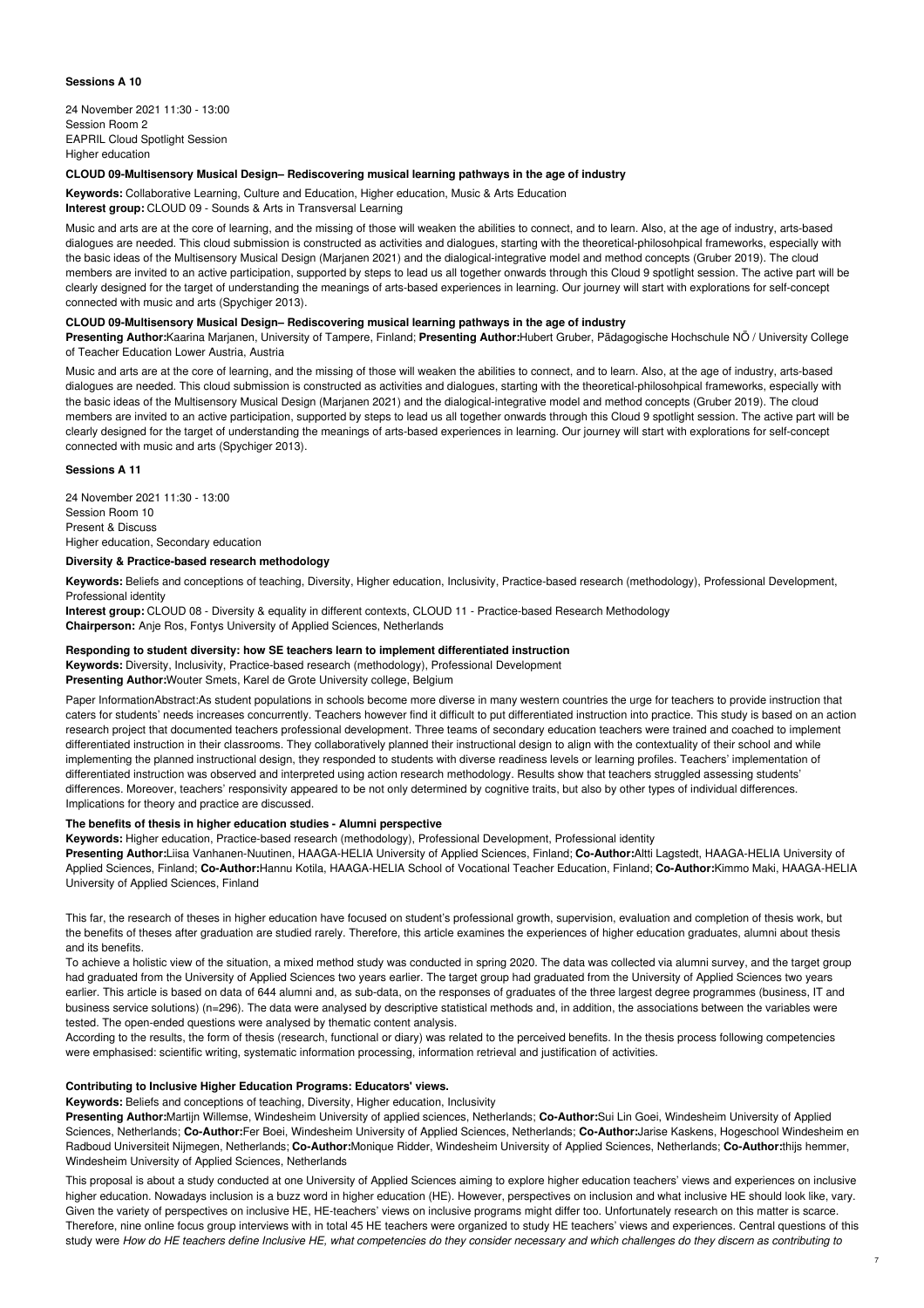*inclusive practices*? Support of students' development regardless disabilities, background, gender or other educational needs as crucial part of Inclusive HE practices was emphasized in all group interviews. In most groups, teachers distinguished the need for a positive attitude towards inclusion as a distinctive part of teachers' competencies. In this regard they emphasized a lack of collaboration and debate among faculty members about their own or shared inclusive teaching practices, including a lack of discussion how to improve their programs.

#### **Sessions B 1**

24 November 2021 14:00 - 15:30 Session Room 8 Poster Presentation Primary education

#### **Primary Education**

**Keywords:** 21st century learning, Continuing professional development in Teachers, Educational Technology, Emotion and emotional development, In-service Teacher Training, Instructional Design and Instructional Strategies, Pre-school education / kindergarten, Primary school education, Self-regulation and selfregulated learning, Well-being and engagement

**Interest group:** CLOUD 01 - Teacher education, CLOUD 02 - Educators' professional development, CLOUD 04 - Improving learning and well-being, CLOUD 06 - Learning in Digital Era: Technology Enhanced Learning

**Chairperson:** Rasa Poceviciene, Lithuania

### **Critical Thinking among primary teachers in ESD context**

**Keywords:** 21st century learning, Continuing professional development in Teachers, Educational Technology, Primary school education **Presenting Author:**Sonia Felix, NTNU (Norwegian University of Science and Technology), Norway

I present some theoretical and empirical findings about the importance of Education for Sustainable Development (ESD) as a learner-centered and Critical Thinking (CT) as a participatory decision-making tool and value-based at the learning (Ichinose, 2017). The specific argument that is put forward is: learning in the Age of Industry 4.0 should privilege digitalization and digital technologies with the critical awareness of the importance of Critical Thinking (CT) facets such as source criticism (as part of establishing validity of information) in a sustainable perspective (demanding the local intertwined with the global arena). Addressing ESD with the focus on CT is an imperative to rethink about modern didactic concepts specially with focus on securing sustainable future through educational action. The main question in education field is: how do primary teachers able to deal and cope with CT when they are working with the students through ESD tasks? The findings are elaborated with selected empirical data.

#### **Self-regulation for children and teachers: A practice-based research**

**Keywords:** Continuing professional development in Teachers, In-service Teacher Training, Self-regulation and self-regulated learning, Well-being and engagement

**Presenting Author:**Katrien Goossens, UCLL, Belgium; **Co-Author:**Caroline Vancraeyveldt, UC Leuven-Limburg, Belgium; **Co-Author:**Maai Huyse, UC Leuven Limburg, Belgium; **Co-Author:**Marieke Vandersmissen, UC Leuven-Limburg, Belgium

Stress-related children's mental health problems are on the rise. The self-reg model of Stuart Shanker (Shanker, 2016) helps children and teachers to become calm, alert and learning by detecting the causes of their stress, so that they can reflect on their behavior and use personalized strategies to self-regulate. In this practice-based research, we investigated what 10 voluntary Flemish school counsellors and (care) teachers learned from the self-reg model and how they integrated this model in their daily practice in (pre)primary education. A professionalization of 9 sessions was organized over the course of two school years. The research shows that teachers who enrolled in the professionalization program struggled with their own self-regulation and often felt hyper-aroused or tired. This is why we put a strong focus on the self-regulating of teachers. During professionalization teachers also learned how to reframe maladaptive behavior of children into stress behavior. Classroom environment was chosen as a way to help children to calm down children en make sure they are ready to learn. We conclude that the self-reg model offers teachers great insight in the stress behavior of children but teachers also express the need for more specific strategies to stimulate children's self-regulation in the classroom.

## **Improving emotion regulation in young children: an arts-based mindful intervention in schools.**

**Keywords:** Emotion and emotional development, Pre-school education / kindergarten, Primary school education, Well-being and engagement **Presenting Author:**Katrien Goossens, UCLL, Belgium; **Co-Author:**Hanne Vanmierlo, UCLL, Belgium

The aim of this research project is to improve emotion regulation in young children (5-8 years) at school. A literature study on emotion regulation (Berking, 2017) on the one hand and mindfulness on the other hand was completed in the first part of this project and demonstrated promising links between emotion regulation and mindfulness. This was further explored by designing and implementing an arts-based intervention to improve emotion regulation in young children. To meet the needs of our young target group, we explicitly chose for a child-centered approach wherein active, playful, arts-based activities were designed. 13 Flemish teachers in 6 schools participated in a professionalization. The professionalization consisted of training in the intervention and individual coaching. The teachers were considered as co-researchers as we strive to adapt the intervention to their experiences, feedback and suggestions. Qualitative data will be collected by observations and semi-structured interviews of both teachers and children. The data-analysis will focus on the (perceived and observed) extent to which the intervention achieved the goals we prioritized and how teachers and children experienced the intervention. The main goal is to achieve a practice-based improvement of the intervention to support teachers in improving emotion regulation in children.

## **Ubuntu, Manjaro, & Raspbian OS in K-12. Designing open-source interfaces for digital citizenship**

**Keywords:** 21st century learning, Educational Technology, Instructional Design and Instructional Strategies, Primary school education **Presenting Author:**Mathieu Payn, HEP Fribourg, Switzerland; **Co-Author:**Lionel Alvarez, HEP-Fribourg | Université de Fribourg, Switzerland; **Co-Author:**Cuko Kostanca, Haute école pédagogique de Fribourg, Switzerland; **Co-Author:**Ania Tadlaoui-Brahmi, Haute Ecole pédagogique Fribourg, Switzerland

Most of digital competence frameworks for compulsory education embedded problem-solving skills. However, none of these frameworks specify in which digital environments must the students be able to problem solve. Thus, this skill should certainly be demonstrable in a variety of operating systems (OS). The standardization of digital learning environments organized by public schools often limits this ambition. So, a variety of digital learning environments were chosen, designed and developed with openness and plurality in mind. A large diversity of Linux distros exists and knowing them might be part of a digital culture to promote an ambitious digital citizenship. If the OS are free, the hardware might be expensive. Going with Raspberry Pi micro-computers, the openness to other OS becomes suddenly possible and can be organized with fewer expenses. To design the user interfaces on the Pi, the successive approximation (threephase) model has been chosen as a process. Several Linux distros were tested with clear pedagogical intentions. Three interfaces were selected: Ubuntu, Manjaro, Raspbian OS. Interfaces tests will be carried out in classrooms between now and the congress and the communication will invite participants to experiment these.

**Sessions B 2**

24 November 2021 14:00 - 15:30 Session Room 5 Poster Presentation Higher education

# **Teacher Education & Meta-cognition and metacognive learning**

**Keywords:** Assessment and evaluation, Higher education, Initial Teacher Education (Pre-service), Innovations in education, Instructional Design and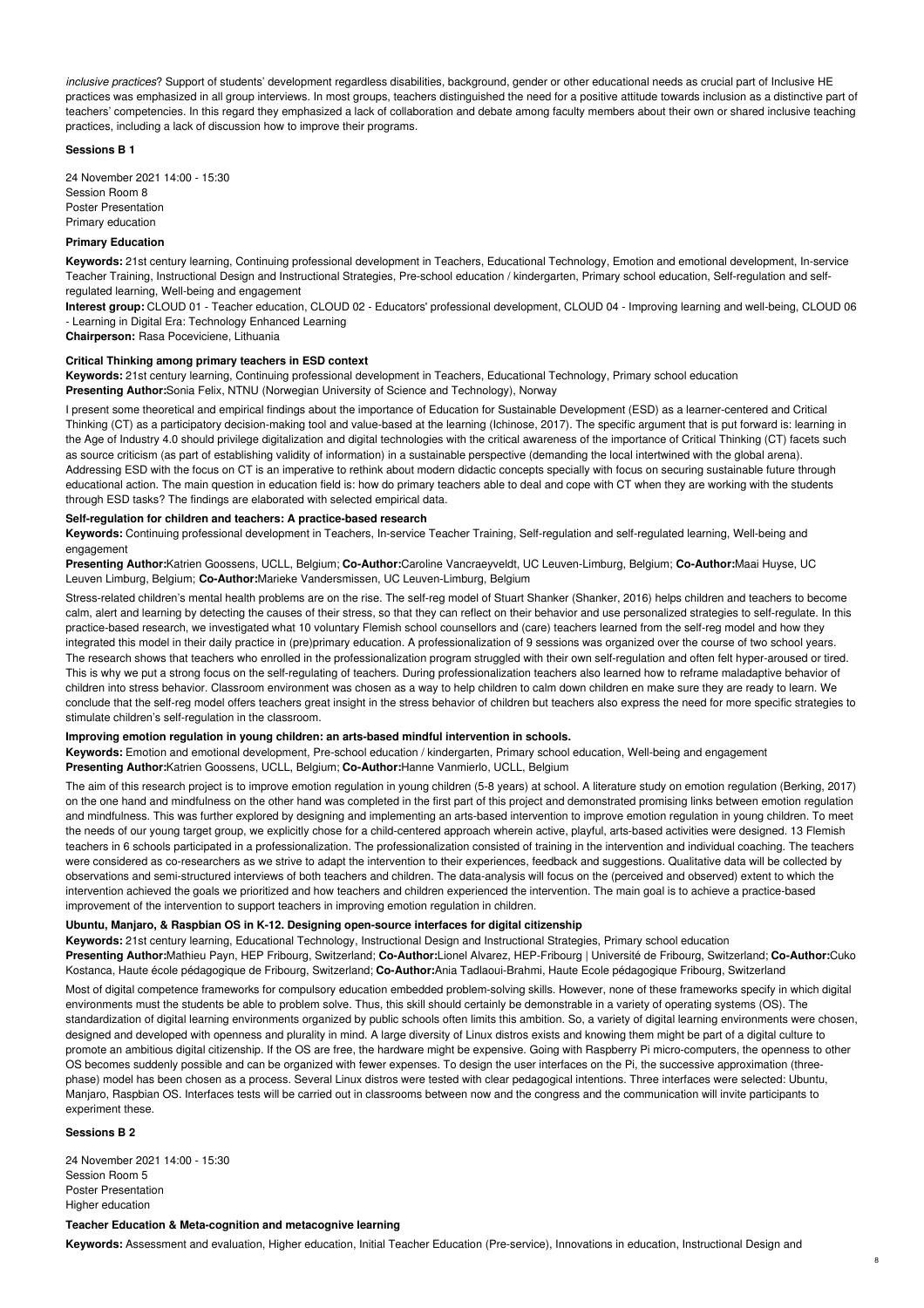Instructional Strategies, Mentoring, Meta-cognition and metacognive learning, Motivation, Professional Development, Professionalisation of educators, Reading, Web-Based Learning

**Interest group:** CLOUD 01 - Teacher education, CLOUD 02 - Educators' professional development, CLOUD 03 - Strategies to improve teaching and learning environments

**Chairperson:** Zarina M. Charlesworth, Switzerland

## **Change of Teacher Motivations during Teacher Education**

**Keywords:** Initial Teacher Education (Pre-service), Motivation, Professional Development, Professionalisation of educators

**Presenting Author:**Sabine Bruch, University of Education Upper Austria, Austria; **Co-Author:**Karin Busch, University of Education Upper Austria, Austria; **Co-Author:**Eeva Kaisa Hyry-Beihammer, University of Education Upper Austria, Austria

Based on previous studies, we know a lot about the motivation for choosing a teacher career, like altruistic reasons (e.g finding work as socially important), intrinsic reasons (e.g. enthusiasm for a certain subject) and extrinsic reasons (e.g. holiday) (König & Rothland, 2012; Whatt et al. 2012). Motivational factors like enthusiasm, self-regulation and self-efficacy have also an impact on the professional development during teacher studies and on the teachers' work (Baumert & Kunter 2006; Krapp & Hascher 2009). Teacher motivation is not only important for being successful in studying but also an important aim for an effective teacher education (Krapp 2002). However, teacher motivation may also change during the studies – a topic that is seldom addressed. In this paper we ask, "How do teacher motivation change during their studies"? Here, we use the definitions of extrinsic and intrinsic motivation as well as the self-determination theory (SDT) according to Ryan & Deci (2017). Based on this theory, we try to understand the factors that promote teacher motivation.

## **The effect of reading instruction on absolute metacomprehension accuracy – A mixed method study**

**Keywords:** Higher education, Instructional Design and Instructional Strategies, Meta-cognition and metacognive learning, Reading **Presenting Author:**Jennifer Steckel, Bergische University of Wuppertal, Germany

This study examines whether directly instructing students what comprehension constitutes and giving students opportunities to use that information for their reading process impact absolute metacomprehension accuracy. To do so, I used a mixed method design to be able to (1) assess the effect of direct instruction on comprehension and metacomprehension accuracy, (2) assess student's processing through think-aloud and (3) combine quantitative and qualitative data for a whole impression of how direct instruction influences comprehension and metacomprehension accuracy. In this study forty teacher student's take part. I assume that direct instruction impact comprehension and especially metacomprehension accuracy for poor comprehenders. More specifically, I hypothesize that (1) instructing students to read for construction of a situation model reduces overestimation of situation model comprehension for poor comprehenders. (2) instructing students to read for construction of a textbase will lead to a higher overestimation of situation model comprehension for poor comprehenders. (3) The effect of instruction on comprehension and metacomprehension accuracy depends on student's processing during reading. If student's are better able to judge their comprehension level when instructing them what to read for, this study shows an effective but easy to use method for student's to be able to accurately judge their comprehension level.

## **Online Self-Assessments in Teacher Education in Germany**

**Keywords:** Assessment and evaluation, Initial Teacher Education (Pre-service), Professionalisation of educators, Web-Based Learning **Presenting Author:**Jorg Holle, Westfälische Wilhelms-Universität Münster, Germany

In teacher education, it appears sensible for universities to install an assessment strategy which balances the dimensions of attraction and selection. In recent years, due to a recommendation by the standing committee of the German ministers of culture in 2013, a growing number of universities relies on online selfassessments (OSA) in order to a) inform prospective students, b) instigate a process of self-reflection about the person-job-fit and c) try to assess student's prerequisite for successful studies. While research has focused on a) compiling a list of universities using OSA (Nieskens and Demarle-Meusel 2013, Nieskens 2016), b) describing and evaluating the most common OSA (Rothland and Tirre 2011) or c) individual reports by universities about their experiences (Boeger 2016, Faust et al 2003), little can be found about why universities choose to install an OSA , why they opted for which OSA and how they use the data for competence development.

### **Supporting student-teachers training process**

**Keywords:** Initial Teacher Education (Pre-service), Innovations in education, Mentoring, Meta-cognition and metacognive learning **Presenting Author:**Manal Raoui, Regional Center for Education and Training Professions - El Jadida, Morocco; **Co-Author:**Fatima-Zahra Guerss, Ibn Tofail University, Morocco

Improve student-teachers education is now important over the world including Morocco. To that end, supporting self-regulation of their training process is to consider. Self-regulation abilities prepare them for lifelong learning (Butler, 2005). To address this issue, this research aims to respond to three questions : during the training course, how the student-teachers training process is going? how the student-teachers process is related to their characteristics? how the student-teachers process is related to the characteristics of the context? To that end, a qualitative inquiry (Miles & Huberman, 1994) was conducted. Data was collected essentially from an online logbook that student-teachers (N=90) used during a course session. They fill it at the beginning of the training, before and after each theme and at the end of the course. A survey was used to collect demographic data and more information about participants. Data were analyzed using the mixed coding method (Miles & Huberman, 1994) and grids and codes developed in our previous study (Raoui, 2019). Inductive coding contributes to develop the code list to better describe the new context and participants.

### **Sessions B 3**

24 November 2021 14:00 - 15:30 Session Room 6 Poster Presentation Primary education, Workplace learning

### **Workplace Learning & Special Educational Needs in Primary Education**

**Keywords:** 21st century learning, Collaborative Learning, Educational Effectiveness and quality of education, Emotion and emotional development, Higher education, Innovations in education, Medical & health education, Parental Involvement in Learning, Peer Interaction / learning, Practice-based research (methodology), Professional Development, Special Educational needs, Workplace learning **Interest group:** CLOUD 04 - Improving learning and well-being, CLOUD 14 - Learning in Organisations

**Chairperson:** Ilona Laakkonen, JAMK University of Applied Sciences, Finland

## **What immediate value is created in a starting learning community within a hospital?**

**Keywords:** Collaborative Learning, Medical & health education, Professional Development, Workplace learning

**Presenting Author:**Wendy Heemskerk, Haga Teachting Hospital, Netherlands; **Co-Author:**Christian Wallner, University of Applied Sciences Leiden, **Netherlands** 

Research context: A starting learning community within the pulmonary ward of Haga Teaching Hospital in the Netherlands. Research question: To what extent does immediate value emerge during first sessions of a starting learning community in which staff nurses, nursing students and a nurse lecturer participate together?

Methodology: A qualitative and descriptive design was chosen for a secondary analysis of observation data. The value creation framework of Wenger et al. (1) provided the basis for the study design.

Results: Data were identically clustered in five groups and independently coded with an almost perfect agreement *K*(0.979). Of a total of 15 members, sessions attracted 12-14 members. Immediate value aspects were recognized during the sessions and categorized into five themes: participation, activities, engagement,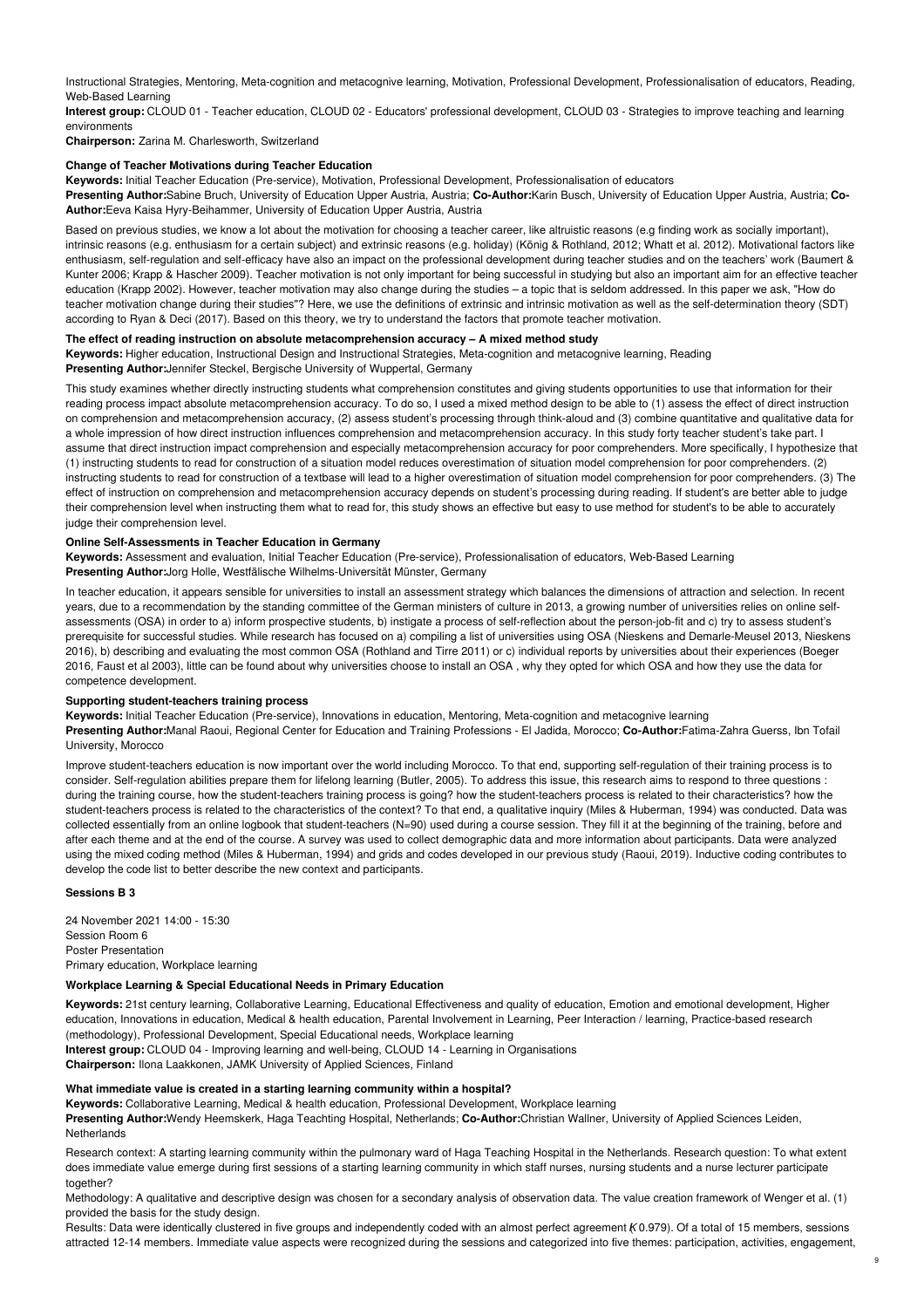interaction and confidence/trust. For example, returning presence at sessions, asking questions, giving feedback and having fun. According to the members, clear expectations, familiarization with community learning and a safe atmosphere were essential elements during their learning. Conclusion: Even in a starting learning community, immediate value emerge and can be indicated during first sessions. However, it is important to facilitate a community-building process that stimulates sharing expectations and creates an atmosphere in which members feel confident to learn and experiment.

## **Youth Service Point (YSP)**

**Keywords:** Collaborative Learning, Emotion and emotional development, Peer Interaction / learning, Professional Development **Presenting Author:**Mariette Haasen, Fontys OSO, Netherlands; **Co-Author:**Victorien Saamena, Boei Limburg, Netherlands; **Co-Author:**Rian Alders, Boei Limburg, Netherlands

The majority of teachers experience problems coping with students who have behavioral problems in their classroom. Youth care professionals indicate that schools only seek their support when critical problems occur, rather than taking a preventive approach. This study is part of a larger research project focused on this issue. In three educational contexts, teachers and youth professionals work together in order to develop a preventive approach for enhancing students' social-emotional development. The present study concerns further development of a 'youth service point' (JSP) in a school for secondary education and a school for vocational education. The research question is: How can the Youth Service Point more integrated in the school community and curriculum by working *collaboratively with teachers on social-emotional learning?* A lesson program to promote more respectful behavior in the school was designed and will be implemented in ten classrooms in each school. Preliminary results show differences between the two schools, especially with regard to the complexity of language that can be used. Reflection on dynamics in the own group based on the lessons is hard to achieve in both schools. Tensions between teachers and youth care professionals with regard to the moment and way of intervening become visible.

## **WisH**

**Keywords:** Collaborative Learning, Emotion and emotional development, Parental Involvement in Learning, Professional Development **Presenting Author:**Mariette Haasen, Fontys OSO, Netherlands; **Co-Author:**Miriam de Werd, GGD Hof van Brabant, Netherlands

The majority of teachers experience problems coping with students who have behavioral problems in their classroom. On the other hand, youth care professionals indicate that schools only seek their support when problems have arose, rather than taking a preventive approach, such as developing activities that students' social-emotional skills in the classroom. This study is part of a larger research project focused on this issue. In three educational contexts, teachers and youth professionals work together in order to develop a preventive approach for enhancing students' social-emotional development. The study proposed for this poster concerns further development of an existing resilience training for elementary school students, called WIsH. The research question is: How can WIsH be better embedded within the school and the home context, so that the elements of the program are implemented in the whole approach *aimed at students' social-emotional learning and well-being?* After the intervention program, data was/will be gathered from parents and teachers using focus group interviews, questionnaires and logbooks. Data collection was disturbed by the coronavirus, this will be continued when school are open. First results show that parents are highly involved, they appreciate the video clips and parents practice more with their children at home.

## **Collaboration on attachment issues**

**Keywords:** Emotion and emotional development, Innovations in education, Practice-based research (methodology), Special Educational needs **Presenting Author:**Mariette Haasen, Fontys OSO, Netherlands; **Co-Author:**pieter jansen, combinatie jeugdzorg, Netherlands

The majority of teachers experience problems coping with students who have behavioral problems in their classroom. Youth care professionals indicate that schools only seek their support when critical problems occur, rather than taking a preventive approach. This study is part of a larger research project focused on this issue. The present study concerns the development of methods for collaboration in the classroom between education and youth professionals from the same (semi) residential institution with the theme of attachment. The research question is: How can teachers and youth professionals collaborate in the school practice and develop approaches that help students to develop relational skills more adequately? Teachers form three schools for special education and youth professionals (SwH: "Collaboration on attachment issues", an intervention program that can be used in the classroom to cope with attachment problems of students. After the intervention program, data was gathered from teachers and youth care workers using focus group interviews, questionnaires and logbooks. Data collection was disturbed by the coronavirus, this will be continued when school are fully open. First results show that collaboration does not come naturally, cooperation this develops by doing it.

#### **Efficient dual learning in higher education**

**Keywords:** 21st century learning, Educational Effectiveness and quality of education, Higher education, Workplace learning

**Presenting Author:**Muriel De Wolf, University College Ghent, Belgium; **Co-Author:**An Willems, University College Ghent, Belgium; **Co-Author:**Sofie Timmers, University College Ghent, Belgium; **Co-Author:**Robin Stevens, University College Ghent, Belgium; **Co-Author:**Sofie Bruneel, University College Ghent, Belgium

With our research, we want to contribute to the (so far limited) (Costley & Dikerdem, 2011) scientific pedagogical research on dual learning (as a specific form of workplace learning) in higher education. Our central research questions are: · What is the impact of dual learning (benefits and disadvantages) on both students in higher education and on teachers and the workfield involved? · What are the most important critical success factors for efficient dual programs (for students, teachers and workfield)?We use semi-structured interviews and focus groups with students and teachers (from dual and regular programs) as well as workfield actors. We also collect a number of quantitative data using well-established constructs with students and teachers. Preliminary results show that all parties involved indicate that dual learning programs have substantial benefits on students including problem solving, self-direction, entrepreneurialism and social skills. However, to optimize these benefits teachers and workfield actors need to dedicate sufficient time to developing the program and to coaching and guiding the students involved. This demands strong collaboration and communication between all parties involved. With our research we want to make scientifically substantiated policy recommendations for higher education institutions regarding the development and implementation of dual training programs in higher education.

## **Sessions B 4**

24 November 2021 14:00 - 15:30 Session Room 12 Poster Presentation Higher education

#### **Diversity, Creativity & Innovation in Education**

**Keywords:** Creativity, Game-based learning / Gamification, Higher education, Innovations in education, Interaction and discourse in education, Leadership development, Medical & health education, Organisational learning, Practice-based research (methodology), Professional identity, Research-based learning **Interest group:** CLOUD 01 - Teacher education, CLOUD 03 - Strategies to improve teaching and learning environments, CLOUD 12 - Leadership in Education **Chairperson:** Niek van den Berg, Aeres University of Applied Sciences Wageningen, Netherlands

teacher training. In addition, dialogues were held with students and teachers AHW. The core of ABR lies with Rolling and Heijst in practice-oriented research in

#### **Arts-based research and professional development in teacher Education**

**Keywords:** Creativity, Higher education, Professional identity, Research-based learning **Presenting Author:**Hanneke Maassen, Aeres Applied university Wageningen, Netherlands

Poster Presentation TitleArts-based research and professional development in teacher Education AbstractIn this preliminary research I focused on Arts-based research (ABR) and the professional development of students on teacher training. My research is about the question: "How can the research approach Artsbased Research contribute to the development of students?".The research consists a literature study of ABR and the professional development of students in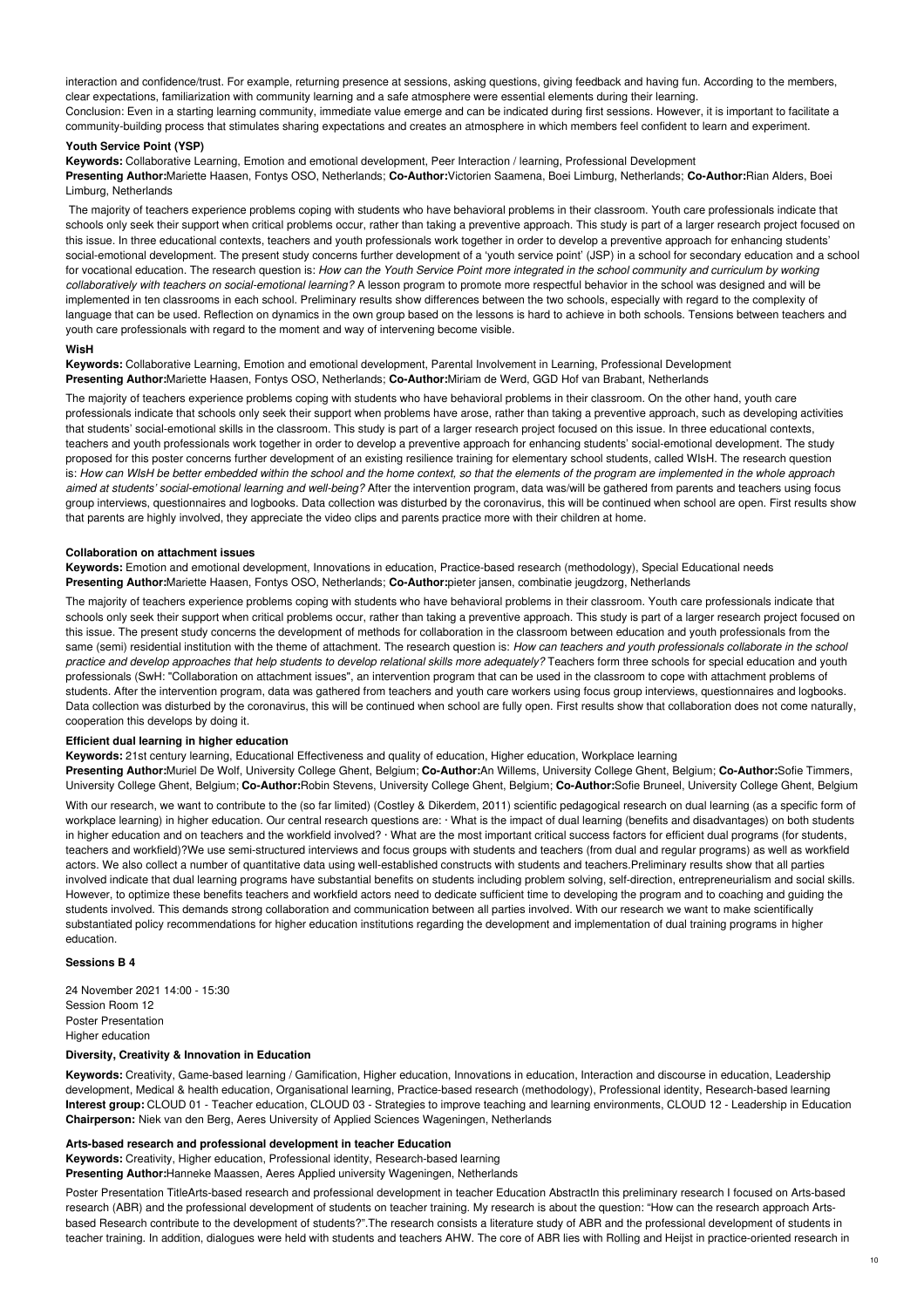the social-, behavioral-, and educational domain, in which empirical methods and interpretations help to build up a theory. It is about giving words to people's feelings and experiences. This type of research stimulates all senses to arrive at a meaning. Biesta mentions creativity in relation to subjectification: "creativity helps people to be in the world to live together". According to Dewey gaining experience plays a role by learning. The core of learning is: experience, give meaning and participate. Maister states that a starting teacher must have a broad professional basis (behavior and action). Professional identity is important, it gives the student its own color, serves as a personal motivation and motor for learning.

## **Interactions that support congruence of values in schools**

**Keywords:** Innovations in education, Interaction and discourse in education, Leadership development, Organisational learning **Presenting Author:**Ria de Gooijer, Hogeschool Inholland, Netherlands

Central question: What characterizes interactions that support schoolteams in aligning collective values and behaviour? Sub questions:1. Which interactions support alignment of collective values and behaviour in the context of designing and implementing a new curriculum at a Dutch institute for higher education? 2. Do interactions that are perceived to be effective share specific characteristics? 3. What role does leadership play in initiating and/or designing value-based interactions?4. Which environmental factors are perceived to influence the value-based interactions? MethodologyTeachers who are shaping a new curriculum are interviewed in focusgroups, using the storyline-method. Main conclusionData analysis is currently conducted, results are expected in august. Preliminary results indicate that teachers appreciate interactions which [1] provide feedback and [2] are focused on learning and developing together. Teachers expect leadership to support organisational congruence in creating conditions which facilitate the learning and developing together. One of those conditions is stability in team-composition, another is to safeguard the team of concerns about organisational conditions. If these conditions are not secured by leadership, teachers experience difficulties in aligning personal and collective mental models and behaviour, which can result in lack of personal congruence and loss of meaning and wellbeing.

## **'Playful' Quizzes in Flipped Classroom**

**Keywords:** Creativity, Game-based learning / Gamification, Medical & health education, Practice-based research (methodology) **Presenting Author:**Piret Hussar, University of Tartu, Estonia

The aim of the research was to study the use of quizzes as a tool of flipped classroom on learning histology. Quizzes of the interactive presentation software Mentimeter (Stockholm, Sweden) were used at the beginning and end of histology practical sessions in autumn semester 2020. 70 first year medical students had the possibility individually and voluntary solve the quizzes on four different topics of general histology and at the end of the term they were asked to voluntary feedback how they experienced quizzes. Comparing the results of the quizzes conducted at the beginning and end of the internships, the scores of quizzes at the end of the practical sessions were 17% higher. Results of the feedback showed that 91% of the students who took quizzes gave feedback stating that the tests are important for getting feedback on both pre-classroom (30%) and classroom (70%) learning. The playful role of quizzes was noted to be important (76,5%). As the results of student's feedback revealed the importance of quizzes in learning, it can be assumed that furter use of quiz tests improves both the level of preparation for contact learning as well as the level of knowledge acquisition during learning.

## **Sessions C 1**

24 November 2021 15:45 - 17:15 Session Room 6 Workshop

### **"The "LC Star": Creating shared views on learning culture, goals & results in a Learning Community**

**Keywords:** Collaborative Learning, Higher education, Medical & health education, Professional Development **Interest group:**

Learning- and innovation networks are hot. Professional learning communities, communities of practice & innovation and leaning communities emerge like flowers in spring. Here we use the phrase 'Learning Community' (LC) to indicate those collaborative learning systems. To facilitate community building in starting LCs we have developed a method called the "LC Star" (1). The LC Star is a five-pointed star where each point represents a question. The method provides an explication of the shared learning culture, goals and results within the LC. In order to capture the image from the LC Star session for the follow-up, the outcome of the LC Star session is summarized, through a qualitative analysis. This summery describes the "Foundation of the LC" on the basis of the learning culture, shared goals and shared ideas on LC results.The workshop attendees will first receive a short explanation to learn what the method is, how it can be applied, and what the value of the method can be to LC participants. They will then experience the LC Star method themselves.

# **"The "LC Star": Creating shared views on learning culture, goals & results in a Learning Community**

**Presenting Author:**Christian Wallner, University of Applied Sciences Leiden, Netherlands; **Co-Author:**Wendy Heemskerk, Haga Teaching Hospital, **Netherlands** 

Learning- and innovation networks are hot. Professional learning communities, communities of practice & innovation and leaning communities emerge like flowers in spring. Here we use the phrase 'Learning Community' (LC) to indicate those collaborative learning systems. To facilitate community building in starting LCs we have developed a method called the "LC Star" (1). The LC Star is a five-pointed star where each point represents a question. The method provides an explication of the shared learning culture, goals and results within the LC. In order to capture the image from the LC Star session for the follow-up, the outcome of the LC Star session is summarized, through a qualitative analysis. This summery describes the "Foundation of the LC" on the basis of the learning culture, shared goals and shared ideas on LC results.The workshop attendees will first receive a short explanation to learn what the method is, how it can be applied, and what the value of the method can be to LC participants. They will then experience the LC Star method themselves.

# **Sessions C 2**

24 November 2021 15:45 - 17:15 Session Room 1 Workshop Higher education

## **No more time for flimsy tea, let's go for infusion!**

**Keywords:** Diversity, Equality / Education for All, Higher education, Professionalisation of educators **Interest group:** CLOUD 08 - Diversity & equality in different contexts

An inclusive and diverse teacher education programme, aimed at educational opportunities for all students, is supported by teacher educators who create an inclusive culture and recognise an inclusive and diverse practice ("teach what you preach"). Within this teacher education programme there is room for teacher educators to work together around inclusion and diversity, and these themes are integrated into the various course units, i.e. infusion. Therefore the aim of our workshop is: (1) to provide insight into the three pillars of inclusive and diverse teacher education: (2) to create a culture in teacher education which is open to diversity; (3) to offer concrete tools for a practice which is infused with diversity and to apply the principles of UDL for this purpose. We will use two experiential exercises which deal with "multiperspectivity" and "attitudes" in the context of diversity. Furthermore, we explain and provide a framework for diversity in teacher education based on the three pillars mentioned above: culture, practice and policy. We alternate between interactive learning discussions, giving input and exercises.

# **No more time for flimsy tea, let's go for infusion!**

**Presenting Author:**Elke Emmers, UCLL, Belgium; **Co-Author:**Reinhilde Pulinx, University College Leuven Limburg, Belgium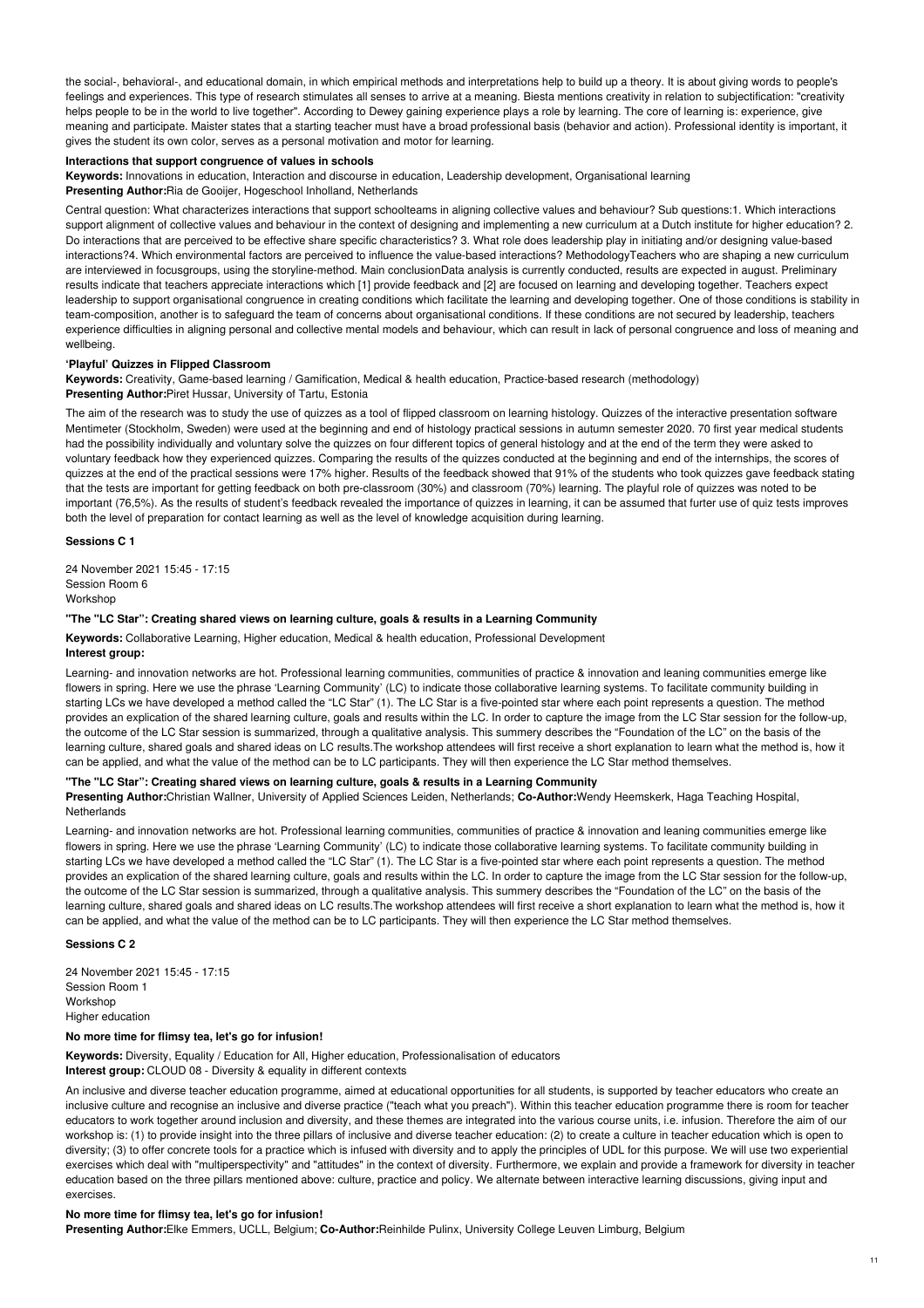An inclusive and diverse teacher education programme, aimed at educational opportunities for all students, is supported by teacher educators who create an inclusive culture and recognise an inclusive and diverse practice ("teach what you preach"). Within this teacher education programme there is room for teacher educators to work together around inclusion and diversity, and these themes are integrated into the various course units, i.e. infusion. Therefore the aim of our workshop is: (1) to provide insight into the three pillars of inclusive and diverse teacher education: (2) to create a culture in teacher education which is open to diversity; (3) to offer concrete tools for a practice which is infused with diversity and to apply the principles of UDL for this purpose. We will use two experiential exercises which deal with "multiperspectivity" and "attitudes" in the context of diversity. Furthermore, we explain and provide a framework for diversity in teacher education based on the three pillars mentioned above: culture, practice and policy. We alternate between interactive learning discussions, giving input and exercises.

### **Sessions C 3**

24 November 2021 15:45 - 17:15 Session Room 13 Workshop Vocational education

#### **The role of design-based research in transition from standalone to intertwined learning environments**

**Keywords:** Higher education, Innovations in education, Practice-based research (methodology), Vocational education **Interest group:** CLOUD 11 - Practice-based Research Methodology

For several years the design of learning environments at the boundary of school and work has been researched in Vocational Education and Training institutes mboRijnland and Aventus and Higher Educational Institutes Fontys, Saxion and HU Utrecht, all Universities of Applied Sciences. In this research we distinguish the following designs of learning environments at the boundary of school and work: (1) designs based on alignment between the two different contexts of school and work; (2) designs based on the incorporation of elements from school into the work context or of elements from work into the school context; and (3) designs based on (partial) hybridisation of the two contexts (Bouw, Zitter, & de Bruijn, 2019).

# **The role of design-based research in transition from standalone to intertwined learning environments**

**Presenting Author:**Kathinka van Doesum, mboRijnland, Netherlands; **Co-Author:**Maria Custers, Fontys, Netherlands; **Co-Author:**Gemma Groenewoudt, ROC Aventus, Netherlands; **Co-Author:**Tjark Huizinga, Saxion University of Applied Sciences, Netherlands; **Co-Author:**Amber Kornet, Saxion University of Aplied Sciences, Netherlands; **Co-Author:**Jantje Timmerman, mboRijnland, Netherlands; **Co-Author:**Ilya Zitter, Hogeschool Utrecht (University of Applied Sciences Utrecht), Netherlands

For several years the design of learning environments at the boundary of school and work has been researched in Vocational Education and Training institutes mboRijnland and Aventus and Higher Educational Institutes Fontys, Saxion and HU Utrecht, all Universities of Applied Sciences. In this research we distinguish the following designs of learning environments at the boundary of school and work: (1) designs based on alignment between the two different contexts of school and work; (2) designs based on the incorporation of elements from school into the work context or of elements from work into the school context; and (3) designs based on (partial) hybridisation of the two contexts (Bouw, Zitter, & de Bruijn, 2019).

## **Sessions C 4**

24 November 2021 15:45 - 17:15 Session Room 9 Workshop

# **Making practice-based research more meaningful 2.0**

**Keywords:** Innovations in education, Knowledge Building and Development, Practice-based research (methodology), Research-based learning **Interest group:** CLOUD 11 - Practice-based Research Methodology

This workshop aims at collectively discussing instruments that could contribute to a more dialogical approach of practice-based research, in which both researchers and practitioners are actively engaged in developing practice-based research projects. As practice-based researchers, all workshop leaders find themselves struggling in projects to creatively achieve innovative and useful outcomes for practice as well as for research. In a previous workshop, at EAPRIL 2019, we presented and discussed six ground rules for co-designing and implementing meaningful practice-based research. We invited participants to strengthen the ground rules and brainstorm collectively on how to realize them in actual projects. In this follow-up workshop, we will elaborate on this discussion and introduce a number of practical instruments that can be deployed to ensure a more dialogical approach. During the workshop, two rounds will be held consisting of: a) a plenary round in which the workshop leaders discuss practical instruments used in past practice-based research projects, connected to the six ground rules, b) Discussion in small groups in which participants are asked to discuss the instruments presented, share additional instruments from their own experiences and discuss possible future actions. The group interaction will be scaffolded by use of Mural or Miro.

#### **Making practice-based research more meaningful 2.0**

**Presenting Author:**Aimée Hoeve, HAN University of Applied Sciences, Netherlands; **Presenting Author:**Kariene Woudt-Mittendorff, Saxion University of Applied Sciences, Netherlands; **Co-Author:**Peter den Boer, Onderzoekend Leren, Netherlands; **Co-Author:**Aniek Draaisma, TU Delft, Netherlands

This workshop aims at collectively discussing instruments that could contribute to a more dialogical approach of practice-based research, in which both researchers and practitioners are actively engaged in developing practice-based research projects. As practice-based researchers, all workshop leaders find themselves struggling in projects to creatively achieve innovative and useful outcomes for practice as well as for research. In a previous workshop, at EAPRIL 2019, we presented and discussed six ground rules for co-designing and implementing meaningful practice-based research. We invited participants to strengthen the ground rules and brainstorm collectively on how to realize them in actual projects. In this follow-up workshop, we will elaborate on this discussion and introduce a number of practical instruments that can be deployed to ensure a more dialogical approach. During the workshop, two rounds will be held consisting of: a) a plenary round in which the workshop leaders discuss practical instruments used in past practice-based research projects, connected to the six ground rules, b) Discussion in small groups in which participants are asked to discuss the instruments presented, share additional instruments from their own experiences and discuss possible future actions. The group interaction will be scaffolded by use of Mural or Miro.

# **Sessions C 5**

24 November 2021 15:45 - 17:15 Session Room 3 Workshop Higher education

### **Boosting creativity, fostering holistic learning and, reinventing learning environments**

**Keywords:** 21st century learning, Creativity, Innovations in education, Well-being and engagement **Interest group:** CLOUD 04 - Improving learning and well-being

This workshop invites delegates to join a group of practitioner researchers to create, enrich and consolidate their reflection and identify actions to improve education and learning from a transdisciplinary perspective and in light of the ongoing change we are seeing in learning environments. During the 90-minute session, three phases will allow for the sharing of ideas and practice, discussion and reflection about innovative ways to improve learning and finally, the co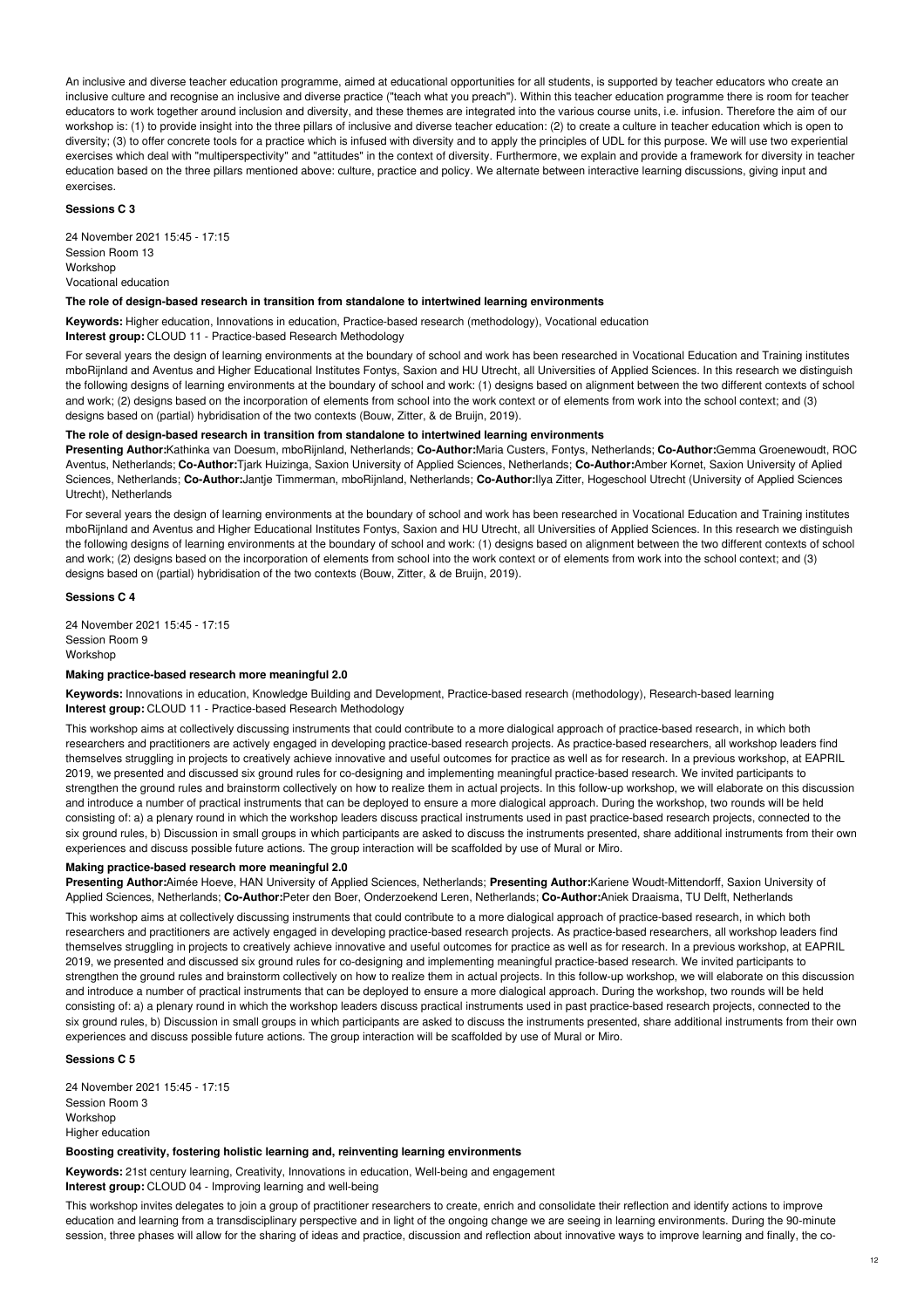creation of potential solutions. The first phase, comprises three short presentations: (a) approaches to creating new environments for collaborative learning, (b) sensemaking, well-being and Education 4.0 and (c) the aesthetic experience integrating sound and arts in education. The second phase of the workshop calls for reflection on creativity, holistic learning comprehension and, learning environments closing with a selection of situations to be addressed. During the third phase participants will co-create solutions to the situations identified. The outcome of this workshop is expected to be an interdisciplinary, creative and collaborative work that should suggest new ways to address learning environments in a holistic and innovative manner. This workshop will be of interest to anyone with enthusiasm towards human, social solutions for the improvement of education at the period of digital transformation.

#### **Boosting creativity, fostering holistic learning and, reinventing learning environments**

**Presenting Author:**Zarina M. Charlesworth, University of Applied Sciences & Arts Western Switzerland // HES-SO, Switzerland; **Co-Author:**Sabine Chatelain, University of Teacher Education, State of Vaud (Lausanne), Switzerland; **Co-Author:**Hubert Gruber, Pädagogische Hochschule NiederOsterreich, Austria; **Co-Author:**Ilona Laakkonen, JAMK University of Applied Sciences, Finland; **Co-Author:**Els Laenens, University of Antwerp, Belgium; **Co-Author:**Kaarina Marjanen, University of Tampere, Finland

This workshop invites delegates to join a group of practitioner researchers to create, enrich and consolidate their reflection and identify actions to improve education and learning from a transdisciplinary perspective and in light of the ongoing change we are seeing in learning environments. During the 90-minute session, three phases will allow for the sharing of ideas and practice, discussion and reflection about innovative ways to improve learning and finally, the cocreation of potential solutions. The first phase, comprises three short presentations: (a) approaches to creating new environments for collaborative learning, (b) sensemaking, well-being and Education 4.0 and (c) the aesthetic experience integrating sound and arts in education. The second phase of the workshop calls for reflection on creativity, holistic learning comprehension and, learning environments closing with a selection of situations to be addressed. During the third phase participants will co-create solutions to the situations identified. The outcome of this workshop is expected to be an interdisciplinary, creative and collaborative work that should suggest new ways to address learning environments in a holistic and innovative manner. This workshop will be of interest to anyone with enthusiasm towards human, social solutions for the improvement of education at the period of digital transformation.

# **Sessions C 6**

24 November 2021 15:45 - 17:15 Session Room 7 Workshop Higher education

#### **Humboldt reloaded: Rediscovering musical learning pathways in the age of industry**

**Keywords:** 21st century learning, Collaborative Learning, Higher education, Music & Arts Education

**Interest group:** CLOUD 09 - Sounds & Arts in Transversal Learning

Alexander von Humboldt is largely forgotten in the English-speaking world. He was one of the last universal scholars and died at a time when the scientific disciplines were withdrawing into strictly delimited and specialized fields of research. As a result, his more holistic approach – a scientific method that included music, arts, history, poetry, and politics in addition to empirical data – had fallen out of favour. At the beginning of the 20th century, a man who took emotions and imagination into account in his science and who had an extremely broad knowledge horizon was not well received by the establishment. As the naturalists clung to their narrow disciplines and subdivided them further, they lost sight of Humboldt's interdisciplinary methods and his view of nature as a global force. This will be shown by two workshop examples after the theoretical introduction to the basic aspects.

# **Humboldt reloaded: Rediscovering musical learning pathways in the age of industry**

**Presenting Author:**Hubert Gruber, Pädagogische Hochschule NÖ / University College of Teacher Education Lower Austria, Austria; **Presenting Author:**Kaarina Marjanen, University of Tampere, Finland

Alexander von Humboldt is largely forgotten in the English-speaking world. He was one of the last universal scholars and died at a time when the scientific disciplines were withdrawing into strictly delimited and specialized fields of research. As a result, his more holistic approach – a scientific method that included music, arts, history, poetry, and politics in addition to empirical data – had fallen out of favour. At the beginning of the 20th century, a man who took emotions and imagination into account in his science and who had an extremely broad knowledge horizon was not well received by the establishment. As the naturalists clung to their narrow disciplines and subdivided them further, they lost sight of Humboldt's interdisciplinary methods and his view of nature as a global force. This will be shown by two workshop examples after the theoretical introduction to the basic aspects.

## **Sessions C 7**

24 November 2021 15:45 - 17:15 Session Room 12 Workshop Workplace learning

#### **Innovative practice-based research approaches with added value**

**Keywords:** Creativity, Inquiry learning, Practice-based research (methodology), Professional Development **Interest group:** CLOUD 11 - Practice-based Research Methodology

Practice-based research (PBR) requires specific methodological considerations, choices and strategies to reach research quality in terms of methodological rigor, practical relevance and ethics (Pijlman et al., 2017). As initiators of this workshop – practice-based researchers and teacher researchers – we are connected by our interest in and inquisitive search for innovative PBR approaches such as participatory action research (PAR), arts-based research (ABR) and creative research (CR). We intend to stretch our own mindsets and repertoire, and that of EAPRIL colleagues. In this workshop five methodological issues will be addressed in in-depth dialogues, following the word café method. By using the world café method, the attendants not only gain insights in the issues discusses, but also experience how this method can be used as research tool. The inquisitive search for innovative PBR approaches contributes to the methodological knowledge base and toolbox of practice-based researchers.

#### **Innovative practice-based research approaches with added value**

**Presenting Author:**Niek van den Berg, Aeres University of Applied Sciences Wageningen, Netherlands; **Presenting Author:**Pim van Heijst, HU University of Applied Science Utrecht, Netherlands; **Presenting Author:**Hanneke Maassen, Aeres Applied university Wageningen, Netherlands; **Presenting Author:**Lisette Munneke, Utrecht University of Applied Sciences, Netherlands; **Co-Author:**Arja Veerman, University of the Arts, Utrecht, Netherlands

Practice-based research (PBR) requires specific methodological considerations, choices and strategies to reach research quality in terms of methodological rigor, practical relevance and ethics (Pijlman et al., 2017). As initiators of this workshop – practice-based researchers and teacher researchers – we are connected by our interest in and inquisitive search for innovative PBR approaches such as participatory action research (PAR), arts-based research (ABR) and creative research (CR). We intend to stretch our own mindsets and repertoire, and that of EAPRIL colleagues. In this workshop five methodological issues will be addressed in in-depth dialogues, following the word café method. By using the world café method, the attendants not only gain insights in the issues discusses, but also experience how this method can be used as research tool. The inquisitive search for innovative PBR approaches contributes to the methodological knowledge base and toolbox of practice-based researchers.

## **Sessions C 8**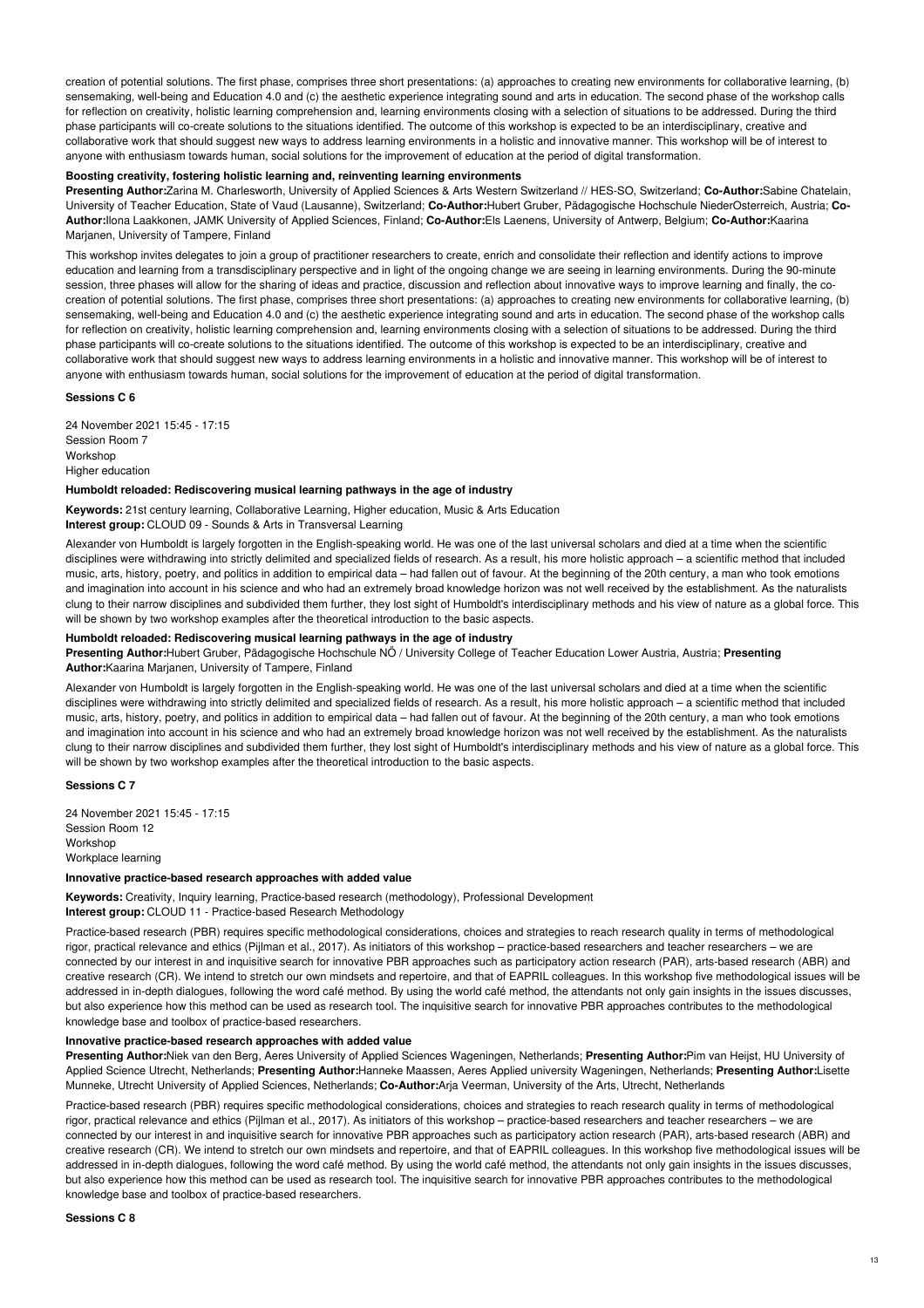# **CLOUD 12-The significance of positive school leadership for school improvement&professional learning**

**Keywords:** Educational Effectiveness and quality of education, Knowledge Building and Development, Leadership development, Leadership styles **Interest group:** CLOUD 12 - Leadership in Education

We're proud to have such a renowned researcher, Karen Seashore Louis to be our keynote speaker. Karen will give a keynote about the significance of positive leadership for schoolimprovement and professional learning. She will present a powerful model of school leadership that is grounded in both existing research and the complexities of life in schools. The Positive School Leadership model draws on the strengths of relationships among staff and the broader school community to communicate and instil shared values and a common mission. Karen will build a compelling case for creating a more inclusive, less "mechanistic" approach to leadership. She will ask the participants questions which makes them reflect on educational practice and current assumptions about the purposes and goals of leadership in schools. After the keynote we will have a prepared Q&A. Researchers and school leaders will ask Karen some questions.

# **CLOUD 12-The significance of positive school leadership for school improvement&professional learning**

**Presenting Author:**Loes van Wessum, Windesheim Flevoland, Netherlands; **Presenting Author:**Karen Seashore, University of Minnesota, United States; **Co-Author:**Anje Ros, Fontys University of Applied Sciences, Netherlands

We're proud to have such a renowned researcher, Karen Seashore Louis to be our keynote speaker. Karen will give a keynote about the significance of positive leadership for schoolimprovement and professional learning. She will present a powerful model of school leadership that is grounded in both existing research and the complexities of life in schools. The Positive School Leadership model draws on the strengths of relationships among staff and the broader school community to communicate and instil shared values and a common mission. Karen will build a compelling case for creating a more inclusive, less "mechanistic" approach to leadership. She will ask the participants questions which makes them reflect on educational practice and current assumptions about the purposes and goals of leadership in schools. After the keynote we will have a prepared Q&A. Researchers and school leaders will ask Karen some questions.

#### **Sessions C 9**

24 November 2021 15:45 - 17:15 Session Room 11 Present & Discuss Higher education, Vocational education

#### **Strategies to improve teaching and learning environments**

**Keywords:** Continuing professional development in Teachers, Distance Education, Doctoral education (PhD education), Higher education, Innovations in education, Problem-based learning, Professional Development, Project-based learning, Self-regulation and self-regulated learning, Vocational education, Wellbeing and engagement, Work environments

**Interest group:** CLOUD 03 - Strategies to improve teaching and learning environments **Chairperson:** Amber Hoefkens, Belgium

### **Do we need a doctor in the library? The value of a PhD to library service provision**

**Keywords:** Doctoral education (PhD education), Higher education, Professional Development, Work environments **Presenting Author:**Eva Hornung, University of Sheffield/Trinity College Dublin, Ireland

Higher Education in Ireland has seen a record number of students enrolled in doctoral programmes. Increasingly, library and information professionals hold doctorates, too. There is a presumption that having a PhD is a positive addition to the workplace, but does it really make a difference to the service librarians provide in their respective organisations? And what is the role of the doctorate in the library?

This Phenomenographic study explored the perceptions of ten librarians with doctorates and ten library managers, who employed information professionals with PhDs. Additionally, a focus group of four experienced librarians, who do not hold a doctorate themselves, but are currently working (or have done so in the past) with colleagues who do, was held.The findings revealed three different conceptions and four dimensions of variation for each cohort of interviewees, forming two so-called outcome spaces. Since both overlapped, vignettes summarising these three distinct ways were created: 'providing a better service', 'being an expert' and 'developing as a person'. Each perception had implications for service provision. The focus group data provided additional insight. In the presentation, advantages and disadvantages of the PhD in the library will be examined. Some observations and recommendations for future research will be made.

## **Wicked problems, black elephant and higher education teacher!**

**Keywords:** Distance Education, Higher education, Well-being and engagement, Work environments

**Presenting Author:**Liisa Vanhanen-Nuutinen, HAAGA-HELIA University of Applied Sciences, Finland; **Co-Author:**Kimmo Maki, HAAGA-HELIA University of Applied Sciences, Finland

In March 2020 Covid19-pandemic spread all over world. Higher education institutes closed their campuses and study programmes were transferred to be implemented online. The purpose of the present study was to examine teachers' experiences about the effects of Covid19-pandemic in their work in Finnish Universities of Applied Sciences, in particular from the viewpoint of online teaching, use of digital tools and well-being at work during the first months of lockdown. The study was conducted as an online survey in the end of 2020. A total of 673 teachers responded the questionnaire, which included both structured and open-ended questions. The data were analysed by using descriptive statistical analysis and qualitative content analysis. In this presentation, the results concerning coping during the beginning of Covid19-pandemic are presented. The results show that higher education teachers' experiences during Covid19 pandemic reflect also their perceptions of change and actions in rapidly changing situations at work. Majority of teachers reported good adjustment e.g. in online teaching and use of digital tools, but there were also growing experiences of isolation, tiredness and worries about own and students' well-being. The results indicate concerns about teachers' well-being in online teaching and distance work.

# **Working on Global Challenges: A Pre-University Student Experience in Online Project-Based Learning**

**Keywords:** Distance Education, Higher education, Problem-based learning, Project-based learning

**Presenting Author:**Plews Plews, Northeastern University, United States; **Co-Author:**Mary English, Northeastern University, United States

Problem- and project-based learning (PBL) are learner-centered, inquiry-based approaches where learners work in small groups to develop solutions to complex, real-world problems. The purpose of this research was to explore Northeastern University's "Global Challenge" model for engaging early admission students in a fully online, asynchronous PBL environment designed to acclimate them with experiential learning at Northeastern. We explore two questions: (1) To what extent did students perceive that specific features of our model and its enactment supported their learning and collaboration in teams? (2) To what extent did students perceive that the course prepared them to apply specific collaborative and academic skills in future coursework?

Students in the PBL courses were asked to complete a mid-point course survey and an end-of-term survey. Both surveys asked questions about the extent to which various types of activity, materials, feedback, and other communications supported learning and motivation across the stages of the project. Findings suggest that the online PBL courses motivated pre-university students and helped them increase their readiness for university-level solving of real-world problems through inquiry and analysis, working collaboratively in teams, and self-directed learning.

## **Nudging Autonomous Learning Behavior: Four Field Experiments in Vocational Education and Training**

**Keywords:** Continuing professional development in Teachers, Innovations in education, Self-regulation and self-regulated learning, Vocational education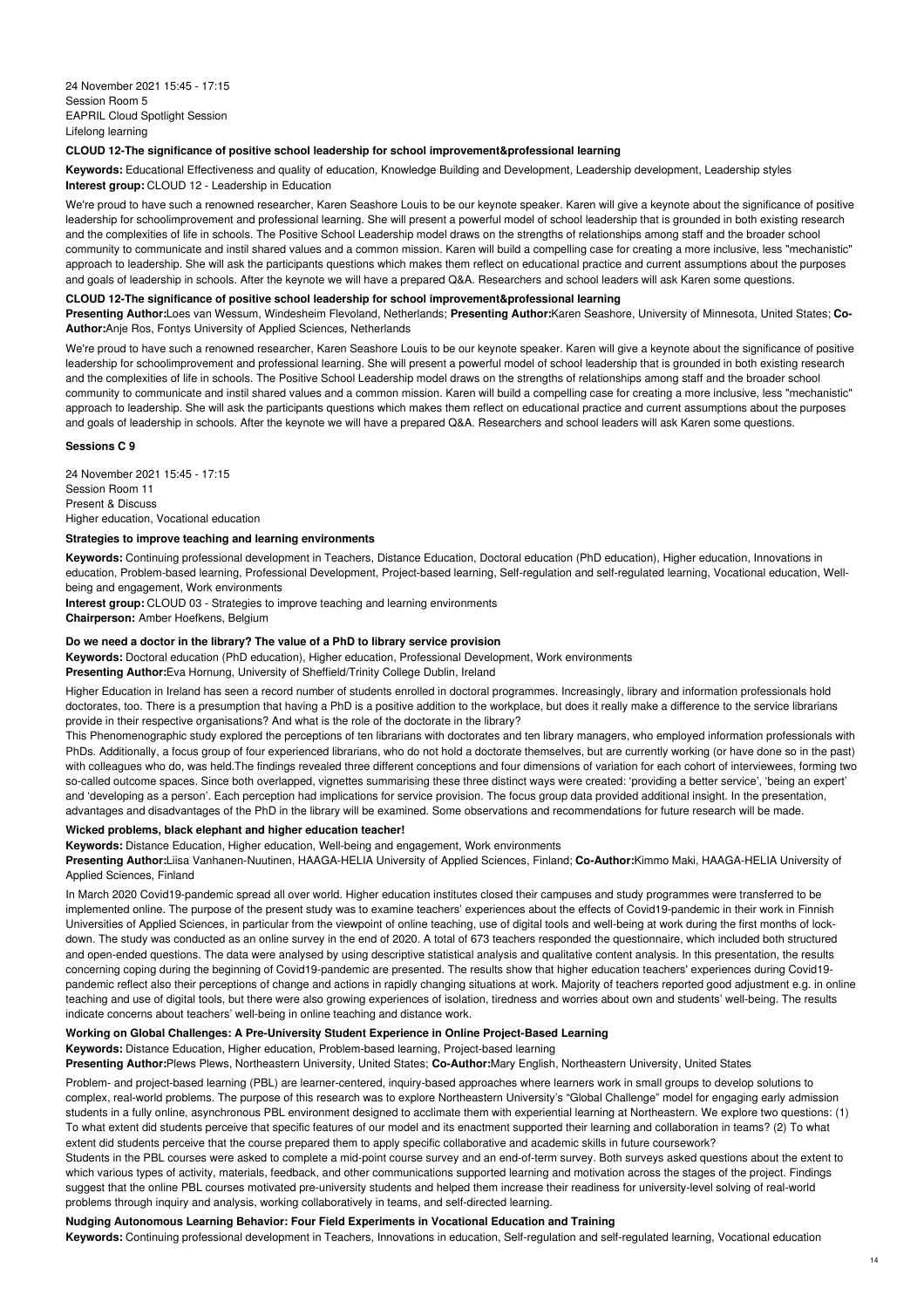**Presenting Author:**Robert Weijers, Erasmus University Rotterdam, Netherlands; **Co-Author:**Björn de Koning, Erasmus University Rotterdam, Netherlands; **Co-Author:**Yvonne Vermetten, NHTV Breda University of Applied Sciences, Netherlands; **Co-Author:**Fred Paas, Erasmus University Rotterdam/University of Wollongong, Netherlands

Autonomous learning behavior is an important skill for students in vocational education and training (VET), but they often do not (sufficiently) engage in it. In this study, we investigated the potential of nudging as a teaching strategy to support three important autonomous learning behaviors: planning, preparing for class, and asking for help. Nudging is a strategy derived from behavioral economics that aims to influence behavior by changing the environment. Using a novel design approach focused on stakeholder involvement, researchers collaborated with teachers to design four nudges: a *reminder* and a *video booth* to support self-reported planning behavior and deadline adherence, a *checklist* to support class preparation, and a*goal nudge* to encourage students to ask questions during class. These nudges were tested in four experiments with VET-students. We report marginal significance for the goal nudge increasing the number of questions asked by students, and found evidence for an increase in self-reported planning behavior in the video booth group – but no decrease in missed deadlines. No significant change in behavior was found for the checklist and reminder nudges. Based on our findings, we conclude that, for some autonomous learning behaviors, nudging has potential as a quick and effective teaching strategy.

## **Sessions C 10**

24 November 2021 15:45 - 17:15 Session Room 10 Present & Discuss Higher education, Primary education

# **Educational Technology A**

**Keywords:** Collaborative Learning, Deep-level and profound learning, Educational Technology, Higher education, Knowledge Building and Development, Practice-based research (methodology), Primary school education, Reading, Research-based learning **Interest group:** CLOUD 06 - Learning in Digital Era: Technology Enhanced Learning **Chairperson:** Piret Hussar, University of Tartu, Estonia

## **Listening to an audiobook while reading: An eye-tracking study with German primary school students**

**Keywords:** Educational Technology, Primary school education, Reading, Research-based learning

**Presenting Author:**Sabrina Gerth, University College of Teacher Education Tyrol, Austria; **Co-Author:**Julia Festman, University College of Teacher Education Tyrol, Austria

We investigated if listening to an audiobook while reading improves reading fluency. Here, specific reading patterns of primary school children were of interest.We recorded the eye movements of 33 slow- and 34 fast-reading children in two conditions: They read a text in their individual reading speed (nonaudio condition), and they listened to the audiobook while simultaneously reading the text (audio condition). In the audio condition, both groups adapted their reading speed to the audiobook speakers' reading pace. Slow readers showed an acceleration and fast readers a deceleration without compromising comprehension (above 79% accuracy on comprehension questions). Apparently, when simultaneously listening to an audiobook, children are motivated to read for comprehension and can even modulate their reading speed. The analyses of word length and frequency show a group difference in reading patterns. Slow readers rely more on letter-by-letter word decoding and are similarly influenced by world length and frequency. Fast readers generally apply a whole-wordrecognition and only fall back on letter-by-letter decoding if the word is unfamiliar.We recommend the method of listening to an audiobook while reading to primary school teachers for reading education. This method not only motivates children to read more, but also improves their reading fluency.

# **The university-industry collaboration in the video-supported collaborative learning**

**Keywords:** Collaborative Learning, Educational Technology, Higher education, Practice-based research (methodology)

**Presenting Author:**Satu Parjanen, Lappeenranta-Lahti University of Technology LUT, Finland; **Presenting Author:**Sirpa Laitinen-Väänänen, JAMK University of Applied Sciences, Finland; **Co-Author:**Mirva Hyypiä, Lappeenranta - Lahti University of Technology LUT, Finland

In the video-supported collaborative learning a joint pedagogical vision of educators and education technology companies could provide clear alignment for product development and usage benefitting various fields of knowledge-intensive work-life. A user-driven understanding about the process of learning and teaching via video-based collaborative teamwork can benefit the companies striving to meet the needs of customers in the emergent and changing digital environments. The collaboration between universities and the industry is increasingly perceived as a vehicle to enhance innovation through knowledge exchange. However, this collaboration is not without challenges. This study investigates the significant factors of university-industry collaboration in the context of video-supported collaborative learning. To answer the research question which factors can be identified to support industry-university collaboration qualitative research was conducted. The data included the observation of the workshop for education experts and six company representative interviews. The study suggests that collaboration is a process that needs, for example, common objectives, commitment, the presence of the participants, dialogue, and the facilitation of social interaction including digital tools and forums to reflect and discuss about the experiences. Collaboration should not be considered as a static path; the collaboration needs to be continuously evaluated based on objectives formulated by the participants.

# **Knowledge Use in Knowledge Building Discourse**

**Keywords:** Collaborative Learning, Deep-level and profound learning, Educational Technology, Knowledge Building and Development **Presenting Author:**Frank De Jong, Aeres University of Applied Sciences & Open University Heerlen, Netherlands; **Co-Author:**Erick Velazquez-Godinez, Mytomorrows, Netherlands; **Co-Author:**Yoshiaki Matszuawa, Aoyama Gakuin University, Japan

There is still little insight into how exiting knowledge is used in theknowledge building discourse in the activity of knowledge construction.The use of authoritative knowledge sources is one of theprinciples of knowledge construction (Bereiter, 2002; Paavola & Hakkarainen, 2005;Scardamalia, 2002; Scardamalia & Bereiter, 2014). To explore this gap, KBDeX networkanalyzes (Jun Oshima, Oshima, & Matsuzawa, 2012) have been carried out into the way inwhich two MEd student groups from a MEd Learning and Innovation use 'curriculum'literature in their knowledge-constructing dialogues. On basis of the analysis crucialphases/activities in the discourse could be determined. These discourse activitiesconcern: Group formation (sharing everyone's 'acquired' insights and finding a substantivesocio-cognitive match); Collective involvement (loosening one's own egocentric perspectiveand becoming involved in a collective knowledge construction dialogue);Grounding ("dialogue" about what exactly everyone means with seemingly clear terms thatpeople use ); and Integration and construction (accommodation, creation of collective andtherefore own ideas by integrating and connecting ideas that transcend previous ideas (risingabove); finally writing or creating the conceptual artifact). The transition from one discourseactivity to another seems to be supported by "bringing-our-knowledgetogether" transgressions.These are contributions in which a state of affairs is drawn up and relationships are establishedbetween topic terms and their own ideas at that time.

**Sessions C 11**

24 November 2021 15:45 - 17:15 Session Room 8 EAPRIL Cloud Spotlight Session Workplace learning

# **CLOUD 05 - Everything you always wanted to know about Cloud 5 but were afraid to ask.**

**Keywords:** Training and Development, Vocational education, Work environments, Workplace learning **Interest group:** CLOUD 05 - HRD & Workplace learning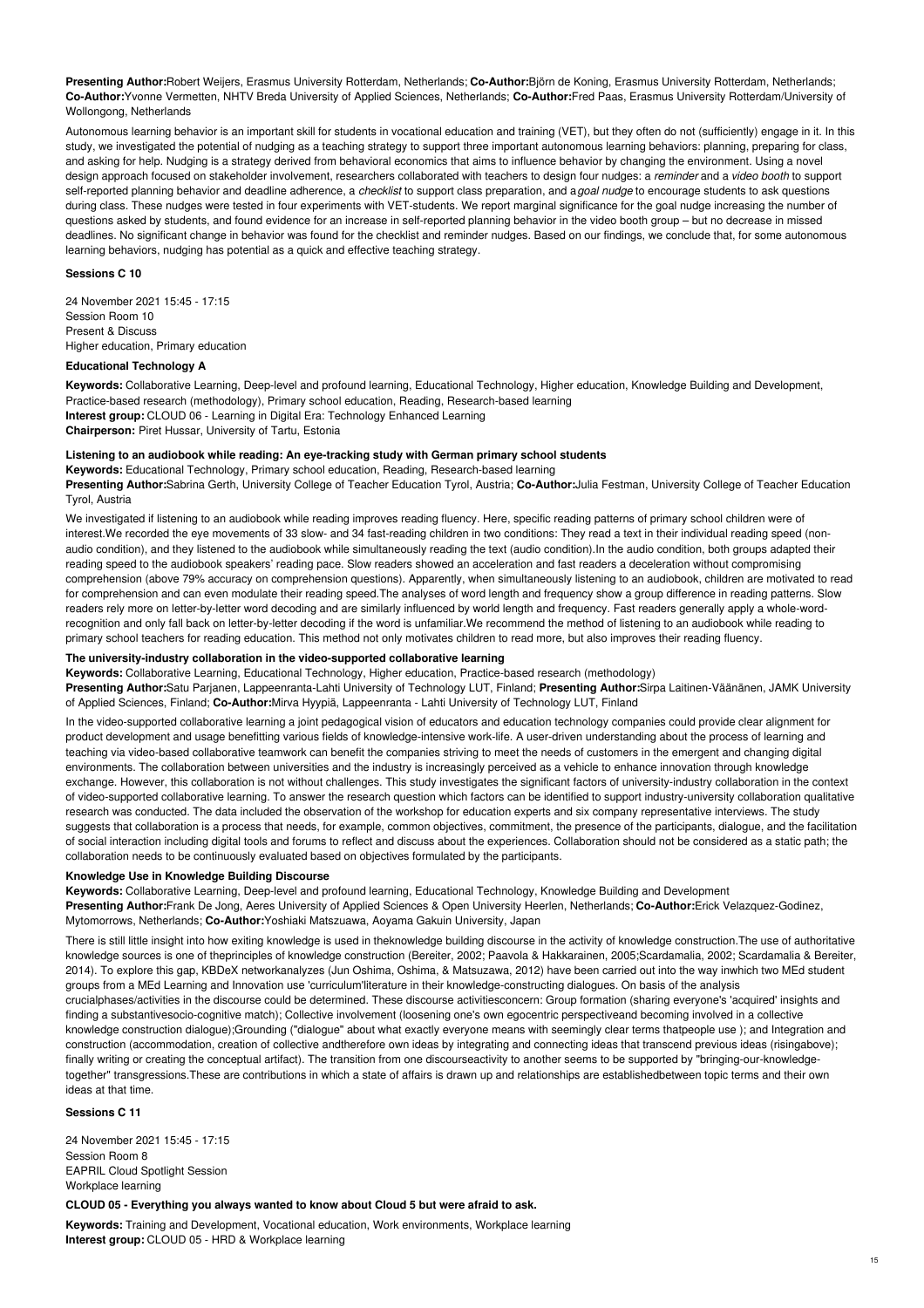While the title of the cloud suggests that we address only the corporate world, it is important to know that we also understand schools and universities as workplaces where learning can happen. Since we believe that this may be difficult to differentiate from cloud 1 (teacher education) or cloud 14 (learning in organisations), we will start this spotlight session with a short presentation of research connected to our cloud, which gives you an example of our understanding of workplace learning. To get you from the receiving end into a more active role, we will then work in groups on topics about your ideas and needs within the cloud and possible new project ideas. Of course we will afterwards come together as a group to reflect on the results and to set the direction for the future of cloud 5.

## **CLOUD 05 - Everything you always wanted to know about Cloud 5 but were afraid to ask.**

**Presenting Author:**Arnoud T. Evers, Open Universiteit, Netherlands; **Co-Author:**Jorg Holle, Westfälische Wilhelms-Universität Münster, Germany

While the title of the cloud suggests that we address only the corporate world, it is important to know that we also understand schools and universities as workplaces where learning can happen. Since we believe that this may be difficult to differentiate from cloud 1 (teacher education) or cloud 14 (learning in organisations), we will start this spotlight session with a short presentation of research connected to our cloud, which gives you an example of our understanding of workplace learning. To get you from the receiving end into a more active role, we will then work in groups on topics about your ideas and needs within the cloud and possible new project ideas. Of course we will afterwards come together as a group to reflect on the results and to set the direction for the future of cloud 5.

# **Sessions C 12**

24 November 2021 15:45 - 17:15 Session Room 2 EAPRIL Cloud Spotlight Session Higher education

#### **CLOUD 10 - Going for nurturing meta-cognitive abilities? Use formative assessment.....or not?**

**Keywords:** 21st century learning, Assessment and evaluation, Cognitive Skills & Development, In-service Teacher Training **Interest group:** CLOUD 10 - Assessment & Evaluation

Nowadays, a lot of attention in education is paid to formative assessment, including in higher education. The reason often given is that this form of testing helps students to better view their own learning process and improve it where possible. With the information obtained from formative testing, the student should be better able to take optimal control of the learning process. However, recent research gives cause to question this. It seems as with so many things in education, unfortunately it is not that simple! First of all, the theory and outcomes of relevant research are briefly discussed. We then divide into groups to determine, based on various propositions, which (in)possibilities exist to use formative tests and thereby supporting our students' metacognitive skills.

# **CLOUD 10 - Going for nurturing meta-cognitive abilities? Use formative assessment.....or not?**

**Presenting Author:**Jeroen van der Linden, HAN University of Applied Sciences, Netherlands; **Presenting Author:**Fer Boei, Windesheim University of Applied Sciences, Netherlands

Nowadays, a lot of attention in education is paid to formative assessment, including in higher education. The reason often given is that this form of testing helps students to better view their own learning process and improve it where possible. With the information obtained from formative testing, the student should be better able to take optimal control of the learning process. However, recent research gives cause to question this. It seems as with so many things in education, unfortunately it is not that simple! First of all, the theory and outcomes of relevant research are briefly discussed. We then divide into groups to determine, based on various propositions, which (in)possibilities exist to use formative tests and thereby supporting our students' metacognitive skills.

### **Sessions D 1**

25 November 2021 09:00 - 10:30 Session Room 1 Present & Discuss Early childhood education, Primary education

# **Early Childhood & Primary Education**

**Keywords:** At-risk students, Cognitive Skills & Development, Creativity, Early childhood education, Higher education, Mathematics Education, Motivation, Philosophy of education, Physical education, Pre-school education / kindergarten, Professional Development **Interest group:** CLOUD 03 - Strategies to improve teaching and learning environments, CLOUD 04 - Improving learning and well-being **Chairperson:** Jenni Koponen, Metropolia University of Applied Sciences, Finland

#### **Professional development in 'Mathematics in play'**

**Keywords:** Early childhood education, Mathematics Education, Pre-school education / kindergarten, Professional Development **Presenting Author:**Ronald Keijzer, Hogeschool iPabo, Netherlands; **Co-Author:**Marjolijn Peltenburg, Marnix Academie, Netherlands; **Co-Author:**Eefje van der Zalm, retired, Netherlands; **Co-Author:**Annerieke Boland, iPabo University of Applied Sciences, Netherlands

The 'Mathematics in play'-project aims at stimulating language and mathematics in young children's spontaneous play. In the project professionals from kindergarten and preschool are joined with educators and researchers in a professional learning community (PLC) in order to search for strategies in reaching this goal. In order to arrive at these strategies, the PLC participants discussed interaction strategies and young children's mathematics. Additionally, the professionals presented examples from their practice. The case study presented here describes the development of one kindergarten teacher, Oumnia, in this PLC setting. We conclude that Oumnia's development starts with intuitively stimulating language mathematics in children's spontaneous play. After six PLC meetings, however, she is able to recognize mathematics in young children's spontaneous play and shows how she can elaborate on this knowledge both in her practice and in reflecting on young children's development in mathematics more generally.

#### **More and better outdoor education in early childhood education**

**Keywords:** Early childhood education, Higher education, Physical education, Pre-school education / kindergarten

**Presenting Author:**Bendik Sierra, Western Norway University of Applied Sciences (HVL), Norway; **Presenting Author:**Marianne Størkson, Western Norway University of Applied Sciences (HVL), Norway; **Co-Author:**Trond Egil Arnesen, Western Norway University of Applied Sciences (HVL), Norway

The educational problem addressed in this work originated from the graduating class of 2016 in the early childhood teacher education (ECTE). Their teachingpractice experiences uncovered lack of emphasis on outdoor education for the toddlers in early childhood education (ECE) and in their own ECTE. Based on Educational Design Research (EDR) (McKenney & Reeves, 2019), a project with two integrated strands was developed, namely a curriculum design strand and a research strand.

RQ: How can novice ECE teachers work to improve outdoor education for toddlers in ECE?

The data were obtained from focus group interviews with ECTE students (2016-2020) as well as semi-structured qualitative interviews with 3 experienced ECE teachers and managers. The analysis of the teacher/manager data drew on theories on agency. In contrast, theories on affordances were used to examine the student-based material.

Good leadership, a shared pedagogical foundation, a flexible organization and a clear ECE teacher-role were essential aspects to promote quality outdoor education in ECE for toddlers in Norway.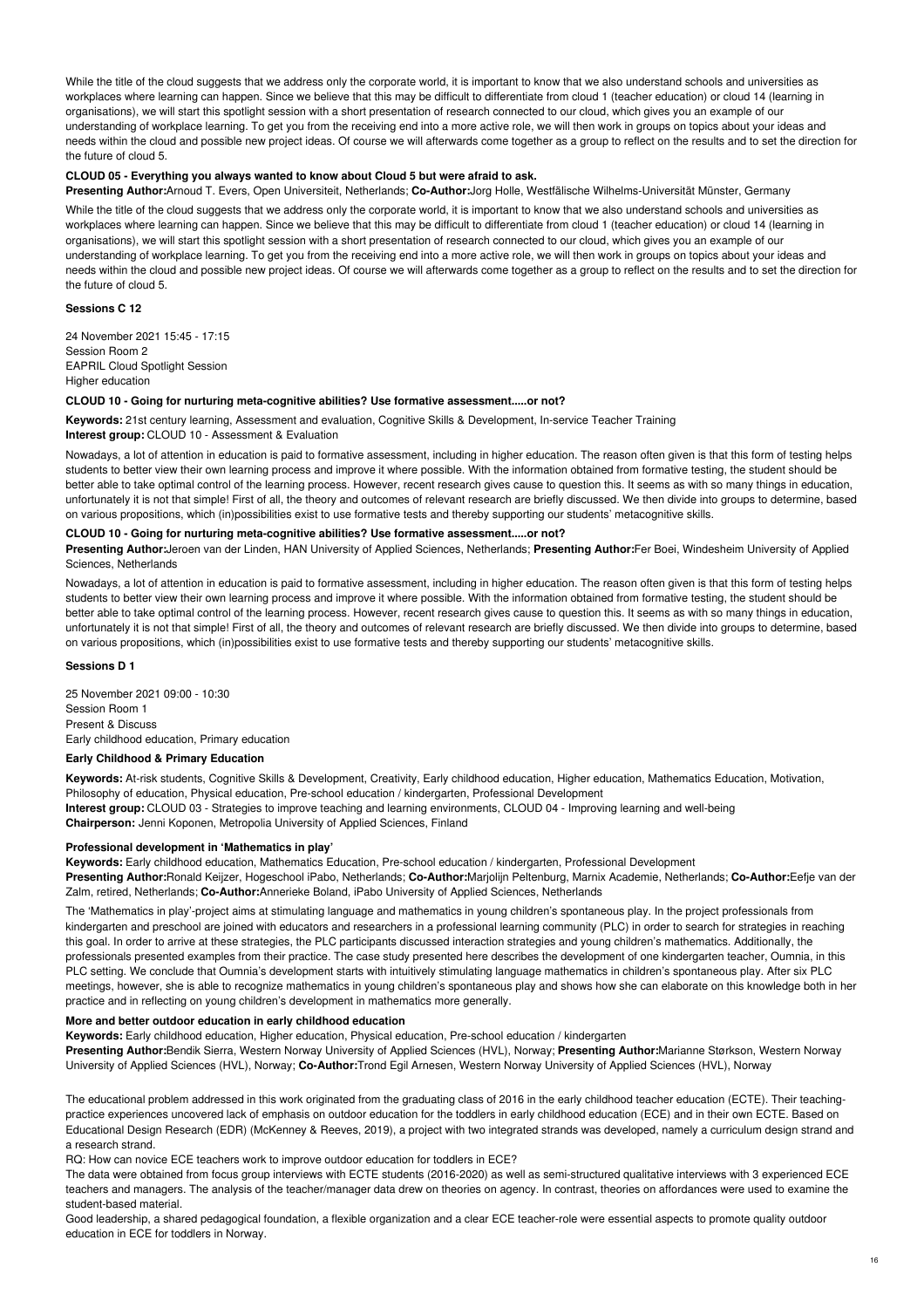ECTE needs to foster ECE students that are able to better exert individual academic agency, socially oriented agency and ecological agency if they want to influence an established practice in ECT in a desired direction.

# **Can you eat numbers? Increasing motivation for mathematics through the use of philosophical dialogue**

**Keywords:** Creativity, Mathematics Education, Motivation, Philosophy of education

**Presenting Author:**Veerle Verschoren, Odisee University College, Belgium; **Co-Author:**Jan Sermeus, KULeuven, Belgium; **Co-Author:**Jelle De Schrijver, Antwerp University, Belgium

As primary and secondary school students experience mathematics as abstract, enhancing their motivation for mathematics can be challenging. In this research project we aim to develop a method to stimulate motivation for mathematics by allowing students to participate in philosophical dialogues about mathematics. The first focus of the research is to formulate the design criteria for successfully introducing philosophical dialogues in the mathematics class for students aged 10 to 14. According to the principles of an education-design-research, a method was developed and evaluated through interviews and observations. Secondly, a pre- and post-test allowed to assess the impact of the approach on students' motivation for mathematics. With regard to the design criteria, it appears an approach that combines the use of philosophical dialogues with hands-on activities is promising. Furthermore, the role of the teacher is key, as an authoritarian role may inhibit the dialogue. Activities can contain stories, challenging questions and small experiments that stimulate thought and reflection. Last, little and lowcost material helps to carry out the activities. From the pre- and post-test it appeared that students predominantly appreciate the approach. From the interview derived that not all mathematic teachers feel safe to facilitate dialogues. Adequate training seems crucial.

# **Mastery Motivation, Executive Function Difficulties and Academic Achievement in Kenyan First Graders**

**Keywords:** At-risk students, Cognitive Skills & Development, Early childhood education, Motivation

**Presenting Author:**STEPHEN AMUKUNE, University of Szeged, Hungary; **Co-Author:**Krisztian Jozsa, Institute of Education, University of Szeged, Hungary

Children in transition to kindergarten face a myriad of challenges as they try to settle down in school. Some children overcome such challenges faster than others. Identifying such factors as potential targets for intervention strategies is critical. One possible factor is mastery motivation (MM), the ability to solve problems and master challenges in our environment (Barrett and Morgan, 2018). This study aims to examine the possible role of MM in mitigating executive function (EF) difficulties to enhance school readiness and academic achievement. At-risk grade one children (n = 525) aged 7-11 years were selected using stratified random sampling for the study in pre-school and in grade one. Teachers rated children on MM using the school version of the dimension of mastery questionnaire, whereas EF Difficulties was evaluated using the Childhood Executive Functioning Inventory. Academic achievement was measured directly using standardized tests. High academic achievement was associated with high MM and low EF difficulties. Further analysis indicated that MM had indirect effects on academic achievement through working memory difficulties. Since MM is malleable, intervention strategies that promote a warm child-caretaker relationship, classroom autonomy, quality parenting, and home and school environment are suitable.

#### **Sessions D 2**

25 November 2021 09:00 - 10:30 Session Room 13 Present & Discuss Primary education

# **Primary Education**

**Keywords:** Early childhood education, Initial Teacher Education (Pre-service), Leadership development, Leadership styles, Music & Arts Education, Primary school education, Professional identity, School Development

**Interest group:** CLOUD 01 - Teacher education, CLOUD 12 - Leadership in Education **Chairperson:** Essi Vuopala, University of Oulu, Finland

## **Interprofessional collaboration between teachers and childcare workers from an HRM perspective**

**Keywords:** Early childhood education, Leadership development, Leadership styles, Primary school education

**Presenting Author:**Rachel Verheijen-Tiemstra, Fontys University of Applied Sciences, Netherlands; **Co-Author:**Anje Ros, Fontys University of Applied Sciences, Netherlands

In the Netherlands interprofessional collaboration between the fields of primary education and child care services is an indispensable factor in order to realize alignment in pedagogical and learning pathways. However knowledge on this collaboration from an employee centred perspective is very limited. This angle is relevant since employee's behaviour can be seen as the cornerstone of performance in practice. Therefore our study aims to answer the following research question: How do employees' abilities, motivation and opportunity to perform in IP collaboration affect perceived performance in integrative child centres Data have been gathered through a survey among 273 primary school teachers and child care workers from 16 integrative child care centres (ICCs) in the Netherlands. Results indicate that child care workers put more effort in IP collaboration in order to receive social rewards, such as praise and respect from others than primary school teachers. Furthermore child care workers perceive a lower interprofessional collaboration supportive climate than primary school teachers. Interprofessional collaboration supportive climate, intrinsic motivation and social regulated motivation are statistically significant predictors of a uniform

pedagogical approach in integrative child centres. These results offer ICC leaders practical information aiming to develop IP collaboration.

# **School leadership potential of educational practitioners in Flanders**

**Keywords:** Leadership development, Primary school education, Professional identity, School Development

**Presenting Author:**Hannelore De Greve, Karel De Grote University College, Belgium; **Co-Author:**Loth Van Den Ouweland, Karel De Grote University College, **Belgium** 

Educational systems worldwide are facing difficulties to find candidates to apply for the job of school leader. However it is crucial to have the best possible professional in that job, because the impact of a strong leader is large. A lack of candidates jeopardizes the need for a thoughtful selection. In most countries there is little attention to a proactive approach in this matter. Talent pools, leadership pipelines, high potential programs, etc. are exceptional in educational settings. Hiring school leaders occurs in a rather ad hoc and unsystematic way.In our exploratory research we try to find out how educational practitioners in pre- and primary schools in Flanders think about themselves as future school leaders. After all, the believe of educational practitioners in one's own potential, is the very first prerequisite for increasing the number of candidates, as the evaluation of one's own potential will make or break the extent to which a person will apply for a job. Based on an understanding of how and why educational practitioners think about themselves as future school leaders we propose actions to increase the amount of them who do rate themselves as being able to become a good school leader.

# **Professional gestures for teaching music at primary school: supporting generalists and specialists**

**Keywords:** Initial Teacher Education (Pre-service), Music & Arts Education, Primary school education, Professional identity

**Presenting Author:**Marcelle Moor, University of Teacher Education (HEP-BEJUNE), Bienne, Switzerland; **Co-Author:**Sabine Chatelain, University of Teacher Education, State of Vaud (Lausanne), Switzerland

Generalist teachers undertake music lessons having benefitted from few hours of music teacher training. Specialist music teachers can find themselves ill equipped when faced with a full class of diverse students. Both types of teacher mobilise different professional gestures in varying proportions depending on training, experiences, identities, and perceived competencies. How does the use of professional gesture differ between generalists and specialists? How can music teacher trainers approach professional gesture, opening meaningful dialogue between generalists and specialists, leading to pooled resources and greater self-confidence in areas of music teaching perceived as challenging? Parallel to a project on bodiliness in lessons concerning rhythmical knowledge, a collaboration between a generalist and a specialist music teacher was studied in order to examine their use of pedagogical, didactic and artistic gesture. Both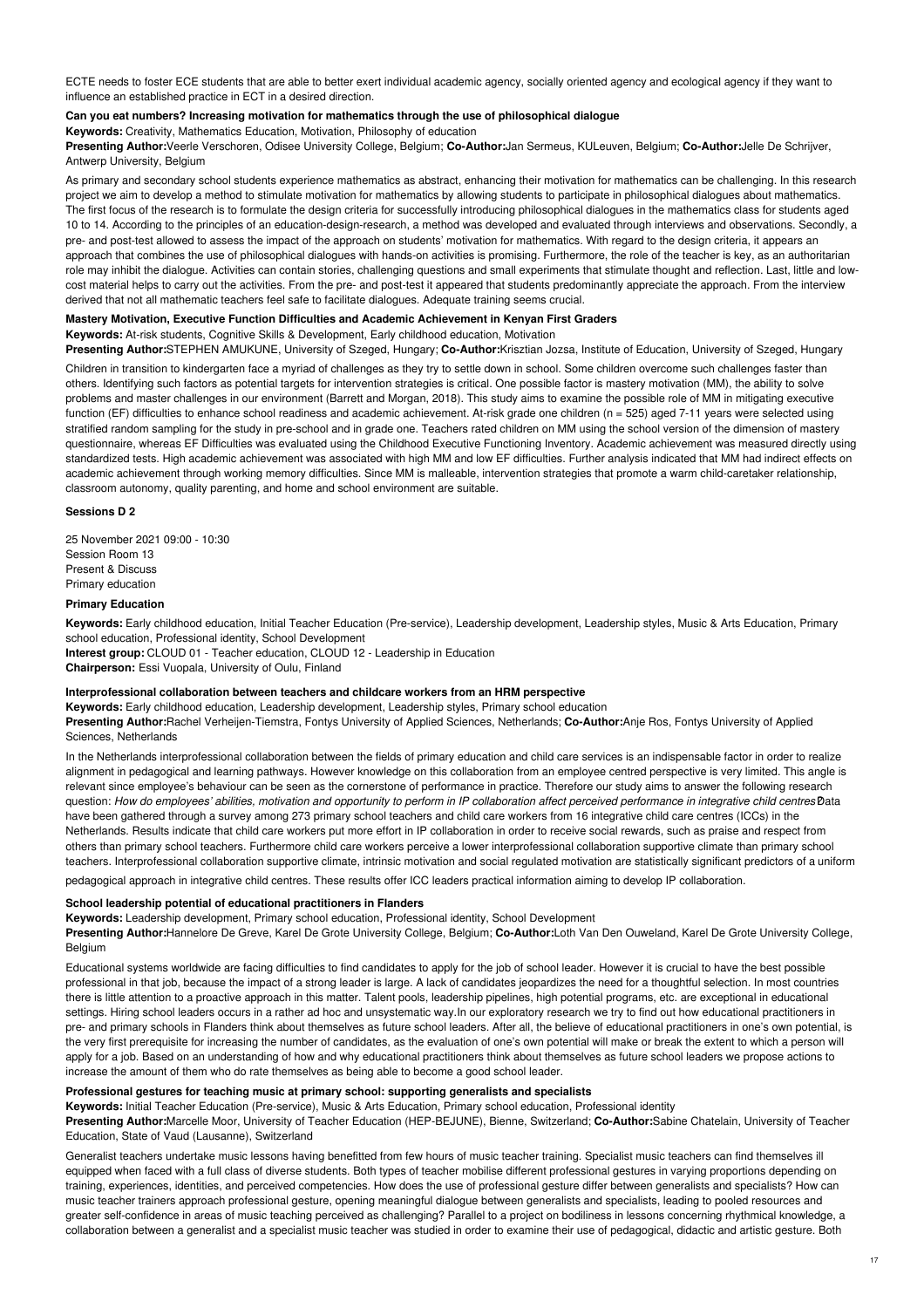teachers video-recorded three to four lessons, then discussed significant extracts during self-confrontation interviews. The data have been analysed using systematic coding in order to observe and interpret this cooperative situation. Results indicate the complementary natures of musical knowledge, professional knowledge and personal experience, which combined, influence teachers' use of professional gesture and their teaching efficacy. An argument is made for supporting cooperative teaching situations that enrich both generalists and specialists.

# **Sessions D 3**

25 November 2021 09:00 - 10:30 Session Room 4 Present & Discuss Higher education

### **Social Interaction & Blended Learning in Higher Education**

**Keywords:** Blended learning, Collaborative Learning, Cooperative learning, Higher education, Peer Interaction / learning, Social interaction, Well-being and engagement

**Interest group:** CLOUD 02 - Educators' professional development, CLOUD 03 - Strategies to improve teaching and learning environments, CLOUD 04 - Improving learning and well-being

**Chairperson:** Henderijn Heldens, Fontys University of Applied Science, Netherlands

#### **Scripting collaborative learning in technology-supported thesis groups**

**Keywords:** Blended learning, Collaborative Learning, Cooperative learning, Higher education **Presenting Author:**Bob Gotte, Inholland University of Applied science, Netherlands

Graduation projects in higher education are increasingly organized in thesis groups where lecturers and students form a community of learner. They collaboratively share the responsibility to support each other's individual learning processes. Teachers on a Business Studies Bachelor program encountered difficulty in effectively organizing collaborative learning in their thesis groups. The main cause were differences in the research subject, the level of expertise and how the students planned their research project. Using a design-based research approach, a script was developed together with teachers to effectively organize, promote and facilitate the collaborative learning activities in their thesis groups. Technology was used to support and stimulate collaboration. The script was tested in practice. Then evaluated with students and teachers. The findings of this study provide insights into the characteristics of a script for the effective organization and facilitation of collaborative learning activities in technology-supported thesis groups in a specific educational context. The research yielded insights into the limitations of the chosen design-oriented approach and of the focus in scripting for proper implementation. Suggestions are made to use a different approach that suggests a different type of scripting which may address the problems encountered.

# **Developing a sense of community in online learning communities in the context of flexible education**

**Keywords:** Blended learning, Higher education, Social interaction, Well-being and engagement

**Presenting Author:**Kariene Woudt-Mittendorff, Saxion University of Applied Sciences, Netherlands; **Co-Author:**Rosalien van der Meer, Saxion University of Applied Sciences, Netherlands; **Co-Author:**Jacqueline van Oijen, Leiden University of Applied Sciences, Netherlands; **Co-Author:**Renée Oosterwijk, Hanze University Groningen. University of Applied Sciences, Netherlands; **Co-Author:**Anne Venema, The Hague University of Applied Sciences, Netherlands; **Co-Author:**Dineke van Essen, Leiden University of Applied Sciences, Netherlands; **Co-Author:**Ellen Sjoer, The Hague University of Applied Sciences, Netherlands; **Co-Author:**Jelly Zuidersma, Hanze University Groningen. University of Applied Sciences, Netherlands

This design-oriented study explores different methods for stimulating a sense of community in online and blended learning communities that are part of programs in which students differ in their intended learning outcomes or their pace of study. Based on a theoretical framework experiments with online or blended learning communities are conducted by teachers in four universities of applied sciences. These experiments are designed in various 'co-creation sessions' led by the researchers. Teachers and students of the involved learning communities actively participated in these sessions. In order to evaluate the results of the experiments both quantitative and qualitative methods are used. An online survey is conducted before and at the end of the experiment, discussions during the co-creation sessions are documented and participants are interviewed. Preliminary results indicate that the factors identified from literature are relevant for optimizing sense of community, suitable to be applied in educational practice and that ICT tools can be helpful in this. Data collection will be completed in May 2021. Eventually, findings of this study will be translated into a practical guide for teachers in order to inspire them for the purpose of stimulating sense of community in their own online and blended learning communities.

# **Community of practice for Digitalization and Innovation in homeworking: motivation or constraint?**

#### **Keywords:** Cooperative learning, Higher education, Peer Interaction / learning, Social interaction

**Presenting Author:**Natalie Sarrasin, HES-SO Valais / University of Applied Sciences & Arts Western Switzerland, Switzerland; **Co-Author:**Beverley Todeschini, HES-SO Valais-Wallis / University of Applied Sciences & Arts of Western Switzerland, Switzerland

Communities of practice (CoPs) (Wenger, 2015) are based on formal and informal meetings of enthusiastic participants, who engage in a process of collective learning in a shared domain. This paper demonstrates that CoPs can operate even at a distance in the case of a compulsory home office situation. We present the case of our CoP based on digitalization & innovation at the UAS of Sierre, Switzerland. Through the various practices observed, we identify general rules that have favored the remote operation of these CoPs. Digitalization and the ability to use digital technology are in the heart of the change in emergency remote teaching. Therefore, strengthening one's digital knowledge and skills was the first step for many teachers. The members of our CoP closed ranks and took advantage of this difficult context to share and even more. The trust and goodwill that already existed within the community also helped to maintain and enhance it. The problems, concerns and questions were numerous and the opportunities to exchange on very diverse themes too. The initial loss of time was quickly replaced by the richness of the exchanges. Thus, this CoP has totally contributed to continuing professional development of the teachers involved.

## **Sessions D 4**

25 November 2021 09:00 - 10:30 Session Room 9 Present & Discuss Higher education, Workplace learning

# **Practice-based research methodology**

**Keywords:** Higher education, Initial Teacher Education (Pre-service), Innovations in education, Practice-based research (methodology), Professionalisation of educators, The role of research on learning and instruction in developing education systems, Workplace learning **Interest group:** CLOUD 01 - Teacher education, CLOUD 05 - HRD & Workplace learning, CLOUD 07 - Research impact on school development **Chairperson:** Sjoerd-Jeroen Moenandar, Rijksuniversiteit Groningen, Netherlands

## **Designing, implementing and investigating workplace learning in teacher education**

**Keywords:** Higher education, Innovations in education, Practice-based research (methodology), Workplace learning

**Presenting Author:**Sabrina Govaerts, AP University of Applied Sciences and Arts Antwerp, Belgium; **Presenting Author:**Elena Van den Broeck, AP University of Applied Sciences and Arts Antwerp, Belgium; **Co-Author:**Annelies Aerts, AP university of Applied Sciences and Arts Antwerp, Belgium; **Co-Author:**Lieke Lochten, University of Antwerp, Belgium; **Co-Author:**Inge Havermans, AP University of Applied Sciences and Arts Antwerp, Belgium

The teacher education training of AP University of Applied Sciences (Antwerp, Belgium) offers an alternative training in which the practical component does not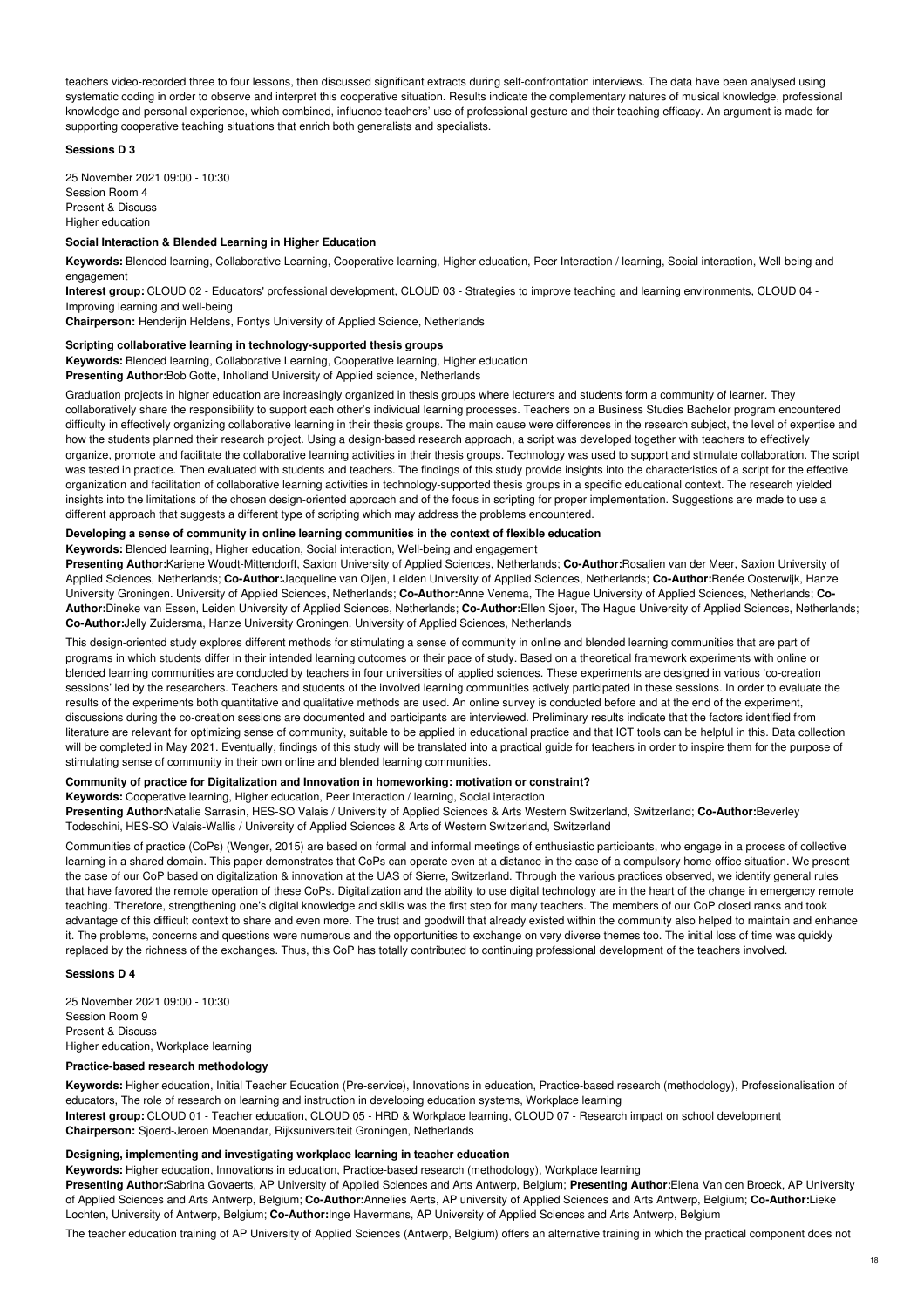include regular internship learning, but relates to workplace learning. Workplace learning, defined as consciously and planned learning in an authentic situation (Veldhoven et al, 2010) can act as a powerful learning environment (Ostenk, 2001). The aim of this research is 1) to iteratively adjust the policy on workplace learning and 2) to investigate the perceptions, preconditions and learning effects (feeling of competence and self-perception) of workplace learning. Results were collected by a mixed-method approach with desk research, qualitative research methods (e.g. focus groups, in-depth interviews) and quantitative data from questionnaires. Students, supervisors from AP and the workplaces see the added value of workplace learning: the student is given greater responsibility and everyone is involved in the evaluation of the future teacher. However, it also appears that this concept still has its challenges. The main challenge lies in building a professional relationship between all actors: building a relationship of trust, getting to know each other and being present. Based on the results of this research and the following recommendations, the trajectory is further designed and developed.

#### **Educating students at the boundary: Tapping into unused learning potential**

**Keywords:** Higher education, Initial Teacher Education (Pre-service), Practice-based research (methodology), Professionalisation of educators **Presenting Author:**Carolien Duijzer, Marnix Academie (PABO), Netherlands; **Co-Author:**Marjolijn Peltenburg, Marnix Academie, Netherlands

The present study explores how institute-based teacher educators and primary school-based teacher educators partaking in a professionalization trajectory aimed at learning-in-connection develop their brokering activities at the intersection of the teacher education institute and primary school via lesson study, and what kind of learning they experience. Following boundary crossing theory we operationalize learning into four learning

mechanisms (identification, coordination, reflection, and transformation). Collected data include the dialogues taking place during three meetings of the professionalization trajectory and in-depth interviews with six institute-based teacher educators and six school-based teacher educators, partaking in the professionalization trajectory at the beginning and at the end of the schoolyear, as well as in-depth interviews with six of their students. Preliminary results show that the learning mechanisms can be related to the brokering activities of the respondents, and hence to the learning potential residing at the boundary between the teacher education institute and primary schools.

## **The impact of practice-based research on educational practice - factors of influence explored**

**Keywords:** Higher education, Innovations in education, Practice-based research (methodology), The role of research on learning and instruction in developing education systems

**Presenting Author:**Garmt Meulendijks, Hogeschool Inholland / University of Applied Sciences, Netherlands; **Co-Author:**Nynke Bos, Inholland University of Applied Sciences, Netherlands; **Co-Author:**Jeroen Bottema, Inholland University of Applied Sciences, Netherlands

The impact of research is often measured in terms of output, while recent studies have shown that measuring impact by these standards does not adequately describe actually achieved impact as reported by stakeholders. But how can it be described, if not by simply looking at output? Theoretical study shows that the concept of impact can be measured in three dimensions; scope, nature and progression. Previous research showed that using these dimensions to allow stakeholders to describe impact, yields data that allows for a more in depth description of impact than merely looking at output. It also showed that looking at factors of influence on the scope, nature and progression of impact and adding qualitative and quantitative data on these factors to the description of the impact itself allowed the making of recommendations towards potentially improving future impact. This was also the starting point of this study. A theoretical framework was based on literature review, that resulted in a conceptual model of factors of influence on impact. This model, which is central to the discussion, is used as the foundation for an ongoing study into previously achieved impact, with the goal to ultimately achieve greater impact from future research results.

# **Sessions D 5**

25 November 2021 09:00 - 10:30 Session Room 12 Present & Discuss Higher education, Lifelong learning, Primary education

# **Educational Technology B**

**Keywords:** 21st century learning, Artificial intelligence, Beliefs and conceptions of teaching, Continuing professional development in Teachers, Educational Technology, In-service Teacher Training, Innovations in education, Workforce diversity & equality **Interest group:** CLOUD 01 - Teacher education, CLOUD 06 - Learning in Digital Era: Technology Enhanced Learning **Chairperson:** Lionel Alvarez, Switzerland

# **Recognising Immigrants' competence in the era of virtual reality**

**Keywords:** 21st century learning, Educational Technology, Innovations in education, Workforce diversity & equality **Presenting Author:**Merja Drake, HAAGA-HELIA University of Applied Sciences, Finland

Virtual reality (VR) has been seen a promising tool especially for learning with the capacity to enhance interaction, immersion, and attention. VR has been studied in many areas, such as engineering, transportation, aviation, and especially in medicine. It is a popular research subject in terms of both primary and high educational contexts. However, the development of competence recognition through virtual technology has been studied to a limited extent. Competence includes skills, attitudes, and knowledge, competence recognition provides tools to recognise previously acquired competencies. VR could be a promising tool for competence recognition, since it provides immersion, and a way to create interactive virtual twins, virtual counterparts of the real-life environments. VR also offers an opportunity to test interactivity, which is important competence in the service industry.In this paper, we discuss how to develop a VR-based competence-recognition model for the immigrants living in Finland seeking work in the service industry, especially in th restaurant or health-care companies, and present preliminary results and observations on the functionality of the model.

# **Teachers' digital competencies and training workshops as predictors of the ICT use in teaching**

**Keywords:** Continuing professional development in Teachers, Educational Technology, In-service Teacher Training, Innovations in education **Presenting Author:**Barbara Roncevic Zubkovic, University of Rijeka, Faculty of Humanities and Social Sciences, Croatia; **Co-Author:**Martina Bažon, University of Rijeka, Faculty of Humanities and Social Sciences, Croatia; **Co-Author:**Svjetlana Kolic-Vehovec, University of Rijeka, Faculty of Humanities and Social Sciences, Croatia; **Co-Author:**Rosanda Pahljina-Reinić, University of Rijeka, Faculty of Humanities and Social Sciences, Croatia

The purpose of the present correlational study was to examine whether teachers' digital competencies self-reported prior to the implementation of a project aiming at applying ICT in teaching, as well as the frequency of attending teacher training workshops during the project, predicted teachers' reported ICT use in educational activities.Elementary and high school teachers (N=1234) filled up an online questionnaire about their general and specific digital competencies, at the beginning of the project, and, at the end of it, an online questionnaire about their use of ICT and digital educational content in various school-related activities. Teachers also assessed the frequency of their participation in workshops during the project.Three hierarchical regression analyses were performed with digital competencies and frequency of participation in workshops as predictors and three indicators of reported ICT use as criteria.The results revealed that specific digital competencies (especially one related to using digital technology for teaching and learning) and participation in workshops were significant and strongest predictors of all selected indicators of ICT use. Future education training and/or projects for teachers should focus on developing specific digital competencies and on offering various educational workshops to increase teachers' probability of successful ICT use.

### **Hands-on artificial intelligence in K-12. How can GOFAI and machine learning be taught?**

**Keywords:** Artificial intelligence, Beliefs and conceptions of teaching, Educational Technology, Innovations in education

**Presenting Author:**Cuko Kostanca, Haute école pédagogique de Fribourg, Switzerland; **Co-Author:**Lionel Alvarez, HEP-Fribourg | Université de Fribourg, Switzerland; **Co-Author:**Ania Tadlaoui, Haute école pédagogique de Fribourg, Switzerland

For the new K-12 study plan about digital education in the French-speaking side of Switzerland (CIIP, 2020), a teaching material based on digital citizenship has been developed.The instructional design of the artificial intelligence (AI) sessions raised many questions. In addition to the digital environment that had to be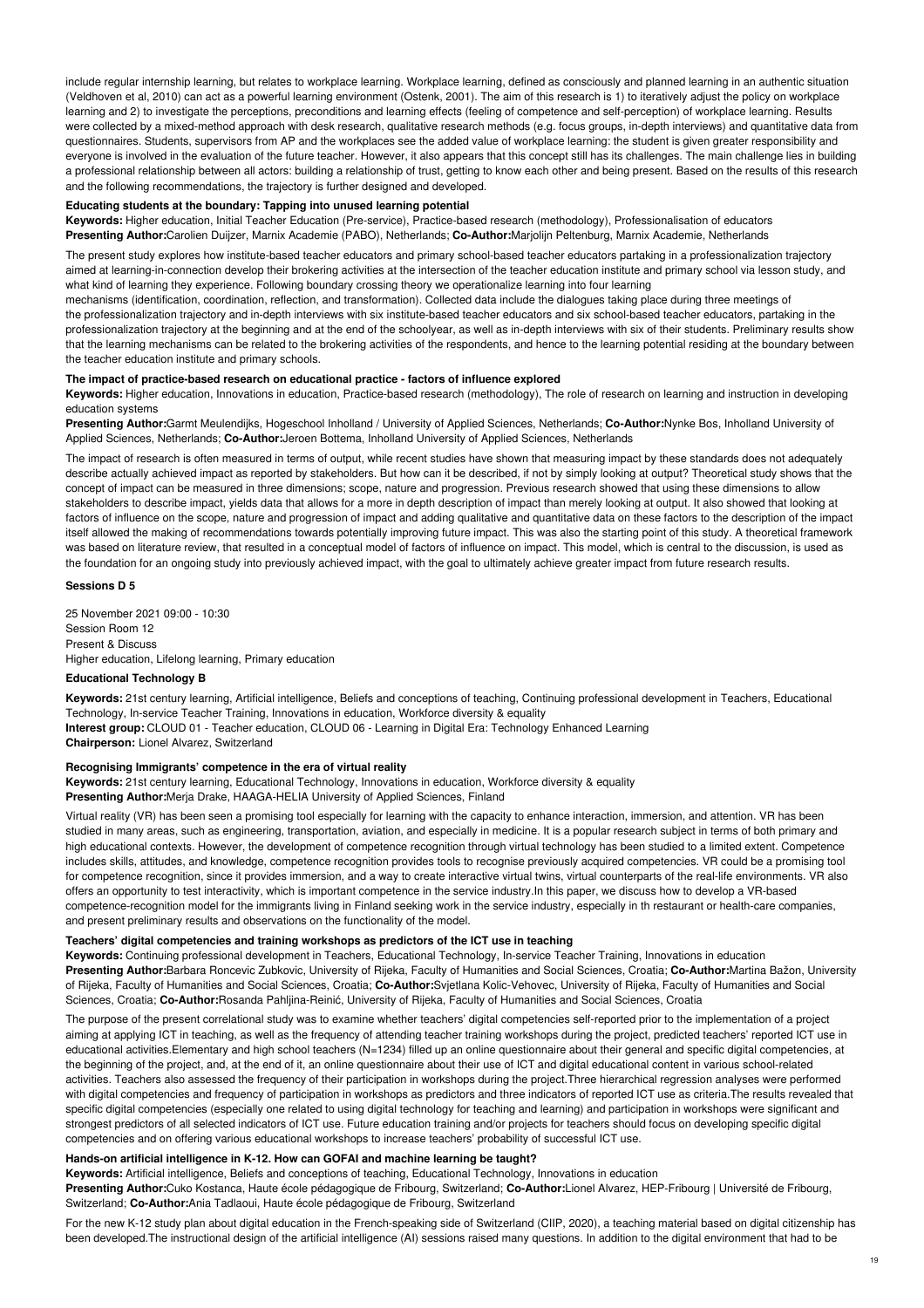chosen, the retained definitions of AI, the message conveyed at the end of the sessions, and the learning experience proposed to each kid were particularly challenging because of the scope of the concept of AI. By working with various tools, students should become aware of the potential uses of these tools in the professional world and question their own professional ambitions in an inclusive perspective. This paper session will be the opportunity to present the instructional design process and the impact of the first implementations in K-12 classrooms.

## **Sessions D 6**

25 November 2021 09:00 - 10:30 Session Room 6 Present & Discuss Secondary education, Vocational education

## **Improving learning and well-being in Secondary Education & Leadership in Education**

**Keywords:** 21st century learning, Creativity, Culture and Education, Innovations in education, Multiculturalism in Education, Practice-based research (methodology), Professional Development, Secondary school education, Self-regulation and self-regulated learning, Vocational education, Well-being and engagement

**Interest group:** CLOUD 04 - Improving learning and well-being, CLOUD 12 - Leadership in Education **Chairperson:** Julian Ng, United Kingdom

### **Photovoice as a Collaborative Research Methodology of Teaching Practices in Junior High Schools**

**Keywords:** Innovations in education, Practice-based research (methodology), Secondary school education, Self-regulation and self-regulated learning **Presenting Author:**Leen Alaerts, UC Leuven-Limburg, Belgium; **Co-Author:**Anne Decelle, UC Leuven-Limburg, Netherlands; **Co-Author:**Ruth Wouters, UCLL, Belgium

This collaborative research contributes to the discussion whether education in junior high schools should be comprehensive, rather than categorical. The educational reform in Flanders (September 2019) insists on a more comprehensive approach. However, because of the rather loose character of the reform, schools have given rise to a rich variety of innovative educational practices. In order to investigate the quality of these initiatives, the research question of this project (2018-2021) is: what contributes to a successful junior high school? The qualification 'successful' is specified as: (a) meeting up to the required learning goals; (b) having a positive impact on wellbeing; (c) having a positive impact on learners' academic self-concept and (d) offering a positive orientation in school curriculum. Photovoice is chosen as main data-collection methodology. Photovoices are focus-groups in which the members identify, represent and enhance certain processes by taking, sharing and discussing photos (Wang, 1997) These data (photos and transcriptions) were iteratively analyzed in combination with desk research and a participatory trajectory in schools. The analysis confirms prudently that there is a positive correlation between a more comprehensive approach and the wellbeing of learners. Offering opportunities to enhance autonomous learning and self-regulation seems to be a crucial factor.

# **Impact of Education 4.0 environments on students' learning approach and teacher's awareness**

**Keywords:** 21st century learning, Creativity, Innovations in education, Well-being and engagement **Presenting Author:**Els Laenens, University of Antwerp, Belgium; **Co-Author:**Ellen Vandervieren, University of Antwerp, Belgium; **Co-Author:**Kristien Verbist,

#### Stedelijk onderwijs Antwerpen, Belgium

To face our VUCA-world (Volatile, Uncertain, Complex, Ambiguous), we need Education 4.0 according to the social innovation framework Theory U (Scharmer & Kaufer, 2013). This kind of co-creative education requires a shift in awareness of teachers and puts students at the center of the learning process. The aim of this awareness-based action research was to realize an education 4.0 environment and to examine its impact on students' learning approach and on the teacher's awareness. We coached a teacher and her 53 students towards and in a 4.0 learning environment. The students filled in a questionnaire on learning approaches twice (pretest-posttest design). Descriptive statistics and paired t-tests show a statistically significant positive impact of the co-created learning environment on students' learning approach. Lack of regulation, controlled motivation and amotivation reduced while autonomous motivation, self-efficacy, student cohesiveness, teacher support, student involvement, cooperation, enjoyment of learning and academic efficacy increased. Mapping the teacher's experience through in-depth interview revealed shifts in awareness. She went from an open mind over an open heart to an open will, and let come what wanted to emerge in her classroom. The prototype resulting from this practice-based research might be a source of inspiration for launching innovation in schools.

# **Finnish-Dominican Education Programme for Managers Developing Competences for Industry 4.0**

**Keywords:** Culture and Education, Multiculturalism in Education, Professional Development, Vocational education

**Presenting Author:**Essi Ryymin, Häme University of Applied Sciences, Finland; **Co-Author:**Pirjo Tuominen, Hämeen ammattikorkeakoulu/Häme University of Applied Sciences, Finland; **Co-Author:**Taru Lilja, Häme University of Applied Sciences (HAMK), Finland; **Co-Author:**Nana Niskanen, Häme University of Applied Sciences (HAMK), Finland; **Co-Author:**Maura Corporán, INFOTEP, Dominican Republic; **Co-Author:**José Rafael Croussett Paredes, INFOTEP, Dominican Republic

This research gives an example of how the framework of Design-Based Implementation Research (Fishman, Penuel, Allen, Haugan, & Cheng 2013) was applied in the co-design of a Finnish-Dominican professional development programme "Programa de Desarrollo de Educación Vocacional" for vocational education managers and pedagogical developers of INFOTEP from the Dominican Republic. Fifty-eight participants co-designed, implemented and evaluated 12 regional development projects of vocational education within the two-year programme, 2018-2020. The data gathering concerns 1) the participants' most important learning experiences of the first contact period of programme, 2) their expectations for the online guidance period and 3) the Dominican programme managers' expectations for the concrete outcomes of the process. The most meaningful learning experiences were the introduction of *the student-centered* approach including active learning methods and personalisation. Furthermore, collaboration with the world of workand evaluation were important. Regarding online guidance, the participants wished to have support for their development projects, follow and accompanying, support for group-based project themes, *evaluation and reaching the goals of the project.* The programme managers' wish for the concrete outcome was to gather conclusions of regional development projects and, on their basis, co-design a practice-based pedagogical model for INFOTEP to embrace challenges of Industry 4.0.

#### **Sessions D 7**

25 November 2021 09:00 - 10:30 Session Room 11 Present & Discuss Higher education, Secondary education

### **Instructional Design and Instructional Strategies**

**Keywords:** Competence-based education, Educational Technology, Initial Teacher Education (Pre-service), Instructional Design and Instructional Strategies, Motivation, STEM, Training and Development, Vocational education

**Interest group:** CLOUD 01 - Teacher education, CLOUD 06 - Learning in Digital Era: Technology Enhanced Learning **Chairperson:** Michiel Veldhuis, Hogeschool IPABO Amsterdam/Alkmaar, Netherlands

## **Effects of using teaching scenarios on students' motivation, emotion and performance**

**Keywords:** Educational Technology, Instructional Design and Instructional Strategies, Motivation, STEM

**Presenting Author:**Rosanda Pahljina-Reinić, University of Rijeka, Faculty of Humanities and Social Sciences, Croatia; **Co-Author:**Barbara Roncevic Zubkovic, University of Rijeka, Faculty of Humanities and Social Sciences, Croatia; **Co-Author:**Svjetlana Kolić-Vehovec, University of Rijeka, Faculty of Humanities and Social Sciences, Croatia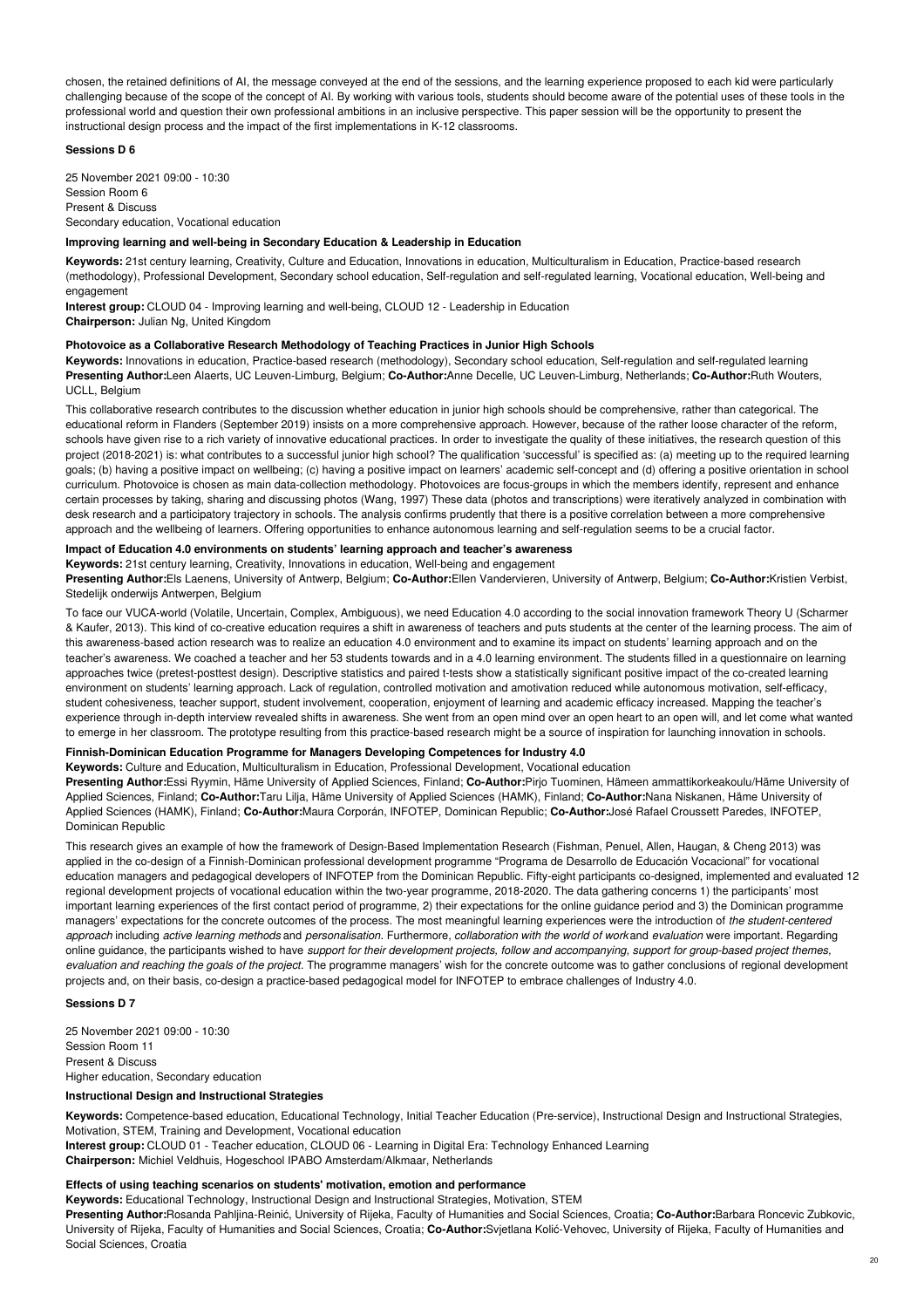Within a pilot project e-Schools aimed at introducing ICT into the Croatian school system, the teaching scenarios were created as suggestions for teachers concerning digital content and tools that might effectively support the achievement of learning outcomes. Teaching scenarios for chemistry, biology, mathematics and physics for the 7th and 8th grades of middle school and the 1st and 2nd grades of high school were designed. A quasi-experimental study was conducted in order to investigate effects of 16 teaching scenarios (one scenario for each of the four courses in each grade). Experimental condition included instruction based on teaching scenario, and control condition included teaching the same topic without ICT. Six hundred and fifty students participated in experimental and 566 in control condition. A questionnaire assessing students' topic-related motivation and emotions, as well as tasks assessing students' knowledge were applied before and after instruction. While no significant differences in cognitive achievement between the two conditions was found, a significant difference in motivation and emotions between the two groups of students were found in biology and mathematics, indicating that students respond favorably to the instruction based on the implementation of teaching scenarios.

#### **Improving teachers' competence of lesson planning in the light of learning processes and interaction**

**Keywords:** Competence-based education, Initial Teacher Education (Pre-service), Instructional Design and Instructional Strategies, Vocational education **Presenting Author:**Matthias Söll, University of Kassel, Germany

Learning how to plan lessons is an important element of teachers' professional development. This applies in particular when learning processes and interaction in digital learning environments have to be prepared, as numerous participants are not yet familiar with appropriate procedures.Although there is a range of theories and guidelines about lesson planning, just a few studies focus this competence. The research project to be presented is based on an evidence-based approach to improve lesson planning competence of student teachers.The innovative idea of the concept at hand is an analogy between lesson planning and scriptwriting for anchored instruction films. By focusing the preproduction of digital learning environments, students should be encouraged to concentrate on learning processes of individuals and their interaction. It is also hypothesized that they should plan more theory based and elaborated. To examine these effects, pre-post vignette tests were applied. 84 paired tests were collected in the master's degree program business and economics education. The data was analyzed with methods of qualitative content analysis.In general, the analysis of the vignette tests shows positive developments of the student teachers' competence of lesson planning. However, the explanations of coherences between the categories are partially absent or little sophisticated.

### **Digital Training Intervention on How to Tackle Students' Misconceptions in Physics**

**Keywords:** Initial Teacher Education (Pre-service), Instructional Design and Instructional Strategies, STEM, Training and Development **Presenting Author:**Markus H. Hefter, Bielefeld University, Germany; **Co-Author:**Bärbel Fromme, Bielefeld University, Germany; **Co-Author:**Kirsten Berthold, University of Bielefeld, Germany

One of the manifold challenges for (future) teachers is how to tackle their students' misconceptions. Misconceptions are students' naïve concepts often in conflict with the correct scientific concepts taught at school. We developed a short-term digital training intervention for future teachers to foster basic instructional knowledge about how to address students' misconceptions in physics. The intervention's core components were cognitive models of three instructional strategies (i.e., ignoring, refuting, and integrating) and self-explanation prompts. We designed our digital training intervention to last about one hour. In a web experiment with 58 teacher students, we tested our intervention against a control group. Results showed that our short-term digital intervention is an effective first step for teacher students to acquire basic instructional knowledge about how to tackle students' misconceptions. Furthermore, self-explanation quality mediated the training intervention's effect on instructional knowledge both immediately and three weeks after the intervention. These findings underscore the practical relevance of self-explanations while learning from complex cognitive models. Instructors should thus not just model their strategies for their students, but also ensure that students deeply process their instructor's modeled strategies. Finally, the intervention's positive side effect of reducing participants' own misconceptions is an additional practical advantage.

#### **Sessions D 8**

25 November 2021 09:00 - 10:30 Session Room 2 Present & Discuss Higher education, Secondary education, Vocational education

# **Educational Policy**

**Keywords:** Competence-based education, Curricula, Distance Education, Educational Policy, Educational Technology, Higher education, Innovations in education, Research cooperation frameworks, Secondary school education, Vocational education

**Interest group:** CLOUD 03 - Strategies to improve teaching and learning environments, CLOUD 06 - Learning in Digital Era: Technology Enhanced Learning, CLOUD 11 - Practice-based Research Methodology

**Chairperson:** Tineke Kingma, Windesheim University of Applied Sciences, Netherlands

#### **Flexibility in higher education curricula**

**Keywords:** Curricula, Educational Policy, Higher education, Innovations in education

**Presenting Author:**Herma Jonker, Windesheim University of Applied Sciences, Netherlands; **Co-Author:**Anneke Smits, Windesheim University, Netherlands

Flexibility is considered important in Dutch higher education. However, defining and implementing flexibility is not simple and straight forward. In order to clarify how flexibility is defined and implemented, this study offers insights into the ways flexibility is present in written curriculum materials of three higher education programs. The main question is: In what ways is flexibility expressed in part-time Bachelor curricula? This question is answered by conducting a multiple case study. A product scan is used for determining the flexibility at an organizational level (intended curriculum) and a classroom level (implemented curriculum). A within case analysis is followed by a between case analysis. Results show contradictory statements concerning flexibility in curriculum documents. Documents about the intended curriculum generally contained open formulations about aims, assessment and planning of assessments. However, this openness was hardly reflected in the study guides of the corresponding implemented curriculum that tended to restrict flexibility for students through detailed descriptions.

#### **COVID-19 and School Closures in Japan: Survey Findings on the Effects on Junior High School Students**

**Keywords:** Distance Education, Educational Policy, Research cooperation frameworks, Secondary school education

**Presenting Author:**Hiroaki Ayabe, National Institute for Physiological Sciences, Japan; **Co-Author:**Yukio Fuwa, Gifu Shotoku Gakuen University Junior High School, Japan; **Co-Author:**Emmanuel Manalo, Kyoto University, Japan

The Japanese government implemented a 3-month school closure during March-May 2020 as part of its strategy to control COVID-19. However, it imposed few behavioral restrictions on adults, which may have rendered the school closures ineffective in controlling virus transmission but mentally stressful for students. We report on an investigation into the experiences of 205 junior high school students (age =  $13.23 \pm 0.84$  years, female =  $97$ ; all from the same school) and the closure effects on their daily activities and mental states (feelings/moods, and anxiety). The findings indicate that the students' sleep time increased during the closure period (*F*(1,204) = 50.68, *p*

# **SELFIE-tool study for Vocational Education Teachers' and Mentors´ digital pedagogical training**

**Keywords:** Competence-based education, Educational Policy, Educational Technology, Vocational education

**Presenting Author:**Kati Mäenpää, Oulu University of Applied Sciences, Finland; **Co-Author:**Sanna Brauer, Oulu University of Applied Sciences, Finland; **Co-Author:**Elina Juntunen, Oulu University of Applied Sciences, Finland

This study explores 1) existing practices of using digital tools and digital pedagogical models in vocational education and training (VET) and work-based learning (WBL), 2) digital tools and digital pedagogical models available for VET and WBL and 3) suggests recommendations for digital pedagogical training. The study is conducted in three European countries, Latvia, Lithuania, Portugal, in their participating VET institutions in a joint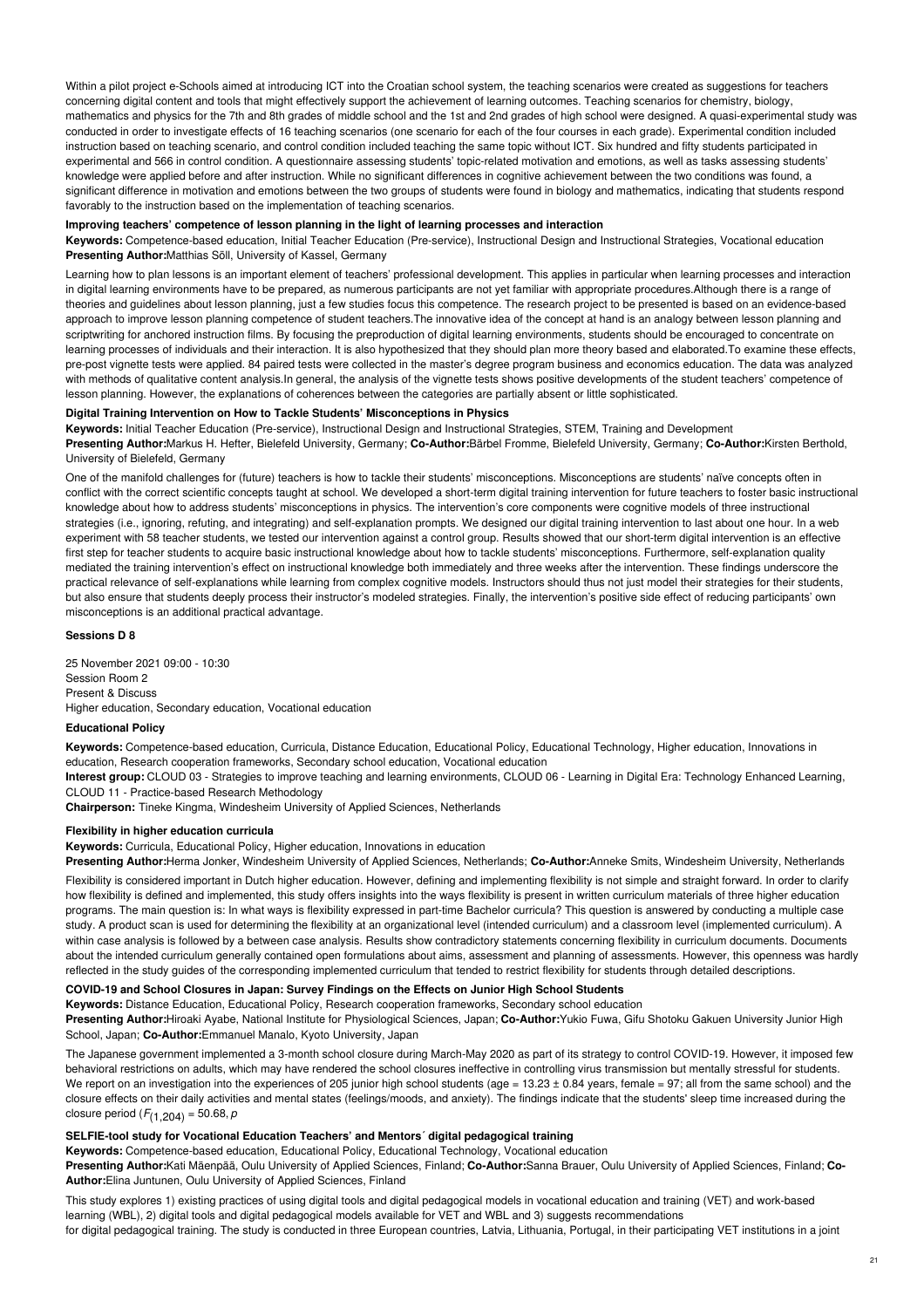ERASMUS+ project implemented with Finland and Czech Republic. The study utilizes mixed methods. The main quantitative data were collected by SELFIE tool questionnaire (n=219) and with additional questionnaire (n=81) and analyzed during spring 2021. Qualitative data supplements the recommendations for a training program to improve digital pedagogical skills and competences of VET teachers, trainers, mentors, for both on-campus and online learning. The study provides an overview of three profiles; school leaders', teachers' and students' perceptions of training needs in the use of digital tools and technologies in WBL settings in seven areas: 1) Leadership, 2) Collaboration and Networking, 3) Infrastructure and Equipment, 4) Continuing Professional Development, 5) Pedagogy 6) Assessment Practices and 7) Students Digital Competence. The study relies on European Commission's DigCompEdu framework and competence-based professional development.

#### **Sessions D 9**

25 November 2021 09:00 - 10:30 Session Room 7 Present & Discuss Higher education

# **Distance Education in Higher Education**

**Keywords:** 21st century learning, Blended learning, Distance Education, Higher education, Instructional Design and Instructional Strategies, Lifelong Learning, Professional Development, Self-regulation and self-regulated learning

**Interest group:** CLOUD 02 - Educators' professional development, CLOUD 06 - Learning in Digital Era: Technology Enhanced Learning **Chairperson:** Karin Diemel, Fontys University of Applied Sciences, Netherlands **Chairperson:** Rasa Poceviciene, Lithuania

#### **Self-directed Learning Competencies - a Key to Success in Online Learning**

**Keywords:** Distance Education, Higher education, Professional Development, Self-regulation and self-regulated learning **Presenting Author:**Rasa Poceviciene, Šiauliai State College, Lithuania

Announced by M. Knowles (1975) and developed by other scientists, self-directed learning competencies, are more and more important in the XXI century and especially in online education. Here even more than in a contact students need to know how to organize and manage their learning. They need self-directed learning competencies. As well as teachers need to know how to develop those skills for the students, how to organize studies for self-directed learners, and how to prepare the qualitative online courses. Those were the main research questions.Research methods: content analysis for theoretical background and the questionnaire of students and educators for the gathering of empirical data. Empirical research showed that those students who had developed self-directed learning competencies are more successful than others. As well as the educators - those who had self-directed competencies overcome all online teaching challenges easier, and those who had experience in online teaching and didactical knowledge and skills how to prepare qualitative online courses were more successful and felt less stress and had fewer problems in online teaching. The main conclusion is the need to develop self-directed learning competencies for students and for educators as well as didactical competencies of educators in preparing online courses.

### **Analysis of learning motivations and consideration of appropriate interventions for online students**

**Keywords:** Distance Education, Higher education, Instructional Design and Instructional Strategies, Lifelong Learning **Presenting Author:**Yasuhisa Kato, Tokyo Online University, Japan

Online learners have to take distance courses themselves and keep their pace from the first to the last. So, they can easily feel loneliness and some students will stop learning because of a loss of motivation. Students studying at online universities have a wide range of purposes to study. Some of them actually want academic activities, and some of them just need degrees and so on. This article clarifies the main drivers of learning motivation in the online university and possible appropriate interventions to enhance their learning motivation towards the end of their degree.After an online survey of 94 online students, it was found that the communication activities of teachers and students or some sort of information can help students to continue their studies. It also found that students at an online university have more autonomy and self-managed characteristics, and less communication-oriented than those of regular students attending schools.Factor analysis and correlation analysis show that students who feel good to study or who focus during their studies are more motivated to learn.The result of the questionnaire will ensure the ability to submit some sort of feedback information or the status of students' progress will improve their motivation to learn.

## **Implementing Hybrid Virtual Classroom: Effects on students' 'Community of Inquiry' feeling**

#### **Keywords:** 21st century learning, Blended learning, Distance Education, Higher education

**Presenting Author:**Tjark Huizinga, Saxion University of Applied Sciences, Netherlands; **Presenting Author:**Anne Lohuis, Saxion Hogeschool Enschede, Netherlands; **Co-Author:**Rosalien van der Meer, Saxion University of Applied Sciences, Netherlands; **Co-Author:**Judith Zwerver, Saxion University of Aplied Sciences, Netherlands

The COVID-19 period asked for innovative teaching and learning practices in higher education. Whereas some courses were offered online, other courses were offered through hybrid virtual classrooms. This study addresses part-time students' experiences regarding the 'community of inquiry' framework and how teachers stimulated social, cognitive and teacher presence within a hybrid virtual classroom in vocational education. The study was guided by the questions how part-time students experience and how teachers stimulate social, cognitive and teacher presence within a hybrid virtual classroom. A mixed-method approach was used in which Swan et al.'s (2008) questionnaire was used to identify students' experiences of the 'community of inquiry'. Qualitative data was collected to identify teachers' experiences by using semi-structured interviews. The results illustrate that students value hybrid virtual classrooms. Teachers applied various strategies to enhance social presence. However, this was affected by the available communication tools. Students felt more motivated to engage in deeper learning and felt supported by teachers in their learning process. Teachers expressed that stimulating student interaction was challenging. In conclusion, students and teachers both value hybrid virtual classroom, but enhancing social presence is challenging. Hence, teachers require a better understanding of meaningful learning activities to stimulate interaction.

#### **Sessions D 10**

25 November 2021 09:00 - 10:30 Session Room 8 Workshop Higher education

# **Using virtual reality (VR) in primary school teacher education**

**Keywords:** Educational Technology, Higher education, In-service Teacher Training, Professional Development **Interest group:** CLOUD 06 - Learning in Digital Era: Technology Enhanced Learning

This workshop is about the use of VR in a in-service teacher training setting for primary school teachers. The participants will experience a VR application that has been designed to support the social and conversation skills of students teachers. They will also be informed about the design thinking approach that has been used to develop the prototype. Results of the design research process will be presented and further steps will be discussed. The aim is to give the participants a clear idea of how VR (and interactive 360° videos) could support skills development of student teachers. Hands-on experiences and reflective

dialogues will be key features of this workshop.

## **Using virtual reality (VR) in primary school teacher education**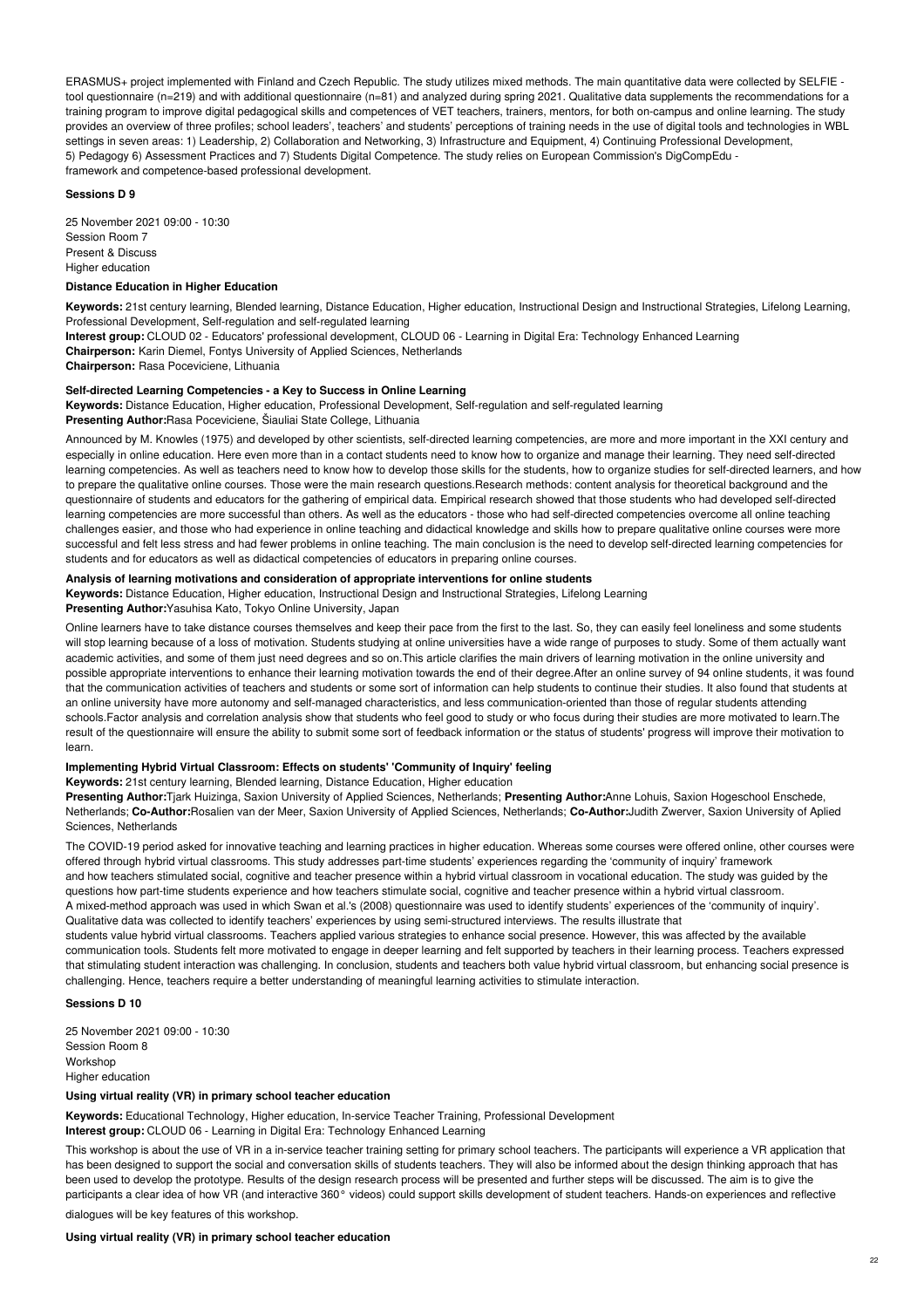## **Presenting Author:**Ellen Rohaan, Fontys University of Applied Sciences, Netherlands

This workshop is about the use of VR in a in-service teacher training setting for primary school teachers. The participants will experience a VR application that has been designed to support the social and conversation skills of students teachers. They will also be informed about the design thinking approach that has been used to develop the prototype. Results of the design research process will be presented and further steps will be discussed. The aim is to give the participants a clear idea of how VR (and interactive 360° videos) could support skills development of student teachers. Hands-on experiences and reflective

dialogues will be key features of this workshop.

## **Best Practice-Based Research Award Session 1**

25 November 2021 11:00 - 12:30 Auditorium Best Practice-Based Research Award Primary education

# **Best Practice-Based Research Award Session**

**Keywords:** Cooperative learning, Primary school education, Professional Development, Research-based learning **Interest group:** CLOUD 07 - Research impact on school development

#### **POINT: A sustainable educational research lab for professionalization in the field of giftedness**

**Keywords:** Cooperative learning, Primary school education, Professional Development, Research-based learning **Presenting Author:**Anouke Bakx, Fontys University, Radboud University, Netherlands; **Co-Author:**Kim Smeets, POINT / Stichting BOOM, Netherlands; **Co-Author:**Elise Samsen, POINT / Stichting BOOM, Netherlands; **Co-Author:**Jeroen Zeeuwen, Stichting BOOM, Netherlands

POINT (Passend Onderwijs voor Ieder Nieuw Talent; Tailored Education for Every New Talent) started as a project, but has developed into a successful educational research lab, in which teachers, teacher-educatorsand researchers work together on studies concerning the theme giftedness. The purpose of POINT is to improve (tailored) education for all pupils - including gifted pupils - and to link educational practice and scientific research.

The educational research lab POINT aims for: Shaping a sustainable professional learning community, in which teachers, teacher-educators and researchers work together on themes that are in line with tailored education for gifted pupils; Knowledge development and knowledge sharing by (Dutch) teachers, teachereducators and researchers on the theme of giftedness; Development of an investigative attitude and investigative capacity among the participating POINTteachers; Sharing insights from our studies on giftedness with other people interested, nationally and internationally in all ways possible (publications, presentations, video's, games etc.).

## **Sessions E 1**

25 November 2021 13:30 - 15:00 Session Room 7 Roundtable Higher education

# **STEM education**

**Keywords:** 21st century learning, Blended learning, Curricula, Higher education, Initial Teacher Education (Pre-service), STEM **Interest group:** CLOUD 01 - Teacher education **Chairperson:** Essi Vuopala, University of Oulu, Finland

#### **Supporting student teachers in creating an evidence-informed teaching practice in STEM-education**

**Keywords:** Curricula, Higher education, Initial Teacher Education (Pre-service), STEM

**Presenting Author:**Ria Dolfing, University of Groningen, Netherlands; **Co-Author:**Mina Atia, University of Groningen, Netherlands; **Co-Author:**Sabine Fechner, University of Paderborn, Germany; **Co-Author:**Pascal Pollmeier, University of Paderborn, Germany; **Co-Author:**Christian Bokhove, University of Southampton, United Kingdom; **Co-Author:**Sally Bamber, University of Chester, United Kingdom; **Co-Author:**Eliza Rybska, Adam Mickiewicz University, Poznan, Poland; **Co-Author:**Lesley De Putter, Eindhoven University of Technology, Netherlands; **Co-Author:**Adri Dierdorp, DUDOCnetwork, Netherlands

The universities of Groningen, Southampton, Paderborn, Poznan and Chester, under the support of the DUDOCNetwork, are jointly developing curricula to support students in creating an 'evidence-informed teaching practice'. The aim is to teach students how to use evidence from research in education and domain-specific fields of science, technology, engineering and mathematics (STEM) to improve their own teaching practice. Following a cyclical learning process of developing, implementing and evaluating, curricula are developed using mechanisms of evidence-informed policy making. All universities conduct a case study in which they develop, implement and evaluate their curriculum in their local initial teacher education (ITE) context. Data collection instruments involve a questionnaire, student test and pre-post interviews. Data analysis focuses on getting insight into student teachers perspectives on, beliefs about and abilities in creating evidence-informed teaching practices. This project results in five empirical validated curricula which could result in universal insights about student teachers who systematically use evidence to develop, implement and improve their lessons.

### **Interdisciplinary educational development in science and technology in higher education**

**Keywords:** 21st century learning, Blended learning, Higher education, STEM

**Presenting Author:**Iris Peeters, KU Leuven, Belgium

Recently the complex multicampus structure of the University of Leuven has initiated educational development at an extra, intermediate level, hereby stimulating interdisciplinary educational innovation without losing touch with the specific context and content. Three project managers educational innovation were appointed, each responsible for a cluster of faculties. During this meet-up the project manager of the Group of Science, Engineering and Technology seeks colleagues who also work as educational developers, innovators, facilitators and network builders in an interdisciplinary STEM-context in higher education. A common theme could be the complex but interesting interplay between bottom-up initiatives and university-wide policy priorities, between policy makers and those who teach and learn. The focus of this meet-up may then be experience exchange for instance in network building, but also specific topics such as multicampus educational technology, distance learning, teaching assistant training, learning analytics, MOOC development, active learning spaces and orientation tests for incoming students could initiate an inspiring collaboration.

## **Sessions E 2**

25 November 2021 13:30 - 15:00 Session Room 3 **Roundtable** Secondary education

#### **Continuing Professional Development in Teachers in Secondary Education**

**Keywords:** Continuing professional development in Teachers, Innovations in education, Professional Development, Professional identity, Secondary school education, Team Learning, Workplace learning

**Interest group:** CLOUD 01 - Teacher education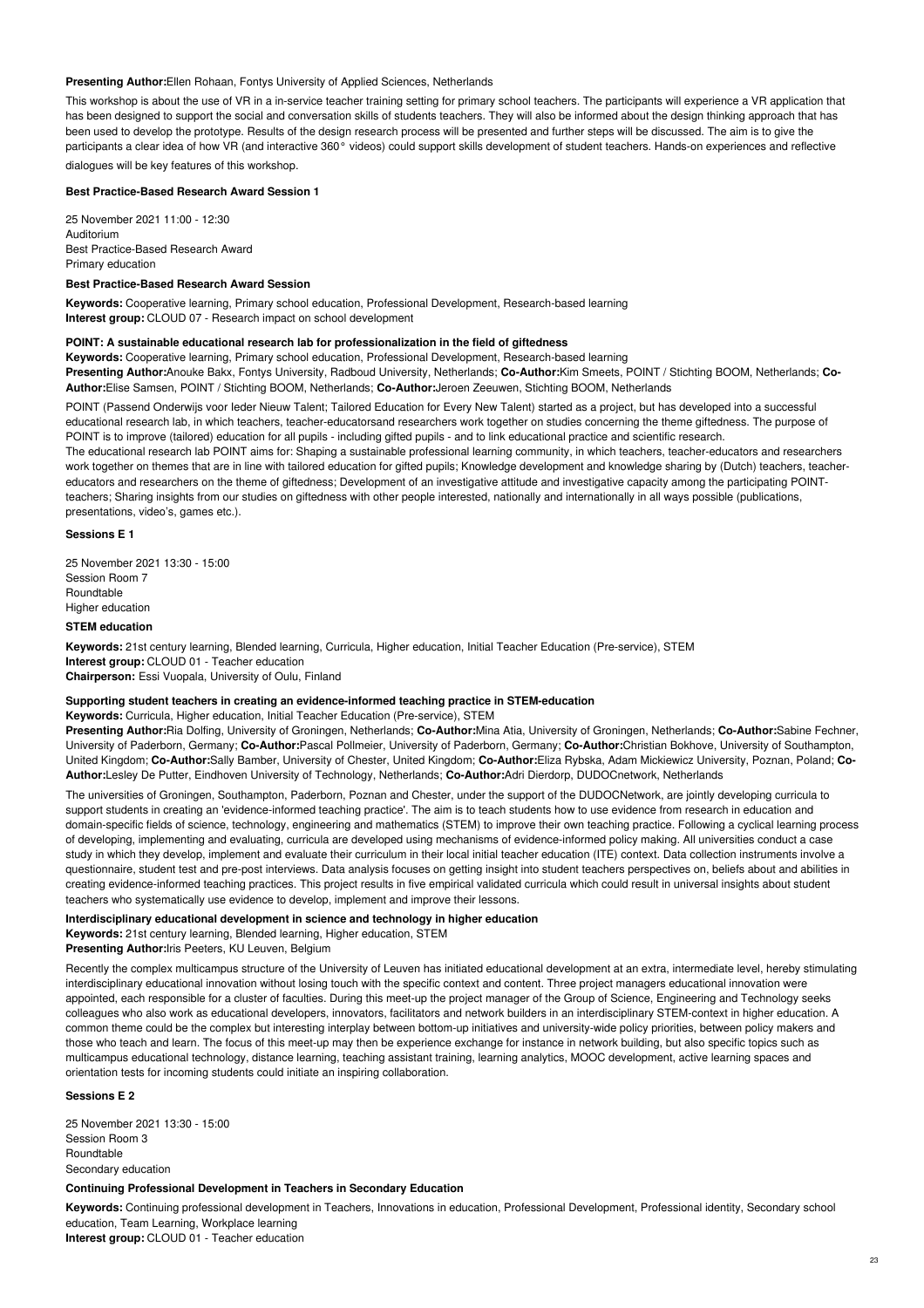**Chairperson:** Lisette Munneke, Utrecht University of Applied Sciences, Netherlands

#### **Constructing and evaluating activities for teacher design teams working on technology innovation**

**Keywords:** Continuing professional development in Teachers, Innovations in education, Professional Development, Secondary school education **Presenting Author:**Lysanne Post, ICLON-Leiden University Graduate School of Teaching, Netherlands; **Co-Author:**Anouschka van Leeuwen, Utrecht University, Netherlands; **Co-Author:**Ditte Lockhorst, Oberon research institute, Netherlands; **Co-Author:**Wilfried Admiraal, Leiden University, Netherlands; **Co-Author:**Liesbeth Kester, Utrecht University, Netherlands

An effective way to stimulate teachers' engagement and involvement in educational innovations is by employing teacher design teams (TDTs, Vangrieken et al., 2013). The activities that TDTs engage in should be chosen carefully, and a facilitator should be available to supervise the TDTs (Becuwe et al., 2016). So far, little attention has been paid in the literature to the nature and role of such design activities (Vangrieken et al., 2013; Brouwer et al., 2012). Therefore, the goal of this ongoing practice-based research is to construct and evaluate a series of design activities in order to support and enhance TDTs in the context of technology innovation in schools. Two research questions were formulated: (1) Which design activities can be offered to support TDTs in secondary education in the context of technology innovation? (2) How do members of the TDTs evaluate the supportive design activities? In this multiple-case study, the constructed supportive design activities were enacted by five TDTs in secondary education in the Netherlands. The TDTs undertook design activities in five sessions, guided by a facilitator. The research questions will be answered based on audio recordings of each session, logbooks and interviews about teachers' perceptions of the design process and activities.

### **Adaptive capacity of teachers, schools and teacher education: shaping future teaching profession**

**Keywords:** Continuing professional development in Teachers, Professional identity, Team Learning, Workplace learning **Presenting Author:**Wouter Schenke, Kohnstamm Institute, University of Amsterdam, Netherlands; **Presenting Author:**Marieke van der Pers, University of Groningen, Netherlands; **Presenting Author:**Monika Louws, Utrecht University, Netherlands; **Co-Author:**Ditte Lockhorst, Oberon research institute, Netherlands; **Co-Author:**Bregje de Vries, VU University, Netherlands; **Co-Author:**Patricia Brouwer, Hogeschool Utrecht Lectoraat Beroepsonderwijs, Netherlands; **Co-Author:**Amber Walraven, Radboud University, Netherlands

Teaching is becoming more diverse and increasingly complex. Teachers not only teach a diversity of students; they are also held responsible for developing new curricula and integrating new technologies in their classrooms. How does the teaching profession stay 'ahead of the curve' in terms of technology and curricular innovation in order to stay future-proof?During this round table session a conceptual framework on 'adaptive capacity' will be outlined that is developed in a Dutch research project. Adaptive capacity can assist individuals and organisations to balance the need for innovation (exploration) with the need for continuation of regular educational processes (exploitation) (Newey & Zahra, 2009). The dialogue in this session will centre around the manifestations of adaptive capacity of teachers, school organisations and teacher education. We will provide insights from ten case studies, for instance of a teacher education institute that differs from the internship schools in their vision of the professional identity for their students. How to cope with these kind of frictions? Insight into how adaptive capacity of teachers and organisations can be identified and strengthened could contribute to the teaching profession.

## **Sessions E 3**

25 November 2021 13:30 - 15:00 Session Room 9 **Roundtable** Secondary education

# **Secondary School Education**

**Keywords:** 21st century learning, Creativity, Educational Technology, Interaction and discourse in education, Music & Arts Education, Secondary school education, Web-Based Learning

**Interest group:** CLOUD 06 - Learning in Digital Era: Technology Enhanced Learning, CLOUD 09 - Sounds & Arts in Transversal Learning **Chairperson:** Hubert Gruber, Austria

### **The development of interactive quality of online learning activities during the Corona crisis**

**Keywords:** Educational Technology, Interaction and discourse in education, Secondary school education, Web-Based Learning **Presenting Author:**Francine Behnen, NHL Stenden, Academie Educatie vo & mbo, Netherlands; **Co-Author:**Marielle Kuijper, Windesheim University of Applied Science, Netherlands

In March 2020 schools closed to contain the spread of Covid-19 virus. Shortly after, schools took to online education. The condensed setting of the Covid-19 situation provided a background to study which learning activities and tools teachers choose in online education and how they use them. We expect that teachers will initially use the information possibilities offered by ICT and will start experimenting with interactive possibilities later. After schools have reopened, we expect teachers to merge some of their newly acquired online expertise with their face to face practice. Our central research question is how interaction within online education changes over time. An online longitudinal survey amongst teachers was conducted. The questions in this survey covered four aspects of interactive quality in distance education 1) social rapport building activities 2) instructional designs, i.e. the learning activities 3) technology resources and 4) learner response, i.e. the initiative pupils/students take to establish communication. The questionnaire was set out six times, three times during the initial lockdown period (March-May 2020), two during partial opening (September – November 2020) and one during the second full lockdown (January-February 2021). Preliminary results show slight changes in interaction over time.

# **Unpacking student´s artistic creativity: an integrative arts education project in a secondary school**

**Keywords:** 21st century learning, Creativity, Music & Arts Education, Secondary school education **Presenting Author:**Sabine Chatelain, University of Teacher Education, State of Vaud (Lausanne), Switzerland; **Co-Author:**Carlos Lage, Universidad

Complutense de Madrid, Spain

Creativity considered from a socio-cultural perspective as a relational and culturally mediated action and collaboration are important human qualities in the era of digitalization and changing environments (OEDC, Education 2030). Our ongoing research aims to better understand how students mobilize and perceive their creativity by working on an interdisciplinary arts education project in a secondary school. Adolescents' music consumption is largely mediated by images (music videos). Considering their practice, we are going to get an in-depth understanding of the way students give meaning to some connections between music and visual arts. They will analyse existing examples and improvise music on paintings by using voice, instruments and smartphones as a music instrument. Students' creativity should be enhanced through the didactic setting: the transcreation from visual elements to sound in a collaborative task. The participants of this study are students from two classes of the second year of secondary education (13-14 years old) in Madrid (Spain), their music teacher and two researchers. From a mixed research approach, the instruments used are participant observation, audio recordings, individual and group interviews, class diary, and questionnaires. Data will be triangulated and coded through Activity Theory, statistical analysis, and the software Atlas.ti8.

#### **Sessions E 4**

25 November 2021 13:30 - 15:00 Session Room 6 Roundtable Early childhood education, Higher education

**Continuing Professional Development in Teachers**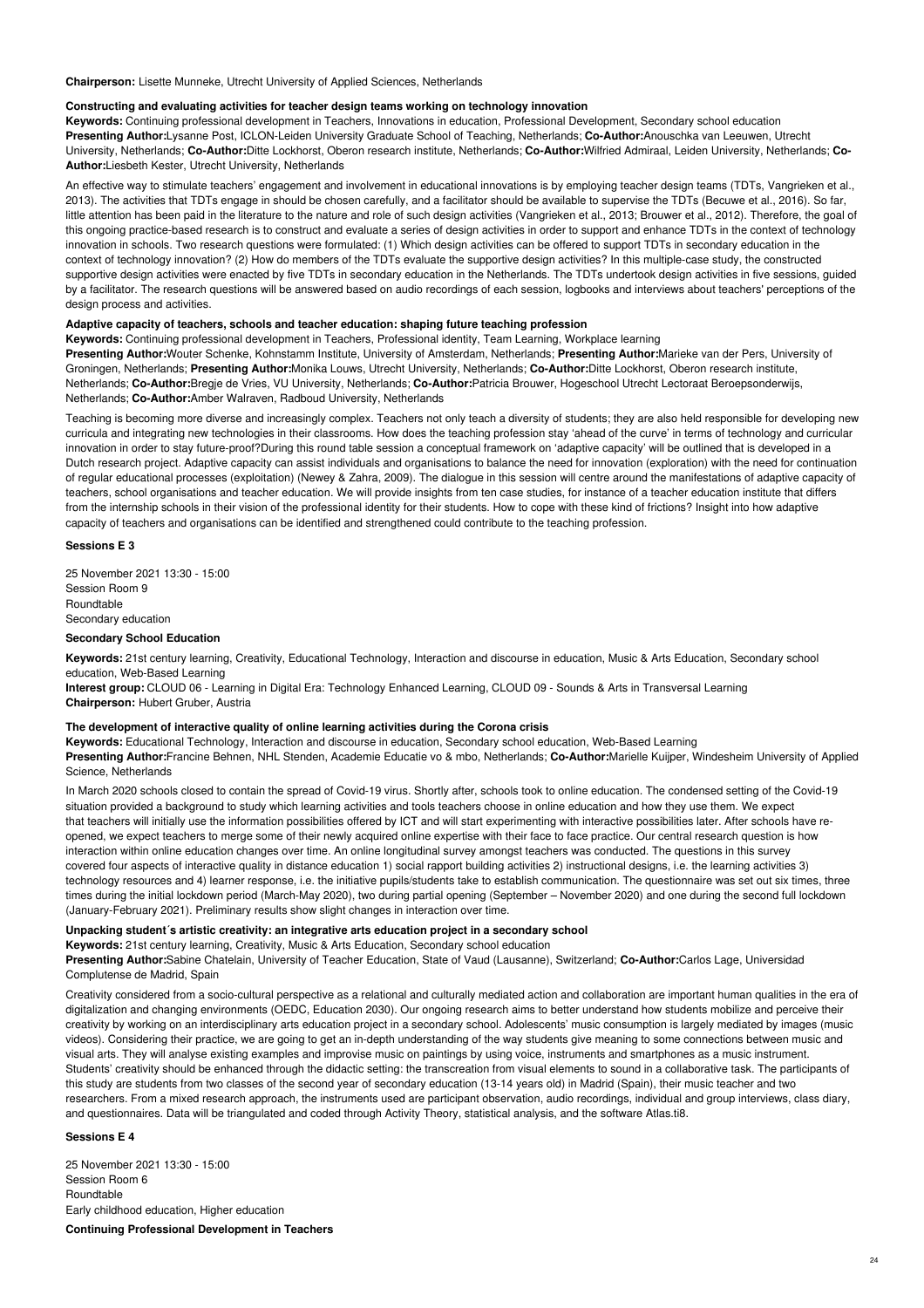**Keywords:** Continuing professional development in Teachers, Early childhood education, Higher education, Practice-based research (methodology), Professional Development, Self-regulation and self-regulated learning, Work environments **Interest group:** CLOUD 02 - Educators' professional development, CLOUD 03 - Strategies to improve teaching and learning environments **Chairperson:** Helene Uppin, Tallinn University, Estonia

## **Influence of preparatory co-creation sessions and process characteristics on team effectiveness**

**Keywords:** Continuing professional development in Teachers, Higher education, Professional Development, Self-regulation and self-regulated learning **Presenting Author:**Sabrina Govaerts, AP University of Applied Sciences and Arts Antwerp, Belgium; **Presenting Author:**Elena Van den Broeck, AP University of Applied Sciences and Arts Antwerp, Belgium; **Co-Author:**Astrid Koelman, AP University of Applied Sciences and Arts Antwerp, Belgium; **Co-Author:**Maja Christiaens, AP University of Applied Sciences and Arts, Belgium

This design research focuses on the development process of professors in Teacher Design Teams (TDT) in the implementation of interventions in the curriculum of first year student in preprimary education to further develop learning competences among these students. In previous research, little attention was drawn to process characteristics (intra- and interpersonal factors) that influence team effectiveness of TDTs. The central research question therefore relates to the team effectiveness and the influence that process characteristics have on team effectiveness. We set up a multi-method study with interviews, participatory observation and log analysis to gain insight into intra- and interpersonal factors that are related to team effectiveness. Furthermore, we perform a questionnaire research to map the evolution of team effectiveness.

## **Room for improvement - Comparative study on the impact of the kindergarten classroom on the teacher**

**Keywords:** Continuing professional development in Teachers, Early childhood education, Practice-based research (methodology), Work environments **Presenting Author:**Caroline Moons, UCLL, Belgium; **Co-Author:**Maai Huyse, UC Leuven Limburg, Belgium; **Co-Author:**Liesbeth Alaerts, UCLL, Belgium

Classrooms play a fundamental role in children's learning. In Belgium, kindergarten classrooms are often decorated in an exuberant manner (e.g. children's art work, bright wall paint, open closets fronts for easy access to materials). Much research has been done on the impact of such an environment on learners (Fisher et al., 2014; Shanker & Barker, 2017; Barret et al., 2017). On the contrary, studies on the impact on teachers are limited. In this round table we discuss the preliminary results of a comparative research study, using quantitative and qualitative data-analysis to investigate the impact of the classroom environment on the teacher and her/his teaching practices. We developed observation tools to screen the classroom, to observe teaching practices and to stimulate highquality teacher-child interactions. We used both tools to screen 7 teachers in their classroom, before they spent time with their children in the 'kindergarten lab', a rich yet sober classroom environment on our teacher education campus. This lab is designed according to the principles of Art Basics for Children (www.abcweb.be). The aim of this study is to show the impact of the classroom environment on teachers and to strengthen teachers in their teaching practices by raising awareness on this matter.

# **Sessions E 5**

25 November 2021 13:30 - 15:00 Session Room 1 **Roundtable** Higher education

#### **Collaborative Learning in Higher Education**

**Keywords:** Collaborative Learning, Higher education, Inquiry learning, Lifelong Learning, Professional Development, Professional identity, Social interaction **Interest group:** CLOUD 01 - Teacher education

**Chairperson:** Anthony Thorpe, University of Roehampton, United Kingdom

## **Teachers and youth care professionals in schools: working together = learning together?**

**Keywords:** Collaborative Learning, Professional Development, Professional identity, Social interaction **Presenting Author:**Karin Diemel, Fontys University of Applied Sciences, Netherlands; **Co-Author:**Anja van Zon, Fontys Opleidingscentrum Speciale Onderwijszorg, Netherlands; **Co-Author:**Mariette Haasen, Fontys OSO, Netherlands

In this round table, we focus on the professionalization questions that arise in the NRO project 'Integration of youth care in schools. Teachers and youth professionals working together in the classroom'. This project focuses on interprofessional collaboration between teachers and youth professionals in developing preventive approaches to enhance students' social-emotional development and well-being.The majority of teachers report that it is not easy to work with students with behavioural problems. Teachers across all educational sectors report that they need support in dealing with these challenges. At the same time and despite efforts regarding the collaboration between education and youth care, youth care is still not asked to support teachers preventing problem behaviour and developing socio-emotional competences in the classroom, while they can be a valuable partner with expertise in this field. It appears that the interprofessional collaboration between teachers and youth care professionals in the classroom, requires specific competences of the partners. In this round table, we use statements from the first research results to discuss how teachers and youth care professionals can professionalise together, to become more agile professionals who reinforce each other in the classroom.

# **Strategic educational development as a co-operative inquiry**

**Keywords:** Collaborative Learning, Higher education, Inquiry learning, Lifelong Learning

**Presenting Author:**Jenni Koponen, Metropolia University of Applied Sciences, Finland; **Co-Author:**Kirsi Kuosa, Metropolia University of Applied Sciences, Finland; **Co-Author:**Katri Luukka, Metropolia University of Applied Sciences, Finland

This research is ongoing action research in a higher education institution (HEI) aiming at studying ongoing strategic educational development work. The HEI has initiated a new institution-wide process for educational development to support the new strategy and its aims of lifelong learning.The new educational development process is evaluated by this research with the research questions below:· What kind of expectations the pedagogical expert teacher group members have at the beginning of the process?· What is the role and community of practice of the pedagogical expert teacher in the departments?· Did the expectations of the pedagogical expert teacher group members change at the end of the first year of the process?The data is collected from the pedagogical expert teacher group members at different points of the process including reflective writings, field notes, and a questionnaire during the first year of the activities. The data is analysed using quantitative and qualitative methods. This development work gives new insight to strategic institutional-wide educational development work, its organising, and implementation at HEIs. In the first place, the research evaluates the new approach chosen for the process of strategic educational development and gives an important research base for the development work.

## **Sessions E 6**

25 November 2021 13:30 - 15:00 Session Room 12 Roundtable Primary education, Secondary education

# **Culture and Education**

**Keywords:** Artificial intelligence, Culture and Education, Curricula, Equality / Education for All, Language Education, Secondary school education, Teaching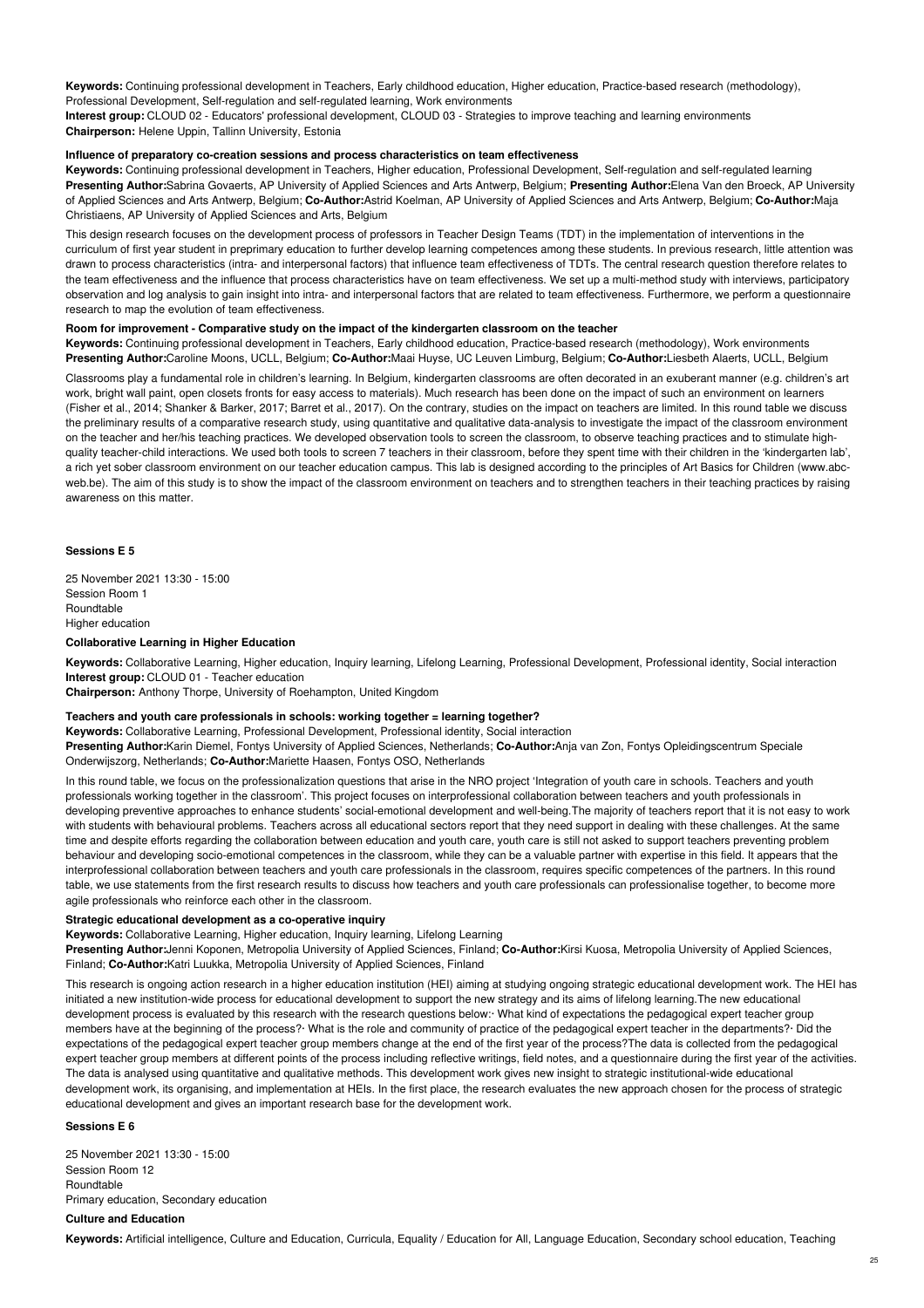#### approaches

**Interest group:** CLOUD 03 - Strategies to improve teaching and learning environments, CLOUD 06 - Learning in Digital Era: Technology Enhanced Learning **Chairperson:** Leen Alaerts, UC Leuven-Limburg, Belgium

## **Talking about inclusive Artificial Intelligence in Education**

**Keywords:** Artificial intelligence, Culture and Education, Curricula, Equality / Education for All

**Presenting Author:**Sibel Inci, Kocaeli university, Turkey

Artificial intelligence (AI) is still developing but it has already found a place for itself in every fields of life and is becoming a part of our education day by day. Transforming education into technology has been a long time plan but no one expected that it would be an overnight due to COVID-19 pandemic. Education switched into digital platforms because of school closures due to the pandemic, which has showed us the possibility of and need for digitalization in learning worldwide. It may be anticipated that Artificial Intelligence in Education (AIED) may have a leading role. However, we also realised that there was a risk of biased AI. Therefore, it is high time to question the role of AI in education and issues about inclusion. I aim to find out what has been done so far about inclusion in AIED by conducting systematic review.

# **The framework of the Language Mindset: evidence-based teaching in the (foreign) language classroom**

**Keywords:** Culture and Education, Language Education, Secondary school education, Teaching approaches **Presenting Author:**tinne van camp, UCLL, Belgium; **Co-Author:**Karen De Jonghe, UC Leuven Limburg, Belgium; **Co-Author:**Katrien Dewaele, UCLL, Belgium

The framework of the Language Mindset project (2019-2022) aims to make (foreign) language teaching (English, French, Dutch) more evidenceinformed. It translates insights from (neuro)cognitive and education psychology research into practical examples. We investigate how it can be used to develop a growth mindset in the (foreign) language classroom in secondary schools. More precisely we want to know

- whether the interventions of the framework result in a more growth mindset and a culture that focuses on learning. We compare the initial mindset of 36 language teachers and 423 pupils (pretest) with their mindset after the interventions (posttest). The class culture is reported via an observational tool. - why teachers prefer some interventions more than others. After a training (first year of the project), teachers implement the framework in their classes (second year). They register their interventions via an app and indicate the perceived efficacy. Teachers are united in Teacher Design Teams (*TDT's*) to discuss and design interventions.

- how we can optimize the framework (ecological validity). Here we use the data of the previous questions and focus groups conversations (teachers and pupils).

- how teachers experience evidence-informed teaching and working in TDT's. This we investigate via focus groups conversations.

## **Sessions E 7**

25 November 2021 13:30 - 15:00 Session Room 13 Roundtable Higher education, Primary education

# **Educational Technology**

**Keywords:** Competence-based education, Educational Technology, Initial Teacher Education (Pre-service), Innovations in education, Mathematics Education, Primary school education

**Interest group:** CLOUD 01 - Teacher education, CLOUD 06 - Learning in Digital Era: Technology Enhanced Learning **Chairperson:** Muriel De Wolf, University College Ghent, Belgium

### **Adaptive learning systems in mathematics in primary education**

**Keywords:** Educational Technology, Innovations in education, Mathematics Education, Primary school education

**Presenting Author:**Anouk Wezendonk, Marnix Academie (PABO), Netherlands; **Co-Author:**Stella van der Wal-Maris, Marnix Academie, University of Applied Sciences, Netherlands

Over the last decade, the use of adaptive learning systems in primary education has been increasing significantly. The first studies into the effects of adaptive learning systems on mathematics learning outcomes tends to be positive. However, the way in which teachers use adaptive learning systems varies. Little is known about how teachers can best link their actions to data derived from the learning system. It is important to investigate how adaptive learning systems can be used in such a way that it actually benefits learning. After conducting a quantitative survey, additional qualitative data will be collected by the use of videostimulated recall interviews to determine the ways in which teachers use adaptive learning systems meaningfully in mathematics education.

# **Immersive virtual reality simulations for competence development: innovative or rather utopic?**

**Keywords:** Competence-based education, Educational Technology, Initial Teacher Education (Pre-service), Innovations in education **Presenting Author:**Delphine Franco, University of Ghent, Belgium; **Co-Author:**Ruben Vanderlinde, Ghent University, Belgium; **Co-Author:**Martin Valcke, Ghent University, Belgium

Recently, teacher training programs implement more authentic learning experiences in their courses. For aiding preservice teachers (PSTs) to practice their classroom management skills for example, desktop (video-based) simulations are increasingly used. However, due to a lack of authenticity, these simulations appear to make a limited contribution to the acquisition of complex competences such as aggression management (AM). This study wants to explore a different, innovative path, and therefore aims to evaluate the impact of virtual reality (VR)-based simulations on the development of the AM competence of PSTs. Participants of this experimental study are randomly assigned to an experimental or control group. Via head-mounted display 360-degree videos, PSTs from the experimental group will be immersed in situations which require the use of AM skills. The control group participates in a desktop simulation. A mixed methods approach will be used (1) to investigate to what extent VR-based simulations foster the AM competence of PSTs, (2) to compare the impact of VR-based simulations with online simulations and (3) to formulate design principles specifically for competence development via VR-based simulations. This study offers a contribution to research on AM skills in teacher training, as the use of immersive simulations in this context is scarce.

# **Sessions E 8**

25 November 2021 13:30 - 15:00 Session Room 4 EAPRIL Spotlight Session Vocational education

**Skillman.eu: the global innovation alliance for a future-proof TVET**

**Keywords:** Innovations in education, Training and Development, Vocational education, Workforce diversity & equality **Interest group:**

The Skillman poster presentation will introduce a panel of services targeted at TVET providers and industry stakeholders, implemented under the Skillnet project framework and based on a collaborative approach to innovation. The project is aimed at establishing and reinforcing global networks of stakeholders around TVET, focusing on increasing public awareness on the importance of both ethical skills and the adoption of an ethical approach to Technical Vocational Education and Training. The network established under the Skillnet umbrella has a global geographical dimension, scaling its impact on TVET systems from the local environment to the European level, and currently involving 600+ members, from 93 countries in 300+ regions.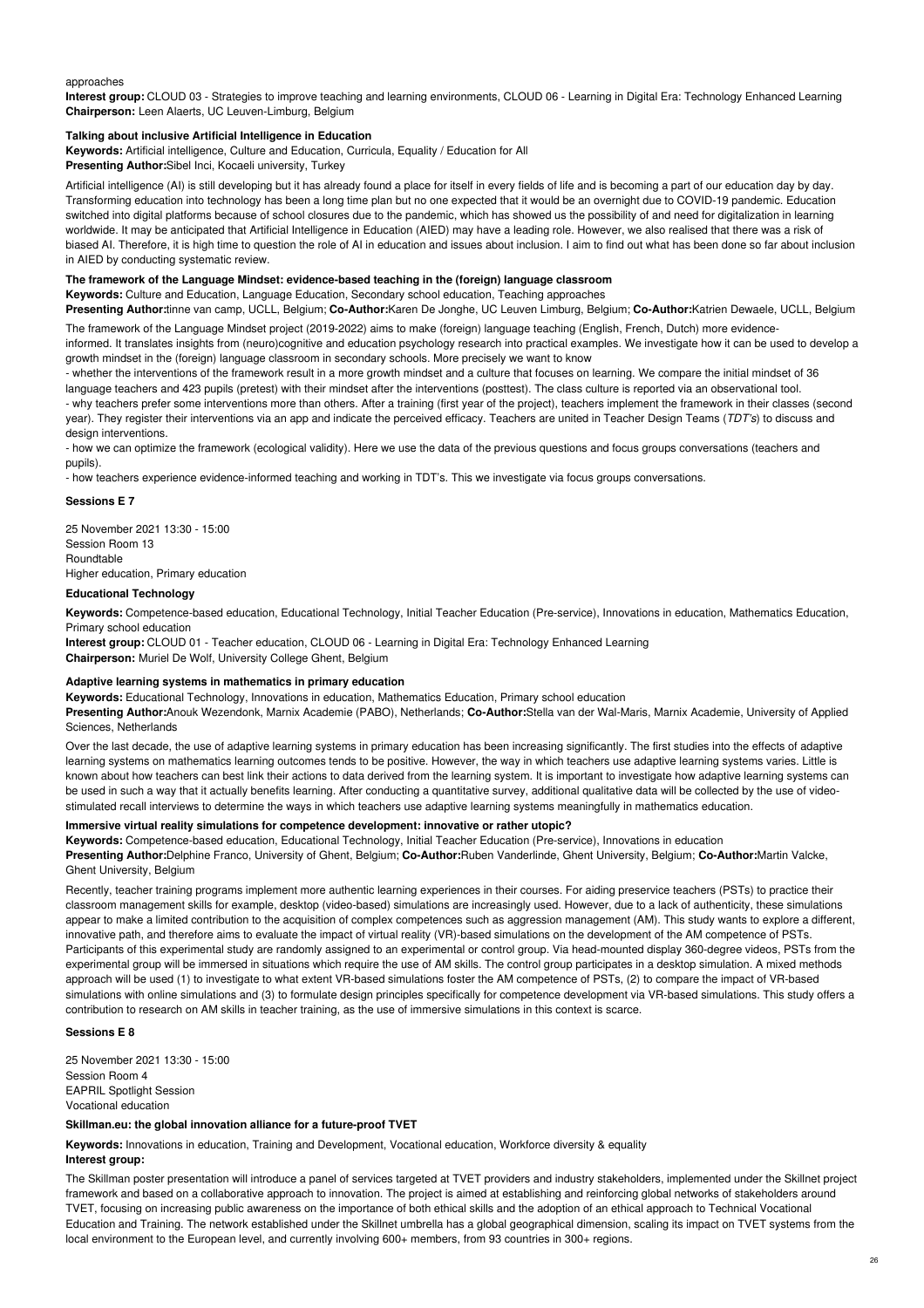#### **Skillman.eu: the global innovation alliance for a future-proof TVET**

**Presenting Author:**Giovanni Crisonà, Skillman.eu, Italy; **Presenting Author:**Julian Ng, Warnborough College, United Kingdom; **Co-Author:**Valentina De vico, Skillman.eu, Italy; **Co-Author:**Elena Romanini, Skillman.eu, Italy; **Co-Author:**Birgit Sandu, AER, Belgium; **Co-Author:**Aurora Carrasco Minguez, Accion contra el hambre, Spain

The Skillman poster presentation will introduce a panel of services targeted at TVET providers and industry stakeholders, implemented under the Skillnet project framework and based on a collaborative approach to innovation. The project is aimed at establishing and reinforcing global networks of stakeholders around TVET, focusing on increasing public awareness on the importance of both ethical skills and the adoption of an ethical approach to Technical Vocational Education and Training. The network established under the Skillnet umbrella has a global geographical dimension, scaling its impact on TVET systems from the local environment to the European level, and currently involving 600+ members, from 93 countries in 300+ regions.

### **Sessions E 9**

25 November 2021 13:30 - 15:00 Session Room 5 Case study Higher education

#### **Innovations in Higher Education**

**Keywords:** Biology education, Chemistry education, Inclusivity, Innovations in education, Research-based learning, Secondary school education, Workplace learning

**Interest group:** CLOUD 06 - Learning in Digital Era: Technology Enhanced Learning, CLOUD 08 - Diversity & equality in different contexts **Chairperson:** Eva Hornung, Ireland

# **Students advising management: A cross-curricular case study on intercultural learning**

**Keywords:** Inclusivity, Innovations in education, Research-based learning, Workplace learning

**Presenting Author:**Marlene Bradbury, Zuyd University of Applied Sciences, Netherlands; **Presenting Author:**Joris Boonen, Zuyd University of Applied Sciences, Netherlands; **Co-Author:**Ankie Hoefnagels, Zuyd University of Applied Sciences, Netherlands

Internationalisation at Home (IaH) is a promising avenue for successful intercultural learning. Ideally, IaH is not an isolated part of the curriculum, but happens through "purposeful integration of international and intercultural dimension (…) within domestic learning environments"(Beelen & Jones, 2015). Therefore, the challenge is to look for opportunities for students to engage in such authentic exercises.We propose a case study in which intercultural learning at home is achieved through an integrated real-life research project in which Dutch students study the experiences of their Dutch and international peers at a different faculty. Based on their self-conducted analyses of a large-scale survey (N=189), students are asked to develop innovative solutions to further encourage the inclusion of the international students, and present these ideas to the faculty management. By not only thoroughly analyzing the perspective of their international peers, but also transforming their research insights into concrete policy recommendations, we expect the students to go through a rich learning experience that they can use to optimally prepare themselves for their own stay abroad at a later stage in their curriculum. We measure their learning experiences using both reflective interviews and a content analysis of their proposed innovations for inclusion of international students.

# **Technological, data and media literacy in the science classroom**

**Keywords:** Biology education, Chemistry education, Innovations in education, Secondary school education

**Presenting Author:**Alfred Steinbach, Fachdidaktik Naturwissenschaften, Switzerland; **Co-Author:**Nicolas Robin, Fachdidaktik Naturwissenschaften, **Switzerland** 

The «Berzelius project» is an interdisciplinary science education approach offering an outstanding, borrowable high-tech instrument park and dedicated themeoriented multimedia laboratory journals (MLJs). A team of highly skilled science educators elaborates these MLJs using high-class videos, graphics and audios to get students hands on the lendable high-tech instruments that are generally far beyond school reach. The fusion of instruments and MLJs similarly aims at fueling students' sense of wonder and excitement, demonstrating straightforward scientific concepts and theories and at developing technological, data and media literacy. By arousing students` ability to question scientific topics in big data context, «Berzelius» is an invaluable product in modern science education. In this interactive case study, participants cruise through defined parts of a «Berzelius» multimedia presentation and have the possibility to size its impact on students and teachers. Additionally, we will present and field experiences and discuss possible improvements.

# **Sessions E 10**

25 November 2021 13:30 - 15:00 Session Room 2 Present & Discuss Secondary education, Vocational education, Workplace learning

## **Team & Workplace Learning**

**Keywords:** Competence-based education, Professional Development, Secondary school education, Self-regulation and self-regulated learning, Teaching approaches, Team Learning, Training and Development, Work environments, Workplace learning **Interest group:** CLOUD 01 - Teacher education, CLOUD 05 - HRD & Workplace learning **Chairperson:** Christian Wallner, Netherlands

# **Teacher's coaching by the coach in the school context**

**Keywords:** Professional Development, Self-regulation and self-regulated learning, Team Learning, Workplace learning **Presenting Author:**Manal Raoui, Regional Center for Education and Training Professions - El Jadida, Morocco

This research aims to respond to three questions : during the coaching in a school, how the process of teacher's coaching is going? how the process of teacher's coaching is related to the coach individual characteristics? how the process of teacher's coaching is related to the characteristics of the school context?To that end, an embedded multiple case study (Yin, 2003) was conducted with two coaches who each coached a team of female teachers in a school. Data collected through interviews, observations, and literature were analyzed using the mixed coding method (Miles & Huberman, 1994; 2003, Van Der Maren, 1996). The results documented aspects of the two coachs' coaching process: complex, dynamic, oriented, precise and agentive. It showed an interrelation between the coaching process carried out and, above all, the conceptions of the coaches and their perceptions of the school context. Finally, the results showed the role played by the school principal in the coaching process. The results show how important it is for the coach to control his coaching process in relation to the teachers and the school principal. Better collaboration can lead to better engagement on the part of teachers.

### **Learning at work in disruptive industries: an international case study in the touristic sector**

**Keywords:** Competence-based education, Training and Development, Work environments, Workplace learning

**Presenting Author:**Francesca Amenduni, Swiss Federal Institute for Vocational Eduation and Training (SFIVET), Switzerland; **Co-Author:**Essi Ryymin, Häme University of Applied Sciences, Finland; **Co-Author:**Katja Maetoloa, HAMK University of Applied Sciences, Finland; **Co-Author:**Paolo Nardi, Cometa Research, Italy; **Co-Author:**Alberto Cattaneo, Swiss Federal University for Vocational Education and Training, Switzerland; **Co-Author:**Peter Gruenheid, Bildungswerk der Niedersächsischen Wirtschaft Gemeinn, Germany

The case study explores the effect of disruption on learning at work in the Swiss and Italian touristic sector. Specifically, we investigate which skills are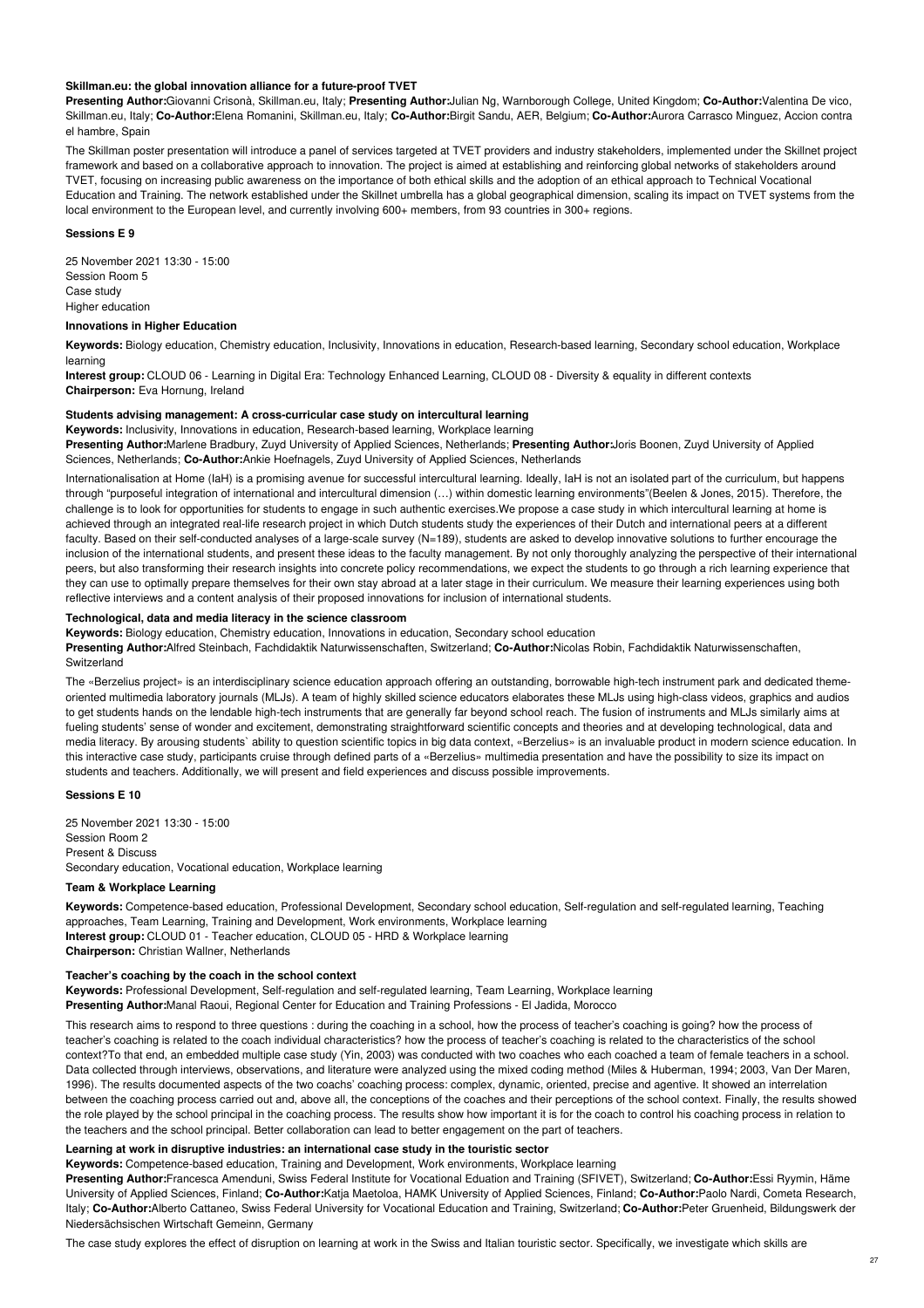considered pivotal by tertiary level (PET) hospitality schools and hotels and which training practices have been adopted to face disruptive challenges. Data collected consists of 1. Delphi interviews with employers and PET school directors 2. Employees' and adult educators' interviews, 3. A questionnaire for employees. Interviews' data will be analyzed through qualitative content analysis. We will compare perspectives from school and companies and from workers with different roles (e.g., manager and employees) and nationalities. From preliminary data collection, (4 PET school managers, 4 PET teachers, 1 hotel director; M = 5; F = 4) we retrieved commonalities and differences between school and hotel managers' perspectives. They report similar transversal and field specific skills. Role modeling is considered an effective strategy to develop those skills. Concerning digital skills, the hotel management emphasizes more industry 4.0 digital skills-related whilst the school management focused on digitally enhanced individual and team management. These results will be enriched at the light of the international comparison and the employee perspective from several disruptive industries from Finland, Germany, Italy and Switzerland.

### **Learn to think: developing a teaching method to enhance critical thinking in secondary education**

**Keywords:** Secondary school education, Teaching approaches, Team Learning, Training and Development

**Presenting Author:**Jelle De Schrijver, Antwerp University, Belgium; **Co-Author:**Laura Van den Broeck, Odisee University College, Belgium; **Co-Author:**Sarah De Wachter, Odisee University College, Belgium; **Co-Author:**Jan Sermeus, KULeuven, Belgium

Especially in times of fake news and populism, critical thinking is a key skill for students to master. In the ongoing "Redeneerling"-project, a cross-curricular teaching method is developed aiming to stimulate the critical thinking skills of students through dialogue, focusing on argumentation skills, recognition of logical fallacies, and analysis of sources. Following the principles of education-design research, the "Redeneerling"-teaching method is developed and evaluated in different cycles in cooperation with interdisciplinary Teacher Design Teams. The goal of this practical research project is to formulate the design principles of and the teacher's attitude towards the cross-disciplinary critical thinking approach. In addition, we aim to measure the impact of the teaching method on students' critical thinking skills. Interviews, observations and the use of questionnaires allow us to discuss how some critical thinking skills are easier implemented into specific school subjects than others. The discussion includes the role of visualization and vocabulary necessary to link these skills across different subjects. Preliminary findings show how teachers appreciate the approach as it helps them to stimulate argumentation and reflection among students.

## **Sessions F 1**

25 November 2021 15:15 - 16:45 Session Room 1 EAPRIL Cloud Spotlight Session Lifelong learning

# **CLOUD 07 - Creating impact: Criteria for research impact on school development**

**Keywords:** Inquiry learning, Knowledge Building and Development, Research cooperation frameworks, Research-based learning **Interest group:** CLOUD 07 - Research impact on school development

Education prepares students for a permanently changing society. Schools are urged to innovate and change to meet these societal and technological developments. However, educational innovations are often based on intuitive or ad hoc decisions. To make meaningful choices for innovations and school development actual knowledge and research results are needed. To create impact it is needed that both researchers and practitioners make an effort to achieve this. It is also important that research is relevant and meaningful and that results are presented clearly and comprehensibly. In this Spotlight Session we will explore the following question: What criteria should be fulfilled to create research impact on school development? We will firstly elaborate the concept of impact and present a model with factors that enhance or impede research impact on school development, based on the literature. After this presentation we will break up in sub groups and apply this model to examples of high impact research projects. We will use the impact factors model to analyse the success criteria for impact regarding the level of research on the one hand and practitioners and researchers on the other hand.

## **CLOUD 07 - Creating impact: Criteria for research impact on school development**

**Presenting Author:**Anje Ros, Fontys University of Applied Sciences, Netherlands; **Co-Author:**Linda Sontag, NRO, Netherlands; **Co-Author:**Rowan Zuidema, Netherlands Initiative for Education Research (NRO), Netherlands

Education prepares students for a permanently changing society. Schools are urged to innovate and change to meet these societal and technological developments. However, educational innovations are often based on intuitive or ad hoc decisions. To make meaningful choices for innovations and school development actual knowledge and research results are needed. To create impact it is needed that both researchers and practitioners make an effort to achieve this. It is also important that research is relevant and meaningful and that results are presented clearly and comprehensibly. In this Spotlight Session we will explore the following question: What criteria should be fulfilled to create research impact on school development? We will firstly elaborate the concept of impact and present a model with factors that enhance or impede research impact on school development, based on the literature. After this presentation we will break up in sub groups and apply this model to examples of high impact research projects. We will use the impact factors model to analyse the success criteria for impact regarding the level of research on the one hand and practitioners and researchers on the other hand.

# **Sessions F 2**

25 November 2021 15:15 - 16:45 Session Room 9 EAPRIL Cloud Spotlight Session Vocational education

### **CLOUD 08 - What happens next? Diversity & equality in vocational education in the post COVID-19 era.**

**Keywords:** Diversity, Equality / Education for All, Professional identity, Workforce diversity & equality

**Interest group:** CLOUD 08 - Diversity & equality in different contexts

This session aims to raise awareness of crucial issues related to diversity and equality in further and higher vocational education in the post COVID-19 era by asking 'what happens next?'. The Covid-19 era has created 'winners and losers' in terms of accessible learning and teaching in further and higher vocational education as with other sectors of education. Building on the identification of the apparent benefits and gains but also the challenges and losses for diversity and equality, this session explores the implications for pre-service and in-service vocational and workplace learning and well-being for students as well as members of staff.

# **CLOUD 08 - What happens next? Diversity & equality in vocational education in the post COVID-19 era.**

**Presenting Author:**Anthony Thorpe, University of Roehampton, United Kingdom; **Presenting Author:**Nick Gee, Birmingham City University, United Kingdom; **Presenting Author:**Elke Emmers, UCLL, Belgium

This session aims to raise awareness of crucial issues related to diversity and equality in further and higher vocational education in the post COVID-19 era by asking 'what happens next?'. The Covid-19 era has created 'winners and losers' in terms of accessible learning and teaching in further and higher vocational education as with other sectors of education. Building on the identification of the apparent benefits and gains but also the challenges and losses for diversity and equality, this session explores the implications for pre-service and in-service vocational and workplace learning and well-being for students as well as members of staff.

# **Sessions F 3**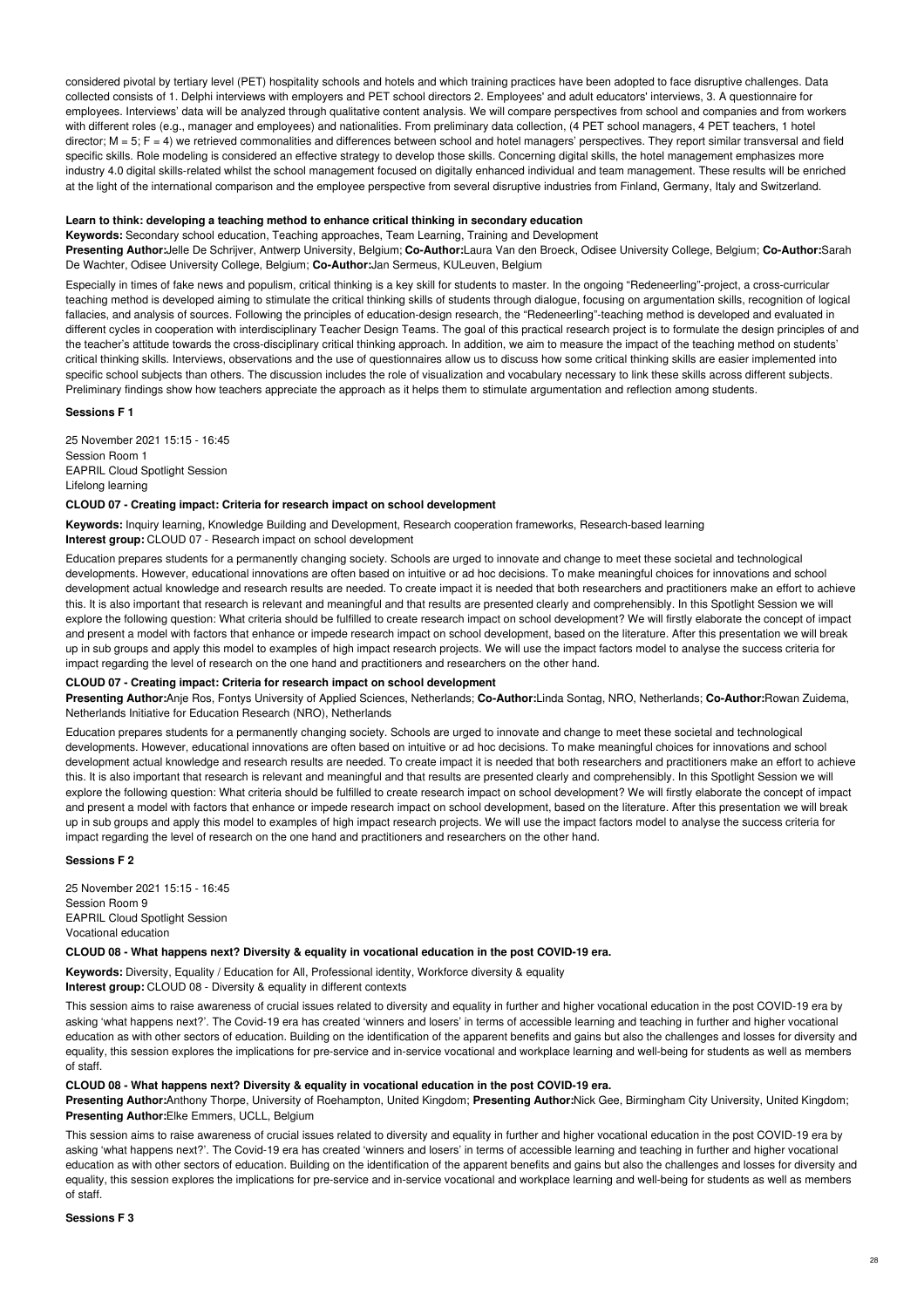### **CLOUD 11 - Practice-based Research Methodology. Dancing with dilemmas.**

**Keywords:** Continuing professional development in Teachers, Inquiry learning, Practice-based research (methodology), Professional Development **Interest group:** CLOUD 11 - Practice-based Research Methodology

Since 2018 EAPRIL supports Cloud 11 practice-based research methodology. The Cloud aims to gain knowledge about how to achieve quality in practicebased research (PBR). In our view, the possibilities and dilemmas of PBR become apparent when looked at through an analytical lens in which the practical relevance, methodological rigor and ethics of the study are interconnected. Knowledge on the quality of PBR becomes apparent when studying these possibilities and dilemmas. In the past years we have had several activities in which we had an open dialogue about dilemma's in several cases of practicebased research. Based on these sessions, we developed our inter-connected model of PBR-quality. In the Cloud 11 Spotlight Session of the online conference of 2021 we want to present our current model and the 'dancing with dilemma's' that emerges while working with it. As in earlier sessions, we will invite two or three case contributors to put forward their authentic dilemmas. The invited researchers or practitioners learn how to change perspectives when exploring their dilemmas. Participants can contribute from their perspective and also learn by taking another perspective. As cloud coordinators we reflect on and learn more about our 'dancing with dilemma's' working method.

#### **CLOUD 11 - Practice-based Research Methodology. Dancing with dilemmas.**

**Presenting Author:**Niek van den Berg, Aeres University of Applied Sciences Wageningen, Netherlands; **Presenting Author:**Marco Mazereeuw, NHL Stenden University of Applied Sciences, Netherlands; **Presenting Author:**Lisette Munneke, Utrecht University of Applied Sciences, Netherlands

Since 2018 EAPRIL supports Cloud 11 practice-based research methodology. The Cloud aims to gain knowledge about how to achieve quality in practicebased research (PBR). In our view, the possibilities and dilemmas of PBR become apparent when looked at through an analytical lens in which the practical relevance, methodological rigor and ethics of the study are interconnected. Knowledge on the quality of PBR becomes apparent when studying these possibilities and dilemmas. In the past years we have had several activities in which we had an open dialogue about dilemma's in several cases of practicebased research. Based on these sessions, we developed our inter-connected model of PBR-quality. In the Cloud 11 Spotlight Session of the online conference of 2021 we want to present our current model and the 'dancing with dilemma's' that emerges while working with it. As in earlier sessions, we will invite two or three case contributors to put forward their authentic dilemmas. The invited researchers or practitioners learn how to change perspectives when exploring their dilemmas. Participants can contribute from their perspective and also learn by taking another perspective. As cloud coordinators we reflect on and learn more about our 'dancing with dilemma's' working method.

## **Sessions F 4**

25 November 2021 15:15 - 16:45 Session Room 8 EAPRIL Cloud Spotlight Session Higher education

### **CLOUD 04 - Innovation in Education: Answering the Earth's Call to Embrace Education 4.0!**

**Keywords:** 21st century learning, Collaborative Learning, Deep-level and profound learning, Innovations in education **Interest group:** CLOUD 04 - Improving learning and well-being

Cloud 4 was created in 2016 in response to a call to evolve for the well-being of all. One way in which this can be done is through education as it indeed touches everyone of all ages the world throughout. In order to achieve this, however, education itself needs to evolve and what better way than through innovation. We have seen with the COVID-19 pandemic that despite resistance to change we are all able to innovate quickly, efficiently and most often in collaboration with others. Today's Spotlight session will explore co-sensing and co-creating with respect to education and will be of interest to all those involved in this sector.

#### **CLOUD 04 - Innovation in Education: Answering the Earth's Call to Embrace Education 4.0!**

**Presenting Author:**Zarina M. Charlesworth, University of Applied Sciences & Arts Western Switzerland // HES-SO, Switzerland; **Co-Author:**Els Laenens, University of Antwerp, Belgium

Cloud 4 was created in 2016 in response to a call to evolve for the well-being of all. One way in which this can be done is through education as it indeed touches everyone of all ages the world throughout. In order to achieve this, however, education itself needs to evolve and what better way than through innovation. We have seen with the COVID-19 pandemic that despite resistance to change we are all able to innovate quickly, efficiently and most often in collaboration with others. Today's Spotlight session will explore co-sensing and co-creating with respect to education and will be of interest to all those involved in this sector.

## **Sessions F 5**

25 November 2021 15:15 - 16:45 Session Room 3 **Roundtable** Primary education

# **Interaction and Discourse in Primary Education**

**Keywords:** Beliefs and conceptions of learning, Interaction and discourse in education, Leadership development, Professional Development, Self-efficacy, Selfregulation and self-regulated learning, Social interaction

**Interest group:** CLOUD 04 - Improving learning and well-being, CLOUD 12 - Leadership in Education **Chairperson:** Ronald Keijzer, Hogeschool iPabo, Netherlands

## **School leaders and the non-conscious**

**Keywords:** Interaction and discourse in education, Leadership development, Professional Development, Social interaction **Presenting Author:**Gerbrand Kloppenburg, Hogeschool Viaa, Netherlands

Leading educational professionals in times of change, whether due to a pandemic or rapidly evolving technology, sets challenges. In the dynamics of these unplanned and unprepared developments school leaders and teachers work and learn together, experiencing frictions between old and newly required ways of thinking and acting. The research focuses on school leaders in Primary and Secondary Education. Most of them can describe interactive situations with groups of teachers in which they sense something is going on, but don't know what it is. The central question is: *how can Primary and Secondary school leaders give* meaning to non-conscious processes they experience in interactions within a group of teachers and use them in realizing their professional actions?In a multiple case study, patterns and mechanisms in such interactions are described and explained from a paradigmatic multivocality: existing perspectives such as (systems) psychodynamics, thinking processes and sensemaking are involved and may be extended. The results of the study provide a basis for developing tools to help school leaders make effective use of experienced frictions in their leadership practice.

# **A photovoice project on self-regulation: capturing words and images of teenagers and their teachers**

**Keywords:** Beliefs and conceptions of learning, Interaction and discourse in education, Self-efficacy, Self-regulation and self-regulated learning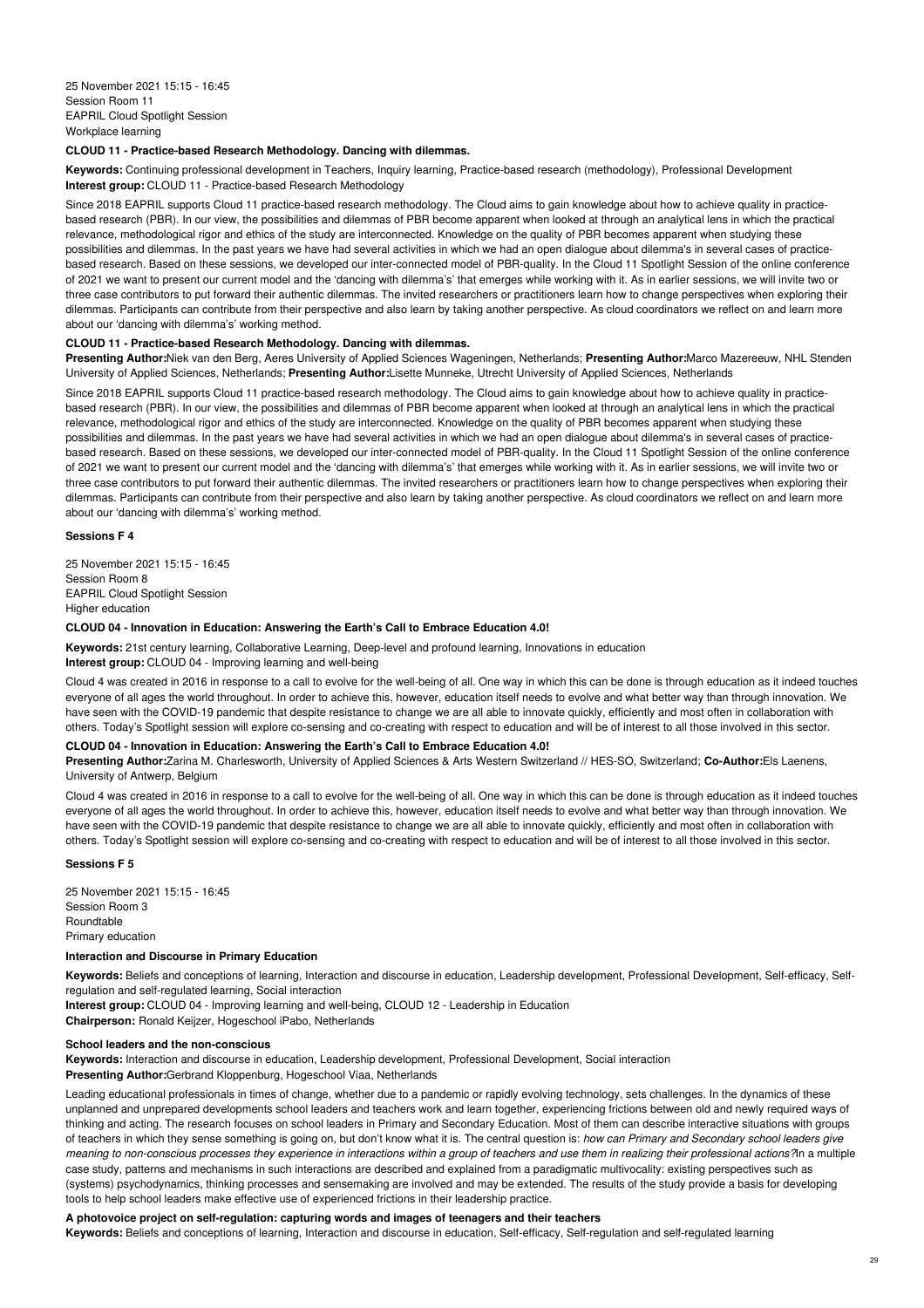**Presenting Author:**tinne van camp, UCLL, Belgium; **Co-Author:**Ilse Aerden, UCLL, Belgium; **Co-Author:**lotte wilms, UCLL, Belgium; **Co-Author:**nadine bongaerts, UCLL, Belgium

This research seeks (1) to gain insight into the words and images used by young teenagers and their teachers to describe the meaning of self-regulation. The design of this research is called Photovoice. It is a participative and arts-based research approach in which the participants are challenged as experts in this theme of self-regulation. They are challenged to capture pictures of how they experience self-regulation in their learning practices during daily (school) life. This valuable input is the starting point for (2) the development of a communication tool between student and teachers. This tool aims to challenge pupils to think about their needs to become more self-regulated learners and to take ownership over their learning. At the same time, the tool challenges teachers to think about the learning environment and how they support self-regulation. The process of Photovoice revealed an interesting perspective on self-regulated learning. For example, the importance of peers, the influence of self-regulated learning in daily life outside of school time and the impact of emotion regulation during learning processes. Consequently, existing concepts and practices of self-regulation in schools can be questioned.

## **Sessions F 6**

25 November 2021 15:15 - 16:45 Session Room 7 Workshop Higher education

## **Value creation in pop-up professional networks – the Learning Network Facilitator Compass**

**Keywords:** Collaborative Learning, Higher education, Lifelong Learning, Professional Development **Interest group:** CLOUD 05 - HRD & Workplace learning

Optimal facilitation is a success factor for value creation in learning and innovation networks. Yet, the knowledge base on how to facilitate such networks is limited. For many professionals being and becoming a successful facilitator is a professional challenge. What does it take to successfully facilitate a LN? And how can we help (future) facilitators to create successful LN?In this workshop we introduce a model for facilitation of pop-up networks that we call the 'Learning Network Facilitator Compass'. The model was developed in an iterative R&D study, based on empirical research on critical facilitator behaviors in professional networks (*e.g. the 4\*4 Pit Stop Model*) and enriched through an expert panel meeting on the knowledge base of facilitation in networks with 30 participants EAPRIL 2019 workshop (Learnings on learning & innovation networks ? ..... towards a toolbox for facilitators). Now, the empirical data from the study and expert reflections are assembled and developed into a model, that is in use to guide facilitators' professional behaviors towards value creation.In this workshop, we challenge participants to share and compare their personal mental models and to test & simulate the Facilitator Compass for the initiation of new networks in their professional practices.

# **Value creation in pop-up professional networks – the Learning Network Facilitator Compass**

**Presenting Author:**Max Aangenendt, The Hague University of Applied Sciences, Netherlands; **Presenting Author:**Christian Wallner, University of Applied Sciences Leiden, Netherlands

Optimal facilitation is a success factor for value creation in learning and innovation networks. Yet, the knowledge base on how to facilitate such networks is limited. For many professionals being and becoming a successful facilitator is a professional challenge. What does it take to successfully facilitate a LN? And how can we help (future) facilitators to create successful LN?In this workshop we introduce a model for facilitation of pop-up networks that we call the 'Learning Network Facilitator Compass'. The model was developed in an iterative R&D study, based on empirical research on critical facilitator behaviors in professional networks (*e.g. the 4\*4 Pit Stop Model*) and enriched through an expert panel meeting on the knowledge base of facilitation in networks with 30 participants EAPRIL 2019 workshop (Learnings on learning & innovation networks ? ..... towards a toolbox for facilitators). Now, the empirical data from the study and expert reflections are assembled and developed into a model, that is in use to guide facilitators' professional behaviors towards value creation.In this workshop, we challenge participants to share and compare their personal mental models and to test & simulate the Facilitator Compass for the initiation of new networks in their professional practices.

# **Sessions F 7**

25 November 2021 15:15 - 16:45 Session Room 2 Workshop Primary education

## **Exploring hypothetical question trajectories as support for guiding student questioning**

**Keywords:** 21st century learning, Innovations in education, Inquiry learning, Professionalisation of educators

**Interest group:** CLOUD 03 - Strategies to improve teaching and learning environments

Student questioning is an important self-regulative strategy which has multiple benefits for teaching and learning. Teachers, however, need support to help students to answer their self-raised questions effectively and efficiently. In this workshop participants will be introduced to the Question Compass, a visual representation of the concept of Hypothetical Question Trajectories. Hypothetical Question Trajectories were expected to support teachers and students to explore possible questions, by focusing on various research methodologies and learning outcomes. To test the hypothesis, Hypothetical Question Trajectories were tested in primary classrooms by 30 teachers, ranging from Kindergarten to Grade 6. Findings of this research-based design study show that Hypothetical Question Trajectories can support primary school teachers to guide students to raise relevant, feasible questions with sufficient learning potential. Teachers perceived that Hypothetical Question Trajectories helped them to effectively and efficiently organize their support for student questioning. In this highly interactive workshop participants will be provided with an hands-on experience with the potential of Hypothetical Question Trajectories as a scaffold for teachers and teacher-educators to guide student questioning.

#### **Exploring hypothetical question trajectories as support for guiding student questioning**

**Presenting Author:**Harry Stokhof, HAN University of Applied Sciences, Netherlands; **Co-Author:**Helma Oolbekkink-Marchand, Radboud University, Department of Teacher education & HAN University of Applied Sciences, Netherlands

Student questioning is an important self-regulative strategy which has multiple benefits for teaching and learning. Teachers, however, need support to help students to answer their self-raised questions effectively and efficiently. In this workshop participants will be introduced to the Question Compass, a visual representation of the concept of Hypothetical Question Trajectories. Hypothetical Question Trajectories were expected to support teachers and students to explore possible questions, by focusing on various research methodologies and learning outcomes. To test the hypothesis, Hypothetical Question Trajectories were tested in primary classrooms by 30 teachers, ranging from Kindergarten to Grade 6. Findings of this research-based design study show that Hypothetical Question Trajectories can support primary school teachers to guide students to raise relevant, feasible questions with sufficient learning potential. Teachers perceived that Hypothetical Question Trajectories helped them to effectively and efficiently organize their support for student questioning. In this highly interactive workshop participants will be provided with an hands-on experience with the potential of Hypothetical Question Trajectories as a scaffold for teachers and teacher-educators to guide student questioning.

# **Sessions F 8**

25 November 2021 15:15 - 16:45 Session Room 6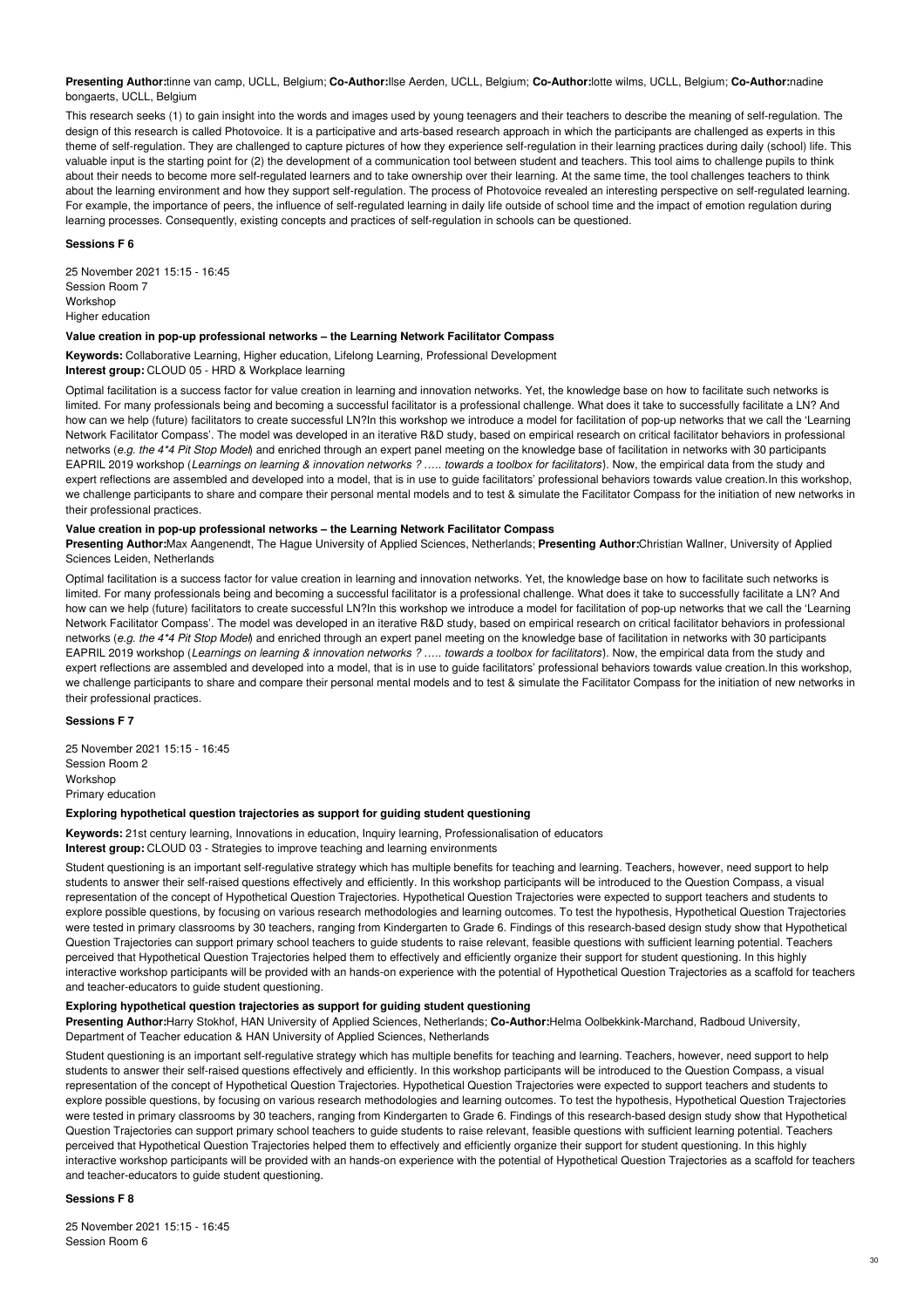# Case study Higher education

## **Educational Technology in Higher Education**

**Keywords:** Artificial intelligence, Cognitive Skills & Development, Competence-based education, Educational Technology, Innovations in education, Labour market & formal learning

**Interest group:** CLOUD 06 - Learning in Digital Era: Technology Enhanced Learning **Chairperson:** Iris Peeters, KU LEUVEN, Belgium

#### **Training reflection skills with a chatbot**

**Keywords:** Artificial intelligence, Cognitive Skills & Development, Educational Technology, Innovations in education **Presenting Author:**Margaux De Vos, Karel De Grote University College, Belgium

For a first year course in the program of Social educational care work we developed a chatbot as a training tool for students to improve their reflection skills. Reflecting is an important skill for students to develop throughout the program. With the chatbot, named Charlie, we provide students with extra practice to improve on their reflection skills. Students, teachers and educational-technological support staff were involved in the process of developing the chatbot. The development of the chatbot consisted of choosing an appropriate software for the chatbot to run on, chatbot personality design, inputting conversations, training the chatbot and implementing the use of the chatbot in lessons throughout the course. Conclusions from the project range from a diverse student experience to the importance of guidance while using the chatbot in a course to the difficulty of developing a chatbot for a skill as complex as reflecting.

## **Smart Campus - Competence Renewal, RDI and Industry Co-Operation in Higher Education**

**Keywords:** Competence-based education, Educational Technology, Innovations in education, Labour market & formal learning **Presenting Author:**Sanna Brauer, Oulu University of Applied Sciences, Finland; **Co-Author:**Ville Isoherranen, Oulu University of Applied Sciences, Finland; **Co-Author:**Jussi Kangasoja, Oulu University of Applied Sciences, Finland; **Co-Author:**Manne Tervaskanto, Oulu University of Applied Sciences, Finland

The Smart Campus program serves as a new kind of platform and partnership model for innovation collaboration with SMEs, accelerating the digitalisation of society. The program is built on principles of open-mindedness and multidisciplinarity, combining visions of future technologies and the educational offerings of higher education (HE). HE needs better capabilities for hybrid teaching to ensure excellent learning experiences also when students are at home or at work. The research gap in developing remote access and use of laboratories, machines and equipment for education and training is evident. The definition of Smart Campus experience requires thorough exploration of the multifaceted process models of collaboration, co-learning and co-creation. Our

aim is to define the essential aspects of the Smart Campus concept, studying interdependencies with a competence-based approach, work-integrated pedagogy and digital twins in a complex system of physical, virtual and hybrid learning environments. Smart Campus solutions will help higher education students, staff and working life RDI-partners to utilize and develop the services of the campus in a timely and ethically sustainable manner. With a competence-based approach we can focus on individual upskilling and successful academic performance to meet the recognised needs of the rapidly changing labour market.

# **Sessions F 9**

25 November 2021 15:15 - 16:45 Session Room 12 Workshop Higher education

# **Implications of digital transformation for future design of higher and VET educational studies**

**Keywords:** Higher education, Innovations in education, Professional Development, Vocational education **Interest group:** CLOUD 02 - Educators' professional development

The digital transformation of work and the associated competence requirements bring new challenges for educators. The goal of this workshop is to develop learning designs and uncover content related implications for the future development of digital literacy in higher and vocational education. Accordingly, the presented research aims to create benefits for students and educators in both educational fields. We aim to broaden the focus from higher education by enabling group discussions from three perspectives: practical perspective (companies/practitioners), educational perspective (educators from schools and universities) and governance perspective (political stakeholders). For each of the groups we provide a thematic input based on three research projects focusing on the relevant perspectives. These three projects focus on 1. Implications from professional practice in the e-commerce sector for the design of business education courses of study, 2. Core elements of a course in teacher education at the cutting edge of digital technology and teaching techniques and, 3. Permeability between higher education and newly developed programmes in higher vocational education (VET). Each group will be assigned to a single project and ultimately discuss their findings. For a subsequent synopsis of the group work, the participants will present posters that will be reflected in the plenum.

# **Implications of digital transformation for future design of higher and VET educational studies**

**Presenting Author:**Silvia Annen, Otto-Friedrich-Universität Bamberg, Germany; **Presenting Author:**Bernd Gössling, University of Innsbruck, Austria, Austria; **Co-Author:**Karl-Heinz Gerholz, University of Bamberg, Germany; **Co-Author:**Sabrina Sailer, Otto-Friedrich-University of Bamberg, Germany; **Co-Author:**Philipp Schlottmann, Bamberg Unversity, Germany

The digital transformation of work and the associated competence requirements bring new challenges for educators. The goal of this workshop is to develop learning designs and uncover content related implications for the future development of digital literacy in higher and vocational education. Accordingly, the presented research aims to create benefits for students and educators in both educational fields. We aim to broaden the focus from higher education by enabling group discussions from three perspectives: practical perspective (companies/practitioners), educational perspective (educators from schools and universities) and governance perspective (political stakeholders). For each of the groups we provide a thematic input based on three research projects focusing on the relevant perspectives. These three projects focus on 1. Implications from professional practice in the e-commerce sector for the design of business education courses of study, 2. Core elements of a course in teacher education at the cutting edge of digital technology and teaching techniques and, 3. Permeability between higher education and newly developed programmes in higher vocational education (VET). Each group will be assigned to a single project and ultimately discuss their findings. For a subsequent synopsis of the group work, the participants will present posters that will be reflected in the plenum.

# **Sessions F 10**

25 November 2021 15:15 - 16:45 Session Room 5 Workshop Higher education

# **Research Ethics Compass**

**Keywords:** 21st century learning, Collaborative Learning, Higher education, Knowledge Building and Development **Interest group:**

Have you ever felt that even though you have read the relevant codes of conduct for research integrity, you are still insecure about conducting your research ethically or supporting your students to do so? The workshop will help participants raise awareness of central ethical issues during the research process and implement their knowledge of codes of conduct and research ethics guidelines. The workshop will utilise cases and collaboration in an online environment to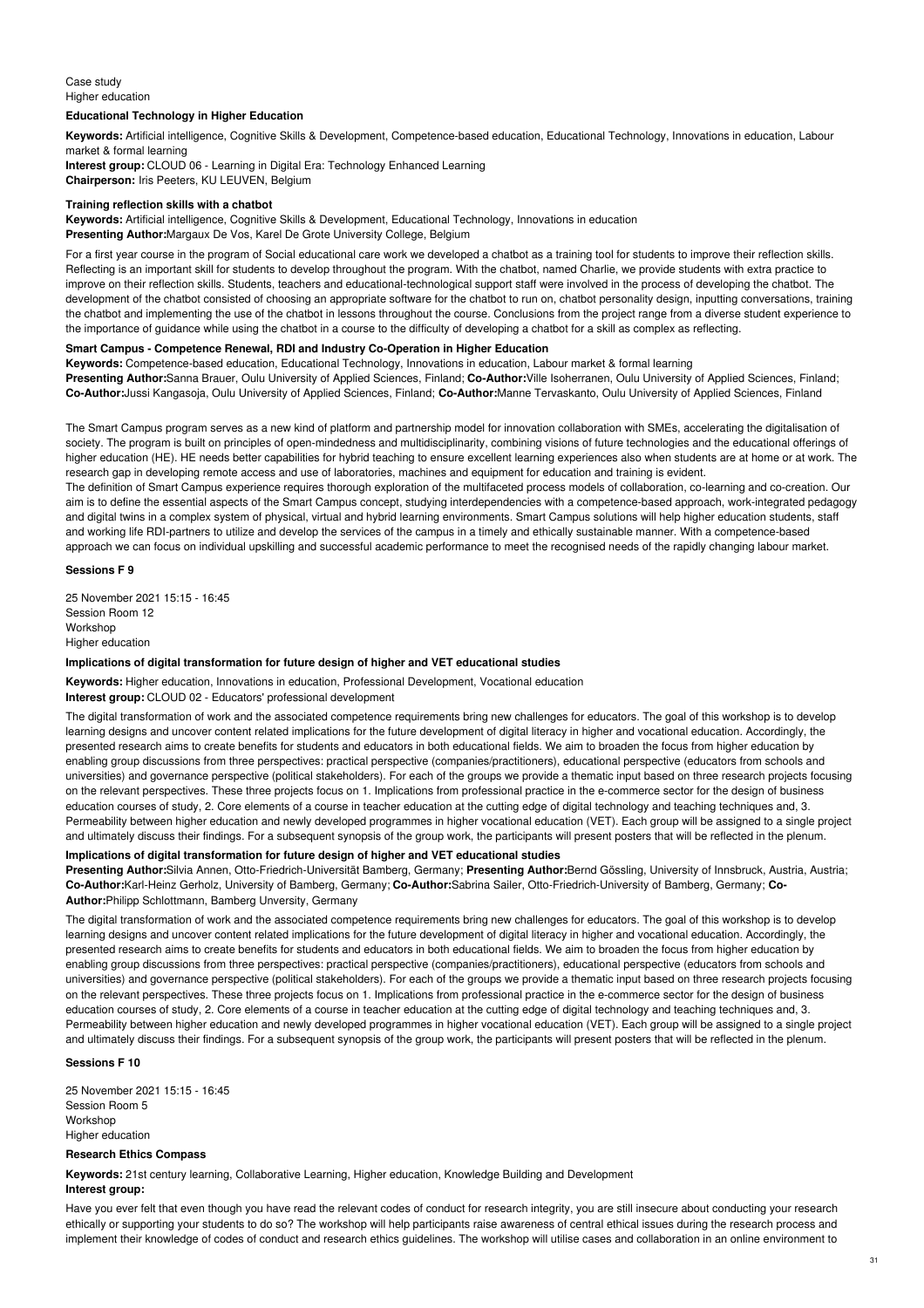support group knowledge building. The online research ethics resource relies on pedagogical strategies that have proven to be efficient in developing ethics competencies - namely, cases (Zucchero 2008; Fisher & Kuther 1997; Rissanen & Löfström 2014; Jordan et al 2011) and collaborative group-work (Smith et al 2005; Cavanagh 2011; Biggs 1999). In addition, scaffolding framework gives a possibility to include suitable forms of support to learners of different expertise levels (Wood et al 1976; Van de Pol et al 2010; Azevedo & Hadwin 2005; Reiser 2004, Tammeleht et al, 2020) - in sense-making, process management and articulation and reflection. The focus is becoming aware of the ethical aspects present in various phases of research, making sense in the guidelines and codes of conduct.

# **Research Ethics Compass**

**Presenting Author:**Anu Tammeleht, University of Helsinki, Estonia

Have you ever felt that even though you have read the relevant codes of conduct for research integrity, you are still insecure about conducting your research ethically or supporting your students to do so? The workshop will help participants raise awareness of central ethical issues during the research process and implement their knowledge of codes of conduct and research ethics guidelines. The workshop will utilise cases and collaboration in an online environment to support group knowledge building. The online research ethics resource relies on pedagogical strategies that have proven to be efficient in developing ethics competencies - namely, cases (Zucchero 2008; Fisher & Kuther 1997; Rissanen & Löfström 2014; Jordan et al 2011) and collaborative group-work (Smith et al 2005; Cavanagh 2011; Biggs 1999). In addition, scaffolding framework gives a possibility to include suitable forms of support to learners of different expertise levels (Wood et al 1976; Van de Pol et al 2010; Azevedo & Hadwin 2005; Reiser 2004, Tammeleht et al, 2020) - in sense-making, process management and articulation and reflection. The focus is becoming aware of the ethical aspects present in various phases of research, making sense in the guidelines and codes of conduct.

## **Sessions G 1**

26 November 2021 09:00 - 10:30 Session Room 13 Workshop Lifelong learning

# **CRAFT/ED - Creative Algorithms, Frames and Tools for re/designing educational programs**

**Keywords:** 21st century learning, Creativity, Innovations in education, Instructional Design and Instructional Strategies **Interest group:** CLOUD 03 - Strategies to improve teaching and learning environments

To cope with the challenges of the world, education always needs new ideas and solutions to non-standard problems. Existing creative methodologies, such as TRIZ, Design Thinking, Lateral Thinking, and CRAFT, help people come up with new ideas and find solutions to problems. However, these methodologies were not created in the context of education. That is why the usage of creative methodologies required additional efforts to adapt them for the educational context. The team of creative experts and instructional designers of School of Innovations and Creative Thinking "IKRA" set adapted the creative methodology "Creative Algorithms, Frames and Tools" (CRAFT) for the field of education. CRAFT methodology inherits the concepts of frame and role model from the works of George Mead (1934) and Erving Goffman (1974). During the workshop teams of educators will redesign the educational programs from several educational fields (secondary education, vocational education, and others) using the CRAFT methodology. The CRAFT experts will facilitate the process and share the creative frameworks. The main goal of the workshop is to teach educators to use basic CRAFT techniques and frameworks for creating new ideas for education.

# **CRAFT/ED - Creative Algorithms, Frames and Tools for re/designing educational programs**

**Presenting Author:**Daria Ilishkina, School of Innovations and Creative Thinking "IKRA", Russian Federation; **Co-Author:**Vitaliy Mikryukov, School of Innovations and Creative Thinking "IKRA", Russian Federation; **Co-Author:**Vasiliy Lebedev, School of Innovations and Creative Thinking "IKRA", Russian Federation

To cope with the challenges of the world, education always needs new ideas and solutions to non-standard problems. Existing creative methodologies, such as TRIZ, Design Thinking, Lateral Thinking, and CRAFT, help people come up with new ideas and find solutions to problems. However, these methodologies were not created in the context of education. That is why the usage of creative methodologies required additional efforts to adapt them for the educational context. The team of creative experts and instructional designers of School of Innovations and Creative Thinking "IKRA" set adapted the creative methodology "Creative Algorithms, Frames and Tools" (CRAFT) for the field of education. CRAFT methodology inherits the concepts of frame and role model from the works of George Mead (1934) and Erving Goffman (1974). During the workshop teams of educators will redesign the educational programs from several educational fields (secondary education, vocational education, and others) using the CRAFT methodology. The CRAFT experts will facilitate the process and share the creative frameworks. The main goal of the workshop is to teach educators to use basic CRAFT techniques and frameworks for creating new ideas for education.

# **Sessions G 2**

26 November 2021 09:00 - 10:30 Session Room 9 EAPRIL Cloud Spotlight Session Vocational education

## **CLOUD 08-Diversity&equality in higher vocational education in the post-COVID-19 era:let's reconnect?**

**Keywords:** Diversity, Equality / Education for All, Inclusivity, Vocational education **Interest group:** CLOUD 08 - Diversity & equality in different contexts

This session offers insights into COVID strategies and their impact from the point of view of students. The students, themselves, reflect with us as educational professionals on the changes they perceive as leading in a positive or beneficial direction as well those with negative and detrimental consequences. Students reflect on their experiences, as barriers were broken and accessible formats were created at lightning speed, and how these experiences shaped their well-being in their social isolation. They challenge us to find out together what we should take away from this crisis in order to further promote diversity and equality in higher education as we reconnect.

### **CLOUD 08-Diversity&equality in higher vocational education in the post-COVID-19 era:let's reconnect?**

**Presenting Author:**Elke Emmers, UCLL, Belgium

This session offers insights into COVID strategies and their impact from the point of view of students. The students, themselves, reflect with us as educational professionals on the changes they perceive as leading in a positive or beneficial direction as well those with negative and detrimental consequences. Students reflect on their experiences, as barriers were broken and accessible formats were created at lightning speed, and how these experiences shaped their well-being in their social isolation. They challenge us to find out together what we should take away from this crisis in order to further promote diversity and equality in higher education as we reconnect.

### **Sessions G 3**

26 November 2021 09:00 - 10:30 Session Room 1 Case study Higher education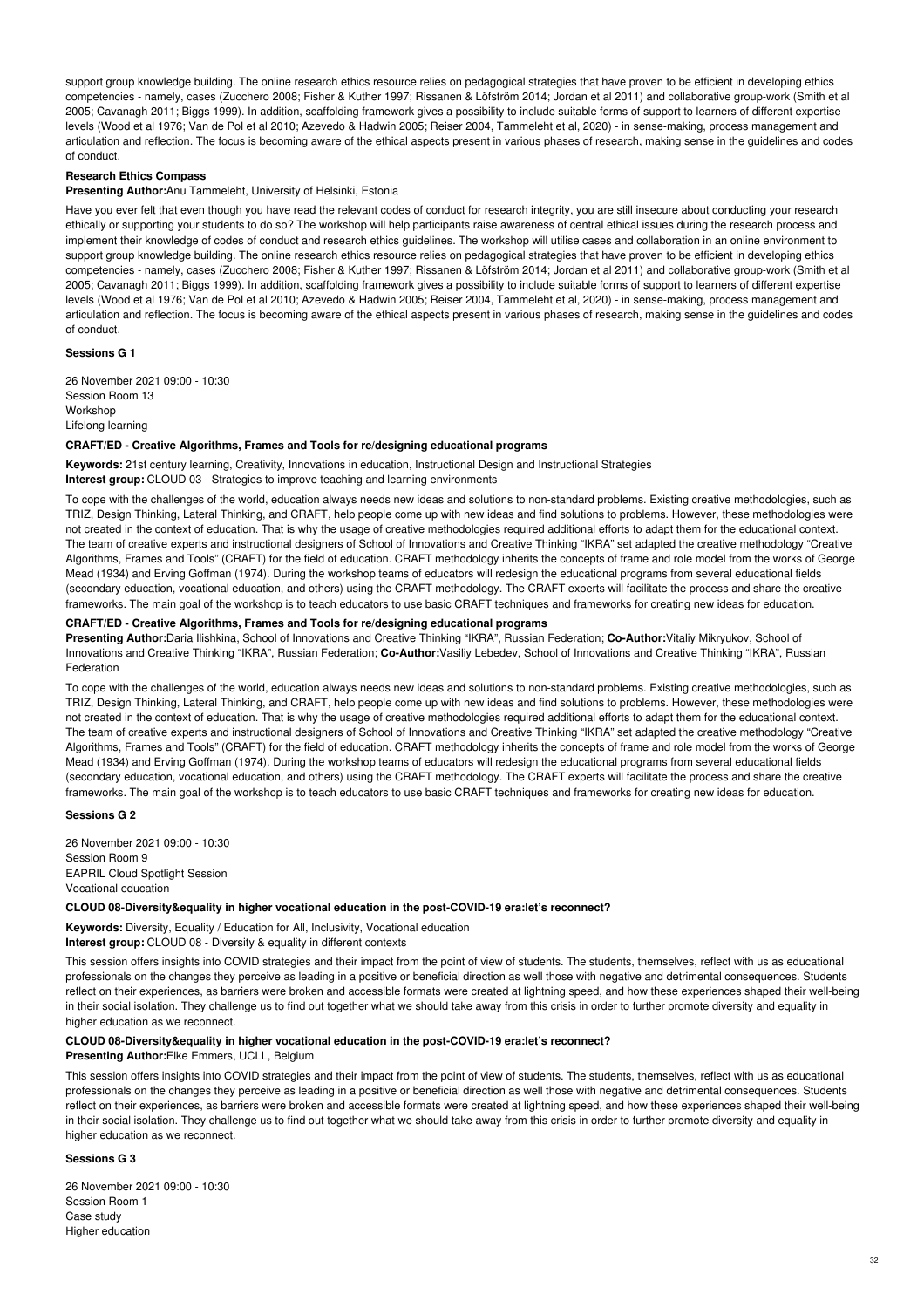# **Teacher Education**

**Keywords:** Collaborative Learning, Continuing professional development in Teachers, Distance Education, Educational Technology, Initial Teacher Education (Pre-service), Mathematics Education, Primary school education

**Interest group:** CLOUD 01 - Teacher education

**Chairperson:** Karin Diemel, Fontys University of Applied Sciences, Netherlands

#### **Preservice teachers' developing roles in primary mathematics education during the COVID-19 crisis**

**Keywords:** Distance Education, Initial Teacher Education (Pre-service), Mathematics Education, Primary school education **Presenting Author:**Michiel Veldhuis, Hogeschool IPABO Amsterdam/Alkmaar, Netherlands; **Co-Author:**Sonja Stuber, Hogeschool IPABO Amsterdam/Alkmaar, Netherlands; **Co-Author:**Ronald Keijzer, Hogeschool IPABO Amsterdam/Alkmaar, Netherlands

During the corona crisis student teachers needed to adapt to following online courses and to cope with closed practice schools. This case study sketches the development of five preservice teachers during the crisis. We thereby chose six perspectives: home situation, activities for the curriculum, activities next to the curriculum, peer group, practice school, and mathematics education. Student teachers' development was reconstructed from repeated interviews held with the student teachers, where the aforementioned perspectives were themes. We used, and are still using, a grounded theory approach in analyzing data from the interviews. Preliminary findings show that both the home situation and the tutor in practice school are crucial for the way student teachers are able to cope with the crisis. This coping stage is a prerequisite for becoming active in their practice primary school. Student teachers more easily continue fulfilling more theoretical tasks in teacher education, as the institute's teaching is online, and tasks can be done from home.

#### **Can disruption lead to positive changes in Teacher Education?**

**Keywords:** Collaborative Learning, Continuing professional development in Teachers, Educational Technology, Initial Teacher Education (Pre-service) **Presenting Author:**Vesna Belogaska, IRIS Connect, United Kingdom

One of the biggest challenges in Initial Teacher Education is how to support new and early career teachers to develop expertise as effectively as possible. The observation of the teaching practice during trainee teachers' school-based placements for feedback and assessment is a crucial element of that process. However, the traditional in-person observation presents challenges that have been further exacerbated by the restrictions imposed due to the COVID-19 pandemic since spring 2020.

This case study presents how two of the largest ITE providers in the UK deployed video-enabled technology, tailored specifically to the educational needs, in order to address the identified challenges and achieve improved effectiveness and efficiencies.

The result is Teacher Training Programmes that combine traditional teacher training support with a suite of digital learning tools based on a regular cycle of video-based observation, reflection, and instructional coaching.

The expectation is to achieve improvement of the quality and standards of instructional leadership, educational supervision and assessment of trainee teachers while reducing time, environmental impact (CO2 emissions) and cost involved, with the added benefit of creating valuable training resources in the process and fostering sustainable collaboration between the key players in the education eco-system.

#### **Sessions G 4**

26 November 2021 09:00 - 10:30 Session Room 2 Case study Workplace learning

# **Workplace Learning**

**Keywords:** 21st century learning, Assessment and evaluation, Labour market & formal learning, Practice-based research (methodology), Problem Solving, Training and Development, Workplace learning

**Interest group:** CLOUD 05 - HRD & Workplace learning **Chairperson:** Tijmen Schipper, Windesheim University of Applied Sciences, Netherlands

# **How to create a tool to improve transfer of training.**

**Keywords:** Labour market & formal learning, Problem Solving, Training and Development, Workplace learning **Presenting Author:**Ilse Goedhart, CoThink, Netherlands

This case study is interesting for everyone who wants a training or a course to be more than just a folder on the shelf. Transfer of training remains, even in the age of Industry 4.0, a problem, or a challenge especially for external training organisations. How to assist trainees in the process of transfer of training across the borders of organisations? The aim of this project was to create a new approach to tackle the problem of transfer of training. With the help of clients and using the tacit knowledge of trainers, a transfer tool was created to assist supervisors in supporting their employees in the process of transfer of training.In this case study the process of creating the intervention, the transfertoolbox, will be presented. Participants will have the opportunity to get creative and develop their own transfer enhancing interventions. Furthermore, the physical transfer toolbox for supervisors will be presented and the results of a study conducted in the Netherlands evaluating this transfer toolbox will be shared.

### **Kickstart Your Soft Skills: user-centred design of a soft skills self-assessment tool for students**

**Keywords:** 21st century learning, Assessment and evaluation, Practice-based research (methodology), Workplace learning

**Presenting Author:**Amber Hoefkens, AP University College Antwerp, Belgium; **Co-Author:**Peter David, AP University College Antwerp, Belgium

Soft skills have great influence on the proper functioning of employees, both in the workplace itself and in interactions with partners and customers. Kickstart Your Soft Skills (KYSS) aims to encourage and support young adults with their development in the field of soft skills. For young adults and job seekers it delivers an online tool including a self-assessment questionnaire and feedback report to gain insight in their soft skills. For teachers and mentors the project provides a group feedback report and materials to support and coach these young people. With this case, we present the research, design and development of the KYSStool. Participants will be able to consult and discuss the instruments during the session. The active involvement of the target groups, initial expertise with feedback reports and scientific foundation of the questionnaire were beneficial to this project. The different language levels of the target groups and the Covid19 crisis were challenging factors. Overall, feedback shows that the KYSS-tool is a useful instrument to encourage and support young adults in strengthening their soft skills.

# **Sessions G 5**

26 November 2021 09:00 - 10:30 Session Room 8 Case study Higher education

### **Professional Development in Higher Education**

**Keywords:** Higher education, Initial Teacher Education (Pre-service), Practice-based research (methodology), Professional Development, Teaching approaches

**Interest group:** CLOUD 01 - Teacher education, CLOUD 03 - Strategies to improve teaching and learning environments **Chairperson:** Lionel Alvarez, Switzerland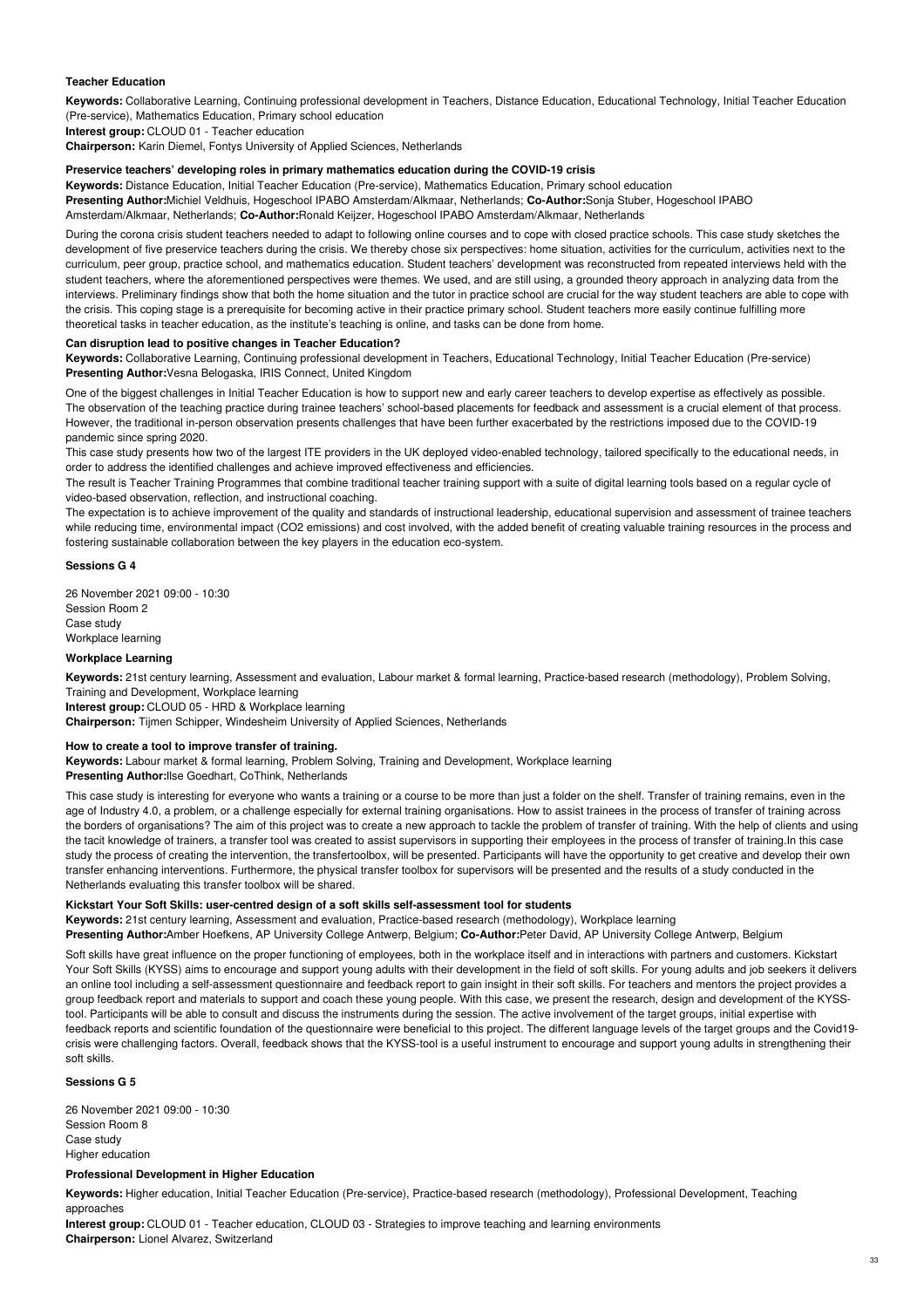#### **Research- and user-driven development of the CHAMELEON instruments and dashboard for teachers**

**Keywords:** Higher education, Practice-based research (methodology), Professional Development, Teaching approaches **Presenting Author:**Gert Vanthournout, Artesis Plantijn University College, Belgium; **Co-Author:**Astrid Koelman, Artesis Plantijn University College, Belgium; **Co-Author:**David D'Haese, Artesis Plantijn University College, Belgium; **Co-Author:**Pieter Depaessemier, Artesis Plantijn University College, Belgium

The current case describes the design, development, piloting and initial validation of several instruments based on the CHAMELEON-framework for didactic support (author,2018). The case used ideas from sociocracy 3.0 and service-design to develop a self-report questionnaire for students (Q30) and a self-scan for teachers to assess the didactic quality of learning environments according to the CHAMELEON-model. Results are presented to teachers via 2 dashboards on the separate instruments and through a more encompassing 360° dashboard that opposes results from the 2 instruments. An initial small-scale validation study demonstrated good construct-validity and reliability for the Q30-instrument. Correlations between scales and with general appreciation and workload of the course proved to be as theoretically expected. Teacher feedback is positive regarding both the instruments and the (initial versions of) the dashboards. Participants will be able to consult and discuss instruments and dashboards during the session. Stakeholder involvement, early piloting and frequent userfeedback were beneficial to the project. Learning how to disclose data from databases and learning how to use data-visualisation software proved to be the biggest challenges. Overall, results point towards an added value from the developed instruments for attaining more data-informed innovation and professional development.

#### **What happens when a mandatory oral assignment in teacher education (TE) must change its shape?**

**Keywords:** Higher education, Initial Teacher Education (Pre-service), Practice-based research (methodology), Professional Development **Presenting Author:**Camilla Bjelland, Institutt for pedagogikk religion og samfunnsfag, Norway; **Presenting Author:**Gunn Tone Iversen, Western University of Applied Sciences, Norway; **Presenting Author:**Marit Kulild, Western Norway University of Applyed Sciences, Norway

This case is related to the subject "pedagogy and pupil-related skills", at the Western Norway University of Applied Sciences and the teacher students' (TS) involved in the project are in their fourth semester. The overall themes are diversity of languages, cultural and social backgrounds and adapted education, and the case describes a classroom situation where we observe a pupil who has trouble following the lesson because of language difficulties. TS explored the educational case about "Jacob" from a fictitious multicultural classroom from different theoretical perspectives. Due to the pandemic and limited time for teaching at campus we had to change the mandatory assignment about adapted education into a digital format. The students were told to solve the assignment by making a powerpoint with sound recording (8 min) and write a self-assessment about their learning process. Based on the data material from the TS' presentations and their written self-assessment, our conclusions are that they managed to solve the assignment in a professional way. In their oral presentations they showed that they had broadened their understandings of the relevant concepts by reflecting upon how to improve teaching and learning for Jacob.

### **Sessions G 6**

26 November 2021 09:00 - 10:30 Session Room 7 Case study Higher education, Vocational education

# **Professionalisation of edcuators**

**Keywords:** Continuing professional development in Teachers, Higher education, Practice-based research (methodology), Professional Development, Professionalisation of educators, Research-based learning, Vocational education

**Interest group:** CLOUD 02 - Educators' professional development, CLOUD 07 - Research impact on school development **Chairperson:** Wouter Smets, Belgium

# **The role and positioning of master educated teachers in vocational educational institutes**

**Keywords:** Practice-based research (methodology), Professionalisation of educators, Research-based learning, Vocational education **Presenting Author:**Sara Albone, Aeres Hogeschool Wageningen, Netherlands; **Presenting Author:**Wilbert van der Heul, Skyward Learning Agency, Netherlands; **Co-Author:**Kathinka van Doesum, mboRijnland, Netherlands; **Co-Author:**Liane Driessen, Aeres Group, Netherlands

This case study explores the role and positioning of master educated teachers in vocational educational institutes in the Netherlands. The research project consists of a Dutch consortium of senior researchers, teacher researchers and six master educated teacher leaders (METLs). The consortium is collectively researching which management, organisational and netwerk conditions contribute to the ability of METLs to facilitate sustainable vocational educational improvements. Each METL is responsible, within their own vocational school, for coordinating research teams (consisting of teacher researchers) to tackle complex educational challenges. Of the six METLs involved in this research project, three will be present by the case study: Kathinka van Doesum - College of Economics, mboRijnland.Liane van Driessen - Aeres MBO Almere.Wilbert van der Heul- Albeda Zorgcollege. The METLs are regularly in contact with each other and with the consortium in order to gain and exchange insight into their approaches. The METLs collect data on their research teams using structured selfreports which are regularly compared to that of the other MTL's at the levels of working principles, mechanisms and conditions. The research project has just completed the first year of a three year project, at the point of submission all results are preliminary.

# **A Framework for Inter-institutional Professional Development: A CHARM European University Case Study**

**Keywords:** Continuing professional development in Teachers, Higher education, Professional Development, Professionalisation of educators **Presenting Author:**Sanne van Vugt, Utrecht University, Netherlands; **Co-Author:**Silvia Gallagher, Trinity College Dublin, Ireland; **Co-Author:**Annet van der Riet, Utrecht University, Netherlands; **Co-Author:**Jan Haarhuis, Utrecht University, Netherlands

CHARM-EU is one of 41 European University initiatives seeking to strengthen partnerships between higher education institutions by offering curricula delivered jointly by multiple institutions to promote European identity and improve the quality and competitiveness of European higher education. Part of the CHARM-EU mission is to offer a transdisciplinary, challenge-based Master's programme delivered across university campuses to equip a new generation of students with the skills and knowledge needed to participate in a rapidly changing, digital society, facing major global sustainability challenges.The quality of CHARM-EU teaching and learning practices relies heavily on the knowledge, skills and competences of teachers. However, teachers new to the CHARM-EU project must upskill and incorporate diverse CHARM-EU educational principles and values into their teaching (e.g. Challenge Based Learning, Sustainability in Education, Student-Centred Learning). This case study describes a six-phased approach to designing a professional development programme for teachers from five European universities using different methods. From this approach, a bespoke professional development programme for CHARM-EU teachers was created. This case study provides a useful framework with practical recommendations for institutions seeking to develop inter-institutional professional development programmes, and understand the complexities involved in successful collaboration.

### **Sessions G 7**

26 November 2021 09:00 - 10:30 Session Room 3 Case study Lifelong learning, Vocational education

## **In-Service Teacher Training in Teacher Education**

**Keywords:** Assessment and evaluation, Blended learning, Educational Technology, In-service Teacher Training, Lifelong Learning, STEM, Vocational education **Interest group:** CLOUD 01 - Teacher education

**Chairperson:** Rosanne Hebing, Netherlands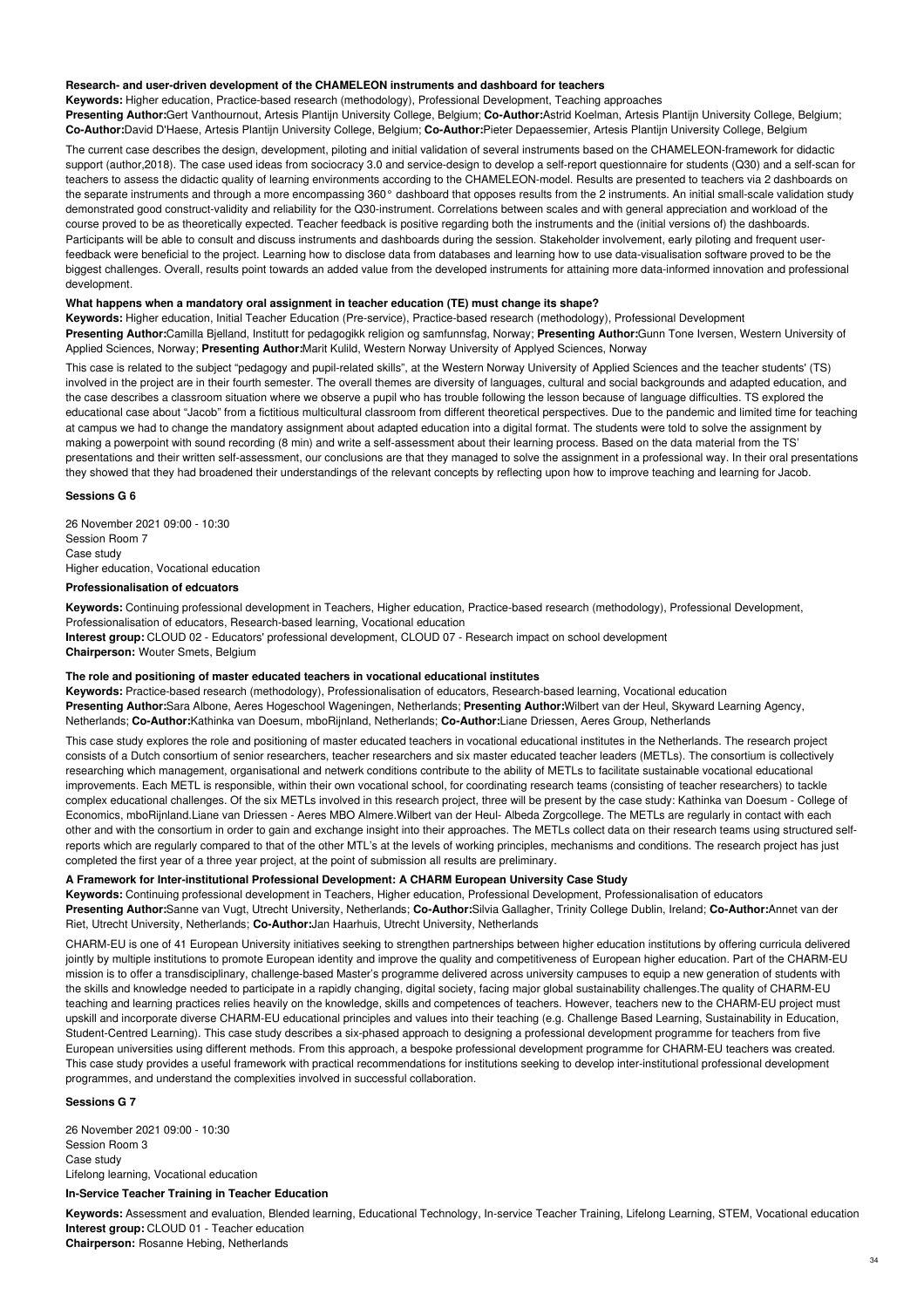# **Digital Open badges and ePortfolios in Profiling Expertise**

## **Keywords:** Assessment and evaluation, Educational Technology, In-service Teacher Training, Lifelong Learning

**Presenting Author:**Sanna Brauer, Oulu University of Applied Sciences, Finland; **Presenting Author:**Anne-Maria Korhonen, Hamk University of Applied Sciences, Finland

The fundamental changes in the world of work increase the need for effective competence development to meet local challenges and unique professional needs. Creating workspace ePortfolios is relevant for learning and professional growth. When using ePortfolios for career purposes, showcases are used. These two phases of ePortfolios are recognised and the assessment of showcase ePortfolios is discussed in this paper through the digital open badge concept. Both ePortfolios and open badges offer to make competences visible in digital format such as by text, photos, figures, and videos. Thus, open badges have become a modern approach in educational practices as a way to demonstrate and assess competences in authentic contexts. The badge concept gives opportunities also to create so called mini portfolios. The aim is to make individuals' competences visible during the studies, at the moment of employment and in the continuous development of professional expertise. This conference paper summarises the latest research concerning ePortfolios and digital open badges as showcases. We discuss the relationship between ePortfolios and open badges, and the principles for designing thematically organised and retrospective showcase ePortfolios for different purposes.

## **A blended learning in-service teacher training for integrating experiments in STEM**

**Keywords:** Blended learning, In-service Teacher Training, STEM, Vocational education

**Presenting Author:**Birgitta Kopp, Ludwig-Maximilians-University, Germany; **Co-Author:**Heinz Mandl, University of Munich (LMU), Germany; **Co-Author:**Angela Clerc, Siemens Foundation, Germany

What was the rationale behind the change?We want to stimulate and foster elementary school teachers to integrate experiments in STEM. We changed the existing in-service training from face-to-face into a blended learning concept because an evaluation study showed that teachers demanded online parts of the training. Furthermore, the realization of the training was very heterogenous depending on the executing trainer. In addition, authentic in-class visualizations of experiments with children could not be realized in presence. Who was involved? The Siemens Foundation decided to change the training together with pedagogical and media professionals of the University of Munich, with design experts, and teachers. How was the project carried out?We conceptualized a blended learning concept with two digital and two face-to-face phases with subject experts in 18 months.What were the main conclusions?The training became more flexible regarding the learning time and place as teachers can work with the digital phases any time at any place. In this context, subject knowledge in STEM context was fostered as well. The quality of the training got more standardized due to the fixed materials. In-class visualizations of experiments could be realized using authentic video sequences of a school class conducting an experiment.

## **Sessions G 8**

26 November 2021 09:00 - 10:30 Session Room 11 EAPRIL Cloud Spotlight Session

# **CLOUD 13-Jump in! roundtable on research ideas and designs/exploring practice-based researcher roles**

**Keywords:** Organisation of educational research, Practice-based research (methodology), The role of research on learning and instruction in developing education systems, Training of young researchers

**Interest group:** CLOUD 13 - Starting Researchers

In this Cloud 13 spotlight session (1.5 hours), a series of online round tables will be held. Starting practice-based researchers can 'jump in' and share, test and explore their 1) current research ideas, ambitions and dilemma's with peers as well as their 2) experiences as starting practice-based researchers of learning. The round tables are being supervised or guided by the cloud coordinators and more experienced researchers from the EAPRIL network. The session offers participants a low threshold opportunity to interact, explore, present; deepen their knowledge on practice-based research methodology as well as finding their way into becoming a practice-based researcher.

# **CLOUD 13-Jump in! roundtable on research ideas and designs/exploring practice-based researcher roles**

**Presenting Author:**Pieter Seuneke, Aeres University of Applied Sciences Wageningen, Netherlands; **Presenting Author:**Ellen Rohaan, Fontys University of Applied Sciences, Netherlands

In this Cloud 13 spotlight session (1.5 hours), a series of online round tables will be held. Starting practice-based researchers can 'jump in' and share, test and explore their 1) current research ideas, ambitions and dilemma's with peers as well as their 2) experiences as starting practice-based researchers of learning. The round tables are being supervised or guided by the cloud coordinators and more experienced researchers from the EAPRIL network. The session offers participants a low threshold opportunity to interact, explore, present; deepen their knowledge on practice-based research methodology as well as finding their way into becoming a practice-based researcher.

### **Sessions G 9**

26 November 2021 09:00 - 10:30 Session Room 12 Symposium Vocational education

#### **Inquiring interaction on professionalization in vocational education and training**

**Keywords:** Continuing professional development in Teachers, Corporate learning, Inquiry learning, Organisational learning, Practice-based research (methodology), Professional identity, Professionalisation of educators, Vocational education

**Interest group:** CLOUD 11 - Practice-based Research Methodology

**Chairperson:** Sirpa Laitinen-Väänänen, JAMK University of Applied Sciences, Finland

**Organiser:** Niek van den Berg, Aeres University of Applied Sciences Wageningen, Netherlands

**Discussant:** Jorg Holle, Westfälische Wilhelms-Universität Münster, Germany

**Discussant:** Alberto Cattaneo, Switzerland

Three research-practice-partnerships (RPP's) work on practice-based research on strengthening the professionalization of teachers and teacher-teams in institutes for vocational education and training (VET) in The Netherlands. Each RPP started from an urgent and complex practical issue, and has its own research question and inquiring interactive methods.Professional actions and learning are context-related (Maandag et al., 2017) and practitioner-researcher interactions are relevant for knowledge building and utilization (Heikkinen et al., 2016; Van den Berg, 2016; Van den Berg & Teurlings, 2019). Despite these available insights, it is still insufficiently clear how and under what conditions these interactions can best be designed and promoted in daily practice. The intended yield of the symposium is a joint 'viewing framework' for interactive collaborations within VET-schools, which work on further quality improvement and professionalization of teachers and teams.The session starts with an introduction by the chair, followed by three parallel poster presentations, focussing on insights into interventions and mechanisms, which can contribute to strengthening the quality of education in VETschools. Special attention is paid to the interactive research methods and forms of cooperation. The presentations will be followed by a critical reflection by the discussants and a collective discussion aiming at the joint framework.

# **Control or dialogue: working on professional organizations**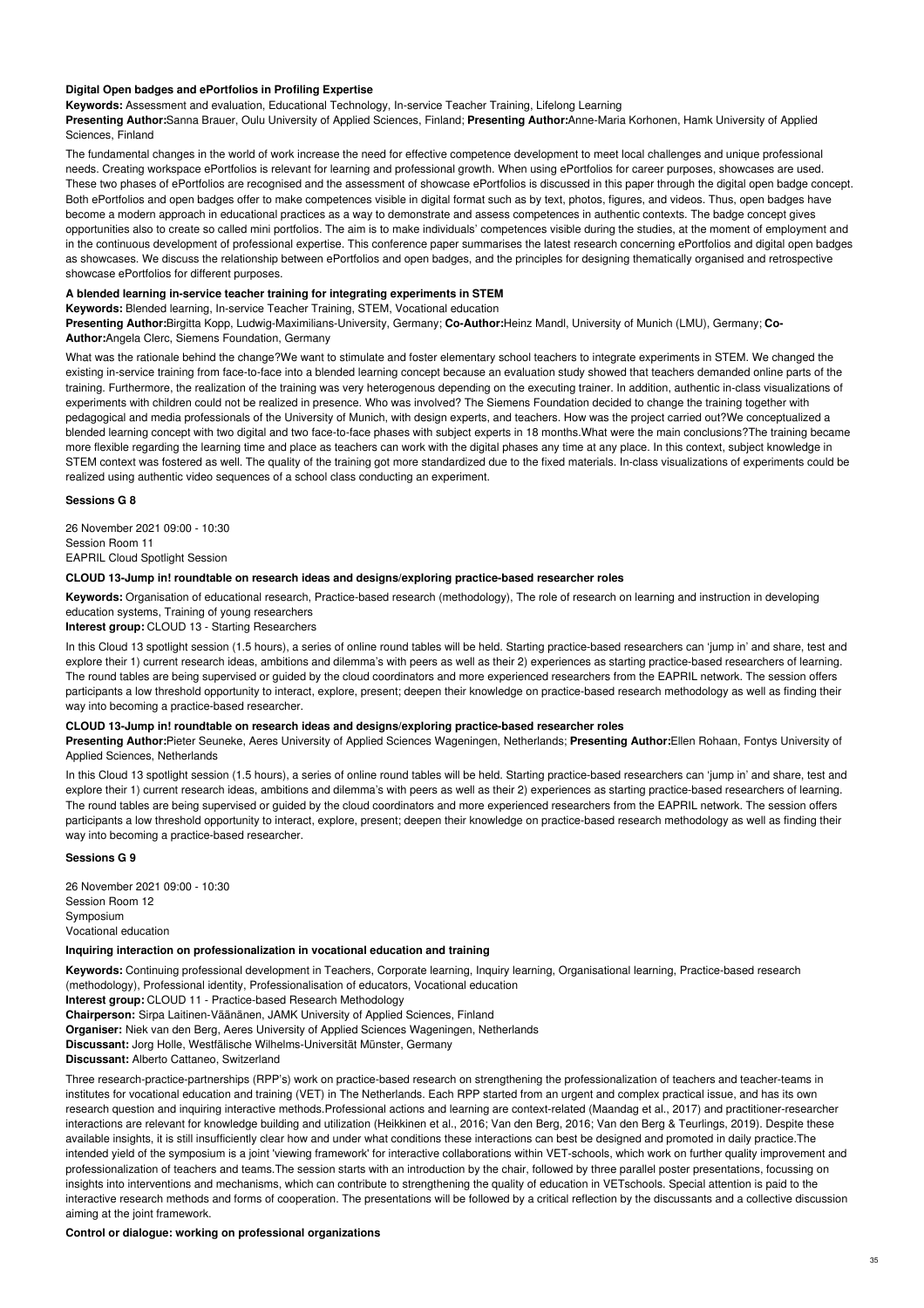**Presenting Author:**Jorrick Beckers, Open University of the Netherlands, Netherlands; **Co-Author:**Vinitha Siebers, Vrije Universiteit Amsterdam, Netherlands; **Co-Author:**José Hermanussen, ecbo, Netherlands; **Co-Author:**Ronald Stevens, Vrije Universiteit, Netherlands; **Co-Author:**Ingrid Van der Pluym-van Eijkeren, Kwaliteitsnetwerk mbo, Netherlands

Educational professionals in senior vocational education often experience institutional audits to be controlling. Moreover, these kinds of audits do not seem to contribute to a quality culture. Presumably, quality culture can profit from an auditing method geared at uncovering blind spots cooperatively in an open dialogue. The current research is focused on developing and implementing a dialogical audit method iteratively. Development and implementation of the aforementioned audit method is based on the influential dialogue model and ultimately aims to measure what lies beneath the surface more accurately, improve quality of culture at all levels of Vocational Education Training organizations (henceforth, VET) and VET at large. Preliminary results from the soft-control questionnaires consistently show issues with perceived accountability. The questionnaires aimed at measuring the conditions surrounding the audit reveals that participants often report little to no preparation for the audit process. Furthermore, they sometimes still perceive the audit to be controlling and instrumental. Regarding yields of the audit, participants in focus groups report that the process helped them to identify relevant topics, but that this has not yet led them to undertake action. Dialogical auditing can help educational practice by identifying topics that need attention in order to further improve education.

# **Searching for good work together: professionally framing the team task**

**Presenting Author:**Tom van Oeffelt, Aeres University Wageningen, Netherlands

In Dutch secondary vocational education teams are the key actors in quality and innovation. To innovate teams need to learn. In team learning action and reflection are key processes. Reflection requires shared norms. Yet building norms isn't self-evident and requires explicit framing and reframing of the task. The result of these actions we call a professional frame. Our research aims to find answers on how teams can build a professional frame and on how teams can reframe. We conducted timeline interviews with seven teams. Each interview was processed into a learning (hi)story. These stories are now being analyzed based on the idea of 'causation coding'. Preliminary results indicate that unclarity in situations evoke the forming of a norm, that seeking collectivity is a positive factor and that working in line with the norms create ownership and energy. Possible conclusions are that teams that can focus on task and collectivity and not on conditions or old ways are able to build a professional frame, and that being able to swiftly frame the task seems to be a condition to reframe and to realize good work. This contributes to more collective professionalism which can improve practice.

## **Master-educated teachers: drivers of inquiry on educational quality**

**Presenting Author:**Jeroen Rozendaal, University of Applied Science Rotterdam Hogeschool Rotterdam, Netherlands; **Co-Author:**Erica Wijnands, Rijnland VET, Netherlands; **Co-Author:**Niek van den Berg, Aeres University of Applied Sciences Wageningen, Netherlands

Our consortium investigates how and under which internal and external conditions the collaboration of development teams andmaster educated teacher leaders (METLs) contribute to the educational-, team- and organizational development in VET-contexts. Six METLs and their teams participate in this participatory action research. In each research cycle, we collected data on various team aspects. Each cycle is wrapped up with a case report based on a timeline interview. Preliminary results show valuable insights for the application of this kind of research in complex educational contexts. Future results contribute to the body of knowledge about teacher leadership, the improvement of educational quality, and curricula of educational master training programs.

#### **Sessions G 10**

26 November 2021 09:00 - 10:30 Session Room 6 Workshop Vocational education

# **Facilitating teacher learning groups with the 'Social Regulation Tool'**

**Keywords:** Collaborative Learning, Continuing professional development in Teachers, Higher education, Initial Teacher Education (Pre-service) **Interest group:** CLOUD 01 - Teacher education

In this workshop, the Social Regulation Tool (SRT) is discussed. This tool aims to provide insight in the social configuration and value creation of Teacher Learning Groups (TLGs). The social configuration is based on the Dimensions of Social Learning Questionnaire (DSLQ, Vrieling-Teunter et al., submitted). The value creation stems upon the Value Creation Questionnaire (VCQ), based on the Framework of Wenger et al. (2011). Both frameworks are explained during the workshop, as they form the SRT's foundation. The SRT consists of 1) the DSLQ and VCQ to fill out individually, 2) a format which visualises questionnaire data, and 3) a conversation guideline on how to discuss the visualisation. Workshop participants will be given the opportunity to follow this protocol and experience how the SRT works. The first tentative findings (piloted at three Dutch universities of applied sciences) will also be presented. Finally, possibilities to further develop the SRT will be discussed, in which workshop participants can share thoughts. The workshop aims are threefold: 1) to inform educational practitioners who work in a TLG about the tool's purpose and availability; 2) to acquire participants' input to further improve the tool; 3) to receive insight about the tool as an educational intervention.

### **Facilitating teacher learning groups with the 'Social Regulation Tool'**

**Presenting Author:**Emmy Vrieling-Teunter, Open University of the Netherlands, Netherlands; **Co-Author:**Lars de Vreugd, UMC Utrecht, Netherlands; **Co-Author:**Anouke Bakx, Fontys University, Radboud University, Netherlands; **Co-Author:**Liesbeth Baartman, Utrecht University of Applied Sciences, Netherlands

In this workshop, the Social Regulation Tool (SRT) is discussed. This tool aims to provide insight in the social configuration and value creation of Teacher Learning Groups (TLGs). The social configuration is based on the Dimensions of Social Learning Questionnaire (DSLQ, Vrieling-Teunter et al., submitted). The value creation stems upon the Value Creation Questionnaire (VCQ), based on the Framework of Wenger et al. (2011). Both frameworks are explained during the workshop, as they form the SRT's foundation. The SRT consists of 1) the DSLQ and VCQ to fill out individually, 2) a format which visualises questionnaire data, and 3) a conversation guideline on how to discuss the visualisation. Workshop participants will be given the opportunity to follow this protocol and experience how the SRT works. The first tentative findings (piloted at three Dutch universities of applied sciences) will also be presented. Finally, possibilities to further develop the SRT will be discussed, in which workshop participants can share thoughts. The workshop aims are threefold: 1) to inform educational practitioners who work in a TLG about the tool's purpose and availability; 2) to acquire participants' input to further improve the tool; 3) to receive insight about the tool as an educational intervention.

# **Sessions G 11**

26 November 2021 09:00 - 10:30 Session Room 4 EAPRIL Cloud Spotlight Session Higher education

## **CLOUD 02-Training primary school student teachers to stimulate pupils' academic language development**

**Keywords:** Educational Effectiveness and quality of education, Higher education, Initial Teacher Education (Pre-service), Language Education **Interest group:** CLOUD 02 - Educators' professional development

Primary school student teachers should learn how to support pupils when developing academic language (AL). As the AL register differs from home language, pupils need help of teachers in developing it. Mastering the AL register is important for school success, especially in mathematics, where pupils need to decontextualize and solve complex problems (Mercer & Sams, 2006). To develop an effective training for student teachers, practice-based research was conducted, investigating AL input and stimulating strategies of 27 primary school teachers in grade 1/2 during 52 mathematical instructions. Correlations between the teachers' knowledge, attitudes and skills about AL and their used input and strategies were not found. Based on these insights and the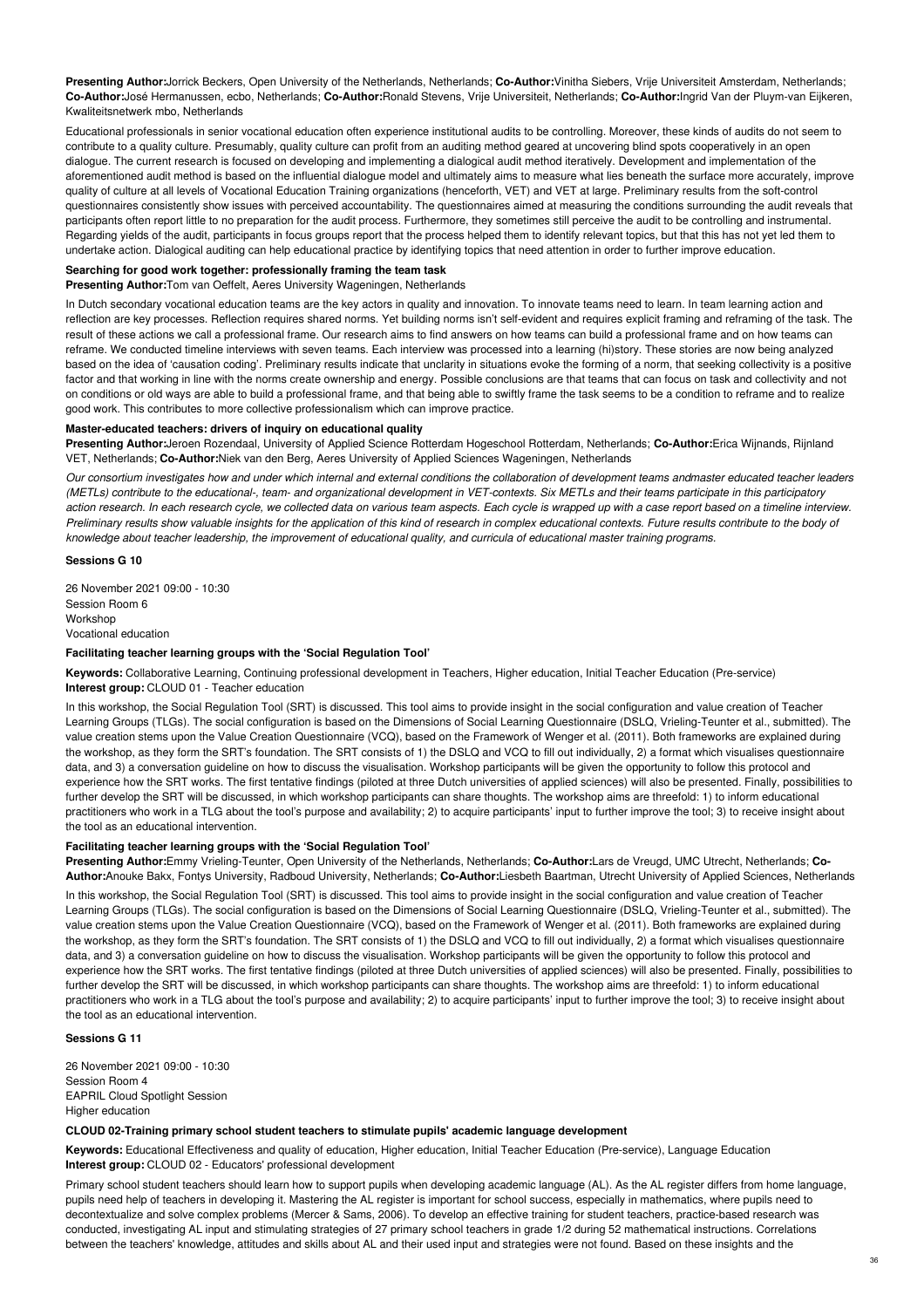interconnected model of professional growth (Clarke & Hollingsworth, 2002), a training on AL stimulating strategies was developed with reflection and enactment as central concepts. It was conducted and evaluated in a group student teachers (year 2, N=37). A control group (also year 2, N=37) was trained in a similar way, but without explicit instruction on AL stimulating strategies. The effects of the training were investigated, using a pre- and posttest design. The outline, implementation and effects of the training will be presented and discussed.

## **CLOUD 02-Training primary school student teachers to stimulate pupils' academic language development**

**Presenting Author:**Nanke Dokter, Fontys University of Applied Sciences, Netherlands; **Co-Author:**Michel van Ingen, Fontys University of Applied Science, **Netherlands** 

Primary school student teachers should learn how to support pupils when developing academic language (AL). As the AL register differs from home language, pupils need help of teachers in developing it. Mastering the AL register is important for school success, especially in mathematics, where pupils need to decontextualize and solve complex problems (Mercer & Sams, 2006). To develop an effective training for student teachers, practice-based research was conducted, investigating AL input and stimulating strategies of 27 primary school teachers in grade 1/2 during 52 mathematical instructions. Correlations between the teachers' knowledge, attitudes and skills about AL and their used input and strategies were not found. Based on these insights and the interconnected model of professional growth (Clarke & Hollingsworth, 2002), a training on AL stimulating strategies was developed with reflection and enactment as central concepts. It was conducted and evaluated in a group student teachers (year 2, N=37). A control group (also year 2, N=37) was trained in a similar way, but without explicit instruction on AL stimulating strategies. The effects of the training were investigated, using a pre- and posttest design. The outline, implementation and effects of the training will be presented and discussed.

## **Sessions G 12**

26 November 2021 09:00 - 10:30 Session Room 5 Workshop Higher education

## **Complex Tool: designing effective student teachers' innovation teams**

**Keywords:** 21st century learning, Collaborative Learning, Innovations in education, Workplace learning

**Interest group:** CLOUD 03 - Strategies to improve teaching and learning environments

Higher Education Institutes are increasingly engaged with society in order to develop innovative solutions and support a knowledge economy (OECD-IMHE, 2012). In the Netherlands, Fontys University of Applied Science focuses on developing hybrid learning environments as a means to engage both educators as well as students and professionals in working collaboratively on complex problems. Hybrid learning environments support collaborative learning using authentic and urgent problems with a level of complexity related to a specific work context, e.g. nursing or teaching (Zitter and Hoeve, 2012). Not much is known yet about the specific level of complexity that is needed for participants to learn collaboratively while working on the problem at hand. In order to determine the level of complexity, the "Complex Tool" was developed (Ros, Heldens & Swennenhuis, 2021). In this workshop participants explore the Complex Tool and engage in a collaborative process, following the steps of a method for hybrid innovation teams in schools (Ros, Heldens, Dokter & Rongen, 2021). Aim is to collaboratively explore both the Complex Tool and the method for hybrid innovation teams in schools in order discuss possible use in hybrid teacher education practise.

### **Complex Tool: designing effective student teachers' innovation teams**

**Presenting Author:**Henderijn Heldens, Fontys University of Applied Science, Netherlands; **Presenting Author:**Anje Ros, Fontys University of Applied Sciences, Netherlands; **Co-Author:**Petra Swennenhuis, Fontys University of Applied Sciences, Netherlands

Higher Education Institutes are increasingly engaged with society in order to develop innovative solutions and support a knowledge economy (OECD-IMHE, 2012). In the Netherlands, Fontys University of Applied Science focuses on developing hybrid learning environments as a means to engage both educators as well as students and professionals in working collaboratively on complex problems. Hybrid learning environments support collaborative learning using authentic and urgent problems with a level of complexity related to a specific work context, e.g. nursing or teaching (Zitter and Hoeve, 2012). Not much is known yet about the specific level of complexity that is needed for participants to learn collaboratively while working on the problem at hand. In order to determine the level of complexity, the "Complex Tool" was developed (Ros, Heldens & Swennenhuis, 2021). In this workshop participants explore the Complex Tool and engage in a collaborative process, following the steps of a method for hybrid innovation teams in schools (Ros, Heldens, Dokter & Rongen, 2021). Aim is to collaboratively explore both the Complex Tool and the method for hybrid innovation teams in schools in order discuss possible use in hybrid teacher education practise.

## **Sessions H 1**

26 November 2021 11:00 - 12:30 Session Room 8 Present & Discuss Higher education, Secondary education

# **Improving learning and well-being**

**Keywords:** 21st century learning, Creativity, Distance Education, Higher education, Innovations in education, Mentoring, Project-based learning, School Development, Secondary school education, Well-being and engagement **Interest group:** CLOUD 04 - Improving learning and well-being

**Chairperson:** Pieter Seuneke, Aeres University of Applied Sciences Wageningen, Netherlands

### **Can students benefit from projected uncertainty in school-based challenges? An empirical exploration**

**Keywords:** Innovations in education, Project-based learning, School Development, Secondary school education

**Presenting Author:**Kerstin Helker, Eindhoven University of Technology, Netherlands; **Co-Author:**Sarah Poersch, Universität Koblenz-Landau, Campus Landau, Germany; **Co-Author:**Matthias Ruerup, University of Wuppertal, School of Education, Germany

The conditions of students' success in their educational, professional, and personal future seem a moving target and many have called for education that more strongly focuses on students' responsibility as well as sustainable education and learning, such as self-regulated and challenge-based learning in classrooms. In a hope to foster these skills in students and help them deal with the uncertainty future holds, an increasing number of secondary schools have implemented outdoor adventure projects called "Challenges" in their school programs, in which students work on a self-chosen, extra-curricular challenge.This research explores whether "Challenges" can be successful in raising students' ability to deal with uncertainty and whether students with a stronger future orientation and ability to deal with uncertainty at the outset will benefit more from the project and experience stronger effects on personal competences as well as their evaluation of the learning experience.Findings reveal a relatively high tolerance of uncertainty at the outset which correlates with student perseverance and students (positive) considerations of the future. Nevertheless, tolerance of uncertainty decreased over the "Challenge", which some data suggest to be linked to students' sense of responsibility and ownership. Implications for practices shall be discussed at the conference.

# **Exploring student learning gains in challenge-based learning through students' reflections**

**Keywords:** 21st century learning, Higher education, Innovations in education, Project-based learning

**Presenting Author:**Kerstin Helker, Eindhoven University of Technology, Netherlands; **Co-Author:**Isabelle Reymen, Eindhoven University of Technology, Netherlands; **Co-Author:**Miguel Bruns, Eindhoven University of Technology, Netherlands; **Co-Author:**Jasmina Lazendic-Galloway, Eindhoven University of Technology, Netherlands; **Co-Author:**Jan Vermunt, Eindhoven University of Technology, Netherlands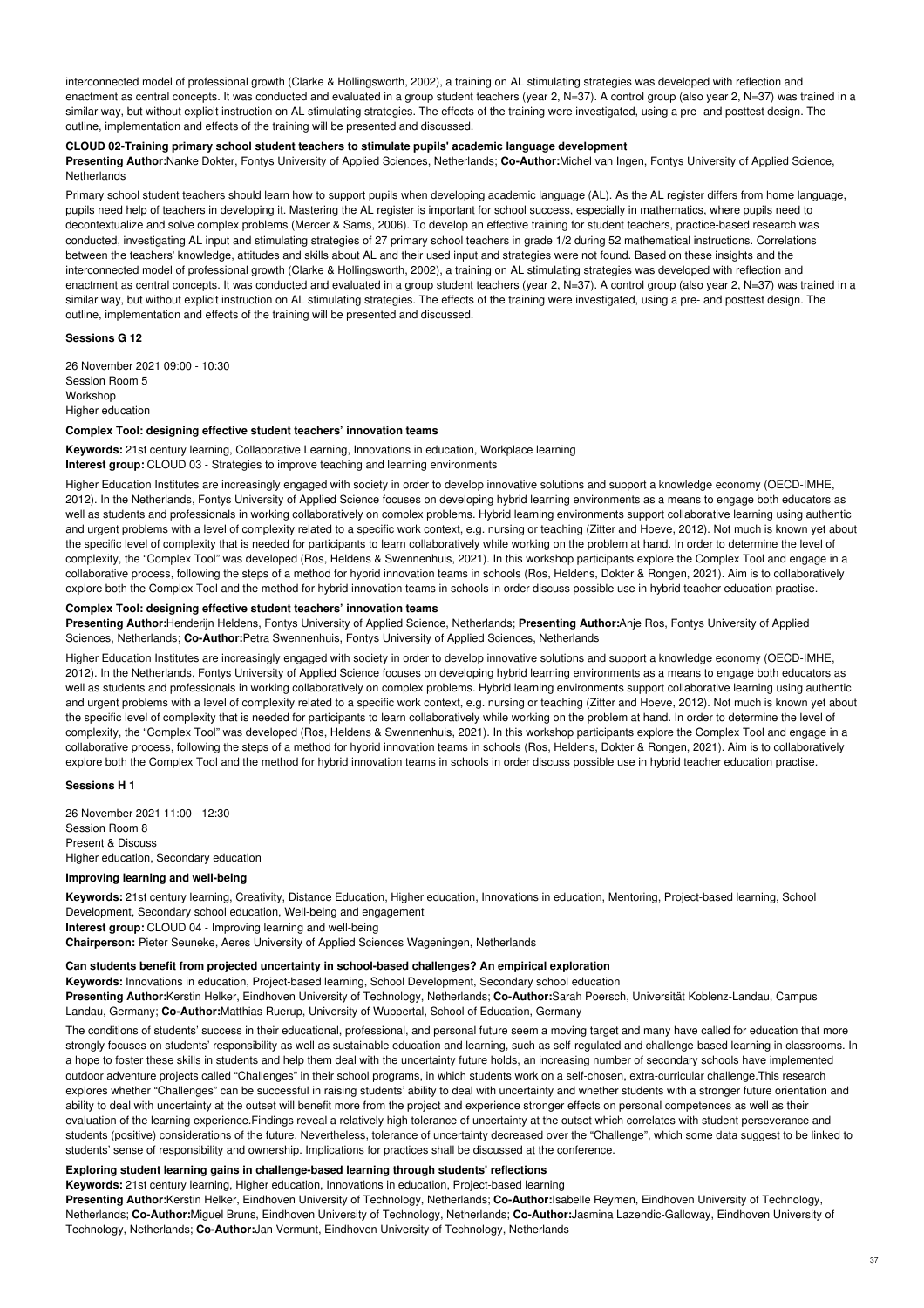As recent societal and economic changes pose increasingly complex and ill-defined challenges to today's students, many educators call for learning environments that allow for distributed and co-operative learning through social interactions in representative authentic, real life contexts. One such approach is challenge-based learning (CBL), which involves open-ended challenges or problems from real world practice that require students to work in interdisciplinary teams. Apart from fostering students' self-regulation and motivation, educators hope for students to acquire real-world knowledge and develop skills they can use to solve complex problems for the rest of their lives, such as self-awareness, self-leadership, teamwork, and an entrepreneurial mindset. As students' prerequisites and learning goals for CBL may differ, it is important studying end-of-semester reflections to understand students' learning gains. Written reflections from 19 Masters-degree students regarding the approach, analysis, synthesis, interdisciplinarity, skills and behaviour, as well as personal and team development were content-analysed for students' learning gains. 47 categories emerged, that showed students' focus to lie on group work, project management and problem-solving skills. While since these learnings were newer and more intense for students, further practice should also guide students to relate learning in CBL to subject-specific content knowledge.

#### **The impact of co-creative learning environments on self-efficacy, motivation and student experience**

**Keywords:** 21st century learning, Creativity, Innovations in education, Well-being and engagement

**Presenting Author:**Els Laenens, University of Antwerp, Belgium; **Co-Author:**Ellen Vandervieren, University of Antwerp, Belgium; **Co-Author:**Alexandra Verbuyst, University of Antwerp, Belgium

The aim of this practice-based research is to see if co-creation has an impact on the motivation and the self-efficacy of pupils in a math class. Moreover, we want to know how pupils experience co-creative learning in a math class. The concept of co-creation is one of the main characteristics of Education 4.0 (Sharmer & Kaufer, 2013) and is related to Theory U (Sharmer & Kaufer, 2013). Co-creation refers to a learning style that engages students in the creation of their learning environment. It gives students more freedom to make subject-matter choices (within the curricular framework), encourages them to take responsibility for their own learning and to collaborate with peers. Twelve pupils of Sint-Ursula Instituut (Antwerp, Belgium) with study fields Science-Mathematics and Economics-Modern Languages participated in this research. They completed questionnaires (pre- posttest design) and assignments (for document analysis), and were observed (video- and audiotaped) during a series of lessons to survey their opinions and experiences as well as preferences for future lessons. Wilcoxon signed-rank tests and descriptive statistics show that controlled motivation is significantly lower after the implementation of co-creation than before, whereas for autonomous motivation and self-efficacy the observed increase is not statistically significant.

## **Engagement at distance: Engaging first-year students through buddy groups guided by senior students**

**Keywords:** Distance Education, Higher education, Mentoring, Well-being and engagement

**Presenting Author:**Kariene Woudt-Mittendorff, Saxion University of Applied Sciences, Netherlands; **Co-Author:**Chantal Velthuis, Saxion University of Applied Sciences, Netherlands; **Co-Author:**Kris Holkenborg, Saxion University of Applied Sciences, Netherlands

A sense of belonging of students (socially and academically) is important for study success. As a result of the COVID-19 pandemic, engaging first-year students appeared to be a profound challenge in online education. In order to help students to feel more connected with their peers and their study program, Saxion University of Applied Sciences introduced so called 'buddy groups' for first-year students. Buddy groups are peer groups of eight to ten first-year students, who are guided by a senior student, a 'student coach'. The research presented here evaluated the use of buddy groups in three study programs: Public Management, Security Management and Law. A questionnaire was taken from students (N=407) to measure their sense of belonging and interactive learning. Also, within each study program, student coaches and students were interviewed about their experiences with the buddy groups and their outcomes. Based on this research, it can be concluded that the use of student coaches is certainly of added value to quickly familiarise students with the study program. The question, however, is when we return to physical education in what way we can use the insights gained from using buddy groups in a broader improvement of student guidance and counselling.

# **Sessions H 2**

26 November 2021 11:00 - 12:30 Session Room 1 Thematic Track Higher education, Workplace learning

# **Learning and Innovating in Field Labs**

**Keywords:** 21st century learning, Collaborative Learning, Competence-based education, Higher education, Labour market & formal learning, Lifelong Learning, Organisational learning, Workplace learning

**Interest group:** CLOUD 14 - Learning in Organisations

# **Learning communities as drivers of learning and innovation in the age of Industry 4.0**

**Keywords:** Collaborative Learning, Lifelong Learning, Organisational learning, Workplace learning

**Presenting Author:**Tijmen Schipper, Windesheim University of Applied Sciences, Netherlands; **Co-Author:**Jan Waalkens, Stenden hogeschool, Netherlands; **Co-Author:**Jacqueline Rietveld, NHL Stenden University of applied sciences, Netherlands

This research project is centred around the major challenges the logistics sector is facing in terms of the upcoming fourth industrial revolution. These challenges, and the wicked problems these challenges generate, can be met by proper HR management and close collaboration between logistics companies and knowledge institutions. A promising way to address this is through the use of Public-Private Learning Communities in which participants share a common goal on the intersection of work, learning and innovation. In this research project Public-Private Learning Communities are defined and conceptualised on the one hand, and implemented in logistics companies as drivers of learning and innovation on the other hand. Combining both a conceptual and practical focus this research project yields valuable insights, models and hands on instruments that can be applied in logistics companies and translated to university curricula in order to prepare students for the future of work in the logistics sector.

### **Engaging Stakeholders in the design of Higher Education Critical Thinking Apprenticeships Curricula**

**Keywords:** 21st century learning, Competence-based education, Higher education, Labour market & formal learning

**Presenting Author:**Panagiota Christodoulou, University of Western Macedonia, Greece; **Co-Author:**Dimitrios Pnevmatikos, University of Western Macedonia, Greece; **Co-Author:**Angeliki Lithoxoidou, University of Western Macedonia, Greece; **Co-Author:**Triantafyllia Georgiadou, University of Western Macedonia, Greece

Recent findings highlight that graduates are lacking in skills and dispositions, which can enhance their employability and simultaneously render them equipped to deal with work-based problems. Critical Thinking (CT) is considered among the soft skills associated with higher levels of employment. The Critical Thinking for Successful Jobs (Thinks4Jobs) project, currently in progress, aims at strengthening the collaboration between Universities and Businesses to design, develop, implement and evaluate CT blended apprenticeships' curricula in four disciplines fostering graduates' CT development and improving their employability in the long term. The curricula will be implemented in apprenticeships as the latter are deemed a relative interface that link Universities and Businesses in establishing a sustainable collaboration and eventually providing a work-based context for the development of students' CT as end-users. To this end, the project employs elements of the living labs approach. Specifically, a participatory co-design approach is followed, engaging end-users, such as Higher Education Instructors and Students as well as stakeholders from the Private, Public Sector and Academia for designing CT blended apprenticeships curricula tailor made to the end-users' needs. In addition, various methodological approaches will be employed during the phases of exploration, experimentation and evaluation enhancing stakeholders' engagement.

#### **Sessions H 3**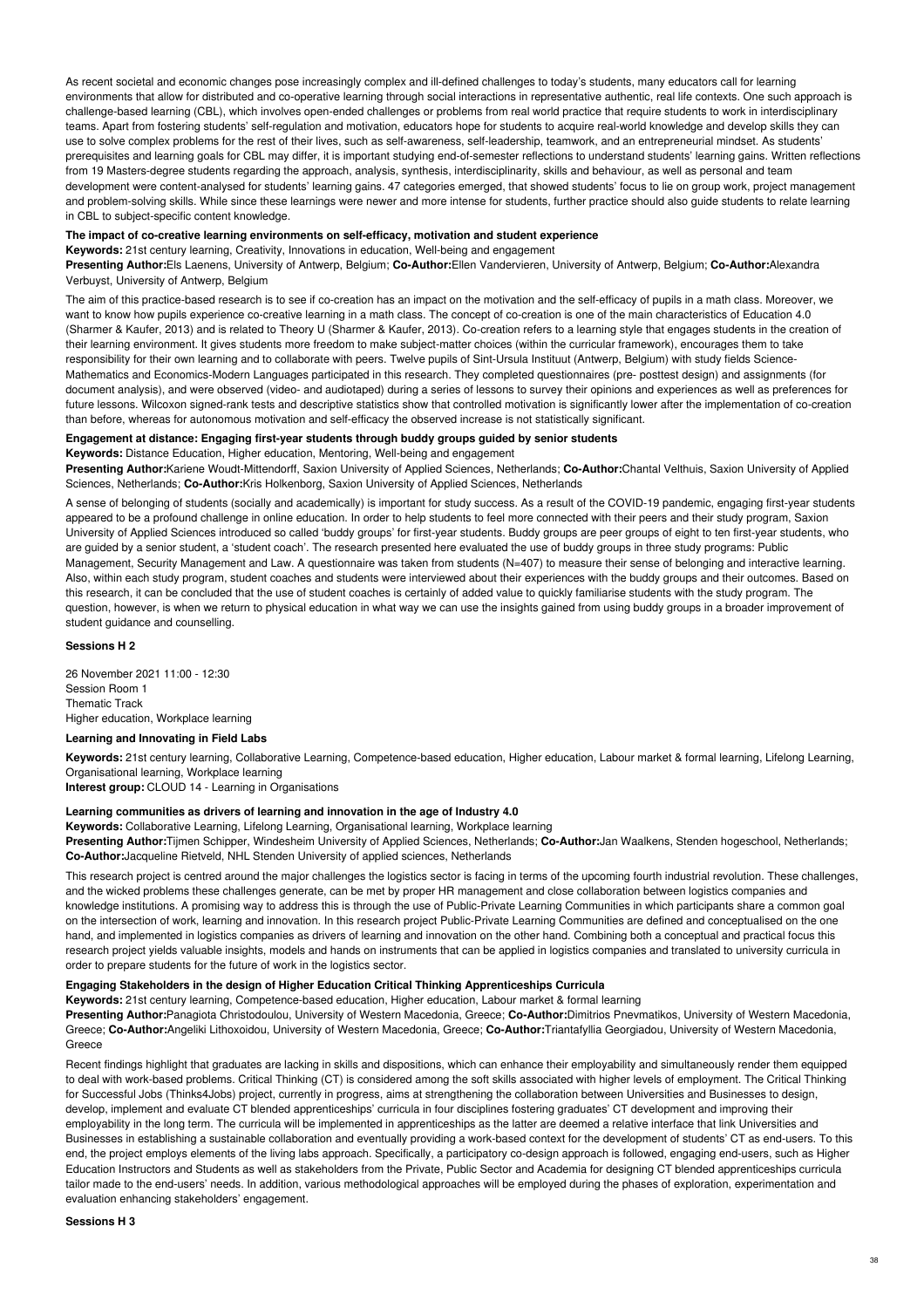## **Case studies: Improving self-regulation through Hybrid Learning Environments in secondary education**

**Keywords:** Blended learning, Professionalisation of educators, Secondary school education, Self-regulation and self-regulated learning **Interest group:** CLOUD 03 - Strategies to improve teaching and learning environments

While benefits of integrating Hybrid Learning Environments (HLE's) have been observed in higher education, little can be found in relation to secondary education: (1) scarce research can be retrieved (2) students seem poorly equipped with self-regulation skills to take full advantage of HLE's. The present research intends to contribute not only to the literature, but also aims to find ways to improve secondary school students' self-regulation skills through HLE's. This rationale starts from constructivist and sociocultural theories which claim that students' existing knowledge and skills are relevant to build new ones. Researchers will work together with secondary school teachers from five schools in Flanders. They will be united in Teacher Design Teams (TDT's) in order to redesign parts of their curriculum into an HLE. At an early stage, the conceptual framework of TPACK will be employed in the professionalization of the TDT's, then each TDT will redesign a part of their curriculum using the instructional 4CID design model and the HLE's characteristics to improve selfregulation. The HLE will be implemented, and students' self-regulation skills will be tested with a pre- and post-test. Finally, each of the cases will be analyzed. Based on the results, HLE design guidelines will be proposed.

# **Case studies: Improving self-regulation through Hybrid Learning Environments in secondary education**

**Presenting Author:**David Stienaers, UC Leuven-Limburg, Belgium; **Co-Author:**Katrien Dewaele, UCLL, Belgium; **Co-Author:**Mieke Achtergaele, UCLL, Belgium; **Co-Author:**Norma Juárez Collazo, UCLL, Belgium; **Co-Author:**Bart Boelen, UCLL, Belgium

While benefits of integrating Hybrid Learning Environments (HLE's) have been observed in higher education, little can be found in relation to secondary education: (1) scarce research can be retrieved (2) students seem poorly equipped with self-regulation skills to take full advantage of HLE's. The present research intends to contribute not only to the literature, but also aims to find ways to improve secondary school students' self-regulation skills through HLE's. This rationale starts from constructivist and sociocultural theories which claim that students' existing knowledge and skills are relevant to build new ones. Researchers will work together with secondary school teachers from five schools in Flanders. They will be united in Teacher Design Teams (TDT's) in order to redesign parts of their curriculum into an HLE. At an early stage, the conceptual framework of TPACK will be employed in the professionalization of the TDT's, then each TDT will redesign a part of their curriculum using the instructional 4CID design model and the HLE's characteristics to improve selfregulation. The HLE will be implemented, and students' self-regulation skills will be tested with a pre- and post-test. Finally, each of the cases will be analyzed. Based on the results, HLE design guidelines will be proposed.

## **Sessions H 4**

26 November 2021 11:00 - 12:30 Session Room 10 Symposium Primary education, Secondary education, Vocational education

### **Leadership for sustainable educational innovation: research insights and practical tools**

**Keywords:** Collaborative Learning, Leadership development, Primary school education, Professional Development, School Development, Secondary school education, Vocational education

**Interest group:** CLOUD 12 - Leadership in Education

**Chairperson:** Cindy Poortman, University of Twente, Netherlands

**Discussant:** Livia Anna Julia Jesacher-Roessler, University of Innsbruck, Austria, Austria

1. Main theme and aims of the symposiumThe hardest part of educational innovation is making it sustainable. We define sustainability as the process of integrating and scaling the intervention's core aspects in organizational routines, which are adaptive to ongoing work. This means the core aspects of an innovation are important to maintain and should become part of schools' organizational routines, whereas at the same time local adaptability is important. The literature shows that leadership is key in sustainable innovation. But practical and concrete guidelines to support leadership for sustainable innovation are lacking. In this symposium we present three studies on leadership for sustainable educational innovation, in primary, secondary, and vocational education. We also discuss the resulting practical tools with the audience to detect shared principles and mechanisms and to consider their transfer-value to other contexts.2. Interactivity in the symposiumWe explain how the tools were based on our studies and illustrate their use in educational practices. Subsequently, we invite the audience to discuss these tools' functioning and expected outcomes in supporting leadership for sustainable innovation in their context. Their feedback is collected digitally for further discussion in the final part of the symposium, led by the discussant.

### **How collaboration contributes to sustainable educational innovation**

**Presenting Author:**Hilde Wierda-Boer, HAN University of Applied Sciences (UAS), Netherlands; **Co-Author:**Jorick Scheerens, Mediacollege Amsterdam, **Netherlands** 

In the Netherlands, many initiatives exist to innovate secondary vocational education and training (VET; in Dutch: mbo). However, attempts often fail. According to the literature, collaboration is key to innovation. But how does collaboration, internal and external, contribute to making educational innovations more sustainable? Thus far little attention has been paid to innovation as a *process*. Within this practice-orientated study, this issue was addressed by carrying out five case studies on educational innovations in VET colleges previously considered as sustainably successful in a national subsidy program. In 32 semi-structured interviews a total of 63 stakeholders were interviewed: teachers; managers; directors; educational professionals; and professional partners. In a cross-case analysis, common themes and crucial mechanisms explaining the role of collaboration were searched for. In three successive workshops, findings were interpreted and deepened together with the stakeholders. Nine core principles were identified: connecting; a strong basis; just doing it together; not giving up; the people who do it; the power of the relationship; keeping track; an HRM strategy; and providing space. These core principles were translated into a tool that stimulates reflection and discussion in educational teams, in order to optimize collaboration to make their innovations more sustainable.

#### **School leadership for sustainable educational innovation**

**Presenting Author:**Cindy Poortman, University of Twente, Netherlands; **Co-Author:**Anne Tappel, Carmelcollege School Board, Netherlands

Leadership is key for integrating innovation in schools' organizational routines, hence for sustainability. For this study, we focused on a data use intervention for educators. Although this innovation appeared effective, schools found it challenging to make it a sustainable part of their practice after external support had been withdrawn. This study was therefore focused on developing leadership guidelines to support the sustainability of the data use intervention. The main question concerned The role of school leadership in supporting sustainability of the data use intervention We used a questionnaire (administered to 39 schools) about factors influencing sustainability, based on a systematic review study from previous research. Mainly school organizational factors showed to be important, of which leadership is a key aspect. An innovation such as the data use intervention needs to connect to school vision and goals - that should be communicated interactively. Teachers' commitment and innovation effectiveness are also important. Leadership is not only about facilitation, e.g., time and resources, but also about support, knowledgeable school leaders, and vision. Distributed leadership and coherence of leadership activities is essential. We developed (pilot) tools based on the study results and discussed their usability with practitioners in workshops, also for other innovation contexts.

#### **Distributed leadership by primary school leaders**

**Presenting Author:**Bregje de Vries, VU University, Netherlands; **Co-Author:**Wim Folker, SKPCPO Delta, Netherlands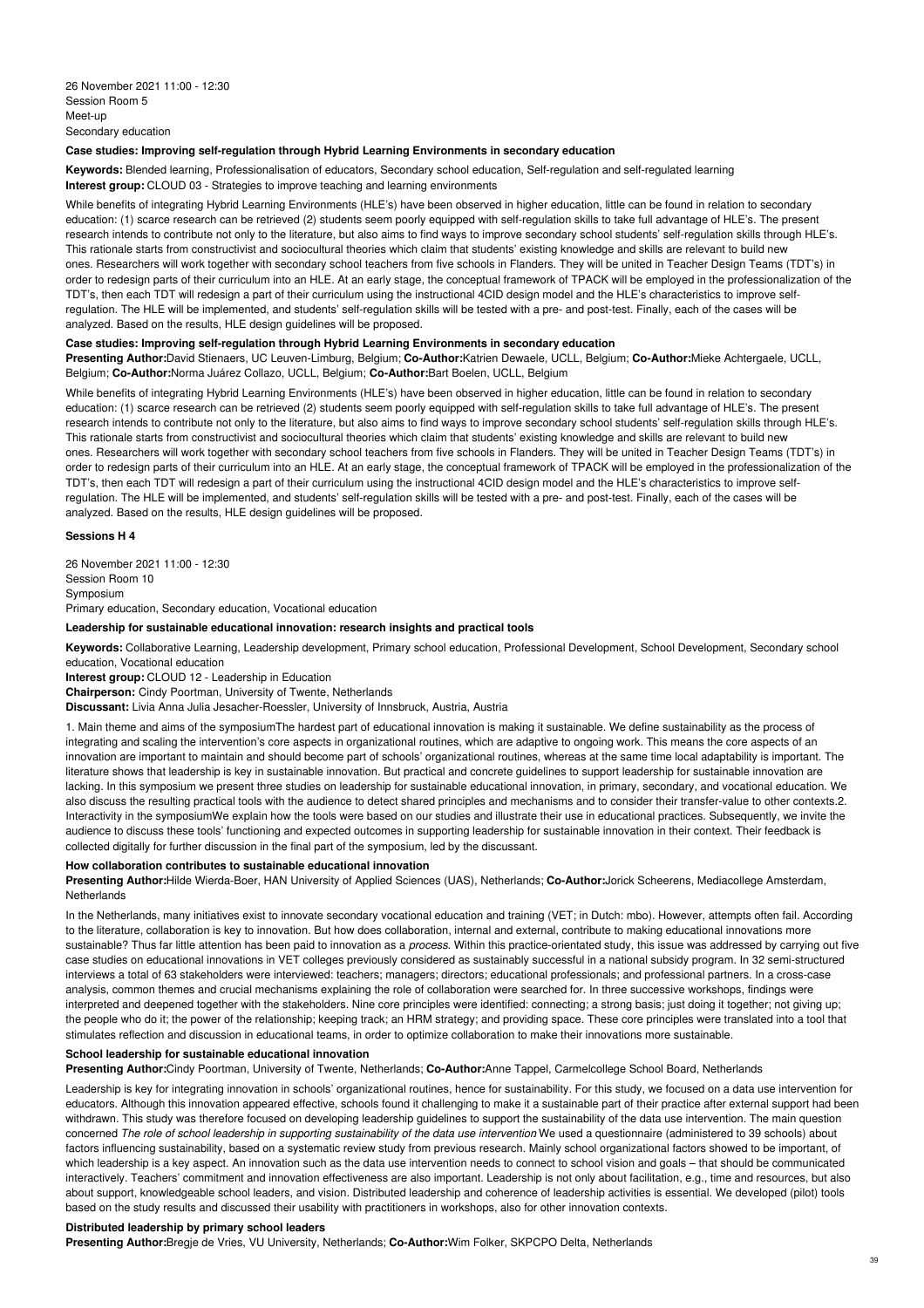Leading sustainable innovation raises questions to school leaders, who often invent their own ways of doing things in their own schools. School leaders could learn from and with each other in how to lead educational renewal. In the school board Delta in the Netherlands (uniting 25 primary schools), three research questions were raised: (1) how can we realize distributed leadership in the schools, (2) how can we implement flexible leadership acknowledging differences between team members, and (3) how can we learn with and from each other about distributed flexible leadership in a professional learning community? A multiple case study was conducted, in which we collected data on the schools' educational innovations, and school leaders' ideas and practices on distributed and flexible leadership. Apart from many instances of distributed and flexible leadership, findings show that a clear and shared role and task division is crucial for realizing a feedback culture in which teams can give rise to truly distributed leadership. A tool for team analysis in innovation phases was developed to support this.

#### **Sessions H 5**

26 November 2021 11:00 - 12:30 Session Room 13 Meet-up Higher education

# **Digital poverty during the Pandemic**

**Keywords:** Culture and Education, Distance Education, Equality / Education for All, Inclusivity **Interest group:** CLOUD 08 - Diversity & equality in different contexts

As the world is increasingly interconnected, so the risks people face increase, as in the case of the COVID-19 pandemic. Due to the COVID-19 outbreak, nearly 1.5 billion students worldwide were affected by the urgent school closures. Although the world was already at the brink of digitalisation, the pandemic accelerated the process. During the pandemic, technology has increased existing inequalities in access and quality of education. While some students have a good chance of benefiting from technology, some education systems have difficulty reaching disadvantaged students. This situation brought many problems with itself. Digital poverty is one of these problems. My aim is to discuss digital poverty due to COVID-19 on experienced by teachers and students in higher education.

#### **Digital poverty during the Pandemic**

## **Presenting Author:**Sibel Inci, Kocaeli university, Turkey

As the world is increasingly interconnected, so the risks people face increase, as in the case of the COVID-19 pandemic. Due to the COVID-19 outbreak, nearly 1.5 billion students worldwide were affected by the urgent school closures. Although the world was already at the brink of digitalisation, the pandemic accelerated the process. During the pandemic, technology has increased existing inequalities in access and quality of education. While some students have a good chance of benefiting from technology, some education systems have difficulty reaching disadvantaged students. This situation brought many problems with itself. Digital poverty is one of these problems. My aim is to discuss digital poverty due to COVID-19 on experienced by teachers and students in higher education.

# **Sessions H 6**

26 November 2021 11:00 - 12:30 Session Room 3 Workshop Higher education

# **The magic of value creation: How does value creation in networked contexts work?**

**Keywords:** Higher education, Organisational learning, Professional Development, Workplace learning

**Interest group:** CLOUD 03 - Strategies to improve teaching and learning environments

This workshop addresses the question how values are created in networked contexts. It builds on a qualitative study aimed to clarify and identify various processes of value creation in (learning) networks. That study investigated value creation stories and especially how values (deliverables, outcomes) are constructed and what we can we learn from value creation stories that participants share. In this workshop we introduce the concept of "value verbs", give examples obtained from value creation stories of participants in two learning networks and facilitate exchange and reflection of participants on their own experiences with value creation in learning networks and the way they try to make sense of it. With this workshop we want to reach two goals: 1. Participants learn to explicate "value verbs" when articulating their own value creation stories from learning networks; 2. Participants help in enriching the database of "value verbs" by describing valuable moments in their own words.Keywords: Learning Network, Learning Community, value creation, social learning

# **The magic of value creation: How does value creation in networked contexts work?**

**Presenting Author:**Tim Hoppen, The Hague University of Applied Sciences, Netherlands; **Presenting Author:**Christian Wallner, University of Applied Sciences Leiden, Netherlands; **Presenting Author:**Max Aangenendt, The Hague University of Applied Sciences, Netherlands

This workshop addresses the question how values are created in networked contexts. It builds on a qualitative study aimed to clarify and identify various processes of value creation in (learning) networks. That study investigated value creation stories and especially how values (deliverables, outcomes) are constructed and what we can we learn from value creation stories that participants share. In this workshop we introduce the concept of "value verbs", give examples obtained from value creation stories of participants in two learning networks and facilitate exchange and reflection of participants on their own experiences with value creation in learning networks and the way they try to make sense of it. With this workshop we want to reach two goals: 1. Participants learn to explicate "value verbs" when articulating their own value creation stories from learning networks; 2. Participants help in enriching the database of "value verbs" by describing valuable moments in their own words.Keywords: Learning Network, Learning Community, value creation, social learning

#### **Sessions H 7**

26 November 2021 11:00 - 12:30 Session Room 7 Meet-up Workplace learning

# **Experiment-based learning in professional development**

**Keywords:** Practice-based research (methodology), Professional Development, Training and Development, Workplace learning **Interest group:** CLOUD 05 - HRD & Workplace learning

I am starting practice-based research in continued professional development with focus on transfer. Although transfer of training has been investigated for decades, it remains an issue. To this end, we are setting up a learning lab at our department, where we will develop approaches for capacity building and competence development in collaboration with public institutions. One approach is to take problem-based learning a step further, to something that could be called 'experiment-based learning', with experiments in practice as central for teaching and learning. The intension is to move competence development from the classroom to the professionals' practice but keeping the possibilities for new perspectives and a critical stance that elbow learning may not cater for. My role is to develop, evaluate and research teaching and learning in this context. We plan to evaluate the projects using theory-based evaluation. This implies evaluation of the process to identify signs that indicate whether the activities lead to the desired capacity building and transfer. The projects will be designed in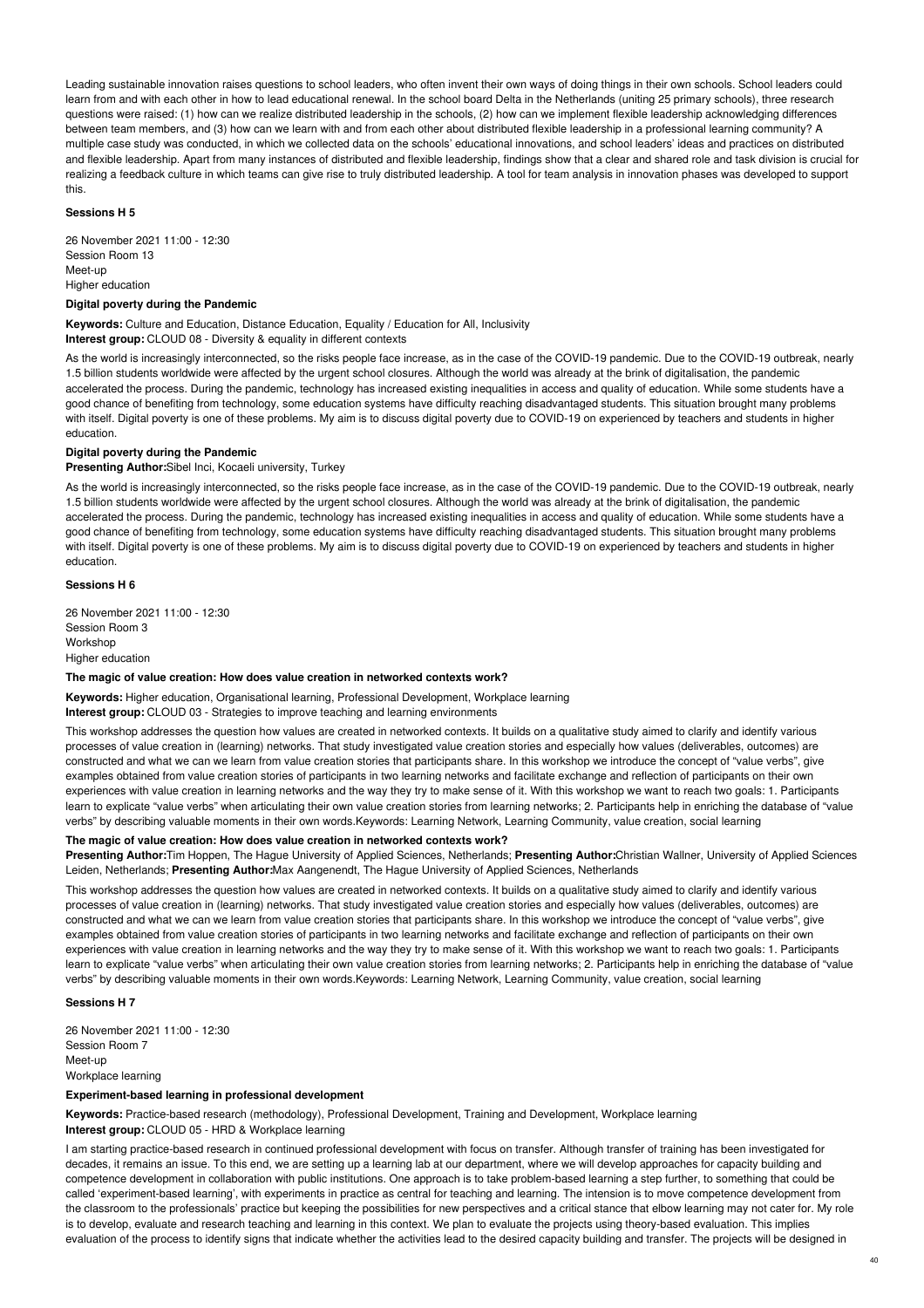collaboration with public institutions and the evaluation will be based on their success criteria. Participants will be co-researchers, and data will be collected through their experiments, reflection, and interviews.

# **Experiment-based learning in professional development**

**Presenting Author:**Sofie Kobayashi, University College Copenhagen, Denmark

I am starting practice-based research in continued professional development with focus on transfer. Although transfer of training has been investigated for decades, it remains an issue. To this end, we are setting up a learning lab at our department, where we will develop approaches for capacity building and competence development in collaboration with public institutions. One approach is to take problem-based learning a step further, to something that could be called 'experiment-based learning', with experiments in practice as central for teaching and learning. The intension is to move competence development from the classroom to the professionals' practice but keeping the possibilities for new perspectives and a critical stance that elbow learning may not cater for. My role is to develop, evaluate and research teaching and learning in this context. We plan to evaluate the projects using theory-based evaluation. This implies evaluation of the process to identify signs that indicate whether the activities lead to the desired capacity building and transfer. The projects will be designed in collaboration with public institutions and the evaluation will be based on their success criteria. Participants will be co-researchers, and data will be collected through their experiments, reflection, and interviews.

## **Sessions H 8**

26 November 2021 11:00 - 12:30 Session Room 2 Meet-up

## **Application processes of upcoming teacher students**

**Keywords:** Assessment and evaluation, Culture and Education, Equality / Education for All, Training and Development **Interest group:** CLOUD 01 - Teacher education

A lot of research in teacher education focuses on the professionalisation of teacher students: how to better prepare them, how to give them more information, how to form them into reflective practitioners etc. My concern is rather: How are teacher students becoming teacher students – internationally speaking? Are studies open for everyone, is there an aptitude test, are they nominated…? How is this done in different countries? While this may sound like very simple questions since your surely are able to answer it for your country (or one or two others), it might be very different around the world. Please note that this is not about the content of the studies nor should this become a comparison which country does it best but rather a collection of similarities and differences of how pupils become teacher students.

# **Application processes of upcoming teacher students**

**Presenting Author:**Jorg Holle, Westfälische Wilhelms-Universität Münster, Germany

A lot of research in teacher education focuses on the professionalisation of teacher students: how to better prepare them, how to give them more information, how to form them into reflective practitioners etc. My concern is rather: How are teacher students becoming teacher students – internationally speaking? Are studies open for everyone, is there an aptitude test, are they nominated…? How is this done in different countries? While this may sound like very simple questions since your surely are able to answer it for your country (or one or two others), it might be very different around the world. Please note that this is not about the content of the studies nor should this become a comparison which country does it best but rather a collection of similarities and differences of how pupils become teacher students.

#### **Sessions H 9**

26 November 2021 11:00 - 12:30 Session Room 4 Case study Early childhood education, Higher education

#### **Higher Education & Early Childhood Education**

**Keywords:** 21st century learning, Collaborative Learning, Early childhood education, Higher education, Practice-based research (methodology), Pre-school education / kindergarten, STEM, Team Learning

**Interest group: Chairperson:** Essi Ryymin, Häme University of Applied Sciences, Finland

#### **From shredded learning to shared learning: innovation and development of teams in the ICT domain**

**Keywords:** Collaborative Learning, Higher education, Practice-based research (methodology), Team Learning **Presenting Author:**Tanja Stover, Fontys University of Applied Science, Netherlands

A *shared learning team* (SL team) is a temporary team, containing students, lecturers and work field partners who create an innovative product together, and in which the learning and development of the team members plays a central role. Previous research found that learning in a SL team needs to be stimulated by enabling team processes. Creating a safe environment for team members is necessary, sharing expertise's is important in order to create more innovative products and exchange of objectives and perspectives is necessary in order to learn individually. In this case study, teams started their process under the guidance of a process supervisor, who guided a three hour meeting called the *"KickStart",* containing several interventions based on the boundary crossing learning mechanisms of Akkermans & Bakker (2011). Components of the *KickStart* focused on creating a safe environment, identification of expertise's and objectives of team members and coordination of the collaboration. Throughout the process, this supervisor remained in the background, providing guidance as needed. The SL team worked with results provided in the *KickStart* throughout these weeks. Revenues were clear: team processes were accelerated, individual

# **Promoting early childhood STEM in the digital era: A framework to support the supporters**

learning was increased and the team felt that their product was more innovative.

**Keywords:** 21st century learning, Early childhood education, Pre-school education / kindergarten, STEM

**Presenting Author:**Esther Chong, Yew Chung College Early Childhood, Hong Kong; **Co-Author:**Yoyo Kwan, Yew Chung College of Early Childhood Education, Hong Kong; **Co-Author:**Mona Wong, Yew Chung College of Early Childhood Education, Hong Kong; **Co-Author:**Brad Chan, Yew Chung College of Early Childhood Education, Hong Kong

Online learning is important for students learning in the age of industry 4.0. It is now a 'new normal' in the formal education system, in particular under the pandemic. Nevertheless, young children have limited literacy skills and they would be able to learn with technology only if they receive appropriate assistance from their parents/ caregivers. Yet, parents might fail to provide suitable support as they do not have adequate knowledge and skills themselves. While supports to students learning are abundant in the market, supports to parents are overlooked. The team developed a series of online parent-child workshop with part of the aim to foster parent engagement in students' learning. Parents and teachers feedback were deem positive. In the conference, the author will present about the design rationale, activity design, highlights of teaching characteristics, workshop structure and feedback results.

# **Sessions H 10**

26 November 2021 11:00 - 12:30 Session Room 9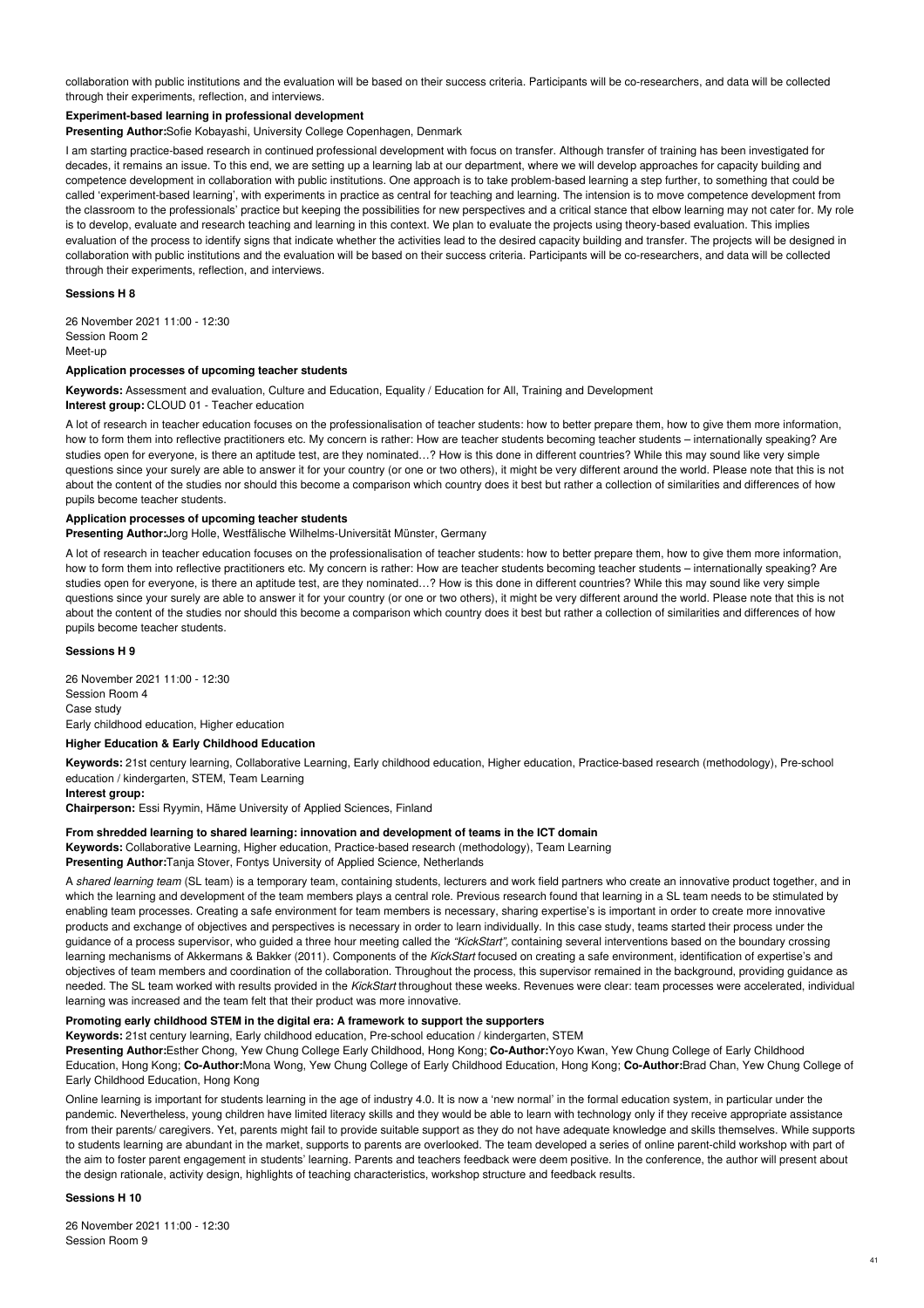# Case study Higher education, Lifelong learning

# **Creativity in 21st century Learning**

**Keywords:** 21st century learning, Creativity, Educational Technology, Initial Teacher Education (Pre-service), Innovations in education, Instructional Design and Instructional Strategies

**Interest group:** CLOUD 03 - Strategies to improve teaching and learning environments, CLOUD 06 - Learning in Digital Era: Technology Enhanced Learning **Chairperson:** Marcelle Moor, Switzerland

## **CRAFT/ED – adaptation of creative methodology CRAFT for educational context**

**Keywords:** 21st century learning, Creativity, Innovations in education, Instructional Design and Instructional Strategies

**Presenting Author:**Daria Ilishkina, School of Innovations and Creative Thinking "IKRA", Russian Federation; **Co-Author:**Vasiliy Lebedev, School of Innovations and Creative Thinking "IKRA", Russian Federation; **Co-Author:**Vitaliy Mikryukov, School of Innovations and Creative Thinking "IKRA", Russian Federation

To cope with the challenges of the world, education always needs new ideas and solutions to non-standard problems. Existing creative methodologies, such as TRIZ, Design Thinking, Lateral Thinking, and CRAFT, help people come up with new ideas and find solutions to problems. However, these methodologies were not created in the context of education. The team of creative experts and instructional designers of the school of innovations and creative thinking "IKRA" set a goal to adapt the creative methodology "Creative Algorithms, Frames and Tools" (CRAFT) for the field of education. First, the experts of the CRAFT methodology, together with instructional designers, adapted the CRAFT for the field of education. Then, ten online workshops were held, in which teams of Russian educators came up with ideas for their educational systems. Educators shared their feelings and thoughts about the process of using adapted CRAFT techniques to come up with new ideas and solutions. It turned out that the main obstacles to the use of the methodology were doubts related to the novelty of the ideas, and lack of understanding of how to implement a new idea into the old system. Educators also noted the benefits of working in a team with creative experts.

## **Digital Storytelling in teacher education: From uncertainty to joy**

**Keywords:** 21st century learning, Creativity, Educational Technology, Initial Teacher Education (Pre-service)

**Presenting Author:**Mary Ann Isaacs, Vrije Universiteit Brussel (VUB), Belgium; **Co-Author:**Jo Tondeur, Vrije Universiteit Brussel, Belgium

This presentation shows a case study analysis of the reported experiences of pre-service teachers that participate in a digital storytelling activity during the "Teaching method" course. Through interviews with 13 students after implementing the digital storytelling project, the present talk analysed the perceptions and experiences of the pre-service teachers regarding the process of creating a digital story (coming up with the ideas for the digital story, scripting the story, collaborating with their peers and editing the video). The results revealed that the participant pre-service teachers initially felt reluctant and sceptical of the benefits of creating a digital story when presented with the task. However, most of the student ended up with a positive perception and experience that manifested in different milestones during the creation and after completing the project. Their reflections and experiences are significant because they give understanding and guidance about the key elements to implement a project like digital storytelling with successful outcomes.

# **Sessions H 11**

26 November 2021 11:00 - 12:30 Session Room 6 Present & Discuss Higher education, Lifelong learning

# **Assessment and evaluation in Distance Education**

**Keywords:** 21st century learning, Assessment and evaluation, Distance Education, Educational Technology, Higher education, Innovations in education **Interest group:** CLOUD 06 - Learning in Digital Era: Technology Enhanced Learning, CLOUD 10 - Assessment & Evaluation **Chairperson:** Veerle Verschoren, Odisee University College, Belgium

## **Variation of evaluation choices in a BA programme simultaneously run in face-to-face and on-line**

**Keywords:** Assessment and evaluation, Distance Education, Higher education, Innovations in education

**Presenting Author:**Barbara Class, University of Geneva, Switzerland; **Co-Author:**Sonia Halimi, University of Geneva, Switzerland

Evaluation is a critical question: what should be evaluated and how? With which goal? The predominating orientation of the Bologna reform is to prepare students for the job market in a knowledge economy and materialises in two lines of action. The first one is related to the goal: students must be directly operational on the market. The second consists in equipping students to provide them with concrete tools for lifelong professional development. This is particularly important due to digital disruption and changing occupations. Regarding assessment modalities, training institutions practice certain norms to guarantee the quality of the diploma issued. For instance, an exam can be taken on-line if only the physical location meets required standards. The present study documents the variation in the design of exams of a Bachelor programme. It relies on a framework developed for e-assessment (Halbherr, Reuter, Schneider, Schlienger, & Piendl, 2014) together with a framework assessing creativity (Ellis, 2009). Pertaining to a design-based research, data consists of minutes of meetings between the director of the programme and the distance learning coordinator and exam samples from the January 2020 exam session. Findings show a variation of designs, from multiple choice questions to forms tending to resource-rich exams.

### **Investigating students' e-learning readiness in the science classroom**

**Keywords:** 21st century learning, Assessment and evaluation, Distance Education, Educational Technology

**Presenting Author:**Soeharto Soeharto, University of Szeged, Doctoral School of Education, Indonesia; **Co-Author:**Benö Csapó, University of Szeged, Hungary This study aims to develop e-learning readiness in science classroom questionnaire (ELRSC), and to identify students' e-learning readiness ability in the science classroom. The quantitative approach with the cross-sectional survey method was used in this study. Data were drawn from 1488 students (34.7% males and 65.3% females) randomly using an online form in Indonesia. Participants consist of 7th grader to 12th grader and undergraduate students. Rasch Measurement was used for data analysis. The result showed that the item reliability was acceptable ranging from 0.99 to 1.00. Cronbach alpha was also acceptable ranging from 0.77 to 0.89. For validity, the infit and outfit mean square indicating item fit and validity also acceptable ranging from 0.99 to 1.02. For assessing students' elearning readiness in the science classroom, the mean logit of subscales was calculated. The individual student e-learning readiness logit was ranging from -4.25 logit to 4.30 logit. The mean logit of subscales was ranging from -0.06 logits to 1.17 logits. This study had provided a reliable and valid instrument for measuring e-learning readiness in the science classroom. We also identified that the mean logit is moderate level for Indonesian student, except for the independent learner subscale with negative logit.

# **Home-based exams at a distance university: obstacles, opportunities and empirical results**

**Keywords:** 21st century learning, Assessment and evaluation, Distance Education, Higher education **Presenting Author:**Markus Dormann, Fernfachhochschule Schweiz, Switzerland

In our design-based research, we developed, used, and improved a system to enable students to take exams from their homes with their own devices (BYOD), allowing us to administer exams while complying with social-distancing rules imposed during the coronavirus pandemic. Our aim is to develop a valid homebased exam framework (e.g., fraud detection, automated ID check) that is easy to use by the examinees. We examined whether continued